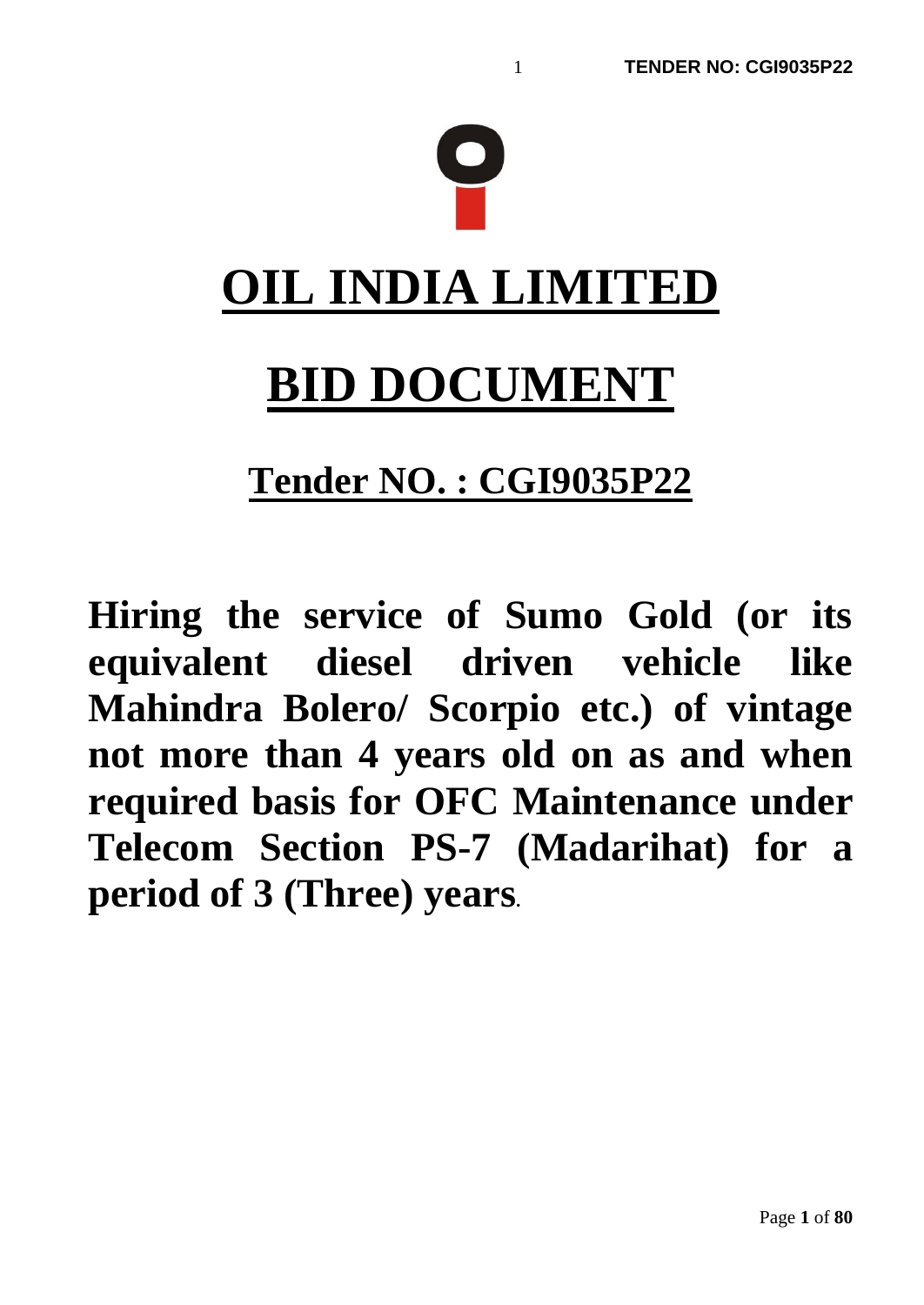# **:INDEX:**

**Instruction to bidders :** Bidders are required to submit their bid through online with their quoted rates as per **Section-II** in **Price-Bid Format** along with all relevant documents as required.

| 1. Covering Letter with Salient features                        |  |  |
|-----------------------------------------------------------------|--|--|
| 2. Part –I Instruction to Bidders                               |  |  |
| 3. Part-II : Bid Rejection/Evaluation Criteria                  |  |  |
| 4. Section-I General terms and Condition of the Contract        |  |  |
| 5. Section - II: Schedule of Quantities, Service/work and Rates |  |  |
| 6. Section-III: Special Condition of the Contract               |  |  |
| 7. Section - IV : Safety Measure and Compliance                 |  |  |
| 8. Section - V : Integrity Pact                                 |  |  |

| Proforma A        | Price Bid Format                                        |  |  |
|-------------------|---------------------------------------------------------|--|--|
| Proforma B        | <b>Bid Form</b>                                         |  |  |
| Proforma C        | <b>Bid Security Declaration</b>                         |  |  |
| Proforma D        | Bank Guarantee format for Performance Security deposit  |  |  |
| Proforma E        | <b>Agreement Form</b>                                   |  |  |
| Proforma F        | <b>Statement of Compliance/Non-Compliance</b>           |  |  |
| Proforma G        | Format for court affidavit                              |  |  |
| Proforma H        | Certificate of annual turnover $\&$ net worth           |  |  |
| Proforma I        | E-Payments vide RTGS/NEFT                               |  |  |
| Proforma J        | Authentic information/documents                         |  |  |
| Proforma K        | Letter of Authority                                     |  |  |
| Proforma L        | Undertaking by vendor on submission of performance bank |  |  |
|                   | guarantee                                               |  |  |
| Proforma R        | Certificate for Restriction of Procuremen               |  |  |
| Proforma S        | Self-declaration of local content                       |  |  |
| <u>Proforma T</u> | <b>Bank Guarantee towards Purchase Preference</b>       |  |  |
|                   | ontent                                                  |  |  |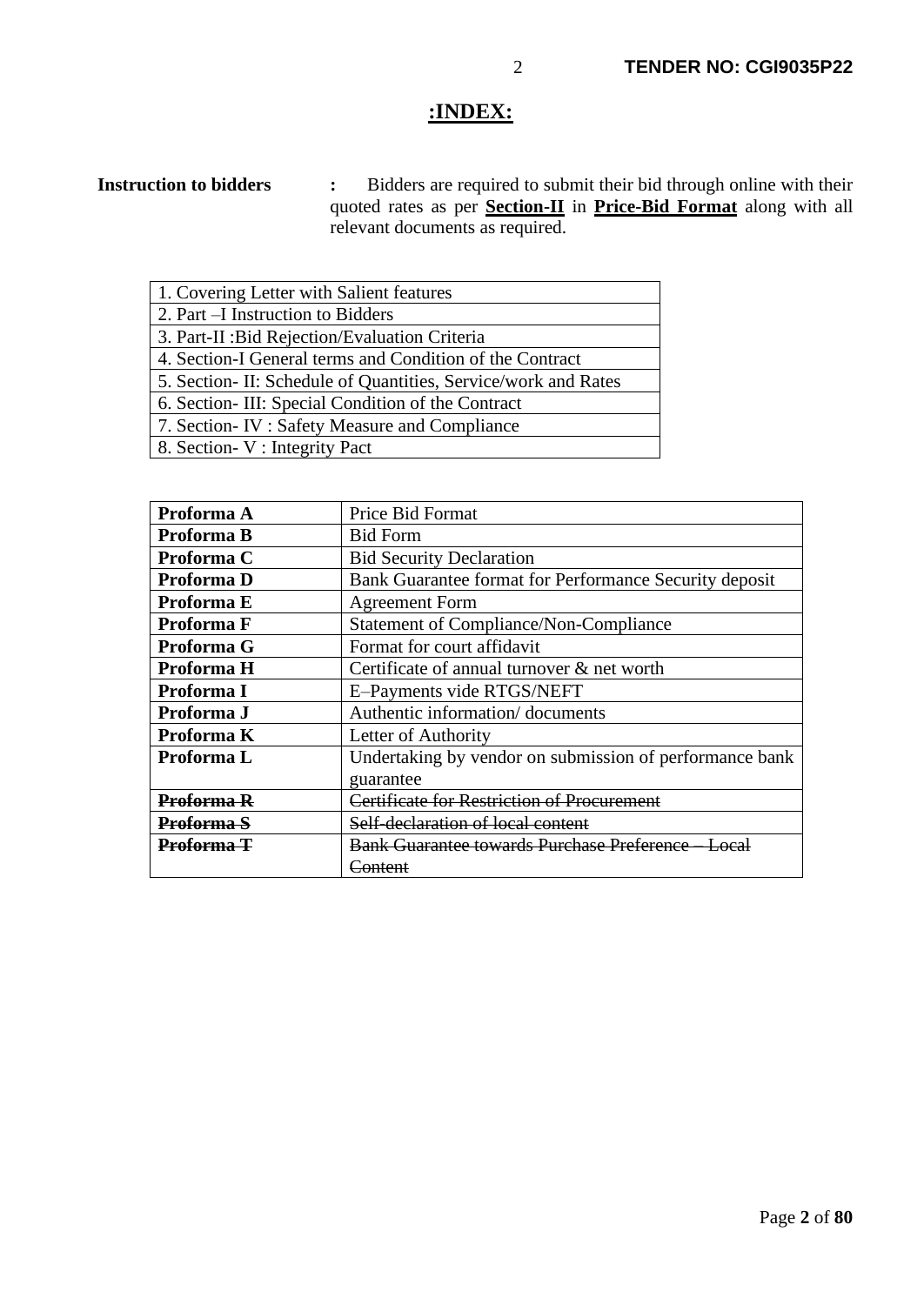

# **FORWARDING LETTER**

#### Sir,

- 1.0 OIL INDIA LIMITED (OIL), a "Navaratna" Category, Government of India Enterprise, is a premier oil Company engaged in exploration, production and transportation of crude oil & natural gas with its Headquarters at Duliajan, Assam. Duliajan is well connected by Air with nearest Airport being at Dibrugarh, 45 km away.
- 2.0 In connection with its operations, OIL invites Domestic Competitive Bids (DCB) from competent and experienced Contractors through OIL's e-procurement site for **"Hiring the service of Sumo Gold (or its equivalent diesel driven vehicle like Mahindra Bolero/ Scorpio etc.) of vintage not more than 4 years old on as and when required basis for OFC Maintenance under Telecom Section PS-7 (Madarihat) for a period of 3 (Three) years."** through OIL's e-procurement portal [https://etender.srm.oilindia.in/irj/portal.](https://etender.srm.oilindia.in/irj/portal)

You are invited to submit your most competitive bid on or before the scheduled bid closing date and time through OIL's e-procurement portal. For your ready reference, few salient points of the IFB (covered in detail in the Bid Document) are highlighted below:

| (i)   | IFB No.                                    | $\ddot{\phantom{0}}$ | CGI9035P22                                                                                                           |
|-------|--------------------------------------------|----------------------|----------------------------------------------------------------------------------------------------------------------|
| (ii)  | Type of IFB                                |                      | <b>Single Stage-SingleBid</b>                                                                                        |
| (iii) | Pre-Bid Conference Date                    |                      | Not Applicable                                                                                                       |
| (iv)  | Venue of Pre-Bid Conference                |                      | : Not Applicable                                                                                                     |
| (v)   | Last Date of Receipt of Pre-Bid<br>Queries |                      | : Not Applicable                                                                                                     |
| (vi)  | Bid Closing Date & Time                    |                      | As per online data                                                                                                   |
| (vii) | Bid Opening Date & Time                    |                      | As per online data                                                                                                   |
|       | (viii) Priced Bid Opening Date<br>& Time   |                      | Same as Bid opening date & time                                                                                      |
| (ix)  | <b>Bid Submission Mode</b>                 |                      | Bid should be uploaded in OIL's E-<br>Procurement portal                                                             |
| (x)   | <b>Bid Opening Place</b>                   |                      | Office of the General Manager-Contracts<br>Oil India Limited, Pipeline Head Quarter<br>Guwahati-781171, Assam, India |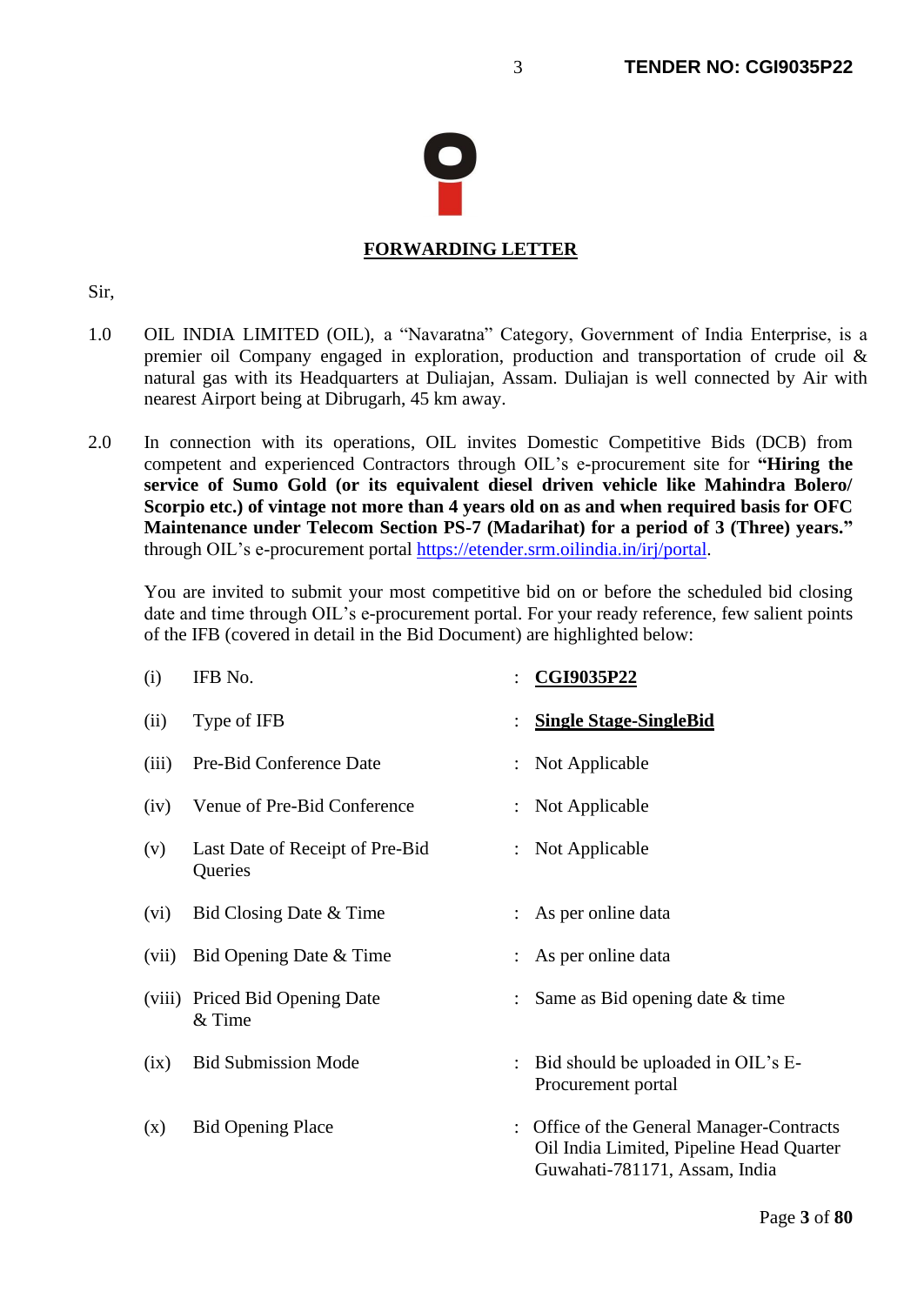GUWAHATI-781171, ASSAM, INDIA

| $(x_i)$ | <b>Bid Validity</b>                    |                | <b>90</b> days from date of Closing of bid                                    |
|---------|----------------------------------------|----------------|-------------------------------------------------------------------------------|
| (xii)   | <b>Mobilization Time</b>               |                | <b>7 (Seven)</b> days from the date of issue<br>Of LOA by OIL                 |
|         | (xiii) Bid Security Amount             | $\ddot{\cdot}$ | $\overline{\text{NIL}}$                                                       |
|         | (xiv) Bid Security Validity            |                | : NA                                                                          |
| (XV)    | <b>Amount of Performance Guarantee</b> |                | $\frac{3\%}{6}$ of the annualized contract value                              |
|         | (xvi) Validity of Performance Security |                | Up to 3 months from date of completion of<br>contract                         |
|         | (xvii) Duration of the Contract        |                | 4 (FOUR) Years                                                                |
|         | (xviii) Bids to be addressed to:       |                | : GENERAL MANAGER (CONTRACTS),<br>OIL INDIA LIMITED,<br>PIPELINE HEAD QUARTER |

## 3.0 **INTEGRITY PACT: (NOT APPLICABLE FOR THIS TENDER)**

OIL shall be entering into an Integrity Pact with the bidders as per format enclosed vide "**Section – V**" of the tender document. This Integrity Pact Proforma has been duly signed digitally by OIL's competent signatory (Digitally Signed). The proforma has to be returned by the bidder (alongwith the technical bid) duly signed (digitally) by the same signatory who signed the bid, i.e., who is duly authorized to sign the bid. Uploading the Integrity Pact with digital signature will be construed that all pages of the Integrity Pact has been signed by the bidder's authorized signatory who sign the Bid.

## 4.0 **GUIDELINES FOR PARTICIPATING IN OIL'S E-PROCUREMENT:**

All the Bids must be Digitally Signed using "Class 3" digital certificate [Organization] (ecommerce application) only as per Indian IT Act obtained from the licensed Certifying Authorities operating under the Root Certifying Authority of India (RCAI), Controller of Certifying Authorities (CCA) of India. The bid signed using other than "Class 3" digital certificate, will be liable for rejection. **Please note Encryption certificate is also required along with Digital Certificate Class III [Organization in order to submit bid in system** . Please refer "Guideline to Bidder for participating in OIL"

- 5.0 Bids received after closing hours as stipulated above will not be accepted. OIL will not be responsible for any delay in submission of bid because of connectivity problem and/or any other reasons whatsoever.
- 6.0 E-mail/Fax/Telegraphic/Telephone bids will not be accepted.
- 7.0 Technical Bid opening, only Technical Rfx will be opened. Therefore, the bidder should ensure that "TECHNO-COMMERCIAL UNPRICED BID should contain details as mentioned in the technical specifications as well as BEC/ BRC and upload the same in the "**Technical**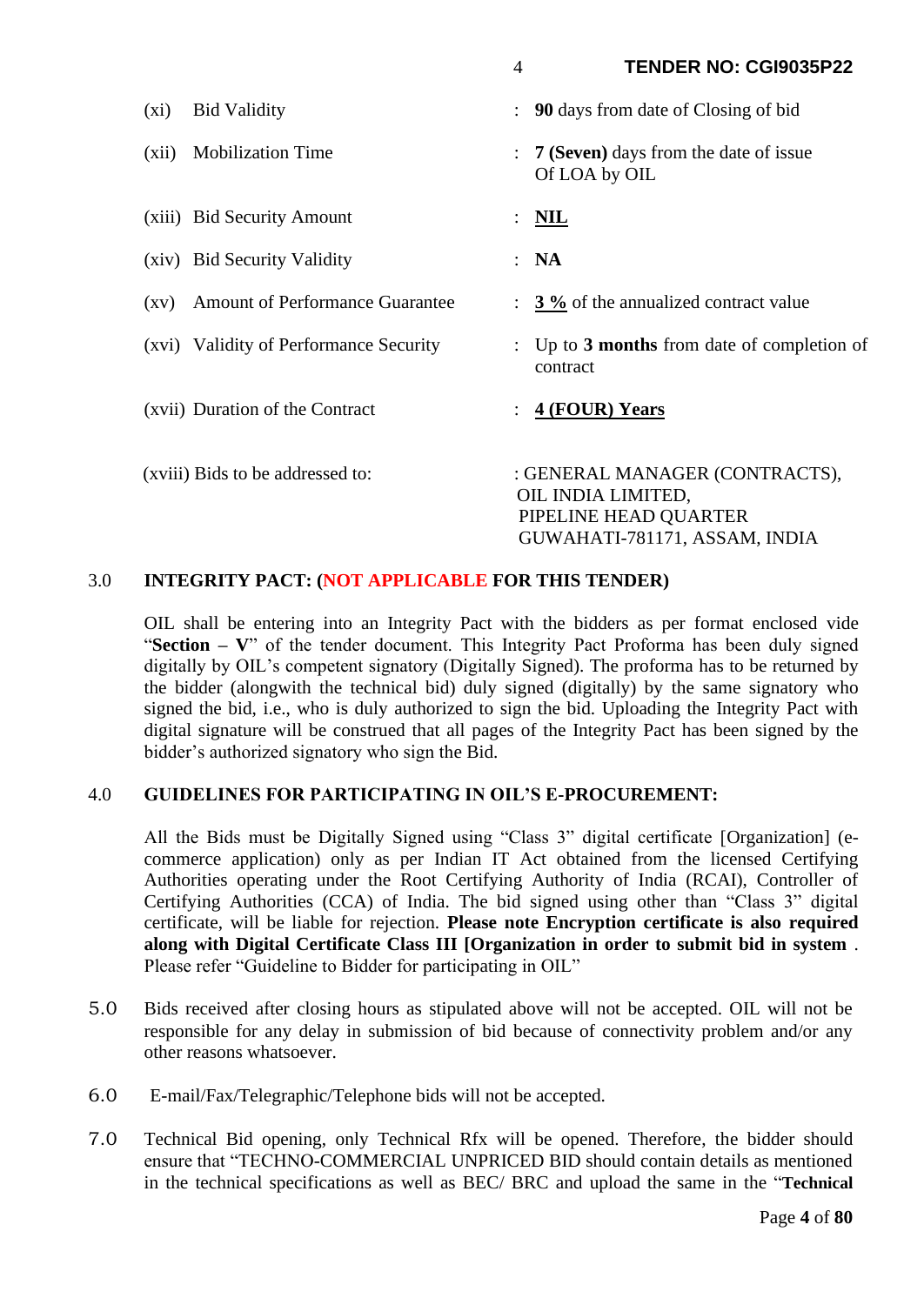**Attachment** " area. **No price should be given in above , otherwise the offer will be rejected.** Please go through the help document in details before uploading the document and ensure uploading of technical bid in the only. The "PRICE BID" must contain the price schedule and the bidder's commercial terms and conditions. Details of prices as per Bid format / Commercial bid can be uploaded as Attachment under the attachment option under "Notes & Attachments". *The price quoted in the "PRICE BIDDING FORMAT" will only be considered for evaluation.*

*For any clarification in this regard, bidders may contact E-Tender Support Cell at Duliajan at erp\_mm@oilindia.in, Ph.: 0374-2807178/4903.*

| <b>Notes and Attachments</b> | → Only Price Details Should Be Uploaded                        |
|------------------------------|----------------------------------------------------------------|
| <b>Technical attachments</b> | $\rightarrow$ All technical bid documents except price details |

Please do refer "NEW INSTRUCTION TO BIDDER FOR SUBMISSION" for the above two points and also please refer "New Vendor Manual (effective 12.0.2017) " available in the login Page of the Oll 's F-tender Portal

Regarding new bid submission procedure (effective from 12.04.2017 onwards), please refer new vendor manual available in OIL's E-tender Site:

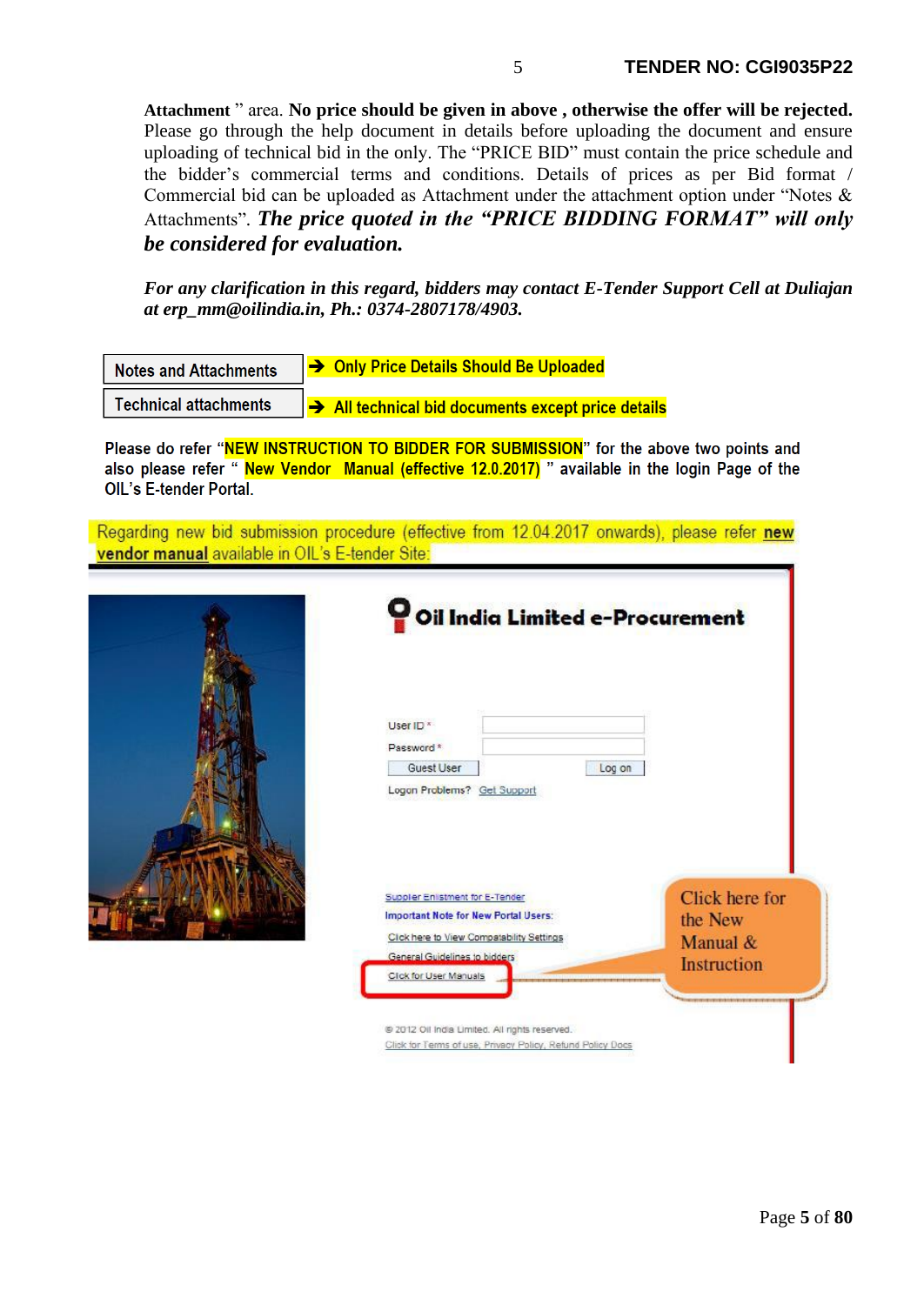#### **Notes :**

- \* The "Techno-Commercial Unpriced Bid" shall contain all techno-commercial details **except the prices**.
- \*\* The "Price bid" must contain the price schedule and the bidder's commercial terms and conditions. For uploading Price Bid, first click on Sign Attachment, a browser window will open, select the file from the PC and click on Sign to sign the Sign. On Signing a new file with extension .SIG will be created. Close that window. Next click on Add Atachment, a browser window will open, select the .SIG signed file from the PC and name the file under Description, Assigned to General Data and clock on OK to save the File.
- 8.0 Bidder is responsible for ensuring the validity of digital signature and it's proper usage by their employee.
- 9.0 The bid including all uploaded documents shall be digitally signed by duly authorized representative of the bidding company.
- 10.0 OIL reserves the right to increase/decrease the quantum of job at the time of award of contract and it will be obligatory on the part of the successful bidder to accept the same at the offered rates.
- 11.0 The Company reserves the right to reject any or all the tenders or accept any tender without assigning any reason.
- 12.0 Offer must conform in all respect to the terms and conditions of the enquiry. Deviations, if any, must be clearly and specifically stated. Conditional bids are liable to be rejected at the discretion of the Company.

Thanking you,

Yours faithfully, OIL INDIA LIMITED

General Manager (Contracts) .For Chief General Manager ( PLS)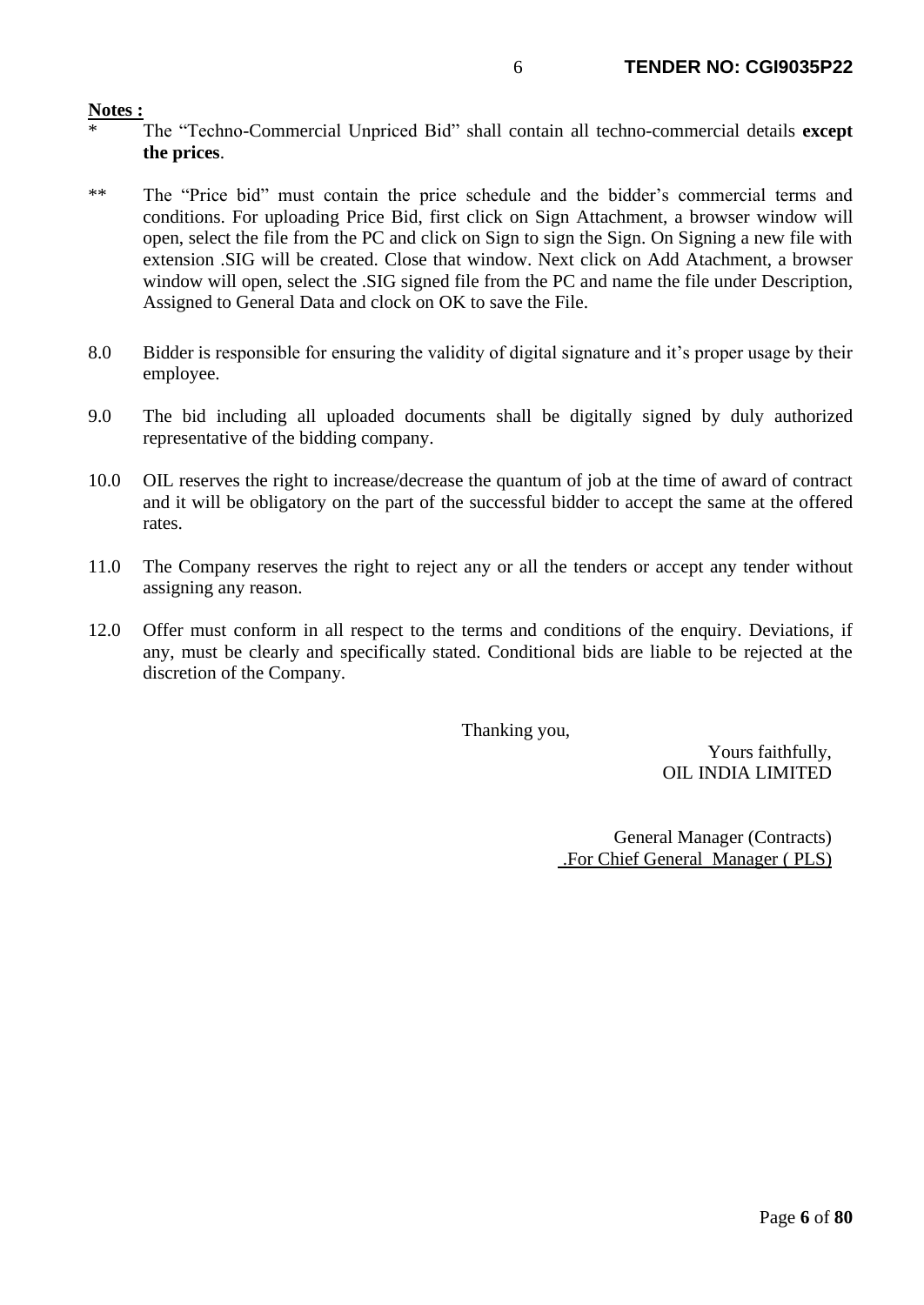# **PART-I**

# **INSTRUCTIONS TO BIDDERS**

**1.0** Bidder shall bear all costs associated with the preparation and submission of bid. Oil India Limited, hereinafter referred to as Company, will in no case be responsible or liable for those costs, regardless of the conduct or outcome of the bidding process.

#### **2.0 BIDDING DOCUMENTS**

**1.0** Bidder shall bear all costs associated with the preparation and submission of bid. Oil India Limited, hereinafter referred to as Company, will in no case be responsible or liable for those costs, regardless of the conduct or outcome of the bidding process.

#### **2.0 BIDDING DOCUMENTS**

#### 2.1 **TENDER FEE: NIL**

- a) Bidders without having E-tender Login ID and Password should complete their online registration at least seven (7) days prior to the scheduled bid closing date and time of the tender. For online registration, Bidder may visit the OIL's E-tender site <https://etender.srm.oilindia.in/irj/portal>
- b) Necessary Login ID & Password will be issued by OIL only after submitting the complete online registration by the Bidder. In the event of late registration/incomplete registration by Bidder, OIL INDIA LIMITED shall not be responsible for late allotment of User ID  $\&$ Password and request for bid closing date extension on that plea shall not be entertained by Company.

# 2.3 **EMD/ BID SECURITY DECLARATION FORMAT:**

**No Bid security is applicable against this tender. However Bid Security Declaration as per Proforma C to be furnished by the bidders along with the technical RFx.**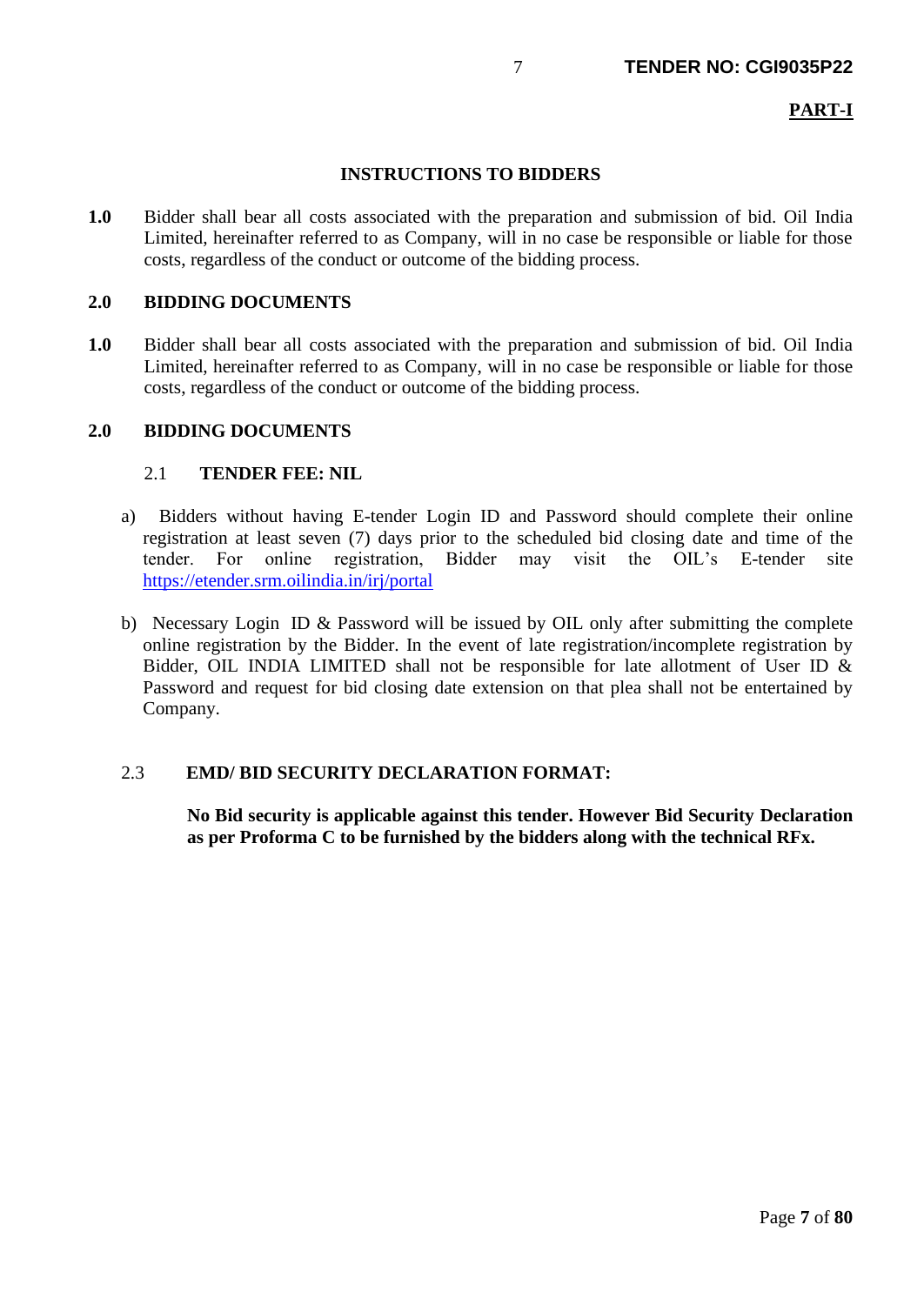# **PROFORMA - C**

# **DECLARATION FOR BID SECURITY**

To, M/s. Oil India Limited ……………………….., ……………………………………

Sub: ……………………………………………… Tender No:……………………………………….

Dear Madam/Sir,

After examining / reviewing provisions of above referred tender documents (including all corrigendum/ Addenda), we M/s. …………… (Name of Bidder) have submitted our offer / bid no…………

We, M/s. ………………….(Name of Bidder) hereby understand that, according to your conditions, we are submitting this Declaration for Bid Security.

We understand that we will be put on watch list/holiday/banning list (as per policies of OIL INDIA in this regard), if we are in breach of our obligation(s) as per following:

have withdrawn/modified/amended, impairs or derogates from the tender, my/our Bid during the period of bid validity specified in the form of Bid; or

having been notified of the acceptance of our Bid by the OIL INDIA LIMITED during the period of bid validity:

fail or refuse to execute the Contract, if required, or

fail or refuse to furnish the Contract Performance Security, in accordance provisions of tender document.

Fail or refuse to accept 'arithmetical corrections' as per provision of tender document.

having indulged in corrupt/fraudulent/collusive/coercive practice as per procedure.

Place: [Signature of Authorized Signatory of Bidder] Date: Name: Designation: Seal:

\*\*\*\*\*\*\*\*\*\*\*\*\*\*\*\*\*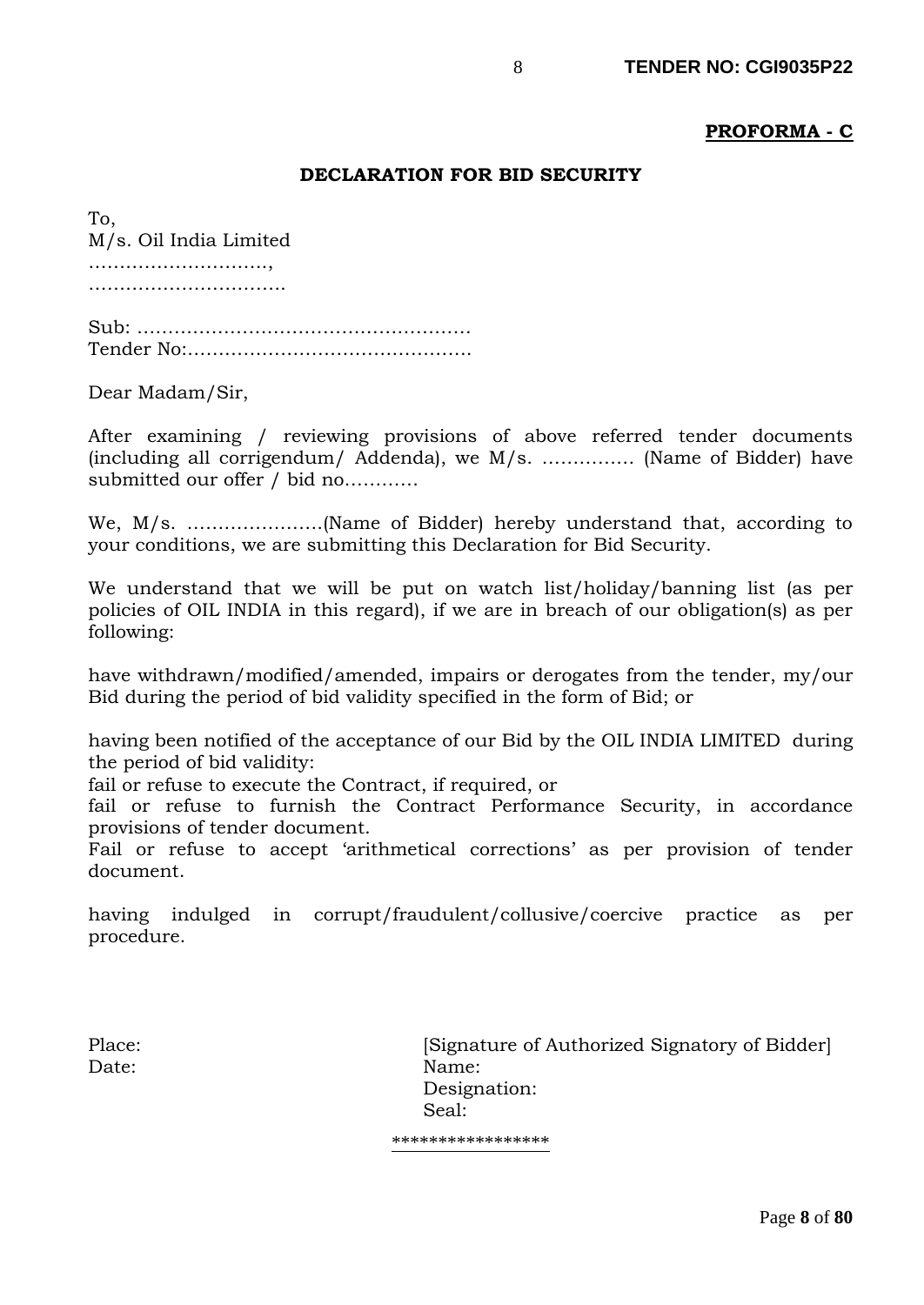All bidders should submit **the Proforma-C (Declaration for Bid security) confirming that the Bid is valid for minimum 90 days from the date of opening of Technical Bid. Bid without submission of Proforma-C will be summarily rejected.**

# 3.0 **TRANSFERABILITY OF BID DOCUMENTS**:

- 3.1 Bid Documents are non-transferable. Bid can be submitted only in the name of the bidder in whose name the Bid Document has been issued.
- 3.2 Unsolicited bids will not be considered and will be rejected straightway.

# 4.0 **DOCUMENT:**

The services required, bidding procedures and contract terms are prescribed in the Bidding Documents. This bidding document includes the following:

- a) A forwarding letter highlighting the following points. :
	- i) Company's Tender No.
	- ii) Bid closing date and time.
	- iii) Bid opening date, time and place.
	- iv) Bid submission place.
	- v) Bid opening place.

## 1. Covering Letter with Salient features

2. Part –I Instruction to Bidders

- 3. Part-II: Bid Rejection/Evaluation Criteria
- 4. Section-I General terms and Condition of the Contract
- 5. Section- II: Schedule of Quantities, Service/work and Rates
- 6. Section- III: Special Condition of the Contract
- 7. Section- IV: Safety Measure and Compliance
- 8. Section- V: Integrity Pact-Not Applicable for this tender

**Proforma A:** Price Bid Format

**Proforma B:** Bid Form

**Proforma C:** Bid Security Declaration

**Proforma D:** Bank Guarantee format for Performance Security deposit

**Proforma E:** Agreement Form

**Proforma F:** Statement of Compliance/Non-Compliance

**Proforma G:** Format for court affidavit

**Proforma H:** Certificate of annual turnover & net worth

**Proforma I:** E–Payments vide RTGS/NEFT

**Proforma J:** Authentic information/ documents

**Proforma K:** Letter of Authority

**Proforma L:** Undertaking by vendor on submission of performance bank guarantee

**Proforma R**: Certificate for Restriction Of Procurement

**Proforma S**: Self-declaration of local content

**Proforma T**: Bank Guarantee towards Purchase Preference – Local Content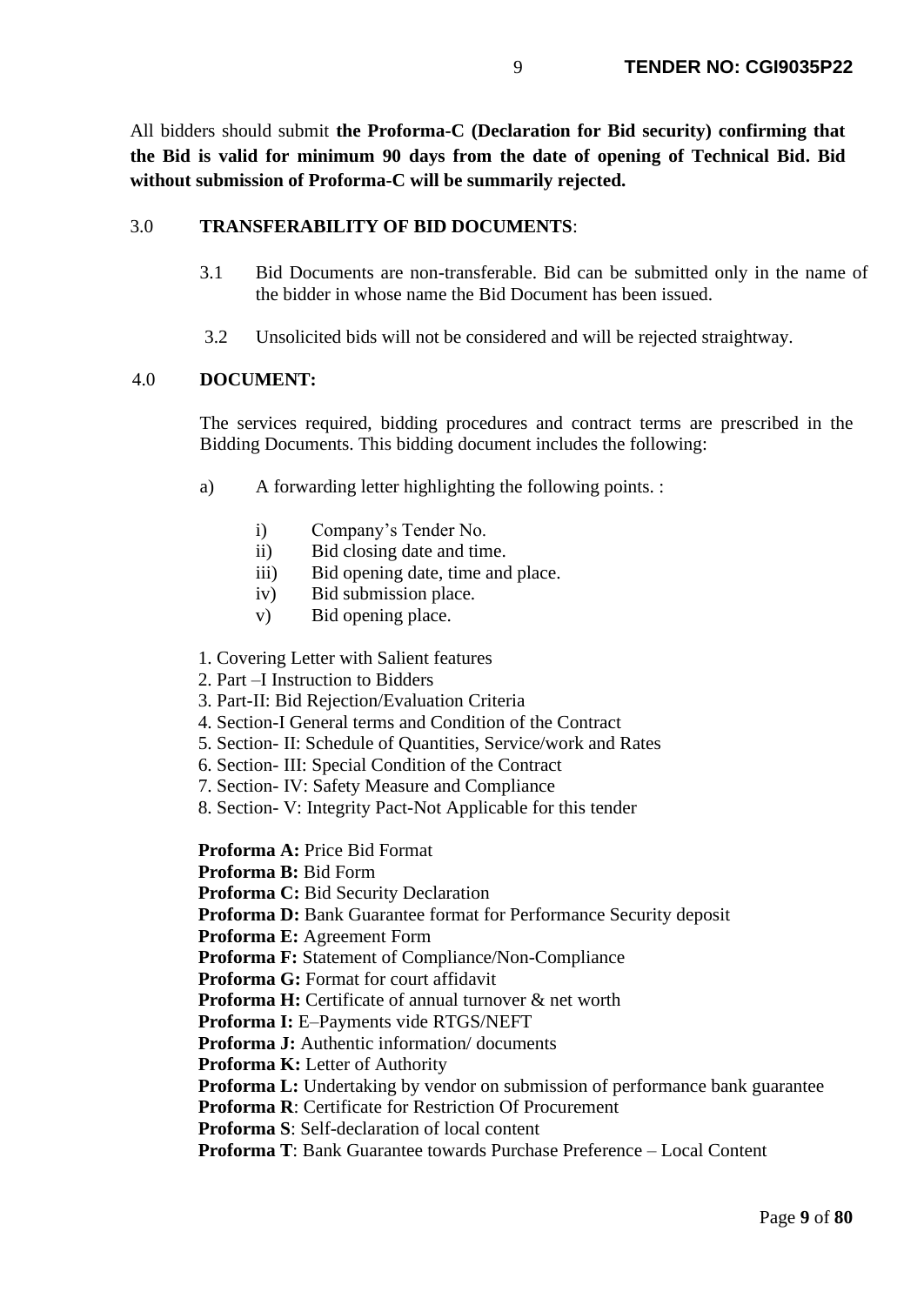4.1 The bidder is expected to examine all instructions, forms, terms and specifications in the Bidding Documents. Failure to furnish all information required in the Bidding Documents or submission of a bid not substantially responsive to the Bidding Documents in every respect will be at the Bidder's risk & responsibility and may result in the rejection of its bid.

#### **5.0 AMENDMENT OF BIDDING DOCUMENTS:**

- 5.1 At any time prior to the deadline for submission of bids, the company may, for any reason, whether at its own initiative or in response to a clarification requested by a prospective Bidder, modify the Bidding Documents by the issuance of an Addendum.
- 5.2 *The Addendum will be uploaded and published in OIL's e-portal. However, Addendum shall be neither published in newspaper nor sent to any of the participating Bidders. The company may, at its discretion, extend the deadline for bid submission, if the Bidders are expected to require additional time in which to take the Addendum into account in preparation of their bid or for any other reason.*

#### **6.0 PREPARATION OF BIDS**

#### 6.1 **LANGUAGE OF BIDS**:

The bid as well as all correspondence and documents relating to the bid exchanged between the Bidder and the company shall be in English language, except that any printed literature may be in another language provided it is accompanied by an English translated version, which shall govern for the purpose of bid interpretation.

#### 6.2 **BIDDER'S NAME & ADDRESS**:

Bidders should indicate in their bids their detailed postal address including the Fax/Telephone / Cell Phone Nos. and E-mail address.

#### **7.0 DOCUMENTS COMPRISING THE BID**:

7.1 Bids are invited under **Single Stage single Bid System**. The bid along with all Annexure and copies of documents should be submitted in e-form only through OIL's e-bidding engine. The price bids submitted in physical form against procurement tenders shall not be given any cognizance. However Any document required to be submitted in original as per tender requirement should necessarily be submitted in physical form in sealed envelope superscribed as "Tender Number and due for opening on\_\_\_\_\_\_\_\_\_\_\_\_" The outer cover of the sealed envelope should duly bear the tender number and date of closing/opening prominently underlined, along with the address as under

> General Manager (Contracts), Oil India Limited Pipeline Head Quarter, Narangi P.O.: Udayan Vihar, Guwahati, Assam – 781171

Documents sent through E-mail/Fax/Telex/Telegraphic/Telephonic will not be considered.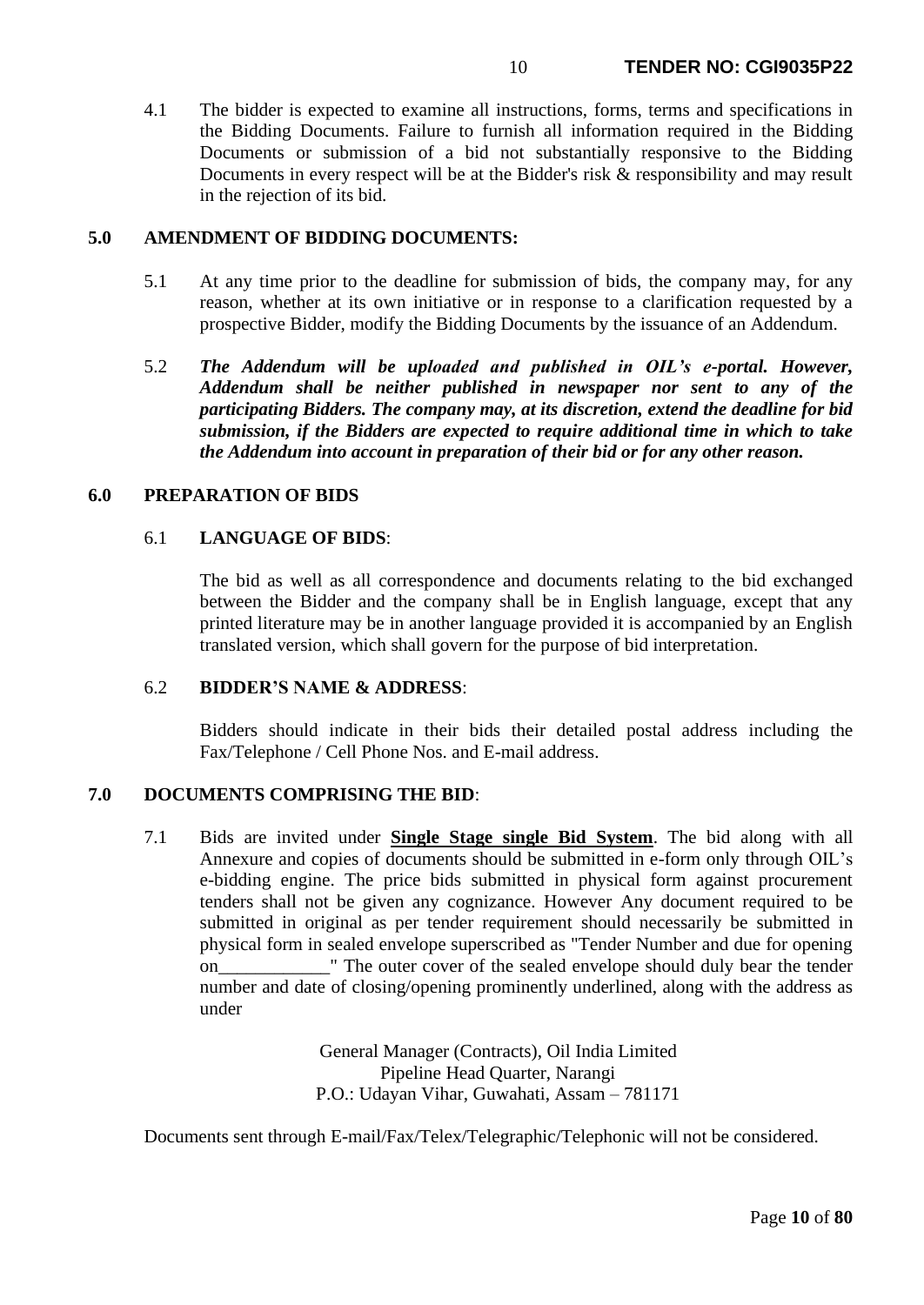#### **8.0 E- FORM FOR ONLINE SUBMISSION:**

#### 8.1 **TECHNICAL BID (Un-Priced)** comprise of the following:

- i) Containing Certificate of Compliance in respect of BRC of the Bid Document as per **Part-II**.
- ii) Complete technical details of the services and equipment specifications with catalogue, etc
- iii) Documentary evidence established in accordance with clause **9.0** of this section.
- iv) Copy of Bid Security furnished in accordance with clause **10.0** of this section.
- v) Statement of Non-compliance (for Technical Non-compliance only) (except BRC) as per **Proforma-F**.
- vi) *Original Affidavit in Court Stamp Paper of* Rs. *20.00, duly attested by Notary as per the prescribed format in Proforma-G, failing which the bid will be considered as non-responsive and summarily rejected.*
- vi) *Copy of signed Bid document without indicating prices.*
- 8.2 **COMMERCIAL/PRICE BID** comprising of following:

Bidder shall quote their prices in the following Proforma and shall upload the same in the OIL's E-Portal :

- (i) Price-Bid Format as per **Proforma-A**
- (ii) Bid Form as per **Proforma -B**

The Priced Bid shall contain the prices along with the currency quoted and any other commercial information pertaining to the service offered.

#### **NOTE**:

**TECHNICAL BID** & **COMMERCIAL / PRICE BID** shall be submitted through etendering process only.

# **9.0 BID SECURITY DECLARATION FORM:**

*The bidder shall complete and submit the Bid Security Declaration Form (Proforma-C).*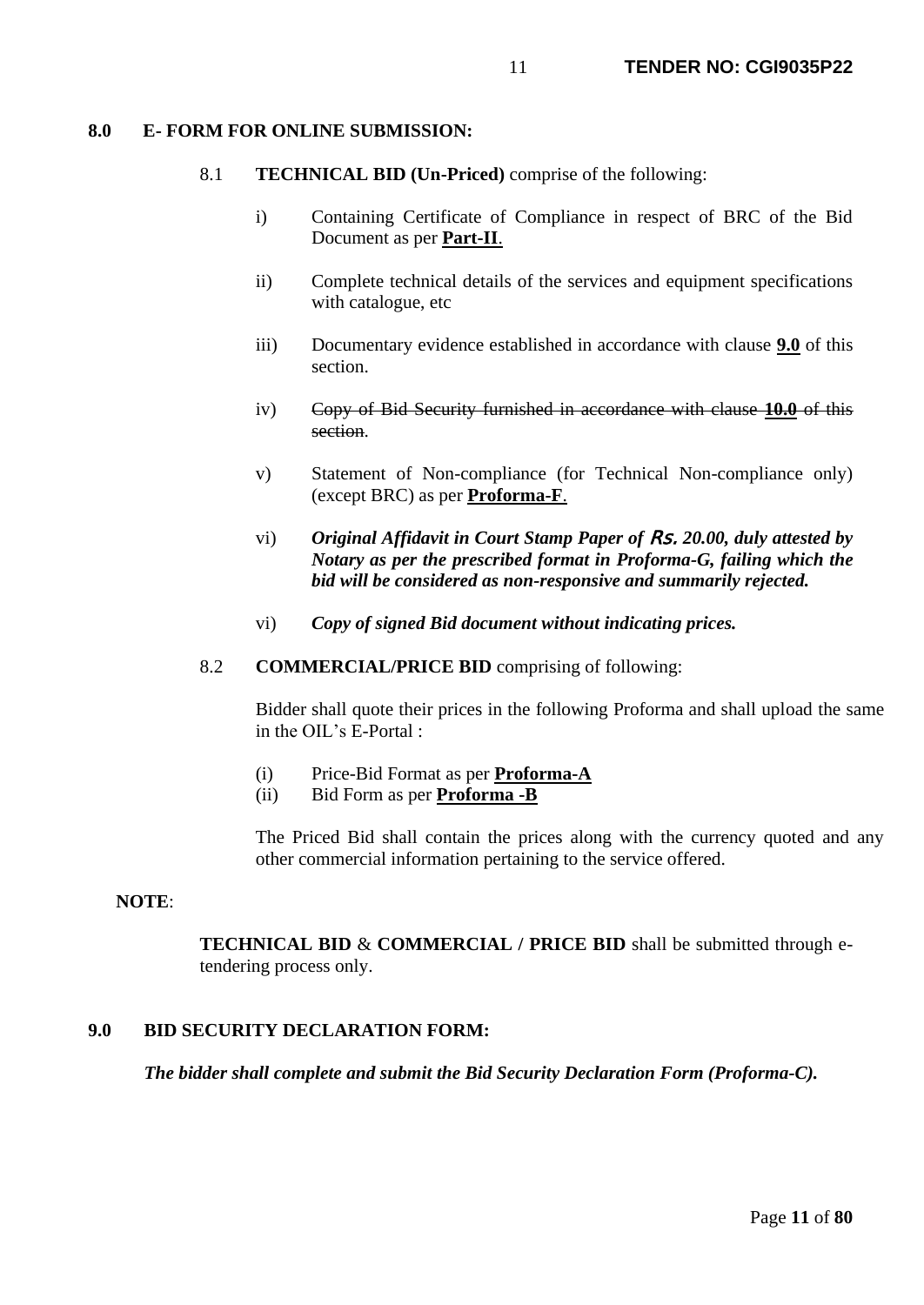#### **10.0 BID PRICE:**

#### 10.1 *Unit prices must be quoted by the bidders both in words and in figures.*

- 10.2 Price quoted by the successful bidder must remain firm during its performance of the Contract and is not subject to variation on any account.
- 10.3 All duties and taxes including  $\sqrt{AT}$ , Contract Tax, Corporate income Taxes and other levies but **exclusive of GST** payable by the successful bidder under the Contract for which this Bidding Document is being issued, shall be included in the rates, prices and total Bid Price submitted by the bidder, and the evaluation and comparison of bids shall be made accordingly. For example, personal taxes and/or any corporate taxes arising out of the profits on the contract as per rules of the country shall be borne by the bidder.

#### **11.0 CURRENCIES OF BID AND PAYMENT:**

8.1 Bid currency and payment shall be **INR**.

# **12.0 DOCUMENTS ESTABLISHING BIDDER'S ELIGIBILITY AND QUALIFICATIONS:**

These are listed in **Part-II** of the document.

#### **13.0 SIGNING OF BID:**

10.1 Bids are to be submitted online through OIL's E-procurement portal with digital signature. The bid and all attached documents should be digitally signed by the bidder using "Class 3" digital certificates with Organizations Name [e-commerce application (Certificate with personal verification and Organization Name)] as per Indian IT Act 2000 obtained from the licensed Certifying Authorities operating under the Root Certifying Authority of India (RCAI), Controller of Certifying Authorities(CCA) of India before bid is uploaded.

If any modifications are made to a document after attaching digital signature, the digital signature shall again be attached to such documents before uploading the same.

The authenticity of above digital signature shall be verified through authorized CA after bid opening and in case the digital signature is not of "Class-3" with organization name, the bid will be rejected.

Bidder is responsible for ensuring the validity of digital signature and it's proper usage by their employees.

13.2 *The original and all copies of the bid shall be typed or written in indelible inks and shall be signed by the Bidder or a person or persons duly authorized to bind the Bidder to the contract. The letter of authorization (as per Proforma-K) shall be accompanying the Bid. All pages of the Bid, drawings and other accompanying documents except for un-amended printed literature, shall be initialed by the person or persons signing the Bid Document.*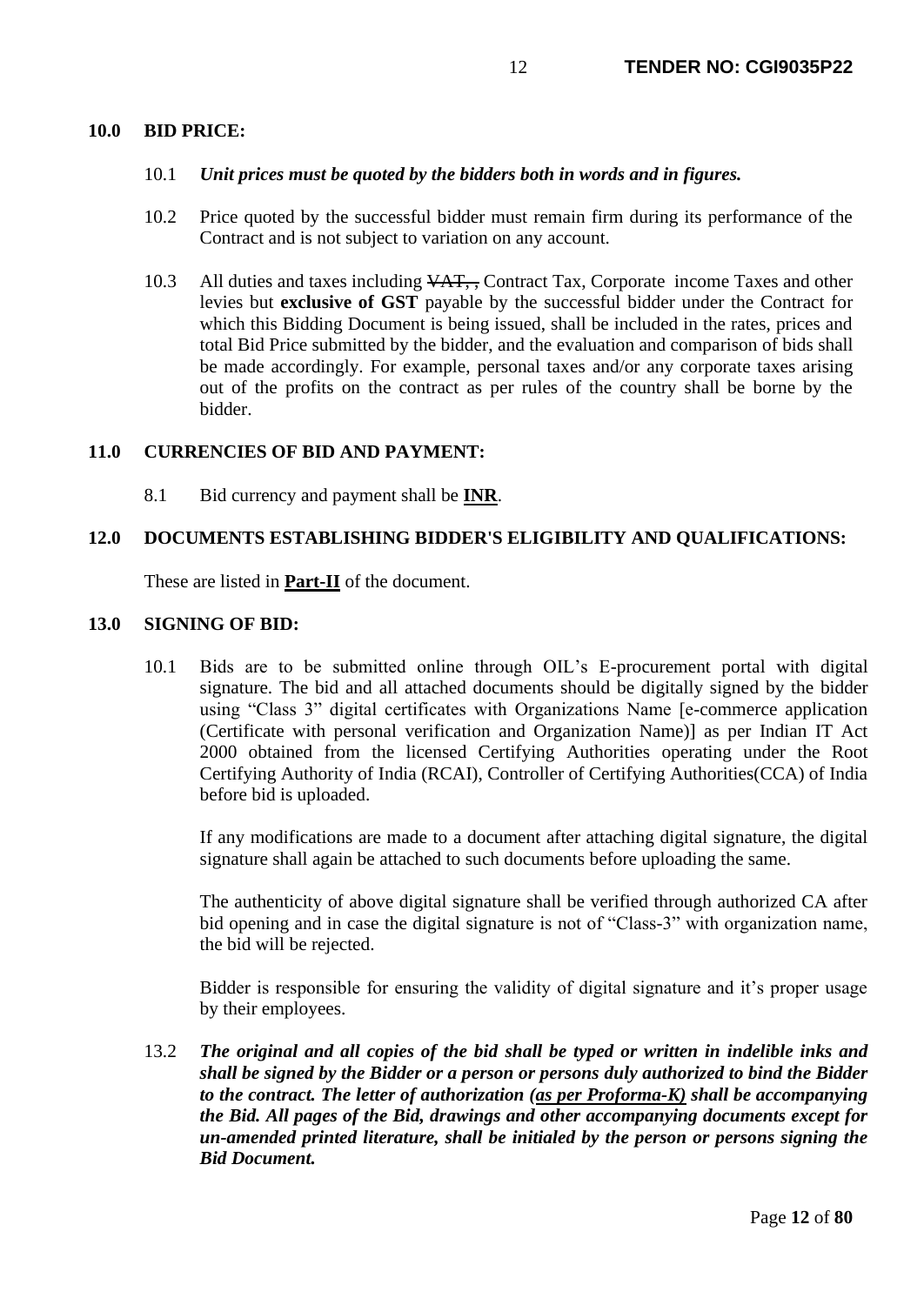- 13.3 Any person signing the Bid or any other document in respect of this Bid Document or other relevant documents on behalf of the Bidder without disclosing his authority to do so shall be deemed to have the authority to bind the Bidder. If it is discovered at any time that the person so signing has no authority to do so, the Company (OIL) may, without prejudice to any other right or remedy, cancel his Bid or Contract and hold the Bidder liable to the Company (OIL) for all costs and damages arising from the cancellation of the Bid or Contract including any loss which the Company (OIL) may sustain on account thereof.
- 13.4 *Any physical documents submitted by bidders shall contain no interlineations, white fluid erasures or overwriting except as necessary to correct errors made by the Bidder, in which case such correction shall be initialed by the person or persons who has/have digitally signed the Bid.*
- 13.5 Any Bid, which is incomplete, ambiguous, or not in compliance with the Bidding process will be rejected.

#### **14.0 BID SECURITY**

*In case any bidder withdraws their bid during the period of bid validity, Bid Security will be forfeited and the party shall be debarred for a period of 2(two) yeas to participate any future tender.*

#### **15.0 PERIOD OF VALIDITY OF BIDS:**

- 15.1 Bids shall remain valid for **90 days** after the date of bid opening (technical) prescribed by the Company.
- 15.2 In exceptional circumstances, the Company may solicit the Bidder's consent to an extension of the period of validity. The request and the response thereto shall be made in writing/email (or by Fax). The bid Security provided under **Clause 11.0** shall also be suitably extended. A Bidder may refuse the request without forfeiting its Bid Security. A Bidder granting the request will neither be required nor permitted to modify their bid.
- 15.3 Bid Security shall not accrue any interest during its period of validity or extended validity.
- 16.0 All the conditions of the contract to be made with the successful bidder are given in various Sections of this document. Bidders are requested to state their compliance/ non-compliance to each clause as per **Proforma-F.**
- **17.0** Timely delivery of the bids is the responsibility of the Bidder. Company shall not be responsible for any delay.

#### **18.0 DEADLINE FOR SUBMISSION OF BIDS:**

Bids must be received by the company within Bid Closing Date as specified in the "Forwarding Letter".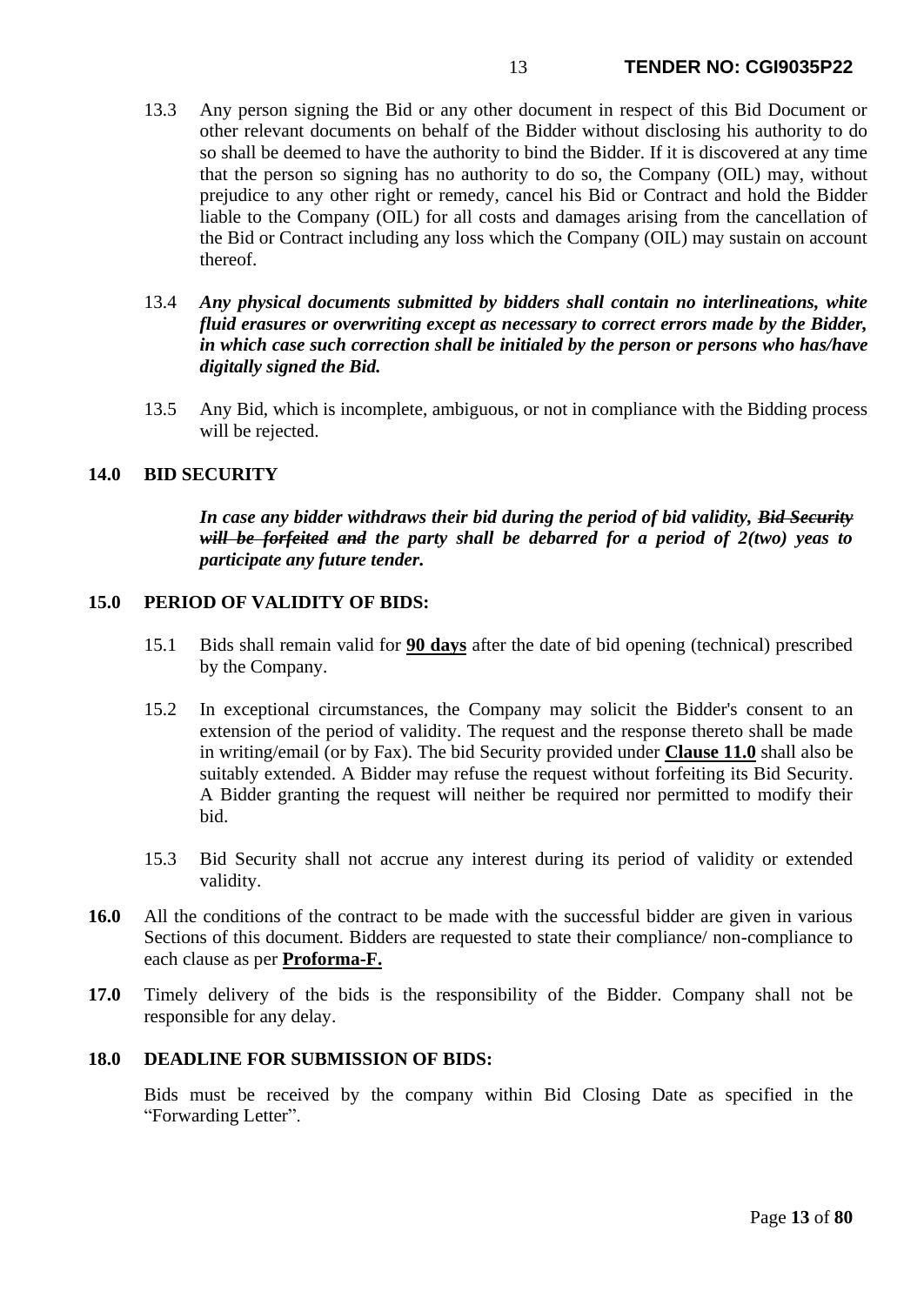# **19.0 LATE BIDS:**

Any Bid received by the Company after the deadline for submission of bids prescribed by the Company shall be rejected.

## **20.0 MODIFICATION AND WITHDRAWAL OF BIDS**:

- 20.1 The Bidder after submission of bid may withdraw its bid by written notice prior to bid closing.
- 20.2 The Bidder's withdrawal notice shall be prepared sealed, marked and dispatched in accordance with the provisions of **Clause 5.1**. A withdrawal notice may also be sent by fax but followed by a signed confirmation copy, postmarked not later than the deadline for submission of bids.
- 20.3 No bid can be modified subsequent to the uploading in the e-tendering system.
- 20.4 No bid may be withdrawn in the interval between the deadline for submission of bids and the expiry of the period of bid validity specified by the Bidder on the Bid Form. Withdrawal of a bid during this interval shall result in the Bidder's forfeiture of its Bid Security.

#### **21.0 PRE-BID CONFERENCE/ MEETING:**

*Not Applicable for this Tender.*

## **22.0 FURNISHING FRAUDULENT INFORMATION/DOCUMENTS:**

If it is found that a bidder/contractor has furnished fraudulent information / documents, the Bid Security/Performance Security shall be forfeited and the party shall be debarred for a period of 3(three) years from the date of detection of such fraudulent act besides the legal action. **In case of major and serious fraud, period of debarment may be enhanced.**

# **23.0 OPENING AND EVALUATION OF BID:**

- 23.1 Company will open the Bids in the presence of Bidder's representatives who choose to attend at the date, time and place mentioned in the Forwarding Letter. However, an authorization letter from the bidder must be produced by the Bidder's representative at the time of bid opening. Unless this Letter is presented, the representative will not be allowed to attend the bid opening. Only one representative against each bid will be allowed to attend.
- 23.2 Bid for which an acceptable notice of withdrawal has been received shall not be opened. Company will examine bids to determine whether they are complete, whether requisite Bid Securities have been furnished, whether documents have been properly signed and whether the bids are generally in order.
- 23.3 At bid opening, Company will announce the Bidder's names, written notifications of bid modifications or withdrawal, if any, the presence of requisite Bid Security and such other details as the Company may consider appropriate.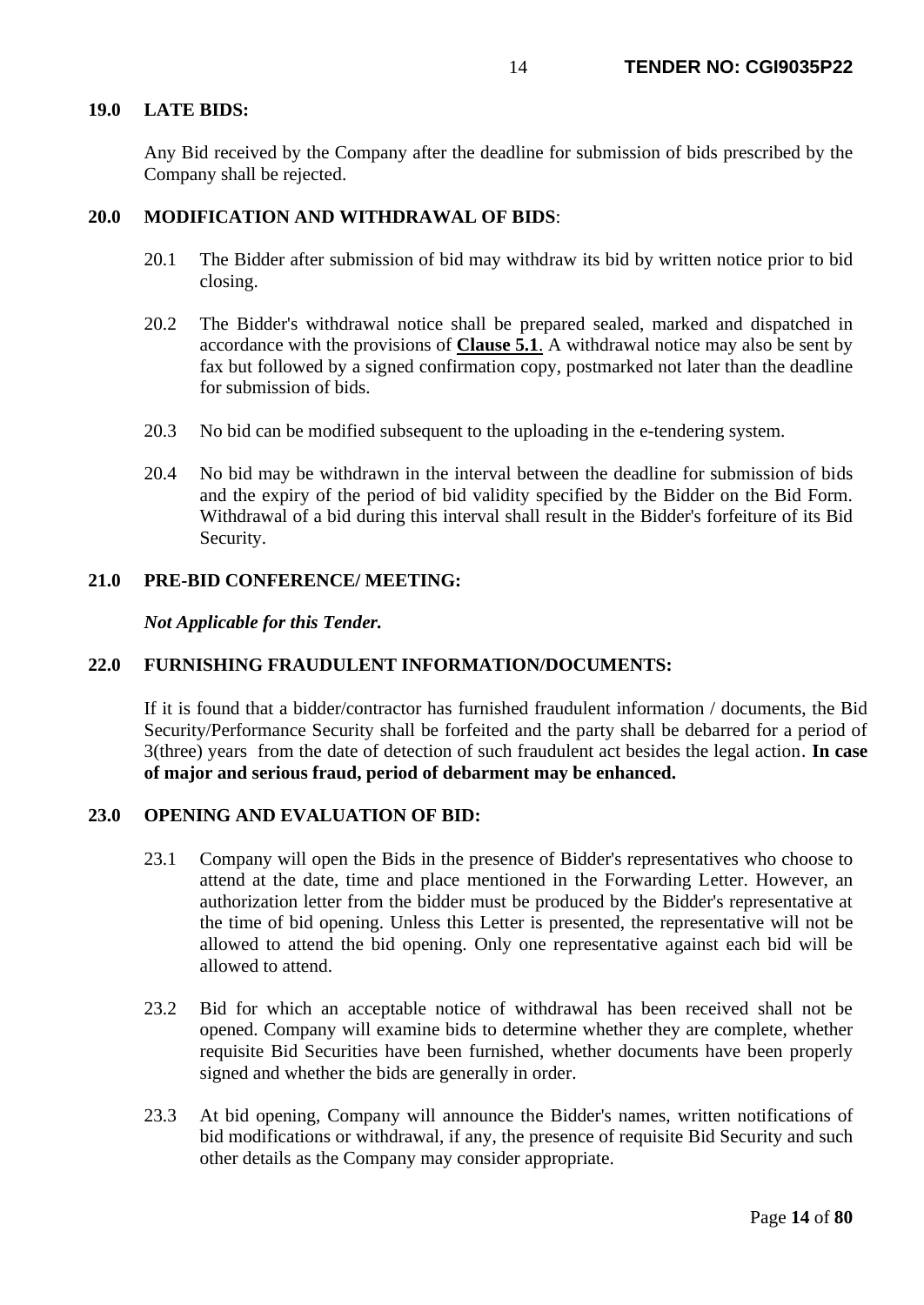- 23.4 Company shall prepare, for its own records, document containing the information disclosed to those present in accordance.
- 23.5 **To assist in the examination, evaluation and comparison of bids the Company may at its discretion, ask the Bidder for clarifications of its bid. The request for clarification and the response shall be in writing and no change in the price or substance of the bid shall be sought, offered or permitted.**
- 23.6 Prior to the detailed evaluation, Company will determine the substantial responsiveness of each bid to the requirement of the Bidding Documents. For purpose of these paragraphs, a substantially responsive bid is one, which conforms to all the terms and conditions of the Bidding Document without deviations or reservation. A deviation or reservation is one which affects in any way substantial way the scope, quality, or performance of work, or which limits in any substantial way, in-consistent way with the bidding documents, the Company's right or the bidder's obligations under the contract, and the rectification of which deviation or reservation would affect unfairly the competitive position of other bidders presenting substantial responsive bids. The Company's determination of bid's responsiveness is to be based on the contents of the Bid itself without recourse to extrinsic evidence.
- 23.7 A Bid determined as not substantially responsive will be rejected by the Company and may not subsequently be made responsive by the Bidder by correction of the nonconformity.
- 23.8 The Company may waive minor informality or nonconformity or irregularity in a bid, which does not constitute a material deviation, provided such waiver, does not prejudice or affect the relative ranking of any Bidder.

# **24.0 OPENING OF COMMERCIAL/ PRICE BIDS:**

# 24.1 *Company will open the Commercial/Price Bids of the techno-commercially qualified Bidders on a specific date as mentioned in portal in presence of interested bidders.*

- 24.2 The Company will examine the Price quoted by Bidders to determine whether they are complete, any computational errors have been made, the documents have been properly signed, and the bids are generally in order.
- 24.3 *Arithmetical errors will be rectified on the following basis. If there is a discrepancy between the unit price and the total price (that is obtained by multiplying the unit price and quantity) the unit price shall prevail and the total price shall be corrected accordingly. If any Bidder does not accept the correction of the errors, their bid will be rejected. Similarly, if there is any discrepancy between words and figure, the amounts in words shall prevail and will adopted for evaluation.*

## **25.0 EVALUATION AND COMPARISON OF BIDS:**

- 25.1 The Company will evaluate and compare the bids as per **Bid Evaluation Criteria in**  Part-II of the bidding documents.
- 25.2 DISCOUNTS / REBATES: Unconditional discounts/rebates, if any, given in the bid or along with the bid will be considered for evaluation.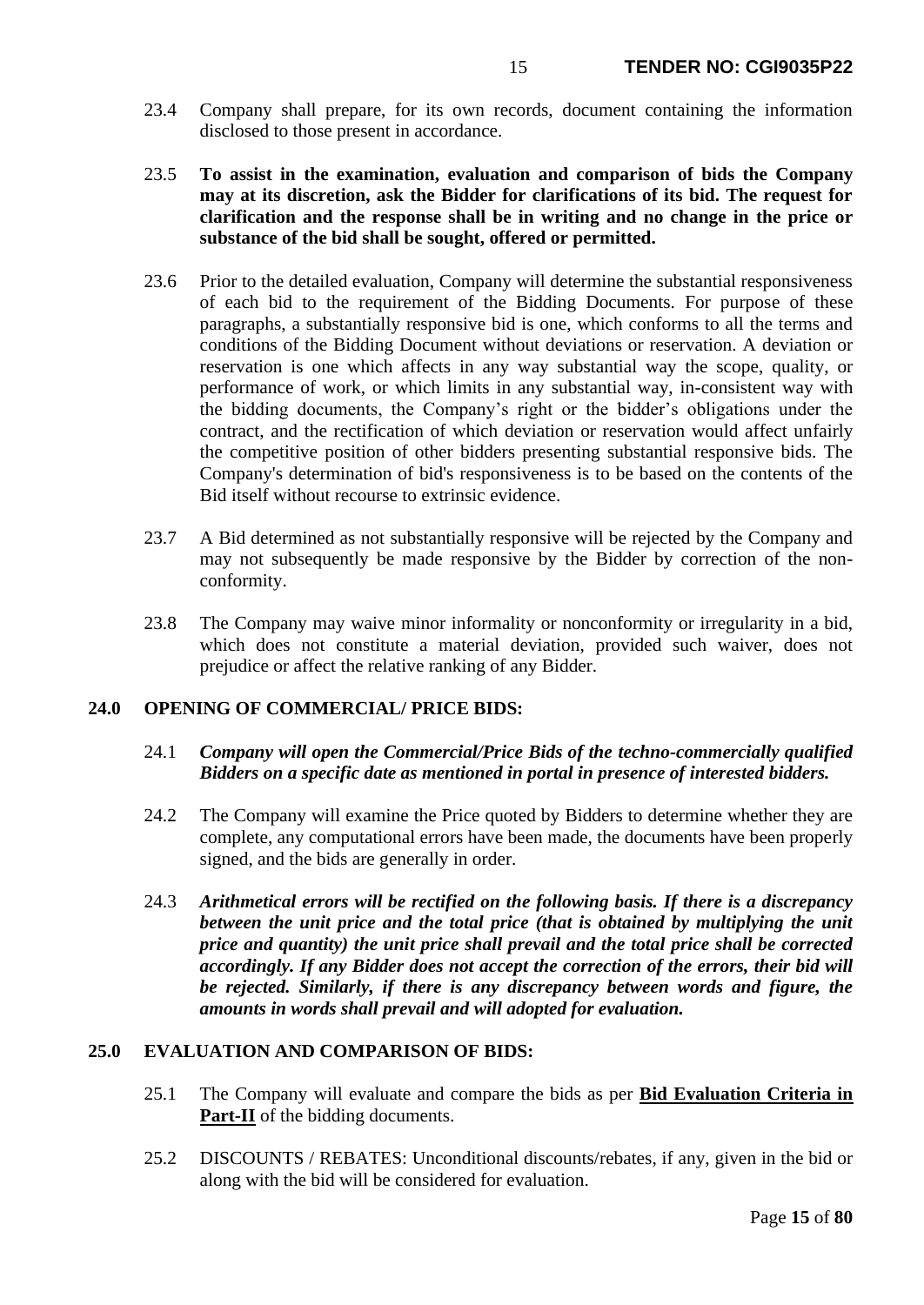25.3 Post bid or conditional discounts/rebates offered by any bidder shall not be considered for evaluation of bids. However, if the lowest bidder happens to be the final acceptable bidder for award of contract, and if they have offered any discounts/rebates, the contract shall be awarded after taking into account such discounts/rebates.

# **26.0 CONTACTING THE COMPANY:**

- 26.1 Except as otherwise provided, no Bidder shall contact Company on any matter relating to its bid, from the time of the bid opening to the time the Contract is awarded except as required by Company.
- 26.2 An effort by a Bidder to influence the Company in the Company's bid evaluation, bid comparison or Contract award decisions may result in the rejection of their bid.

# **27.0 AWARD OF CONTRACT**

# **AWARD CRITERIA:**

The Company will award the Contract to the successful Bidder whose bid has been determined to be substantially responsive and has been determined as the lowest evaluated bid, provided further that the Bidder is determined to be qualified to perform the Contract satisfactorily.

## **28.0 COMPANY'S RIGHT TO ACCEPT OR REJECT ANY BID:**

Company reserves the right to accept or reject any or all bids and to annul the bidding process and reject all bids, at any time prior to award of contract, without thereby incurring any liability to the affected bidder, or bidders or any obligation to inform the affected bidder of the grounds for Company's action.

## **29.0 NOTIFICATION OF AWARD**:

29.1 Prior to the expiry of the period of bid validity or extended validity, the company will notify the successful Bidder in writing by registered letter or email or fax (to be confirmed in writing by registered / couriered letter) that its bid has been accepted.

#### 29.2 *The notification of award will constitute the formation of the Contract.*

29.3 Upon the successful Bidder's furnishing of Performance Security, the company will promptly notify each un-successful Bidder and will discharge their Bid Security.

# **30.0 SIGNING OF CONTRACT**:

- 30.1 At the same time as the Company notifies the successful Bidder that its Bid has been accepted, the Company will either call the successful bidder for signing of the agreement or send the **Contract document** with General & Special Conditions of Contract, Technical Specifications, Schedule of rates incorporating all agreements between the parties.
- 30.2 Within 30 days of receipt of the final contract document, the successful Bidder shall sign and date the contract and return it to the company.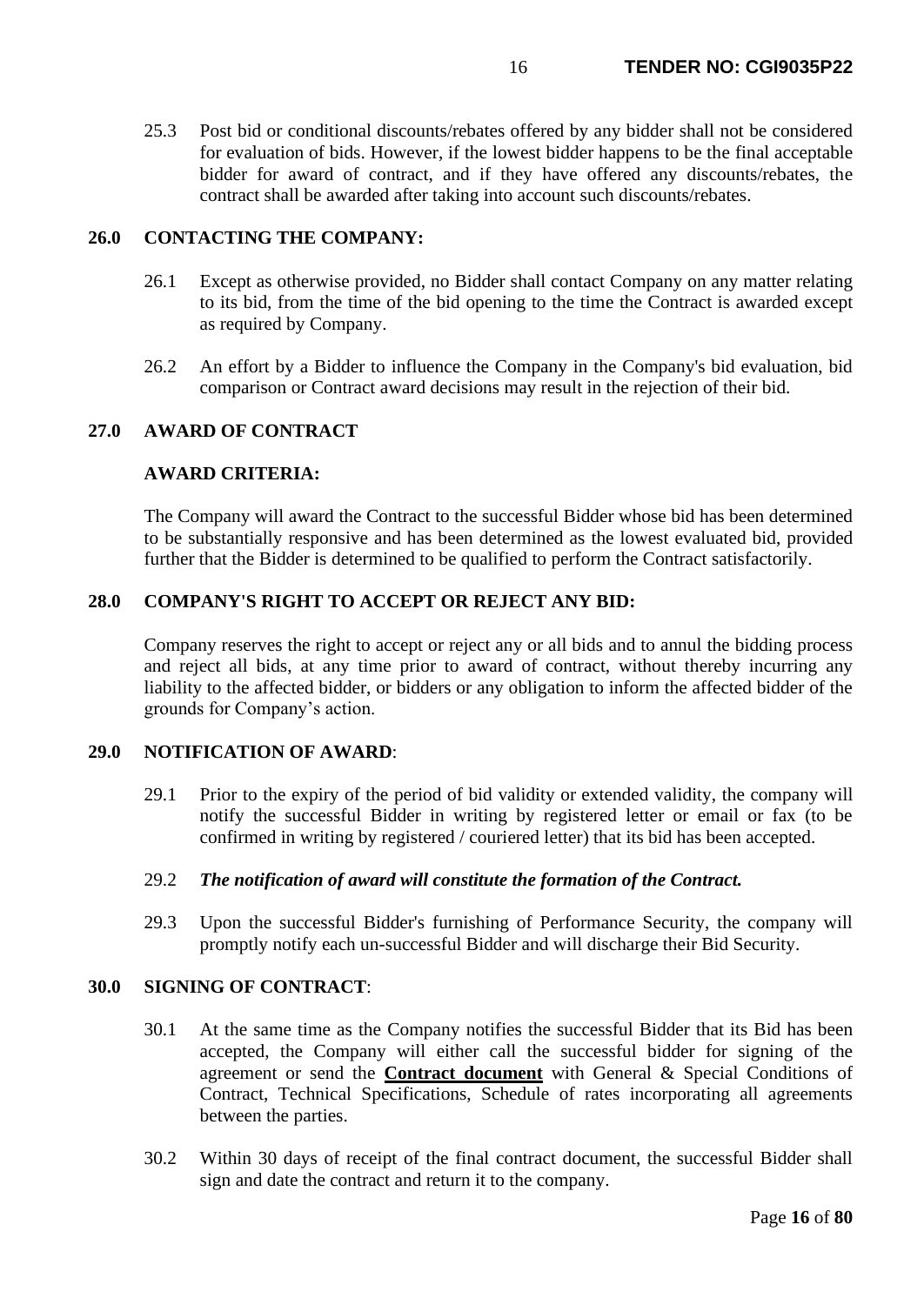#### **31.0 PERFORMANCE SECURITY**:

- 31.1 Successful bidder shall be required to furnish an amount equivalent to **3%** of the annualized contract value as Performance Security Deposit within 15 days of notification of award of contract and before signing of the formal contract. In case of default the award of contract may be canceled and Security deposit forfeited. The Performance Security Deposit may be in the form of a Bank Guarantee issued by a Nationalized Bank, and shall remain valid for **3** (**Three)** more months beyond validity of the contract. A copy of the Bank Guarantee format is enclosed as **Proforma –D.** The same will be discharged by company not later than 30 days following its expiry.
	- (a) A Bank Guarantee in the prescribed format vide **Proforma-D** issued by any of the following Banks **is acceptable**:
	- i) Any schedule Indian Bank or Any Branch of an International bank situated in India and registered with Reserve Bank of India as scheduled foreign bank in case of domestic bidder **OR**

ii) Any foreign Bank which is not a Scheduled Bank in India provided the Bank Guarantee issued by such Bank is counter-guaranteed by any Branch situated in India of any Scheduled Bank incorporated in India.

# (b) **Bank Guarantee issued by a scheduled Bank in India at the request of some other Non-Scheduled Bank of India shall not be acceptable**

*Bank Guarantees issued by Banks in India should be on non-judicial stamp paper of requisite value, as per Indian Stamp Act, purchased in the name of the Banker.*

*The bank guarantee issued by the bank must be routed through SFMS platform as per the following details:*

- *a. (i) "MT760/ MT760 COV for issuance of bank guarantee"*
	- *(ii) "MT767/ MT767 COV for issuance of bank guarantee"*

*The above message/ intimation shall be sent through SFMS by the BG issuing bank branch to Axis Bank, Guwahati Branch, IFS Code- UTIB0000140, Branch Address – Axis Bank Ltd, Guwahati Branch, chibber House , G S Road, dispur,Assam , PIN-781005."*

*b)The vendor shall submit to OIL the copy of SFMS message as sent by the issuing bank branch along with the original bank guarantee*

- 31.2 The performance security money shall be payable to Company as compensation for any loss resulting from Contractor's failure to fulfill its obligations under the Contract.
- 31.3 Failure of the successful Bidder to comply with the requirements of clause **31.1** shall constitute sufficient grounds for annulment of the award and forfeiture of the Bid Security. In such an event the Company may award the contract to the next evaluated Bidder or call for new bid or negotiate with the next lowest bidder as then case may be.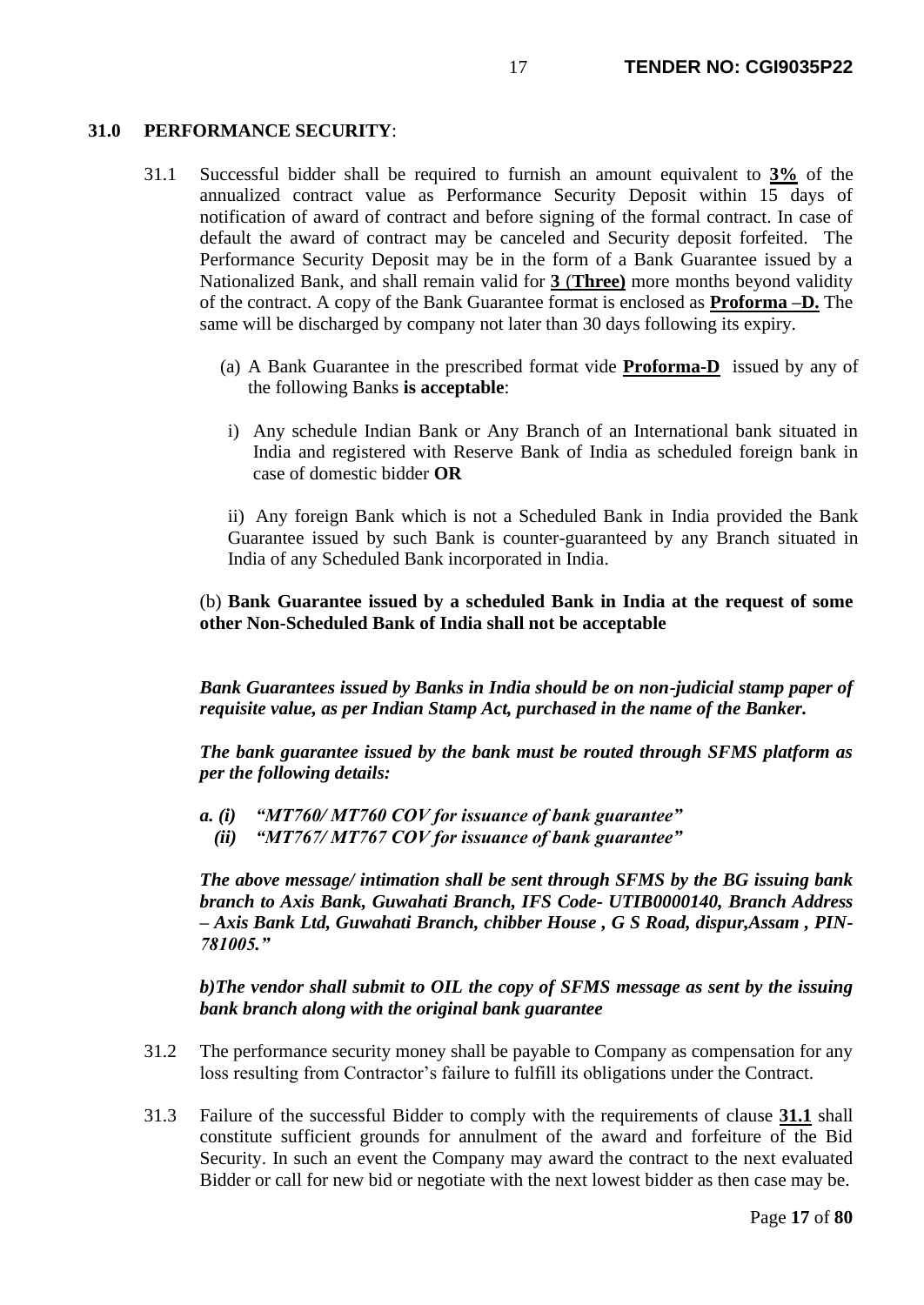#### **32.0 INTEGRITY PACT:** NOT APPLICABLE FOR THIS TENDER

- 32.1 OIL shall be entering into an Integrity Pact with the bidders as per format enclosed vide "**SECTION –V- Integrity Pact** "of the tender document. This Integrity Pact Proforma has been duly signed digitally by OIL's competent signatory (Digitally Signed). The proforma has to be returned by the bidder (alongwith the technical bid) duly signed (digitally) by the same signatory who signed the bid, i.e., who is duly authorized to sign the bid. Uploading the Integrity Pact with digital signature will be construed that all pages of the Integrity Pact has been signed by the bidder's authorized signatory who sign the Bid.
	- 32.2 OIL has appointed Shri Sutanu Behuria, IAS (Retd.), Shri Rudra Gangadharan, IAS (Retd.),and Shri Om Prakash Singh, IPS(Retd.) as Independent Monitors (IEM) for a period of 3 (three) years to oversee implementation of Integrity Pact in OIL Bidders may contact the Independent External Monitors for any matter relating to the IFB at the following addresses:
		- a. Shri Sutanu Behuria, IAS (Retd.), E-mail: [sutanu2911@gmaiI.com](mailto:sutanu2911@gmaiI.com)
		- b. Shri Rudra Gangadharan, IAS (Retd.) E-mail: [rudhra.gangadharan@gmail.com](mailto:rudhra.gangadharan@gmail.com)
		- c. Shri Om Prakash Singh, IPS(Retd.) , E-Mail : Ops2020@rediffmail.com

### **33.0 COST OF BIDDING:**

- 33.1 The bidder shall bear all cost associated with the preparation and submission of its bid and OIL will in no case be responsible or liable for those costs, regardless of the conduct or outcome of the bidding process.
- 33.2 The Bidder is expected to examine all instructions, forms, terms and specifications in the bidding documents. Failure to furnish all information required by the bidding documents or submission of bid not substantially responsive to the bidding documents in every respect will be at the Bidder's risk and may result in the rejection of its bid without seeking any clarifications.

# **34.0 SITE VISIT:**

The Bidder, at the Bidder's own cost, responsibility and risk is encouraged to visit and examine the site of work and its surroundings, understand the logistics and obtain all information that may be necessary for preparing the Bid and entering into a Contract for the required services/work. The Contractor shall be deemed prior to Pre-Bid Conference & submitting their Bid to have:

a) Inspected and examined the Site and its surroundings and carried out such surveys as it considers necessary.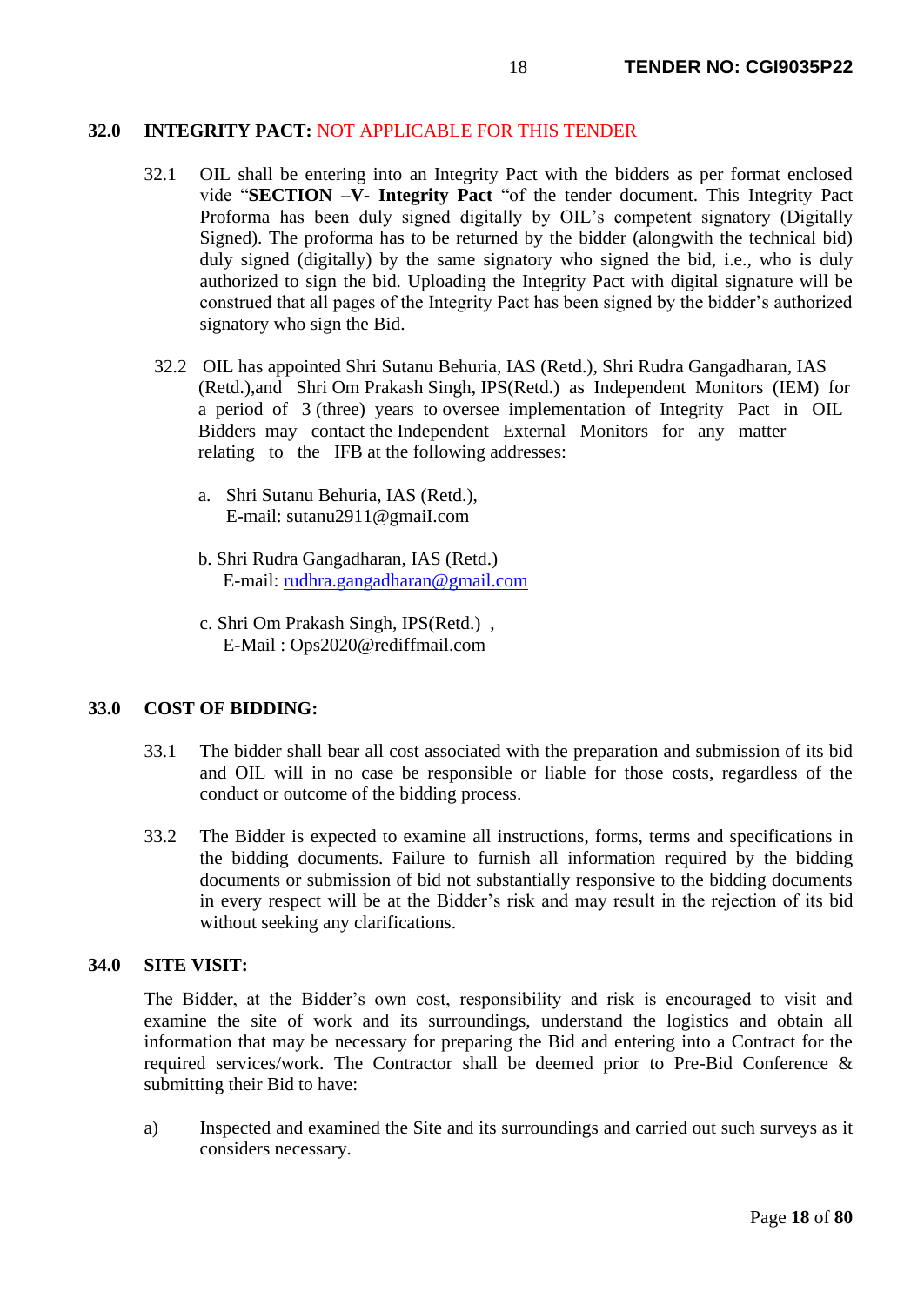- b) Satisfied itself as to the nature of the work and materials necessary for the execution of the Works.
- c) Satisfied itself as to the circumstances at the Site, including, without limitation, the ground and sub-soil, the form and nature of the Site and the climate and hydrological conditions of the Site.
- d) Satisfied itself as to the means of communication with and access to & through the Site, the accommodation it may require and the precautions and the times and methods of working.
- e) Obtained for itself all necessary information as to the risks, contingencies and all other circumstances, which may influence or affect the Contract price and its obligations under the Contract.
- f) Satisfied itself with all the Indian as well as local conditions, factors and legislation which may have any effect on the execution of the work covered under the Bid Document.
- g) Ascertained the general labour position at the Site and have understood the cost associated with engagement of the labours.

## **35.0 GENERAL:**

- 35.1 The bids can only be submitted in the name of the Bidder who has been permitted to participate in the bid. The bid papers duly filled in and complete in all respects shall be submitted together with requisite information and Annexures. It shall be complete and free from ambiguity, change or interlineations.
- 35.2 The bidder should indicate at the time of quoting against this tender their full postal and Fax/Email addresses.
- 35.3 The bid including all attached documents shall be digitally signed by duly authorized representative of the bidding company.

## **36.0 SPECIFICATIONS:**

**.**Before submission of Bids, Bidders are requested to make themselves fully conversant with all Conditions of the Bid Document and other relevant information related to the works/services to be executed under the contract.

- **37.0** The bidders are required to furnish the composition and status of ownership of the firm in whose name tender documents have been purchased /issued along with one or more of the following documentary evidences(which are applicable to the bidder) in support of the same.
	- 37.1. **In case of Sole Proprietorship Firm**-Copies of Telephone/Electricity/Mobile Bill, PAN, latest Income Tax Return indicating therein the name, business and residential address, E-mail and telephone numbers of the owner and copies of GST and Central Excise Registration Certificate.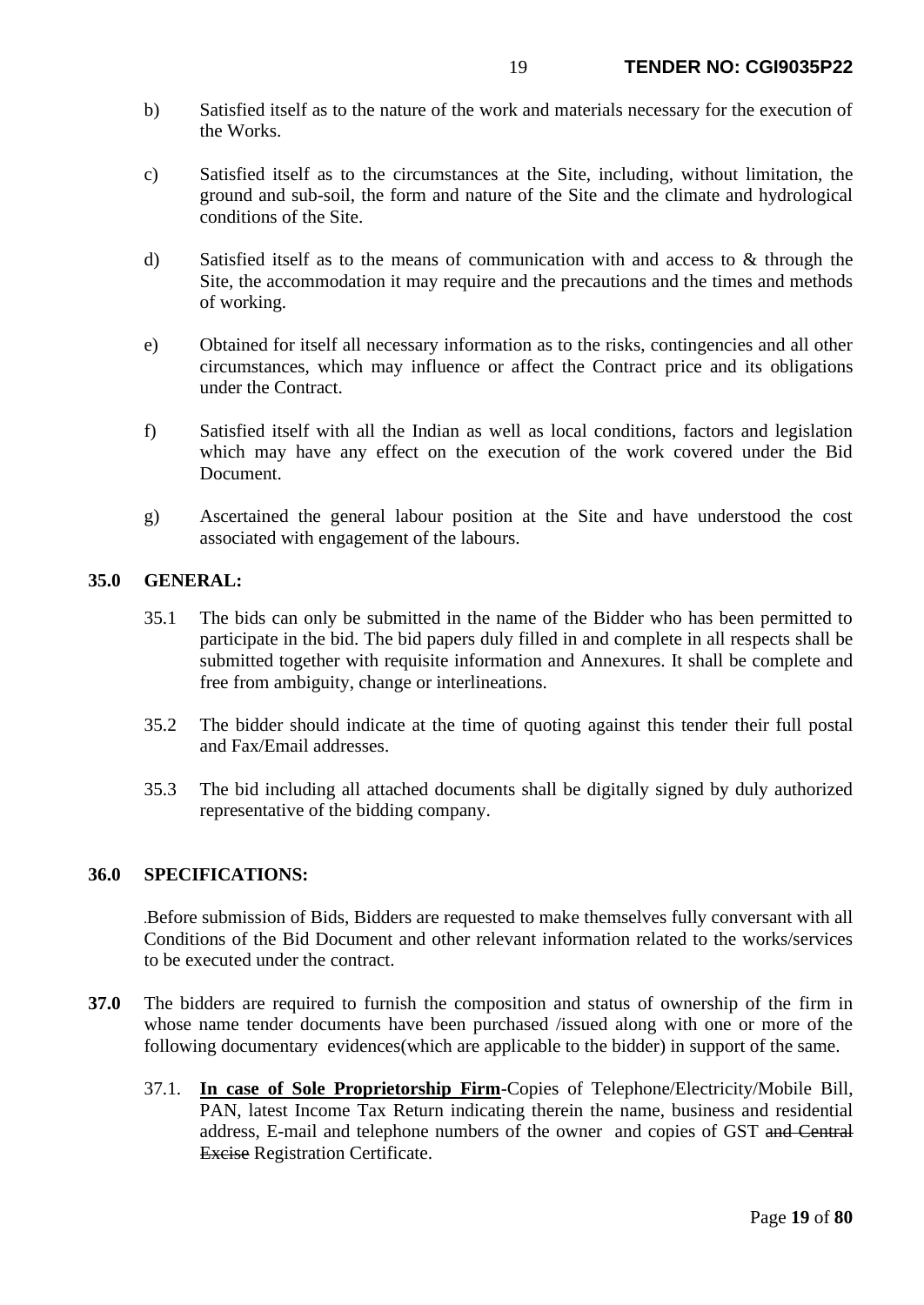- 37.2 **In case of HUF**-Copies of Telephone/Electricity/Mobile Bill, PAN, latest Income Tax Return, Family Arrangement indicating therein the name, residential address, E-mail and telephone numbers of the owners in general and Karta in particular and copies of GST and Central Excise Registration Certificate.
- 37.3 **In case of Partnership Firm**-Copies of Telephone/Electricity/Mobile Bill, PAN, latest Income Tax Return indicating therein the name, residential address, E-mail and telephone numbers of all the partners(including the Managing Partner), registered partnership agreement/deed and copies of GST and Central Excise Registration Certificate.
- 37.4 **In case of Co-Operative Societies**-Copies of Telephone/Electricity/Mobile Bill, PAN, latest Income Tax Return indicating therein the name, residential address, E-mail and telephone numbers of all the Directors or persons who are at the helm of affairs, registration certificate from Registrar of Co-Operative Societies and copies of GST and Central Excise Registration Certificate.
- 37.5 **In case of Societies registered under the Societies Registration Act** -Copies of Telephone/Electricity/Mobile Bill, PAN, latest Income Tax Return indicating therein the name, residential address, E-mail and telephone numbers of all the Directors or persons who are at the helm of affairs, registration certificate from the Registrar of the state and copies GST and Central Excise Registration Certificate.
- 37.6 **In case of Joint Stock Companies registered under the Indian Companies Act** Copies of Telephone/Electricity/Mobile Bill, PAN, latest Income Tax Return indicating therein the name, residential address,E-mail and telephone numbers of all the Directors or persons who are at the helm of affairs, Certificate of Incorporation from the Registrar of Companies, Memorandum and Articles and copies of GST and Central Excise Registration Certificate.
- 37.7 **In case of Trusts registered under the Indian Trust Act** Copies of Telephone/Electricity/Mobile Bill, PAN, latest Income Tax Return indicating therein the name, residential address, E-mail and telephone numbers of all the Trustee or persons who are at the helm of affairs, registration certificate from the Registrar of the state, Trust Deed and copies GST and Central Excise Registration Certificate.

# **38.0 Purchase preference policy (linked with Local Content) (PP-LC) notified vide letter no. O-20013/2/2017-FP-PNG dated 07.10.2019 of MoPNG.**

- <span id="page-19-0"></span>**38.1** In case a bidder is eligible to seek benefits under PP-LC policy as well as Public Procurement Policy for MSEs - Order 2012, then the bidders should categorically seek benefits against only one of the two policies i.e. either PP-LC or MSE policy. If a bidder seeks free of cost tender document under the MSE policy, then it shall be considered that the bidder has sought benefit against the MSE policy and this option once exercised cannot be modified subsequently.
- <span id="page-19-1"></span>**38.2** Bidders seeking Purchase preference (linked with local content) (PP-LC) Amended shall be required to meet / exceed the target of Local Content (LC) of %.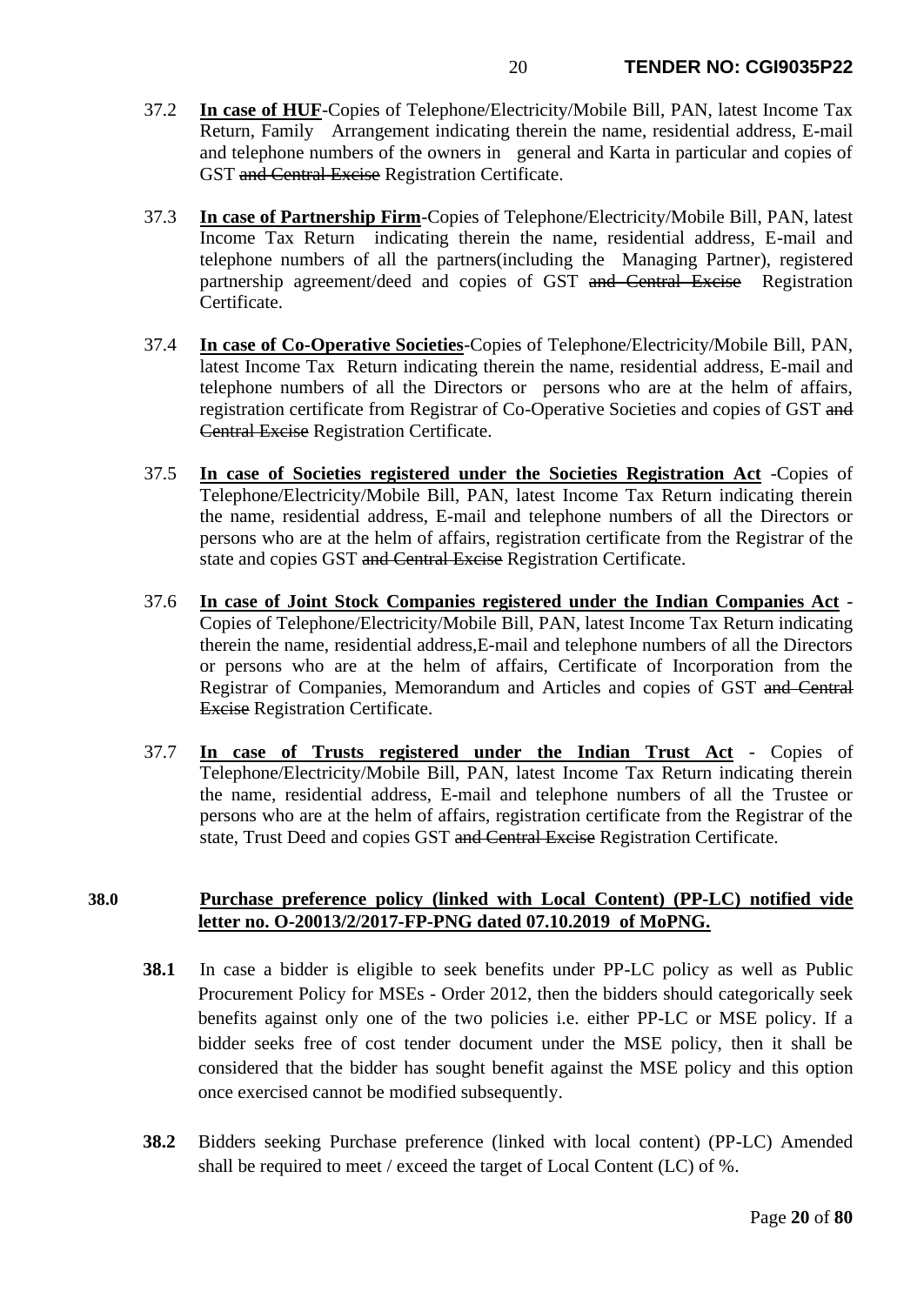**38.3** Such bidders shall furnish following undertaking on its letter head along with their techno-commercial bid. The undertaking shall become a part of the contract.

"We (Name of the bidder) undertake that we meet the mandatory minimum Local Content (LC) requirement i.e. \_\_\_\_\_\_\_\_ (to be filled as notified at Enclosure I of the policy) for claiming purchase preference linked with Local Contents under the Govt. policy against under tender no. \_\_\_\_\_\_\_\_\_\_\_\_\_. *The percentage of local content in the bid is \_\_\_\_\_\_\_\_%."*

**38.3.1** Above undertaking shall be supported by the following certificate from Statutory Auditor engaged by the bidder, on the letter head of such Statutory Auditor.

"We \_\_\_\_\_\_\_\_\_\_ the statutory auditor of M/s \_\_\_\_\_\_\_\_\_ (name of the bidder) hereby certify that M/s (name of the bidder) meet the mandatory Local Content requirements of the Services i.e.  $\qquad$  (to be filled by the work center as notified at Enclosure I of the policy) quoted vide offer No. <br>dated against OIL tender No. by M/s \_\_\_\_\_\_\_\_ (Name of the bidder). The percentage of local content in the bid is  $\frac{6}{10}$ ."

#### **Note:**

- a. In case of a foreign bidder, certificate (with regard to the fulfillment of minimum mandatory local content requirement) from Statutory Auditor or cost auditor of their own office or subsidiary in India giving the percentage of local content is also acceptable. In case office or subsidiary in India does not exist or Indian office/subsidiary is not required to appoint Statutory Auditors or cost auditors, certificate from a practicing Chartered Accountant in India or practicing cost accountant in India shall also be acceptable.
- b. In case of bidder(s) for whom Statutory Auditor is not required as per law required certificates shall be provided by a practicing Chartered Accountant.
- <span id="page-20-0"></span>**38.3.2** At the bidding stage the bidder shall provide undertaking, certificate as per provisions under clause and [38.1](#page-19-0) and shall upload along with their techno-commercial bid in the eprocurement portal.

Sample format for calculation of LC of goods may be seen in Enclosure-A. Bidders confirmation on LC shall be based on the calculation shown in this Enclosure. However, this enclosure shall not be required to be included in the bid or uploaded by the bidders in the e-procurement portal.

**38.4** Eligible (techno-commercially qualified) LC bidder shall be granted a purchase preference of 10% i.e. where the evaluated price is within 10% of the evaluated lowest price of Non Local Content (NLC) L-1 bidder [if NLC is L-1 Bidder], other things being equal. Accordingly, purchase preference shall be granted to the eligible (techno-commercially qualified) LC bidder concerned, at the lowest valid i.e. NLC price bid.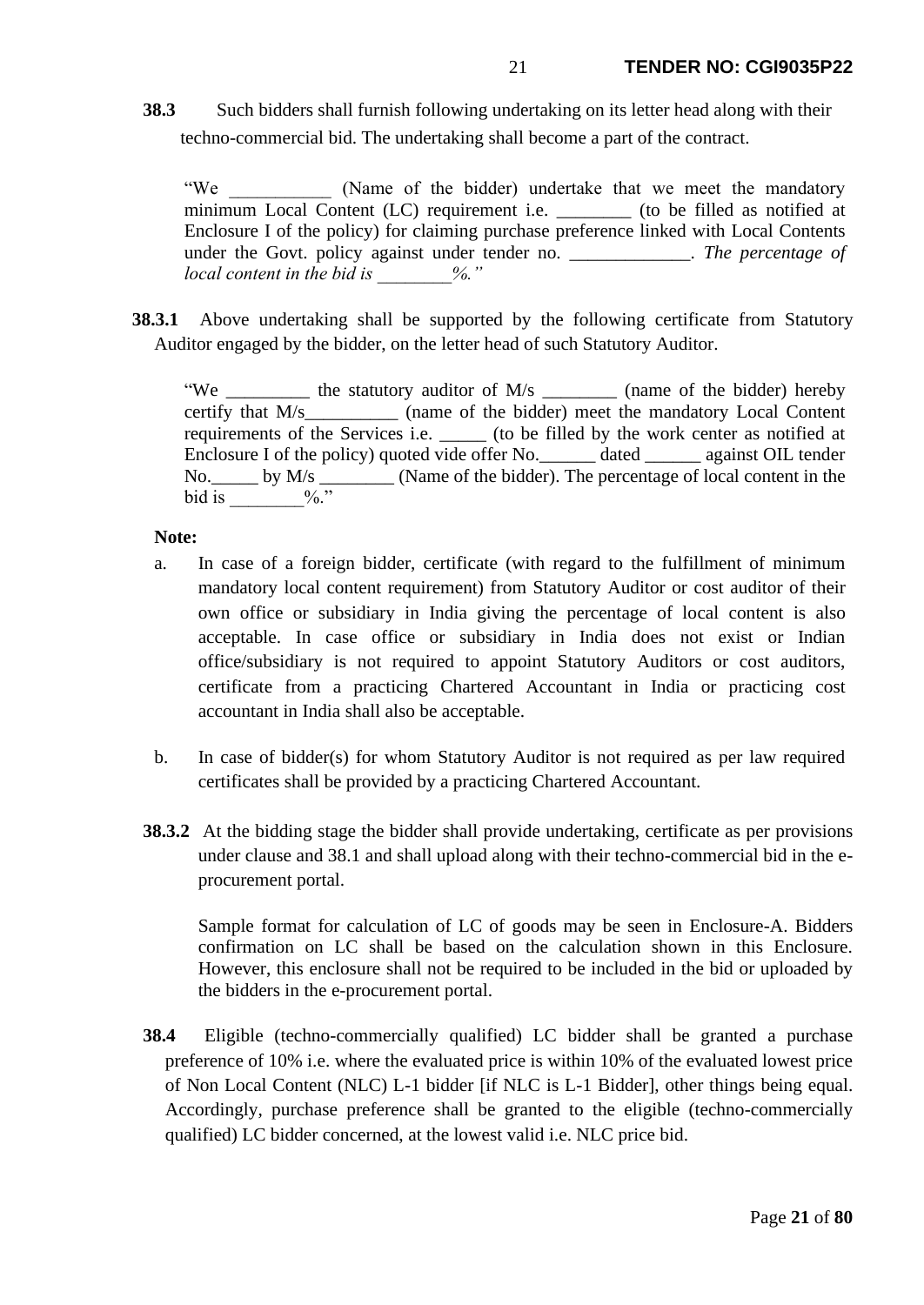- **38.4.1** Only those LC bidders whose bids are within 10% of the NLC L1 bid would be allowed an opportunity to match L1 bid. All the eligible LC bidders shall be asked to submit their confirmation to match their price in sealed envelopes. Envelopes of the bidders shall be opened and award for the prescribed quantity shall be made to the lowest evaluated TA/CA bidder among the eligible LC bidders. In case the lowest eligible LC bidder fails to match L1 price, the next eligible LC bidder will be awarded the prescribed quantity and so on. In case none of the eligible LC bidders matches the L1 bid, the actual bidder holding L1 price will secure the order.
- **38.5** Order for supply of 50% of the tendered quantity would be awarded to the lowest techno-commercially qualified LC bidder, subject to matching with valid NLC L1 price. The remaining will be awarded to L1 (i.e. NLC bidder). Prescribed 50% tendered quantity for LC bidders shall not be further sub-divided among eligible LC bidders.
- **38.5.1 However, if L1 bidder happens to be a LC bidder, the entire procurement value shall be awarded to such bidder.**
- **38.5.2 When the tendered goods/services cannot be divided in the exact ratio of 50% / 50% then OIL reserve the right to award on lowest eligible PP-LC bidder for quantity not less than 50%, as may be dividable.**

# **For example**

**In case tendered quantity is 3 (not divisible in the ratio of 50:50), PP-LC bidder shall get order for 2 nos. only and the rest will go to L-1 (NLC bidder).** OR

## **(Alternate clause applicable for cases where tendered quantity cannot be divided).**

- **38.6** The tendered quantity is not splitable / non-dividable / cannot be procured from multiple sources. Hence, the entire procurement value shall be awarded to the lowest techno-commercially qualified LC bidder subject to matching with valid NLC L1 rates.
- **38.7** For the purpose of this policy, all terms used vide aforesaid policy shall be governed by the definitions specified at para 2 of the policy document notified by MoPNG vide letter No. O-20013/2/2017-FP-PNG dated 07.10.2019.
- **38.8** The successful bidder shall be obliged to fulfill the requirements of quality and delivery time in accordance with the provisions of the Purchase order/contract.

OIL shall have the right to satisfy itself of the production capability and product quality of the manufacturer.

# <span id="page-21-0"></span>**38.9 Determination of LC:**

- **38.9.1** LC of Services shall be calculated on the basis of the ratio of service cost of domestic component in service to the total cost of services.
- **38.9.2** The total cost of service shall be constituted of the cost spent for rendering of service, covering :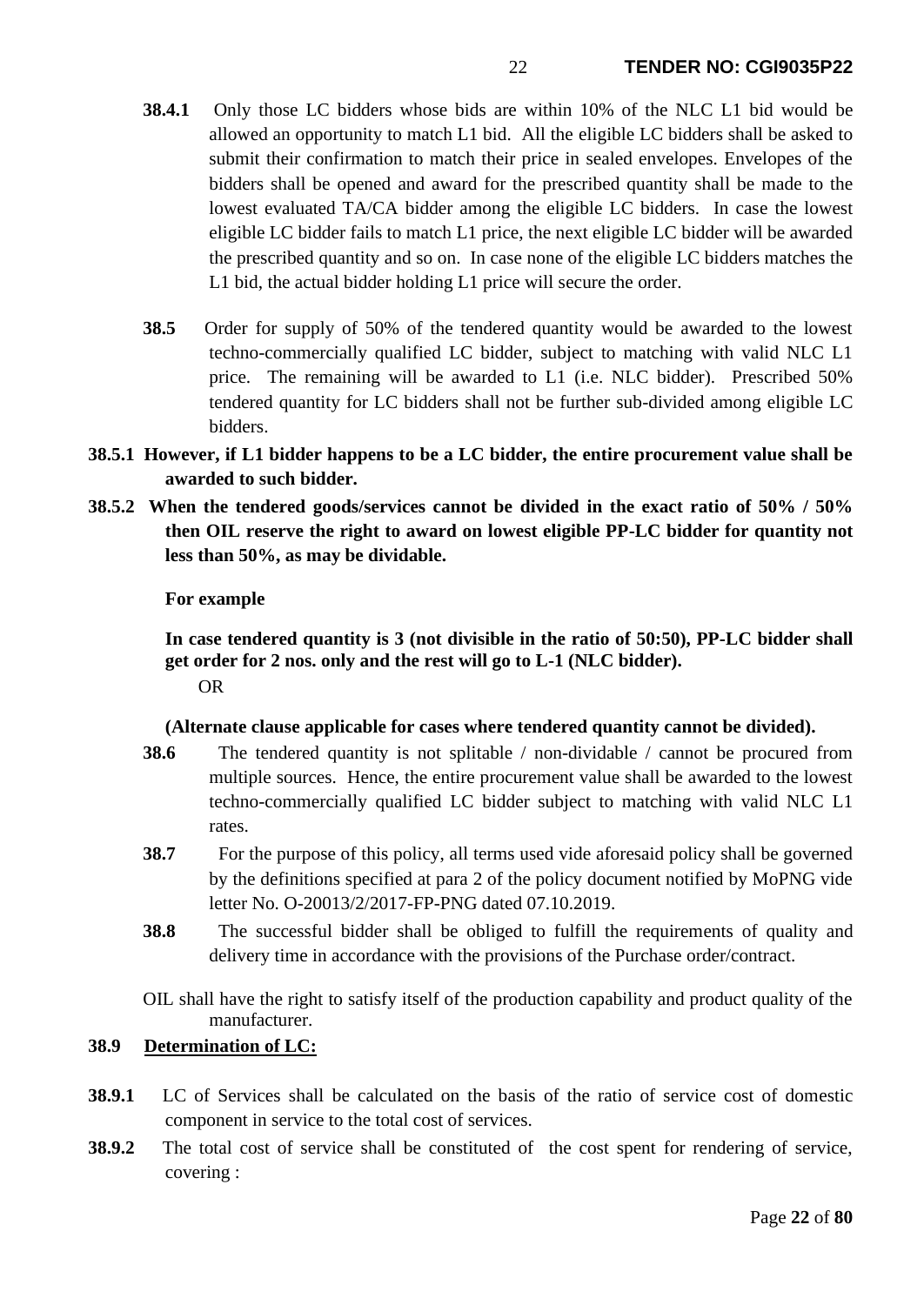- a) Cost of component (material), which is used.
- b) Manpower and consultant cost, cost of working equipment/facility, and
- c) General service cost, excluding profit, company overhead cost, taxes and duties.
- **38.9.3** The criteria for determination of cost of local content in the service shall be as under:
	- a) In the case of material being used to help the provision of service, based on country of origin.
	- b) In the case of manpower and consultant based on INR component of the services contract.
	- c) In the case of working equipment/facility, based on country of origin and
	- d) In the case of general service cost, based on the criteria as mentioned in clauses a, b and c above.
	- e) Indian flag vessels in operation as on date.
- **38.9.4 Determination of Local Content:** The determination of local content of the working equipment/facility shall be based on the following provision.

Working equipment produced in the country is valued as 100% (one hundred percent) local content, working equipment produced abroad is valued as much as nil (0% percent) local content.

## **38.10 Calculation of LC and Reporting:**

- **38.10.1** LC shall be calculated on the basis of verifiable data. In the case of data used in the calculation of LC being not verifiable, the value of LC of the said component shall be treated as nil.
- **38.10.2** Formats for the calculation of LC of services may be seen at Enclosure-III of the policy document.

## **38.11****Certification and Verification:**

**38.11.1** Bidder seeking Purchase Preference under the policy, shall be obliged to verify the LC of goods as follows:

## **38.11.1.1 At bidding stage:**

- a) Local Component
- i. The bidder shall provide the percentage of Local contents in the bid as per provisions under clause [38.9](#page-21-0)
- ii. Bidder must have LC in excess of the  $\cdot$  specified requirement
- b) Undertaking by the bidder
	- i. The bidder shall submit an undertaking as per clause no. [38.3.2](#page-20-0) from the authorized signatory having the Power of Attorney along with the techno-commercial bid stating the manufacturer meets the mandatory minimum LC requirement and such undertaking shall become a part of the contract.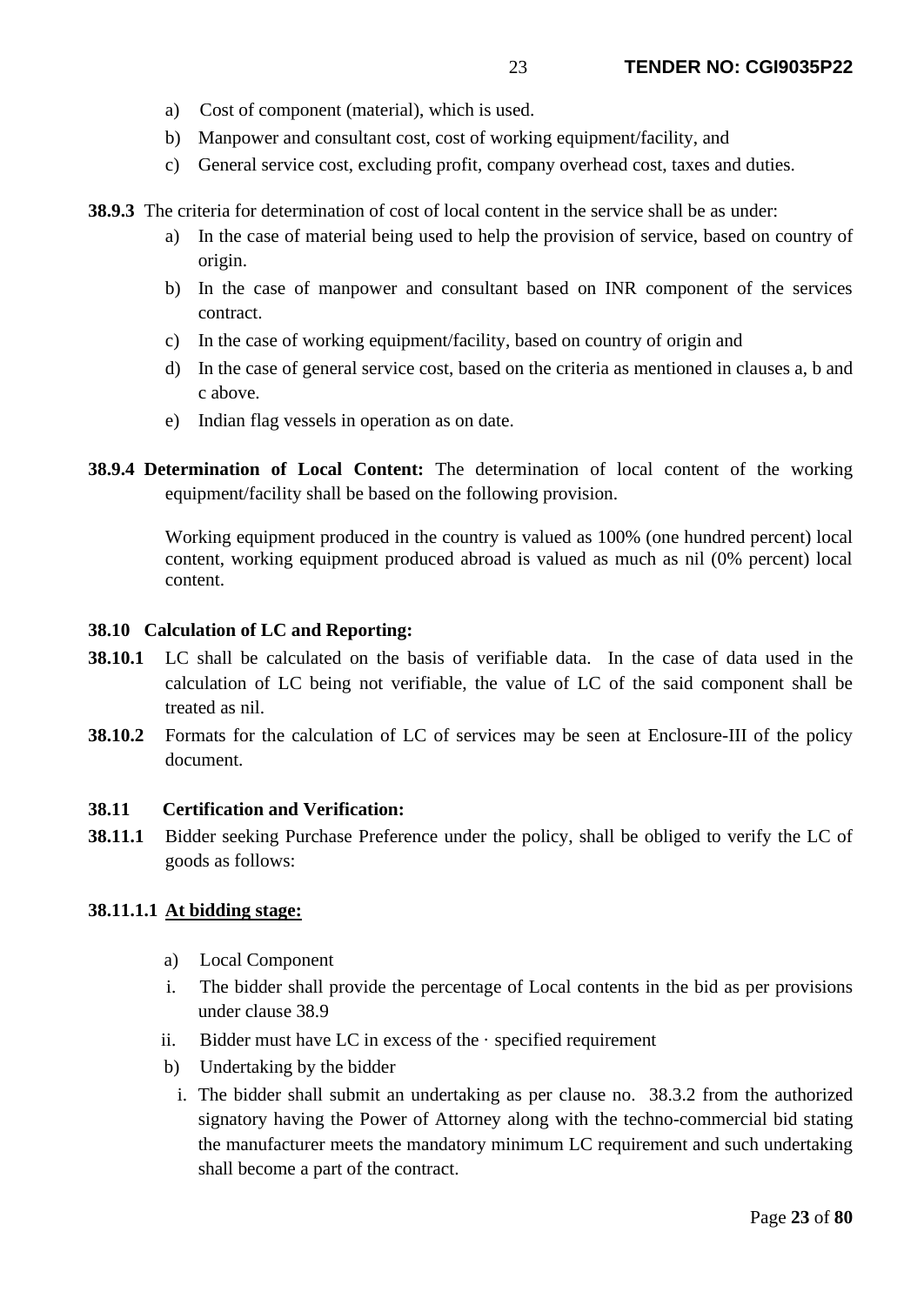- ii. The undertaking submitted by the bidder shall be supported by a certificate from the statutory auditor or cost auditor of the company (in case of companies) or from a practicing cost accountant or practicing chartered accountant (in respect of other than companies) giving the percentage of local content as per clause no. [38.2](#page-19-1)
- iii. However, in case of a foreign bidder, certificate (with regard to the fulfillment of minimum mandatory local content requirement) from Statutory Auditor or cost auditor of their own office or subsidiary in India giving the percentage of local content is also acceptable. In case office or subsidiary in India does not exist or Indian office/subsidiary is not required to appoint Statutory Auditors or cost auditors, certificate from a practicing Chartered Accountant in India or practicing cost accountant in India shall also be acceptable.

# **38.11.1.2 After Contract Award**

- a) The bidder shall submit an undertaking from the authorised signatory of bidder having the Power of Attorney alongwith the bid stating the bidder meets the mandatory minimum LC requirement and such undertaking shall become a part of the contract.
- b) (Applicable in cases of procurement for a value in excess of Rs 10 crores) The undertaking submitted by the bidder shall be supported by a certificate from the statutory auditor or cost auditor of the company (in case of companies) or from a practicing cost accountant or practicing chartered accountant (in respect of other than companies) giving the percentage of local content.

However, in case of foreign bidder, certificate from the statutory auditor or cost auditor of their own office or subsidiary in India giving the percentage of local content is also acceptable. In case office or subsidiary in India does not exist or Indian office/ subsidiary is not required to appoint statutory auditor or cost auditor, certificate from practicing cost accountant in India or practicing chartered accountant in India giving the percentage of local content is also acceptable.

- **38.11.2** Each supplier shall provide the necessary local content documentation to the statutory auditor, which shall review and determine the local content requirements have been met and issue of local content certificate to that effect on behalf of OIL, stating the percentage of local content in the good or service measured. The Auditor shall keep all necessary information obtained from suppliers for measurement of Local Content confidential.
- **38.11.3** The Local Content certificate shall be submitted along with each invoice raised. However, the % of local content may vary with invoice while maintaining the overall % of Local Content for the total work/purchase of the pro-rata Local Content requirement. In case, it is not satisfied cumulatively in the invoices raised up to that stage, the supplier shall indicate how the local content requirement would be met in the subsequent stages.
- **38.11.4** Where currency quoted by the bidder is other than Indian Rupee then the bidder claiming benefits under PP-LC shall consider exchange rate prevailing on the date of notice inviting tender (NIT) for the calculation of Local Content.
- **38.11.5** OIL shall have the authority to audit as well as witness production processes to certify the achievement of the requisite local content.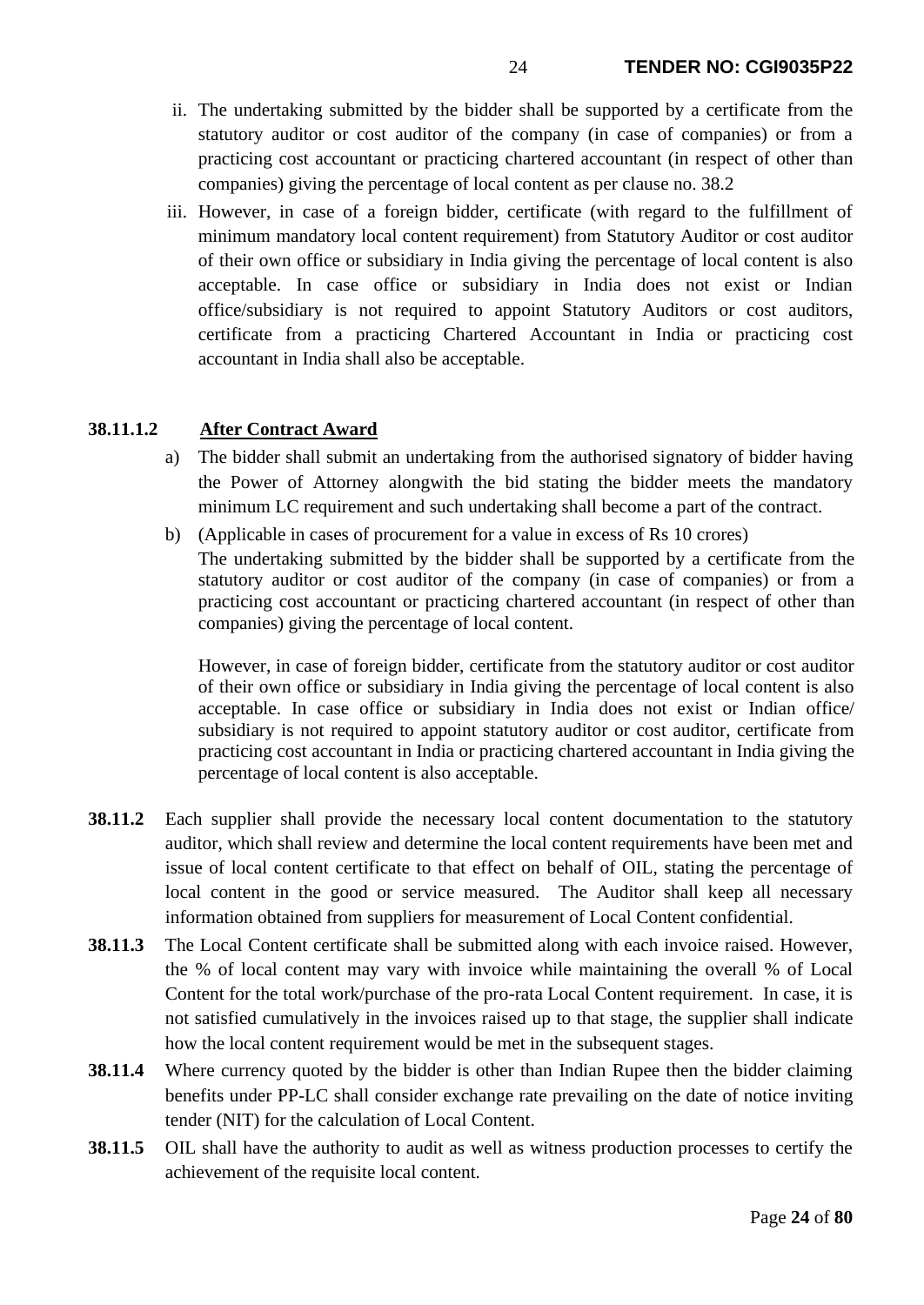# **38.12 Sanctions:**

- **38.12.1** OIL shall impose sanction on bidder not fulfilling LC of goods/services in accordance with the value mentioned in certificate of LC.
- **38.12.2** The sanctions may be in the form of written warning, financial penalty and blacklisting.
- **38.12.3** If the bidder does not fulfill his obligation after the expiration of the period specified in such warning, OIL shall initiate action for blacklisting such bidder/ successful bidder.
- **38.12.4** A bidder who has been awarded the contract after availing Purchase Preference is found to have violated the LC provision, in the execution of the procurement contract of goods and/or services shall be subject to financial penalty over and above the PBG value prescribed in the contract and shall not be more than an amount equal to 10% of the Contract Price.

In pursuance of the clause No. 38.11.1.2 above, towards fulfillment of conditions pertaining to Local Contents in accordance with the value mentioned in the certificate of LC, the bidder shall have to submit additional Bank Guarantee (format attached at Proforma-T) equivalent to the amount of PBG.

# **35.0 PURCHASE PREFERENCE POLICY TO MSEs**

Purchase Preference to Micro and Small Enterprises registered with District Industry Centres or Khadi and Village Industries Commission or Khadi and Village Industries Board or Coir Board or National Small Industries Corporation or Directorate of Handicrafts and Handloom or any other body specified by Ministry of MSME is applicable for this tender:

(a) In case participating MSEs quote price within price band of  $L1+15\%$ , such MSE shall be considered for award of contract by bringing down their price to L1 price in a situation where L1 price is from someone other than a MSE.

(b) In case of more than one such MSE qualifying for 15% purchase preference, the contract shall be awarded to lowest eligible MSE amongst the MSEs qualifying for 15% purchase preference.

(c) In case any part of the work is sub-contracted to a Micro or Small Enterprise as per contract conditions then the contractor shall provide complete details (i.e. name of the subcontractor, value of sub-contacted work, copy of valid registration certificate etc.) of the sub-contractor to OIL.

(d) Documents required to be submitted by MSE bidders:

Categorization and various criteria applicable to MSE bidders shall be guided by the Gazette Notification No. CG-DL-E-26062020-220191 dated 26.06.2020 and Amendment vide Gazette Notification No. CG-DL-E-16062021-227649 dated 16th June'2021 issued by MINISTRY OF MICRO, SMALL AND MEDIUM ENTERPRISES. The existing enterprises registered under EM-Part-II or UAM till 30th June, 2020 shall continue to be valid only for a period up to the 31st day of December, 2021.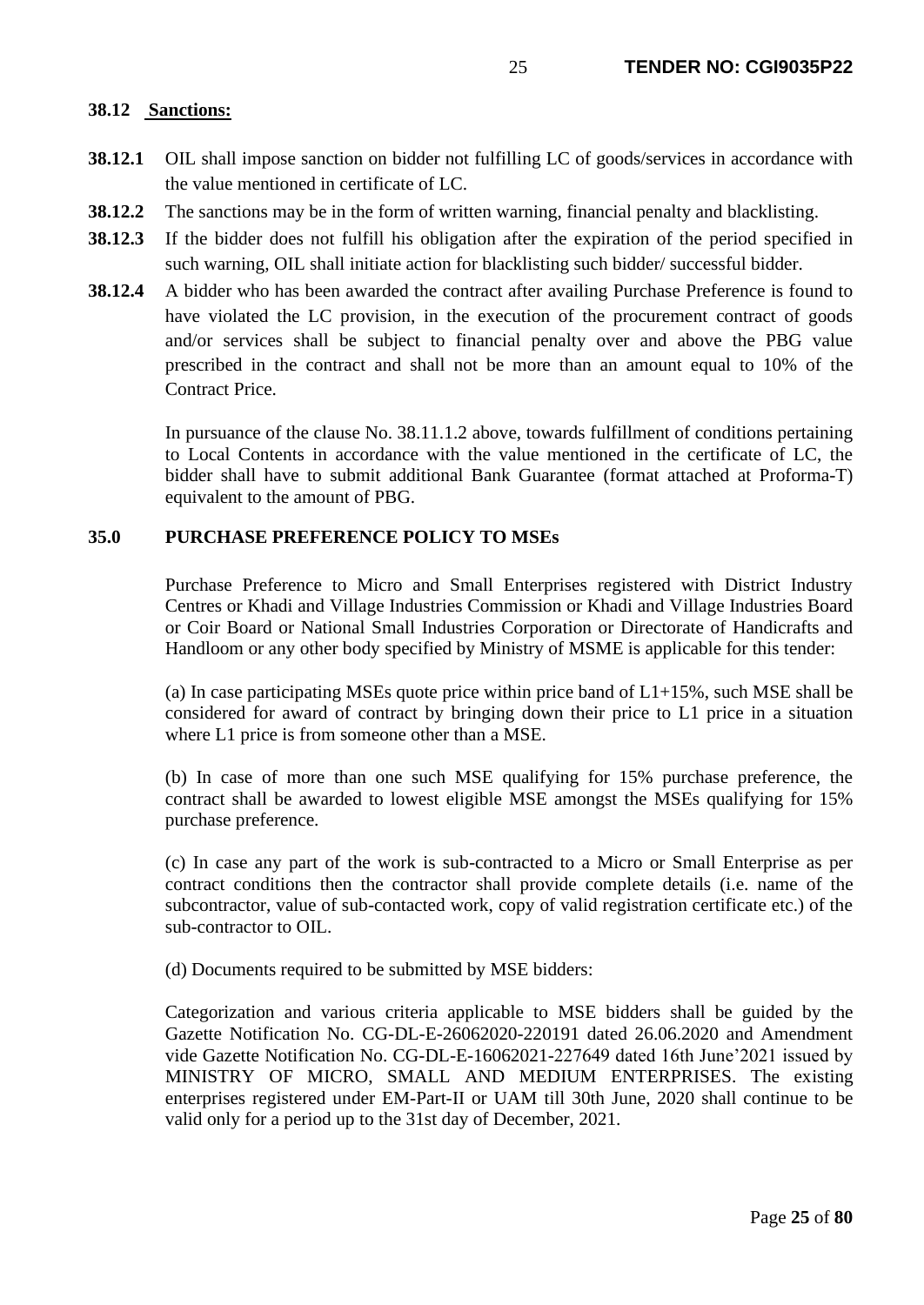Bidders claiming the MSE status (MSE-General, MSE-SC/ST, MSE-Woman) against this tender has to submit the following documents along with the technical bid for availing the benefits applicable to MSEs:

i. Udyam Registration Number with Udyam Registration Certificate.

Or

ii. Proof of registration with District Industry Centres or Khadi & Village Industries Commission or Khadi & Village Industries Board or Coir Board or National Small Industries Corporation or Directorate of Handicrafts & Handloom or Udyog Aadhaar registration or registration with any other body specified by Ministry of MSME.

Further, in case bidding MSE is owned by Schedule Caste or Schedule Tribe or Woman entrepreneur, valid documentary evidence issued by the agency who has registered the bidder as MSE owned by SC / ST Entrepreneur / Woman Entrepreneur should also be enclosed.

\*\*\*\*\*\*\*\*\*\*\*\*\*\*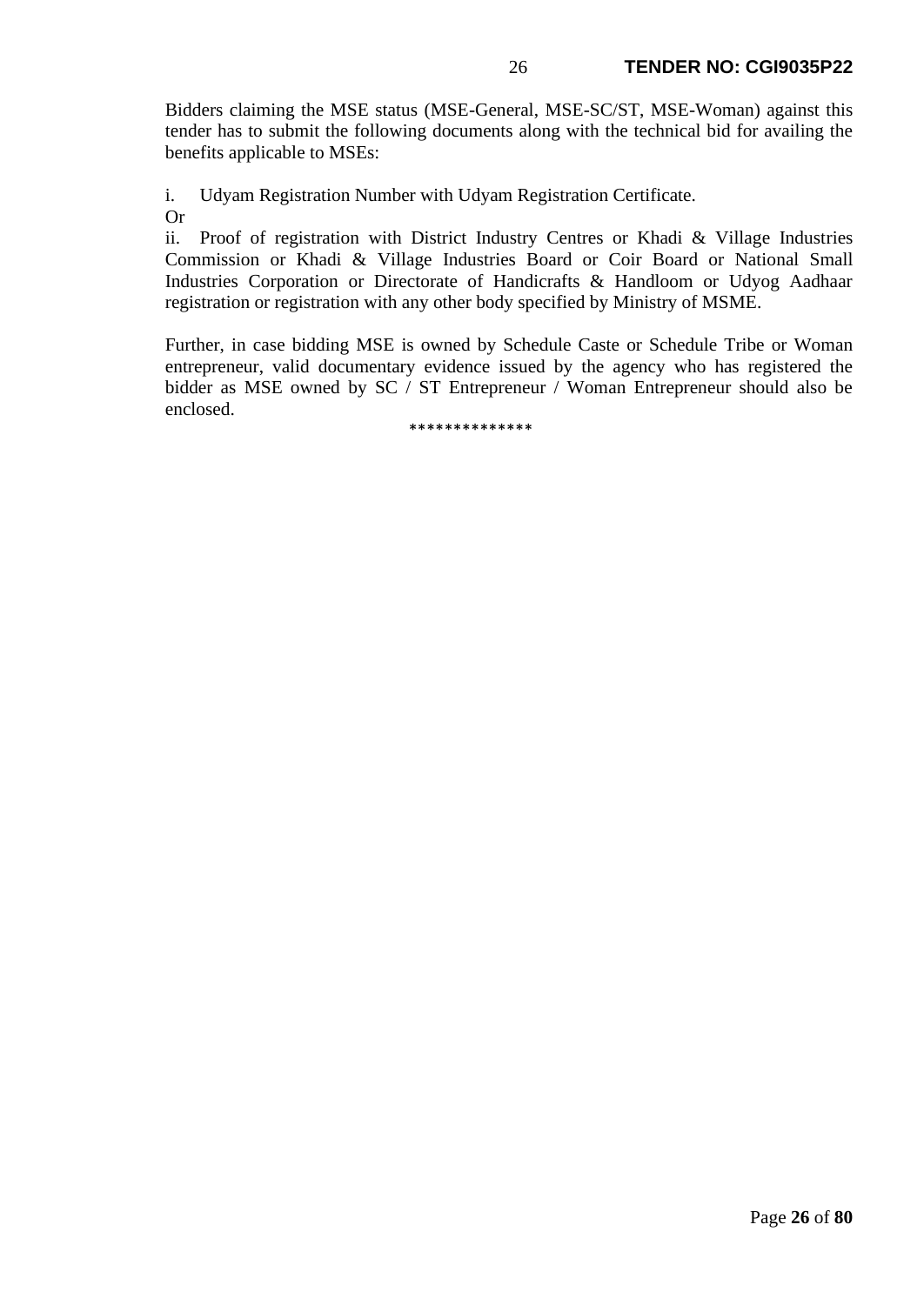#### **PART – II**

# **BID REJECTION / EVALUATION CRITERIA(BEC/BRC)**:

## **1.0. BID REJECTION CRITERIA (BRC):**

The bid shall conform to the specifications and terms and conditions given in the Bidding Documents. Bids will be rejected in case material and services offered do not conform to the required parameters stipulated in the technical specifications. Notwithstanding the general conformity of the bid to the stipulated specifications, the following requirements will have to be particularly met by the Bidders without which the same will be considered as non-responsive and rejected. All the documents related to BRC shall be submitted along with the Techno-Commercial Bid.

## **1.1 Financial capability: Bidders must have;**

1.1.1 Annual financial turnover as per Audited Annual Reports In any of preceding 3 financial years (Ending 31st March, 2021) preceding scheduled bid opening date should be at least **INR 2,73,500.00.**

For consortium:

a. At least one member of the consortium to meet the above criteria of **50%** turnover.

b. The other members of consortium should meet minimum **25%** turnover requirement.

1.1.2 Period for consideration: **In any of preceding 3 financial years**

#### 1.1.3 Net worth: **Positive for preceding financial / accounting year**

1.1.4 For Proof of Annual Turnover any of the following documents /photocopy must be furnished:

i) A certificate issued by a practicing Chartered/Cost Accountant (with Membership Number and Firm Registration Number), certifying the Annual turnover & Net worth. 'UDIN' along with membership and firm registration number of CA issuing the certificate for turnover & net worth of the bidder must be provided.

#### OR

ii) Audited Balance Sheet and Profit & Loss account.

# **Mentioning of UDIN (Unique Document Identification Number) is mandatory for all Certificates issued w.e.f. February 1, 2019 by Chartered Accountant in Practice**

1.1.5 In case the bidder is a Central Govt. Organization/PSU/State Govt. Organization/Semi-State Govt. Organization or any other Central/State Govt. Undertaking, where the auditor is appointed only after the approval of Comptroller and Auditor General of India and the Central Government, their certificates may be accepted even though FRN (Firm Registration Number) is not available. However, bidder will have to provide documentary evidence for the same.

1.1.6 Considering the time required for preparation of Financial Statements, if the last date of preceding financial/ accounting year falls within the preceding six months reckoned from the original bid closing date and the Financial Statements of the preceding financial /accounting year are not available with the bidder, then the financial turnover of the previous three financial / accounting years excluding the preceding financial / accounting year will be considered. In such cases, the Net worth of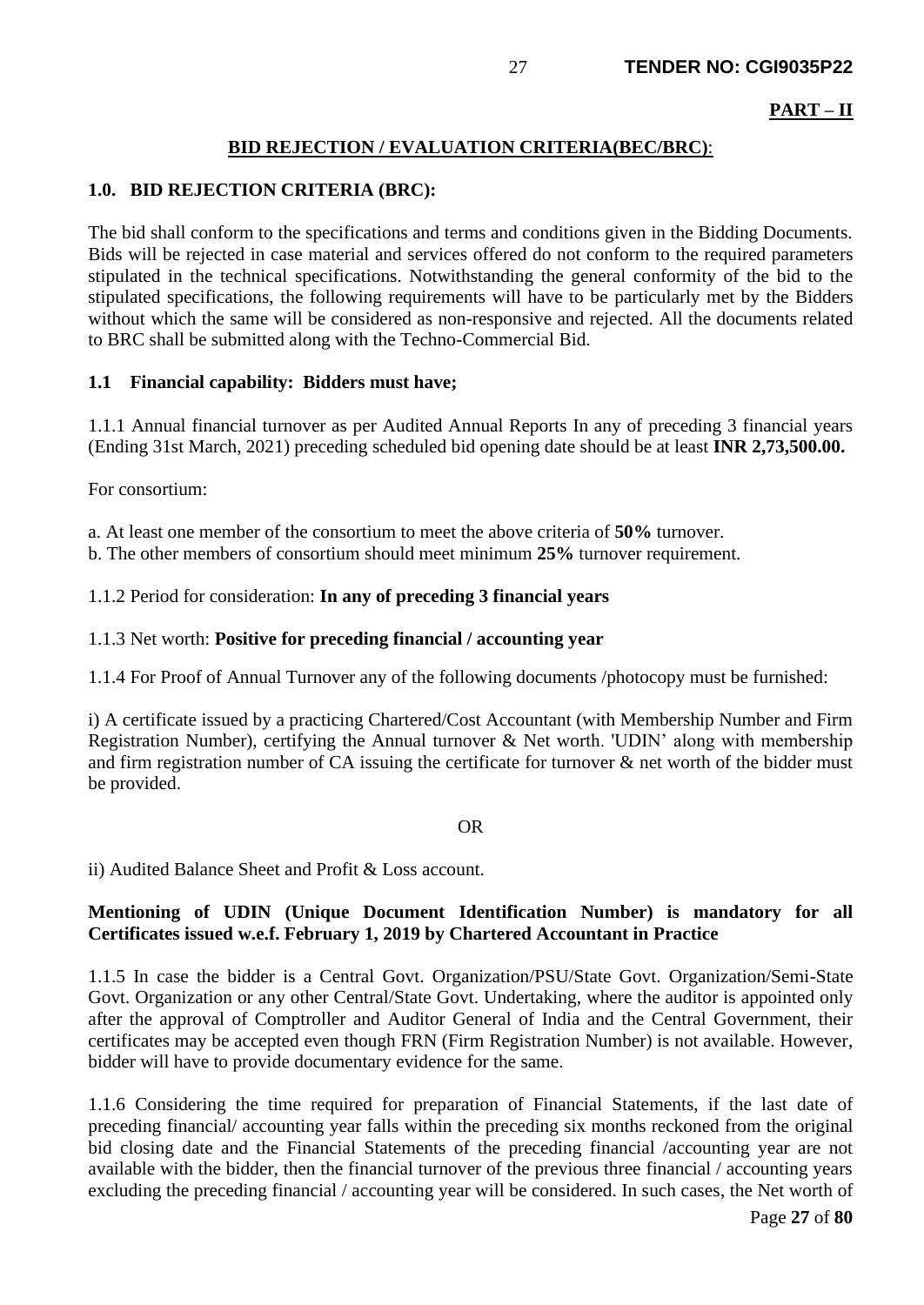the previous financial/ accounting year excluding the preceding financial/ accounting year will be considered. However, the bidder has to submit an affidavit/ undertaking certifying that the balance sheet/ Financial Statements for the financial year 2020-2021 (or as the case may be) has actually not been audited as on original bid closing date.

# **1.2 Experience:**

(a) Bidders must have:

Experience of having successfully completed similar works (similar works mean *'Providing services of four or more-wheeler hired vehicles*' in Central Govt. Organization/PSU/State Govt. organization/Semi- State Govt. Organization or any other Central/State Govt. Undertaking in India"/ **other Reputed private organizations** during last 7 years to be reckoned from the original bid closing date should be of the following.

- (i) One similar completed works of minimum value **Rs. 4,55,800.00.**
- (ii) **FORM 16(A)** has to be submitted in case of experience with private companies

Documentary proof must be furnished in support of the experience by way of purchase order / work order / contract document along with completion certificate from the organization to whom such services have been rendered.

(b) A job executed by a bidder for its own organization / subsidiary cannot be considered as experience for the purpose of meeting BEC.

(c) In case of tenders for Annual rate contracts / Maintenance and Service contracts, if the prospective bidder is executing rate / maintenance /service contract which is still running and the contract value / quantity executed prior to due date of bid submission is equal to or more than the minimum prescribed value in the BEC such experience will also be taken in to consideration provided that the bidder has submitted satisfactory work / supply / service execution certificate issued by end user.

- 1.2.1 **The Bidder must have a business office establishment for at least one year within 50 Km radius of the area of operation (PS7, MADARIHUT, WEST BENGAL)where the services need to be provided. Documentary evidence must be provided in the form of Municipality trade license or other such documents which satisfies as a proof of having the office establishment.** 
	- *(i) Trade License issued by the local authority in the name of the Firm or*
	- *(ii) Landline phone number in the name of the Firm or*
	- *(iii) Electricity bill for last one year in the name of the Firm*

*"Additionally, the names of the areas covering the 50 Km radius may be mentioned".*

*1.2.2 Relaxation for OIL's registered Vendors :*

 *i)In case of OIL's registered Vendors who are providing similar services for at least six months in the last three years as on Bid Closing date (BCD) in any organizations will be exempted from submission of documents under clauses of Financial and Experience criteria of BRC conditions. However, they will have to provide the following documentary evidence:*

*ii) Copy of the work completion certificate for providing similar services for at least six months in the last three years as on Bid Closing date (BCD) in any organizations.*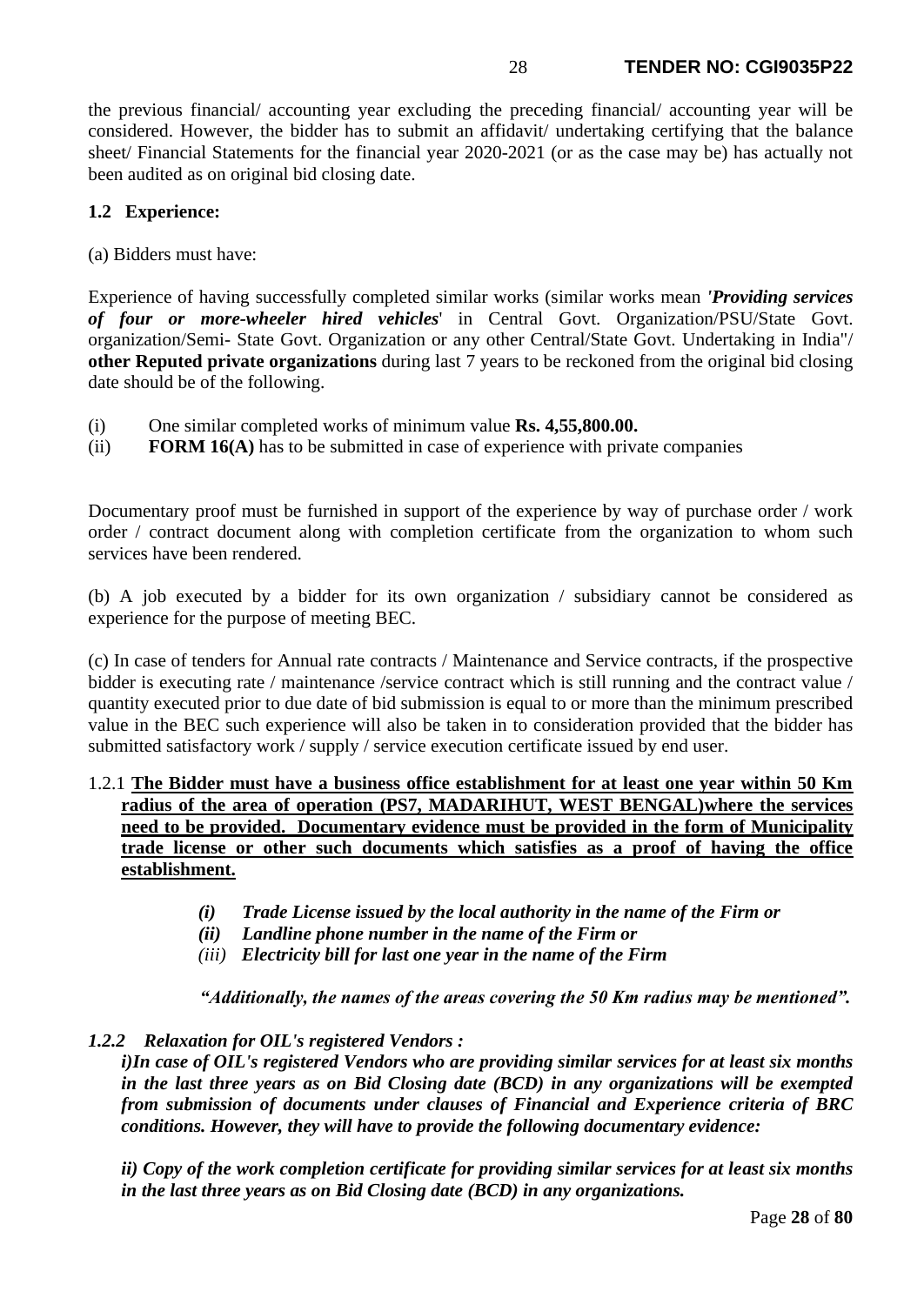1.2.3 All the supporting documents in compliance to BRC requirements under clause 1.1, 1.2 & 1.3 above shall be scanned and uploaded along with the technical bid.

1.2.4 Any bid not complying BRC requirements shall be summarily rejected.

1.2.5 To ascertain the substantial responsiveness of the bid the Company reserves the right to ask the Bidder for clarification in respect of clauses covered under BRC and such clarification fulfilling the BRC clauses must be received on or before the deadline given by the Company, failing which the offer will summarily rejected.

1.2.6 In case, any of the clauses in the BRC contradict with other clauses of Bid Document elsewhere, then the clauses in the BRC shall prevail.

#### **NOTE:**

1. All the supporting documents in compliance to BEC requirements above shall be scanned and uploaded along with the technical bid. Non-submission of the documents will result in rejection of bids.

2. Any bid not complying BEC requirements shall be summarily rejected.

3. Bidders must have PF Account in their name issued by Regional Provident Fund Commissioner. Bidders must have ESI Account in their name. Documentary evidence of the same is to be submitted.

4. Deviation to the following provision of the tender document liable for rejection of Bid:

i. Firm price ii. EMD / Bid Bond iii. Scope of work iv. Specifications v. Price Schedule vi. Delivery / Completion Schedule vii. Period of Validity of Bid viii. Liquidated Damages ix. Performance Bank Guarantee / Security deposit x. Guarantee of material / work xi. Arbitration / Resolution of Dispute xii. Force Majeure xiii. Applicable Laws xiv. Integrity Pact, if applicable

xv. Any other condition specifically mentioned in the tender documents elsewhere that noncompliance of the clause lead to rejection of the bid.

5. Other Information /Documents: Bidders must furnish the following information with relevant documents wherever necessary:

a) Tax Exemption Certificate, if any, if /applicable.

- b) PAN no. (Photocopy of the PAN card required).
- c) GST registration No.
- d) VAT registration no. , if applicable.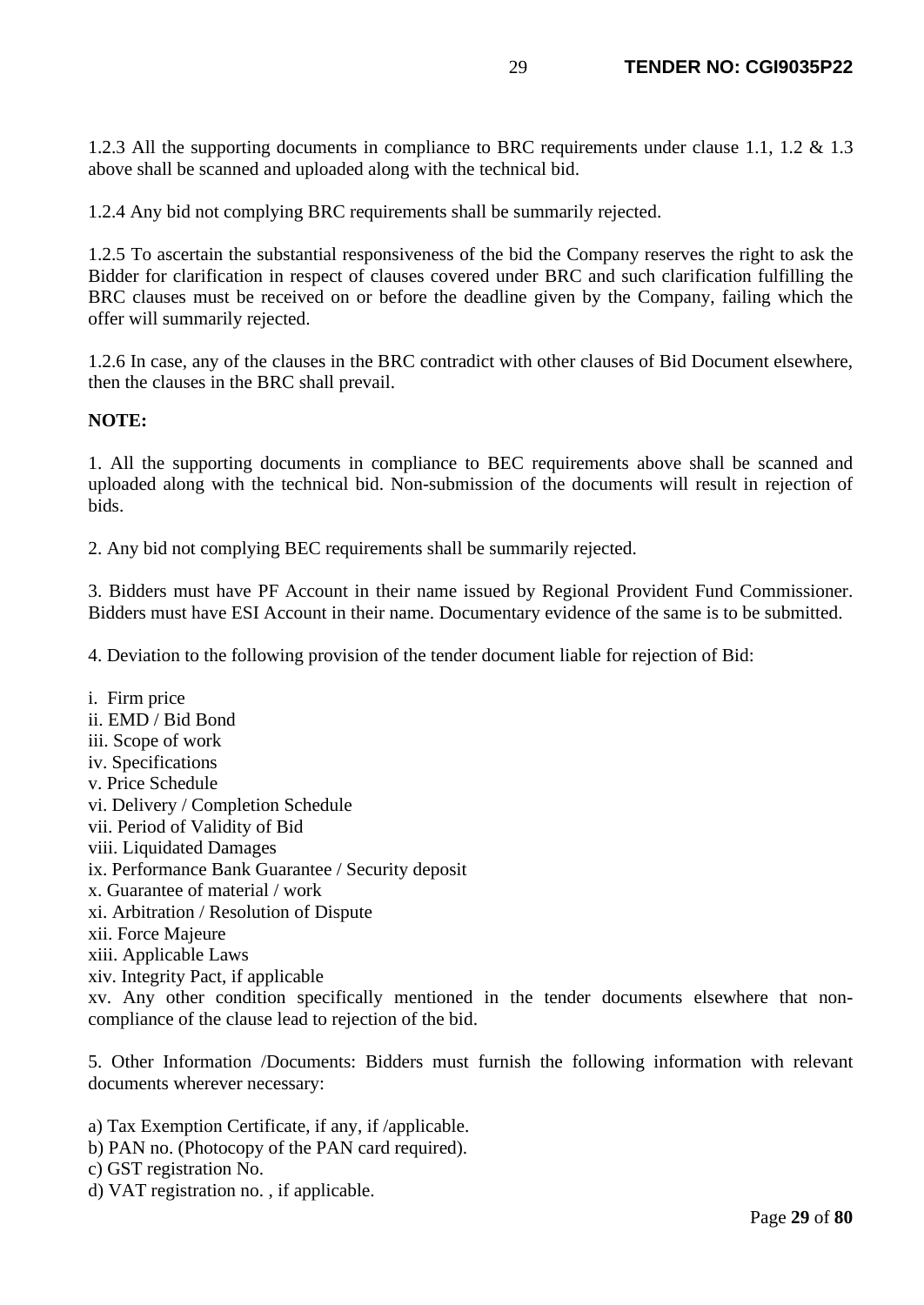e) Bank account No. with name of Bank, Type of account, Bank address.

f) P.F. Account No. / Code.

g) ESI registration no.

h) Price quotation of the offered vehicle from the Authorised Motor Vehicle Dealer along with the offer.

# **1.3. COMMERCIAL**:

1.4.1. Bidder shall submit the offer under "Single Stage Two Bid "System - "Technical bid" and the "Price Bid".

1.4.2. Bidder shall upload Bid Security Declaration along with Bid as a part of 'Technical Bid'. Any bid not accompanied by a proper BID SECURITY DECLARATION will be rejected.

1.4.3. The Technical Bid should not have any price indication.

1.4.4. Validity of the bid shall be minimum **90 days**. Bids with lesser validity will be rejected.

1.4.5. Any bid received in the form of Telex/Cable/Fax/E-mail/ Telephone call will not be accepted.

1.4.6. Bidders must quote clearly and strictly in accordance with the price schedule outlined in relevant section of Bidding Documents; otherwise the bid will be rejected.

1.4.7. Any bid containing false statement will be rejected.

1.4.8. The Bid Documents are not transferable. Bids made by parties who have not purchased the Bid Documents from the Company will be rejected.

1.4.9. Any Bid received by the Company after the deadline for submission of bids prescribed by the Company will be rejected.

1.4.10. Price quoted by the successful Bidder must be firm during the performance of the Contract and not subject to variation on any account. A bid submitted with an adjustable price will be treated as non-responsive and rejected.

1.4.11. The following Clauses with all its sub-clauses should be agreed in toto, failing which the bid will be rejected. To this effect Bidder shall submit an undertaking along with the Technical Bid.

a) Performance Security Clause

- b) Force Majeure Clause
- c) Termination Clause
- d) Settlement of disputes Clause
- e) Liquidated Damages Clause.
- f) Acceptance of Jurisdiction and applicable law.
- g) Tax liabilities clause.
- h) Insurance clause.
- i) With holding clause.
- j) Liability clause.
- k) Set off clause

1.4.12 Bidder shall upload sealed and signed copy of Integrity Pact along with Bid as a part of 'Technical Bid'. Any bid not accompanied by signed Integrity Pact will be rejected.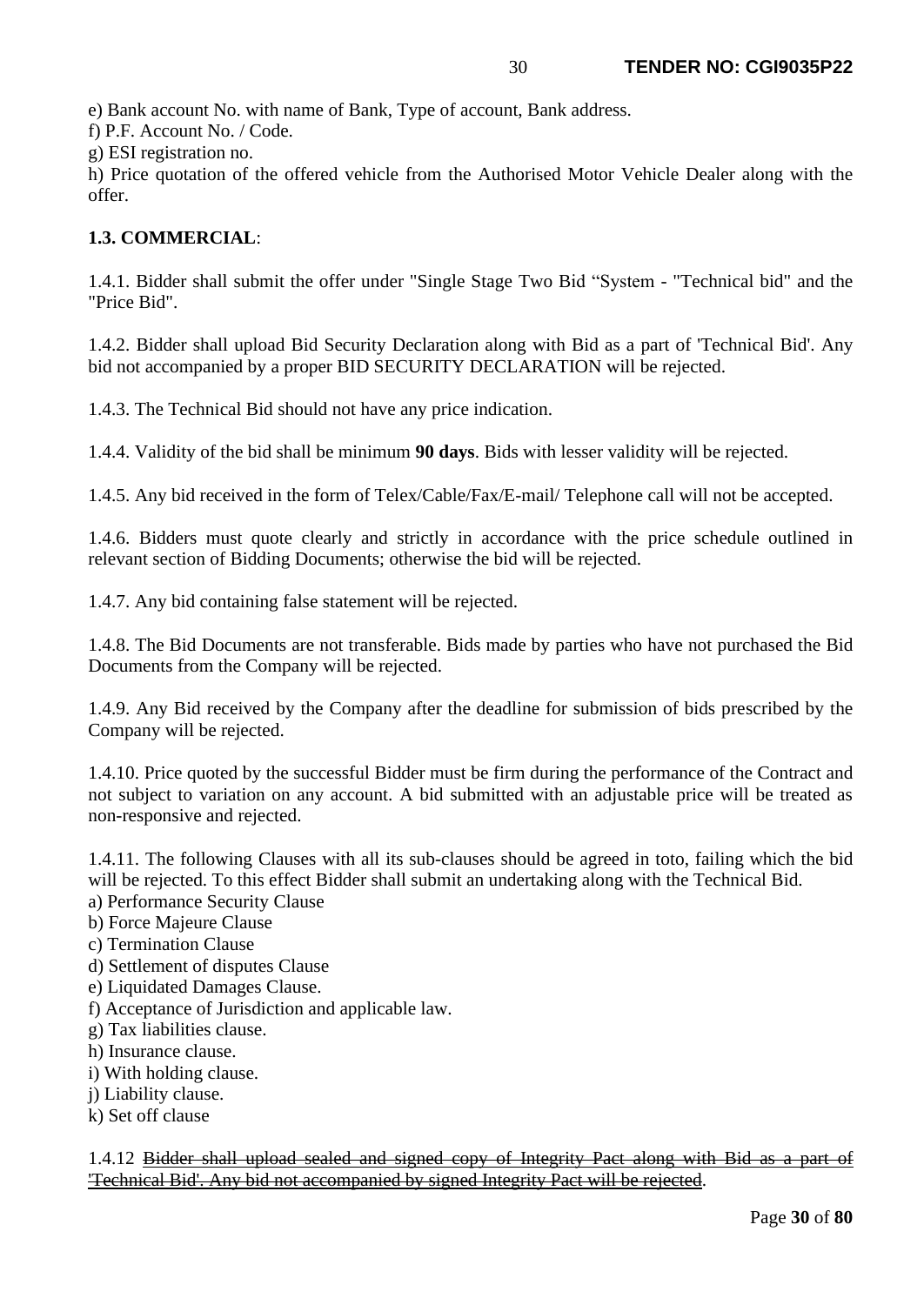# **1.4. GENERAL**

1.5.1. In case Bidder takes exception to any clause of Tender Document not covered under BEC/BRC, then the Company has the discretion to load or reject the offer on account of such exception if the Bidder does not withdraw/ modify the deviation when/as advised by the Company. The loading so done by the Company will be final and binding on the Bidders. No deviation will however, be accepted in the clauses covered under BEC/BRC.

1.5.2. To ascertain the substantial responsiveness of the bid the Company reserves the right to ask the Bidder for clarification in respect of clauses covered under BEC/BRC also and such clarification fulfilling the BEC/BRC clauses must be received on or before the deadline given by the Company, failing which the offer will summarily be rejected.

1.5.3. In case, any of the clauses in the BEC/BRC contradict with other clauses of Bid Document elsewhere, then the clauses in the BEC/BRC shall prevail.

1.5.4. Bidder shall fulfil all the relevant clauses applicable for this e-Tender.

1.5.5. The original copy of documents [submitted by bidders(s)] shall have to be produced by bidder(s) to OIL as and when asked for.

# 2. BID EVALUATION CRITERIA (BEC):

- 2.1. The bids conforming to the technical specifications, terms and conditions stipulated in the bid documents and considered to be responsive after subjecting to the Bid Rejection Criteria will be considered for further evaluation as per the Bid Evaluation Criteria.
- 2.2. Quoted rates must be in conformity with the applicable minimum wage as applicable otherwise bid will be rejected.
- 2.4. **In case more than one bidder emerges as lowest bidder due to equal rate quoted by the bidder, then the lowest bidder will be decided by draw of lots. Company's decision in this regard is final and binding to all bidders.**
- 2.5. **Any discount/rebates offered shall not be considered for evaluation of bids. However, if the lowest bidder happens to be the final acceptable bidder for award of contract and if they have offered any discount/rebate the contract shall be awarded after taking into consideration such discount/rebate after negotiation or otherwise.**
- 2.6 **Original Bid closing date will be considered for evaluation of BRC criteria even in case of any extension of the original Bid Closing Date.**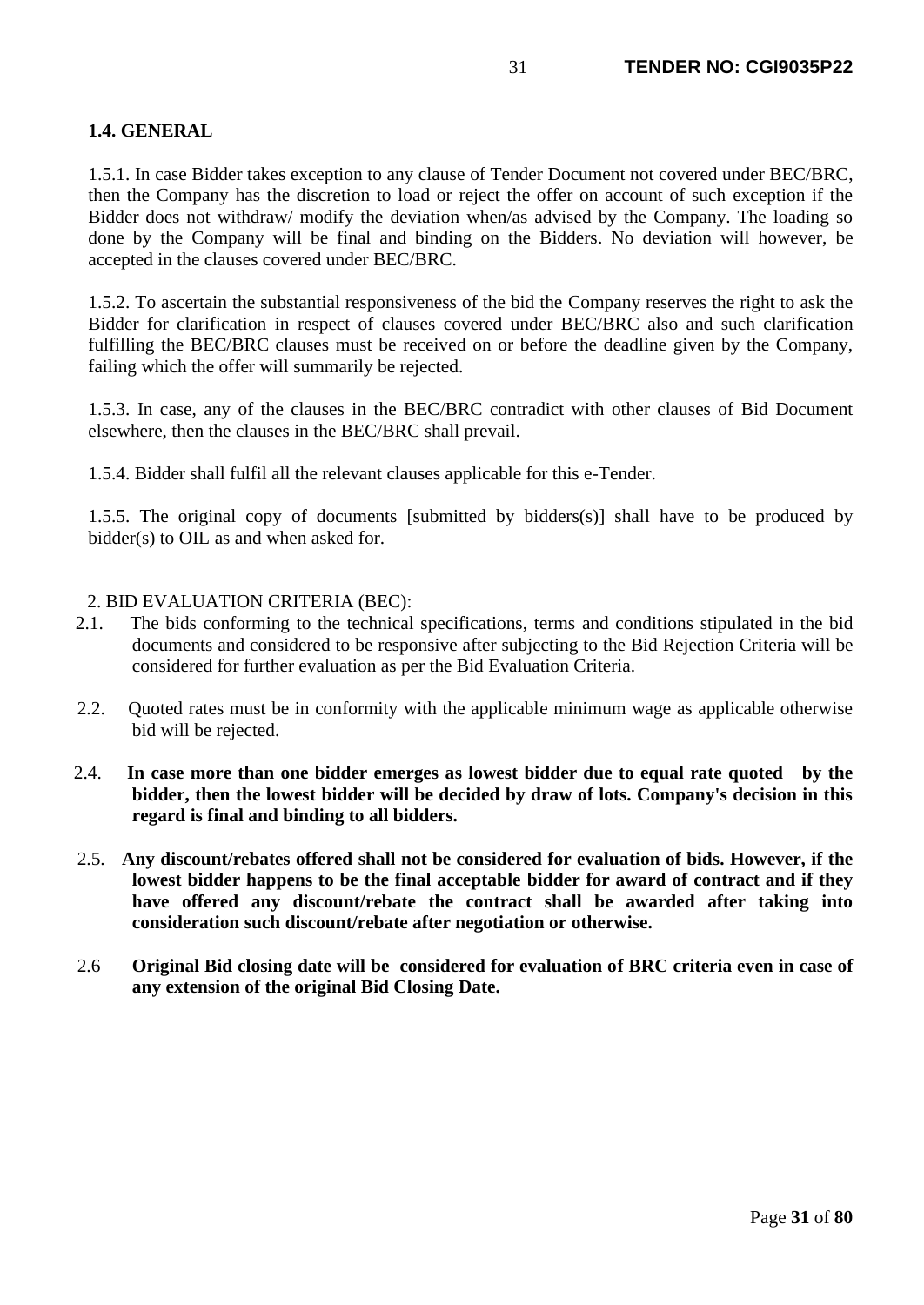#### **SECTION-I**

# **GENERAL TERMS AND CONDITIONS**

#### **1.0 DEFINITIONS**

In this contract, unless the context otherwise requires:

- 1.1 "AGREEMENT" means this service agreement.
- 1.2 "AREA OF OPERATIONS" means the Company's oilfield operations in the State of WEST BENGAL**.**
- 1.3 "BASE STATION" means the station where the vehicle(s) shall be permanently based, which may be changed at the discretion of the Company.
- 1.4 "BID OPENING DATE" means the date on which the Tender was opened by the Company against the finalisation of this agreement.
- 1.5 "BREACH OF CONTRACTUAL OBLIGATION" means amongst others also the following:
	- i) Carriage of unauthorised passengers by the Transport Supplier while under this agreement with the Company:
	- ii) Unauthorised use of the vehicle(s)/equipment when released to the Transport Supplier for undertaking its deployment for any other business purpose;
	- iii) Withdrawal of vehicle(s) from the service before expiry of the term of this Agreement for any reason whatsoever without the consent/instruction of the Company's authorized representative;
	- iv) Failure of the Transport Supplier to place the vehicle(s) for periodic inspection as per schedule as directed by Company's Authorized representative./Engineer.
	- v) Failure to park the vehicle(s) after release on close of working hours at place designated by Company's authorized representative/Engineers.
	- vi) The vehicle must be owned and registered in the name of the contractor during the entire tenure of the contractual period including extension period, if any.
- 1.6 "COMPANY" means Oil India Limited.
- 1.7 "COMMENCEMENT OF SERVICE" means the actual date of placement of the first Vehicle(s) under this Agreement.
- 1.8 "COMPANY's Authorised Representative / Engineer" means Chief General Manager (PLS) or his nominee
- 1.9 CREW: Means Supervisors, operators, Drives, Handymen/ Helper(s)/Jugalees attached to the vehicle(s).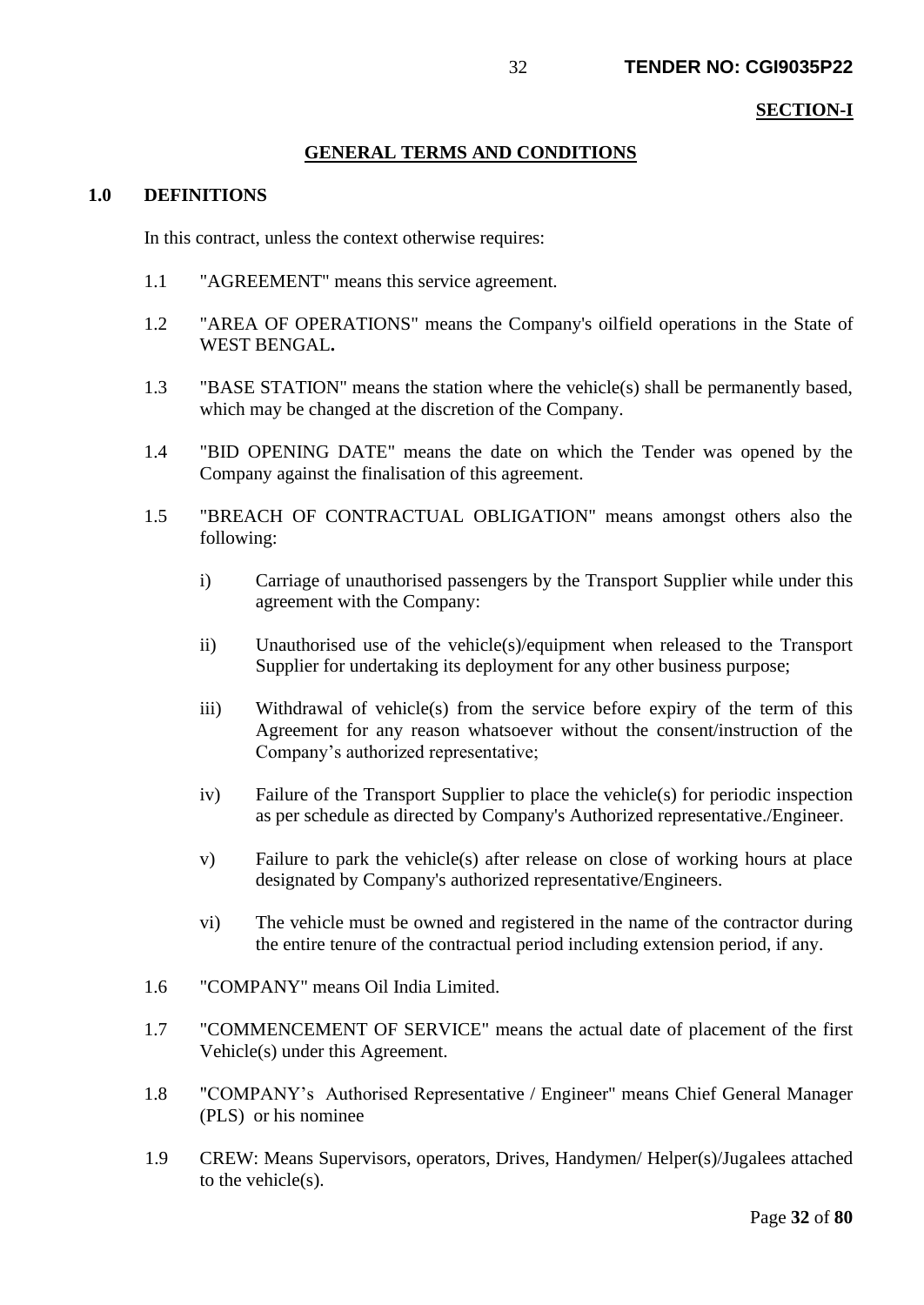- 1.10 "DUE DATE OF PLACEMENT" means the date stipulated in the contract for placement of the vehicle(s).
- 1.11 "DETERIORATED CONDITION OF VEHICLE(S) means any vehicle(s) found not acceptable to Company's Authorised Representative/Engineer after mechanical inspection and/or vehicle(s) found to be unworthy of undertaking the services envisaged under the provisions of this Agreement and /or vehicle(s) which is/are facing repeated breakdown due to inadequate, improper and timely repairs and maintenance and / or vehicle(s)/equipment refused by the Company's Engineer/user department as being unfit.
- 1.12 "DAILY LOG BOOK" means the format for recording the duty details on a day-today basis during the tenure of this Agreement.
- 1.13 "DRIVER / OPERATOR" means an individual possessing sound mental and physical health who must be in possession of an appropriate professional Driving License and P.S.V. Badge issued by the Regional Transport Authority/competent authority.
- 1.14 "DEFAULT" means any of the following commissions or omissions by the Transport Supplier or his/her crew which will lead to shut down of vehicle(s) and/or breach of contractual obligations :
	- a) Delay in initial placement of vehicle(s) beyond the stipulated date;
	- b) Unsuitability of the Driver or assigned/Attendant and/or working crew;
	- c) Drunkenness and intoxication of the driver and/or the Attendant/crew;
	- d) Non-availability of vehicle(s) due to any reason, whatsoever, including but not limited to the following conditions:
		- i) Deteriorated mechanical condition of the vehicle(s) and/or breakdown;
		- ii) Due to inadequate routine maintenance
		- iii) Time taken for routine servicing / maintenance in any particular month in excess of time allowed for such maintenance in any month
	- e) Non-possession of valid permits and licenses for the crew and vehicle(s)
	- f) Non-supply of fuel;
	- g) Delay in placement of vehicle(s) on any day as per the instruction of the Company's Authorized Representative/ Engineer and or unauthorized and untimely release of vehicle(s)/equipment on any day without prior permission and authorization from the Company Engineer during the tenure of this Agreement;
	- h) If the Transport Supplier bases the vehicle(s) at a station other than the stipulated Base Station without the authorisation of the Company's Authorised Representative/ Engineer;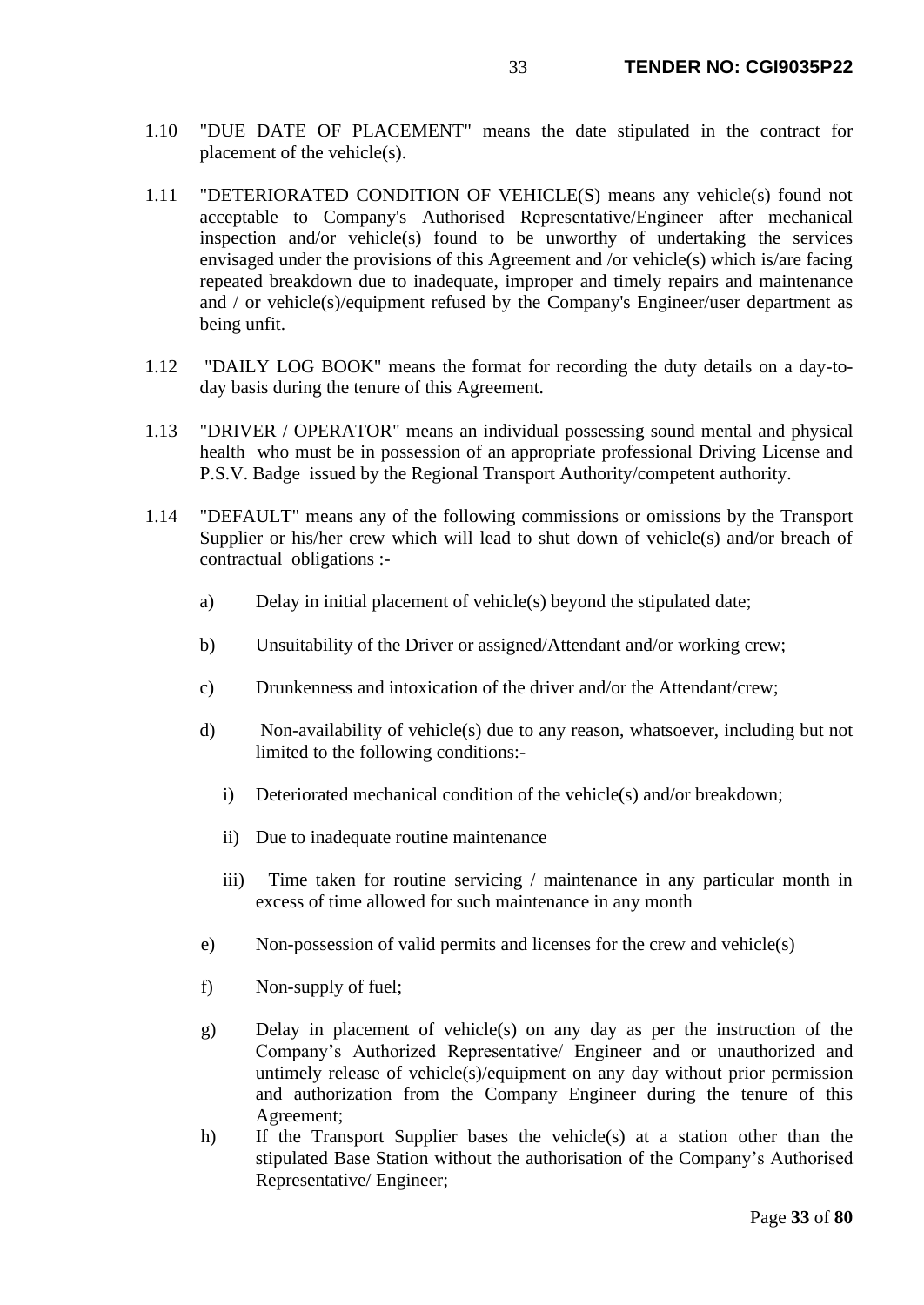- i) Non-availability of vehicle(s)t due to defects detected upon periodic inspection/tests by the Company;
- j) Non-rectification of defects expeditiously upon detection on inspection/test undertaken by the Company;
- k) Non-availability of the vehicle(s) or crew when required;
- l) Failure on part of the Transport Supplier to discharge his/her obligations as set out set out in the agreement.
- m) Any other acts or omissions by the Transport Supplier or his/her crew whether specified or not hereof which disrupt the continuity of the service envisaged under this Agreement.
- n) Non-availability of services due to unauthorized / lightening strike by Transport Supplier or his/her crew for any reason whatsoever. The period of nonavailability of services will be treated as shutdown.
- 1.15 "FIXED CHARGE PER MONTH" means the fixed charge per month payable by company which is inclusive of depreciation, parking fee if applicable, all applicable taxes & duties including VAT, insurances, wages and other emoluments of Operator/Driver(s) / Helper(s) /Jugalees and other operation staff/crew excluding GST.
- 1.16 "HOLIDAY" means the National Holiday defined under the Motor Transport Workers Act, 1961 as may be in force from time to time, which the Transport Supplier would be required to give to his/her Crew as per the aforesaid Act.
- 1.17 "NORMAL HOURS/TIMINGS OF DUTY" means the duty hours, which may be stipulated or instructed by the Company's Authorised Representative/Engineer.
- 1.18 "INSPECTION" means initial/periodic inspection carried out by the Company's Authorised Representative/Engineer to ascertain road worthiness of the vehicle(s)t along with necessary Permits, Insurance etc. for the vehicle(s) as well as all the Crew engaged against this contract. The Company's decision in this regard shall be final.
- 1.19 "INSURANCE" means comprehensive insurance of the vehicle(s) and shall include insurance of the crew and passenger(s).
- 1.20 "LICENCE AND PERMITS" means any and all of the following which must be valid and updated periodically by the Transport Supplier to the satisfaction of the Company:
	- a) Professional driving license(s) and P.S.V. badge(s) for the driver(s) / operator(s).
	- b) Registration Book(s) with endorsement of Road Tax.
	- c) Permits for plying the vehicle(s) for commercial purpose as may be required.
	- d) Road permits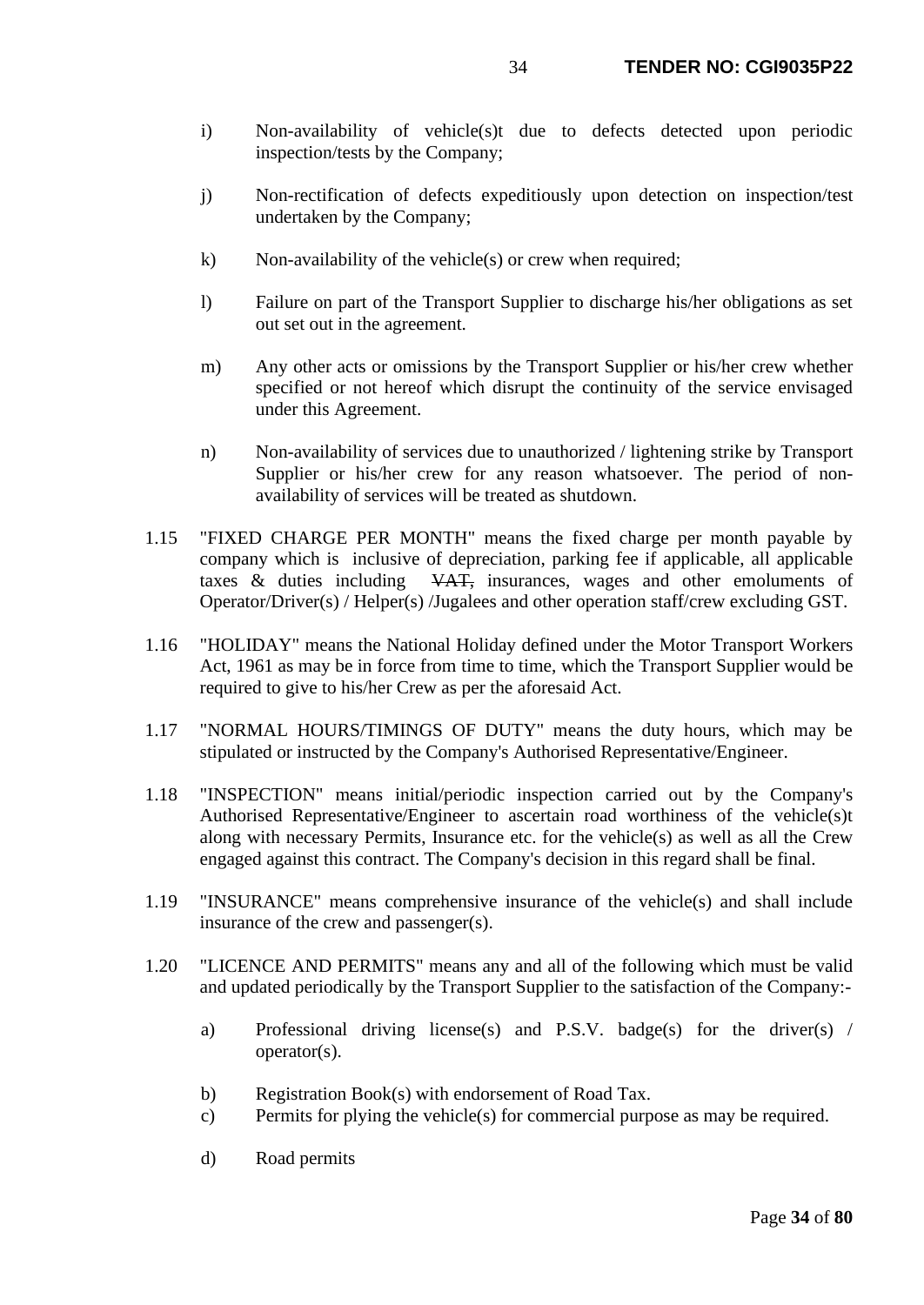- e) Fitness Certificate
- f) Inner line permit(s) where ever applicable.
- g) Comprehensive insurance certificate(s) both for vehicle(s) as well as Crew and passenger(s).
- h) Any other as required under law in force;
- i) Pollution
- 1.21 (a) "LIQUIDATED DAMAGES" means pro-rata fixed charge per hour rate payable by the Transport Supplier in case of Default as mentioned herein above which shall be levied for the shutdown period on the basis of 0.5(Zero Point Five) times the monthly fixed rate subject to maximum of 12(Twelve) hours in a month arrived at, on a cumulative basis. In case of continuing default beyond 12(Twelve) cumulative hours in a month, it would be treated, as breach of Contract and penalty as per clause No.1.27 will only be applicable.
	- (b) "SPECIAL LIQUIDATED DAMAGES" means the amount payable by the Transport Supplier in case of default as mentioned in **para 1.14 sub clause (n) of Section-III** which shall levied at the rate of twice the pro-rata fixed charge per day. Special L.D. shall be levied irrespective of whether such default resulted in a shutdown for the whole day or part thereof.
- 1.22 "LEAVE" means Annual Leave to be granted to the Crew who is an employee of the Transport Supplier as per the stipulations of The Motor Transport Workers Act, 1961 as may be in force from time to time.
- 1.23 "MONTHLY KILOMETREAGE STATEMENT CUM BILL" means the format specified by the Company, inter-alia showing the KM run statements.
- 1.24 (a) "PRO-RATA FIXED CHARGE PER DAY" means the Fixed Charge per month divided by 30(Thirty) days.
	- (b) "PRO-RATA FIXED CHARGE PER HOUR" means the amount of fixed charge per day) divided by 24 (Twenty Four) hours.
- 1.25 "PENALTY" means the amount payable by the Transport Supplier in the event of breach of contract as stated in **clause 1.14, (Section-III)** which shall be at a rate of the pro-rata fixed charge per day. Penalty shall be levied irrespective of whether such breach resulted in a shut down or otherwise.
- 1.26 "REGISTRATION" means the vehicle(s) having registration in the name of the Supplier(s)/Firm with the R.T.O./D.T.O. having jurisdiction in the area of operations of the Company.
- 1.27 "RUNNING CHARGE PER KILOMETER" means the rates payable against each KM run. and shall be deemed to include all the expenditures of the Transport Supplier viz., cost of fuel, tyre/tube, battery & consumables like lubricants etc. and other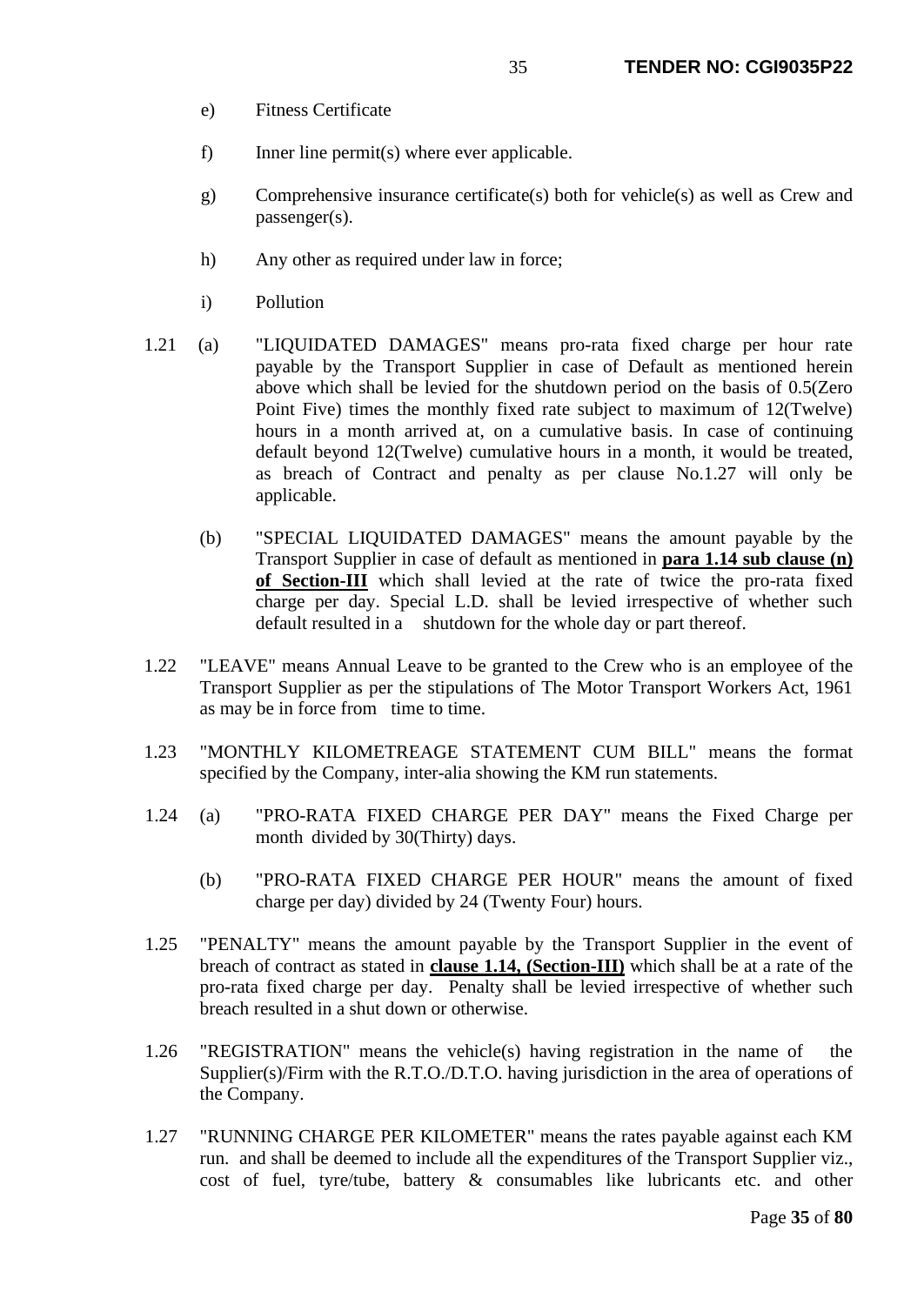maintenance expenditures including accessories involved including GST element as applicable towards movement of the vehicle(s)/equipment.

- 1.28 "STIPULATED HOURS OF SERVICE PER DAY" means hours of duty per day, normal Hours / timings of duty whereof shall be determined by the Company's Authorised Representative/Engineer for which fixed charge shall be payable.
- 1.29 "STATUTORY ACTS" means all the State and Central Government statutes and regulations effecting the operation of the services under this Agreement as may be in force from time to time and shall particularly include but not be limited to the following;
- a) The Motor Vehicle Act, 1988,
- b) The Motor Transport Worker's Act, 1961,
- c) The Contract Labour (Regulations & Abolition) Act, 1970,
- d) The Minimum Wages Act, 1948,
- e) The Employees Provident Fund & Miscellaneous Act, 1952,
- f) **The Factories Act, 1948**,
- g) The Workmen Compensation Act, 1923 & Industrial Disputes Act, 1947
- h) Industrial Employment (Standing Order Act, 1946)
- i) Inter-state Migrant Workmen (Regulation of Employment and Condition of Service) Act, 1979
- j) Payment of Wages Act, 1936
- k) Any other Act as applicable from time to time.

The Transport Supplier shall be solely responsible for compliance with all statutory acts at all time during the tenure of the service Agreement.

- 1.30 (a) "SHUT DOWN" means disruption/non-availability of the Transport Service due to any of the defaults in **Section-III** as stated above.
- 1 (b) "SHUT DOWN" shall also mean the non-availability of the Transport service due to an accident.
- 1.31 "STAND BY" means any of the following "-

Payable fixed charge although the services are not available due to the following:-

i) For maintenance up to 48(Forty Eight) hours, cumulative per month, counted from the beginning of the month (7.00 A.M. onwards). This facility will be limited to maximum of 4(Four) instances in calendar month. Any excess shut down over 48 hours for maintenance shall be treated as default. Accumulation may be allowed up to a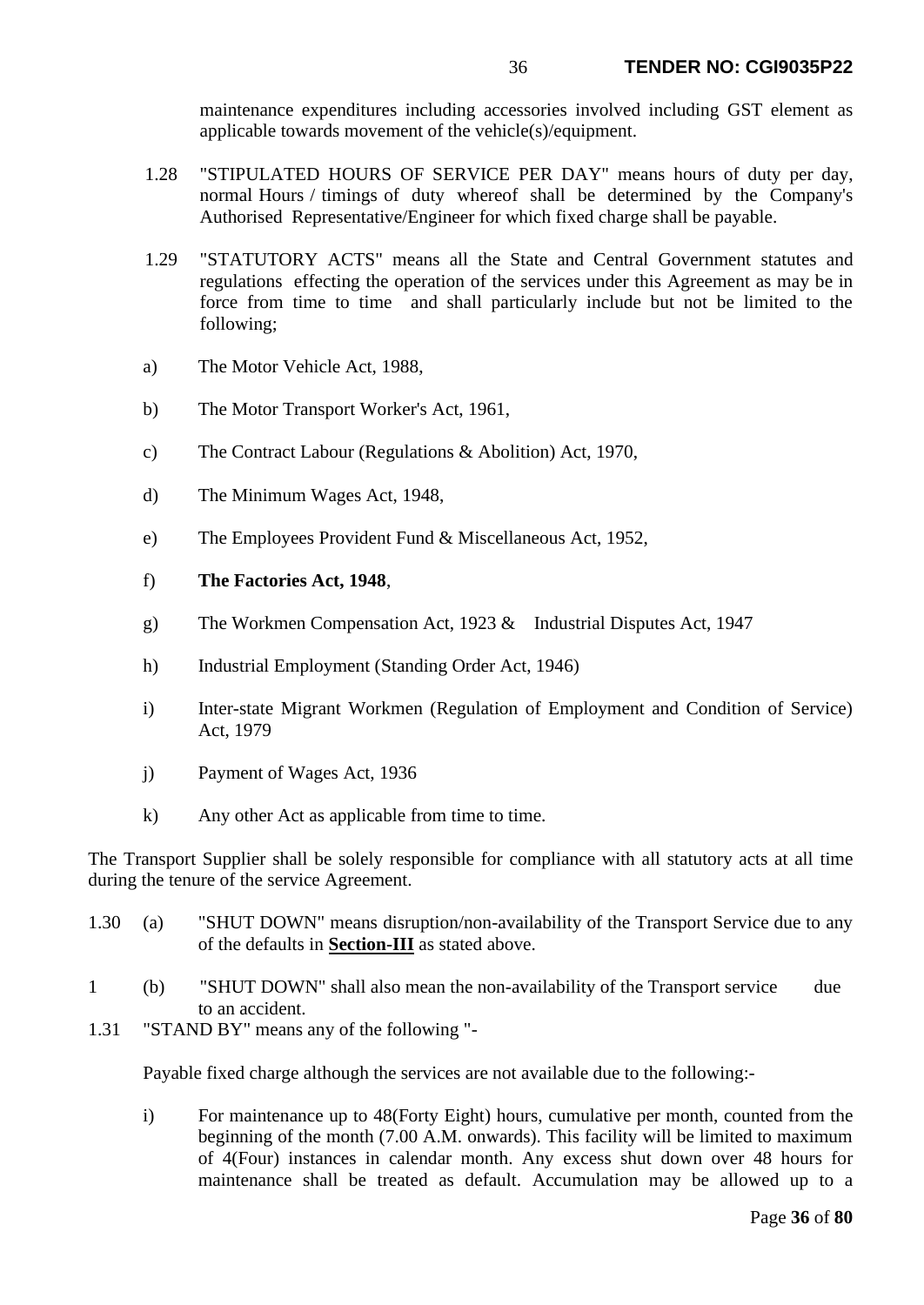maximum of 4(Four) days i.e., 96 (Ninety Six) hrs in a space of 3(Three) months which the Transport supplier will notify in writing at least 5(Five) days in advance. In case it is not availed in a space of 3(Three) months the facility will stand lapsed for that period. Shut down due to minor breakdown of the vehicle(s (i.e., punctured tyre, minor mechanical adjustment etc.,) involving downtime up to a maximum of 1(One) hour shall not be included in the 48 (Forty Eight) hours time or counted towards shutdown which shall be allowed not more than 3(Three) instances in a calendar month.

- ii) Re-fuelling time for the vehicle(s) which shall normally not be more than 30(Thirty) minutes.
- 1.32 "STATUTORY OFF" means the off day per week or the compensatory off day in lieu thereof which the Transport Supplier is required to give to his/her operating crew as per the Motor Transport Workers Act, 1961 in respect of which adequate relief driver/crew shall be provided at no extra cost.
- 1.33 (a) "TAXES AND DUTIES" means Road Tax, Fitness Fee, Road Permit Fee, Registration Fee, GST, Inter-State Permit Fee, GST for vehicle(s) and crew, etc as may be due and payable by the Transport Supplier entirely at his / her own cost towards operation of the services envisaged under this agreement.
	- (b) Taxes and duties shall also mean deduction of Tax at source from the payments made to the Transport Supplier towards operation of the services envisaged under this Agreement at the rates as may be in force from time to time under the Income Tax Act, 1961 & GST or any other Act where requires deduction of tax at source which may be in force from time to time.

1.34 CLAUSE - I: Transport Supplier's rates specified in Part - II of the service Agreement deemed to have been based on the following conditions (and the Transport Supplier shall not be entitled to any additional payment of any account save and except for circumstances specifically stated vide Clause IV hereunder).

1. The service to be rendered shall be on hire basis on the rates specified in SECTION **-** II. The period of hire of the vehicle under this Agreement will be **for a period of 3 (Three) years**.

Notwithstanding the Kilometer done on completion date of the contract by the vehicle. Agreement shall stand terminated on the date i.e. on completion date of the contract unless extended vide **Clause 12 of Part-I of the service Agreement**.

- 2. The vehicle to be offered for the service shall comprise of: -
- (i) **"Hiring the service of Sumo Gold (or its equivalent diesel driven vehicle like Mahindra Bolero/ Scorpio etc.) of vintage not more than 4 years old on as and when required basis for OFC Maintenance under Telecom Section PS-7 (Madarihat) for a period of 3 (Three) years."** with all standard design running on diesel bearing commercial number plate and all **West Bengal permit** covering the **state of West Bengal.**
	- (ii) An acceptable replacement will have to be provided in case of regular vehicle withdrawn from duty.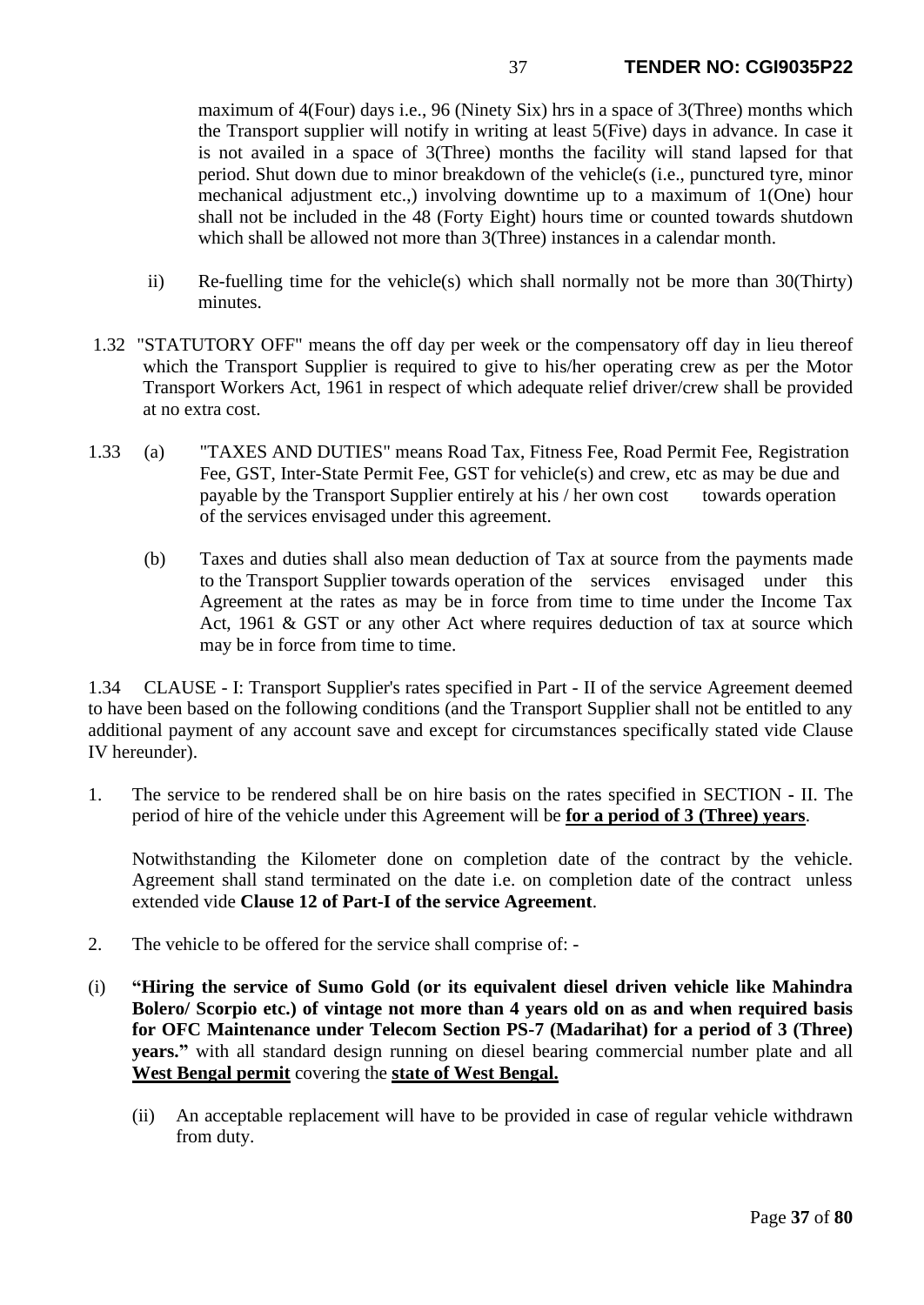- 3. The vehicle described under (2) above shall be new ones in the first instance and equipped with all standard fittings, instruments etc. and conform to the provisions of M.V.Act
- 4. The vehicle shall at all times be owned by an duly registered (at Transport Supplier's cost) in the name of Transport Supplier by appropriate Govt. authority.
- 5. The vehicle shall at all times be licensed (at Transport Supplier's cost) by appropriate Govt. authority to ply on service agreement basis in all areas of Company's activities particularly in **West Bengal** to carry 5 passengers excluding driver (necessary subsequent renewal of the license on due date to be made by the Transport Supplier).
- 6. The Vehicle shall at all times be INSURED by the Transport Supplier against all risks at his cost.
- 7. The right of the Transport Supplier to place the vehicle in the service of the Company shall be free from all financial and legal complications and encumbrances and should there by any interruption on Company's service due to such complications, the Transport Supplier shall on deemed fully compensate the Company the loss incurred by the later.
- 8. The Transport Supplier shall bear all other expenditure in way of fulfilling the statutory obligations of the Central and State Govt. during the period of validity of the service Agreement subject only, to entitlement for reimbursement under Clause IV hereunder.
- 9. (a) The Transport Supplier shall provide all fuel, lubricant, spare parts etc. that may be necessary to run the vehicle on Company's work.
	- (b) The vehicle has to be maintained in tip top running condition during the period of contract. For this purpose, contractor has to obtain once in two months a vehicle suitability certificate from the Company's Engineer (Transport Engineer).
	- (c) With advance notice given to Company, the Transport Supplier will be allowed one day in a month as paid day (Fixed charge) only for servicing and running repairs to vehicle.
- 10. The Transport Supplier shall provide at his cost all labour (including necessary facilities thereof) for operating the service, i.e. Drivers/Helpers, Mechanic, Supervisor, Clerk, Chowkiders etc. and also such supervisory staff as needed for efficient services.

# 2.0 **DURATION OF THE CONTRACT**:

The duration of the contract will be for a period of **3 (Three) years.**

## 3.0 **PERFORMANCE SECURITY DEPOSIT** :

**3.1** The contractor will furnish an amount equivalent to  $3\%$  of the annualized contract value as Performance Security Deposit. Within two weeks of issue of Letter of acceptance and before signing of the formal contract. The Performance Security Deposit may be in the form of a Bank Guarantee (in the prescribed format enclosed in **Proforma-D**) issued by a Nationalized Bank, and shall remain valid for Three**(3)** more months beyond validity of the contract. In case the contract is extended the Performance Bank Guarantee will accordingly be extended suitably.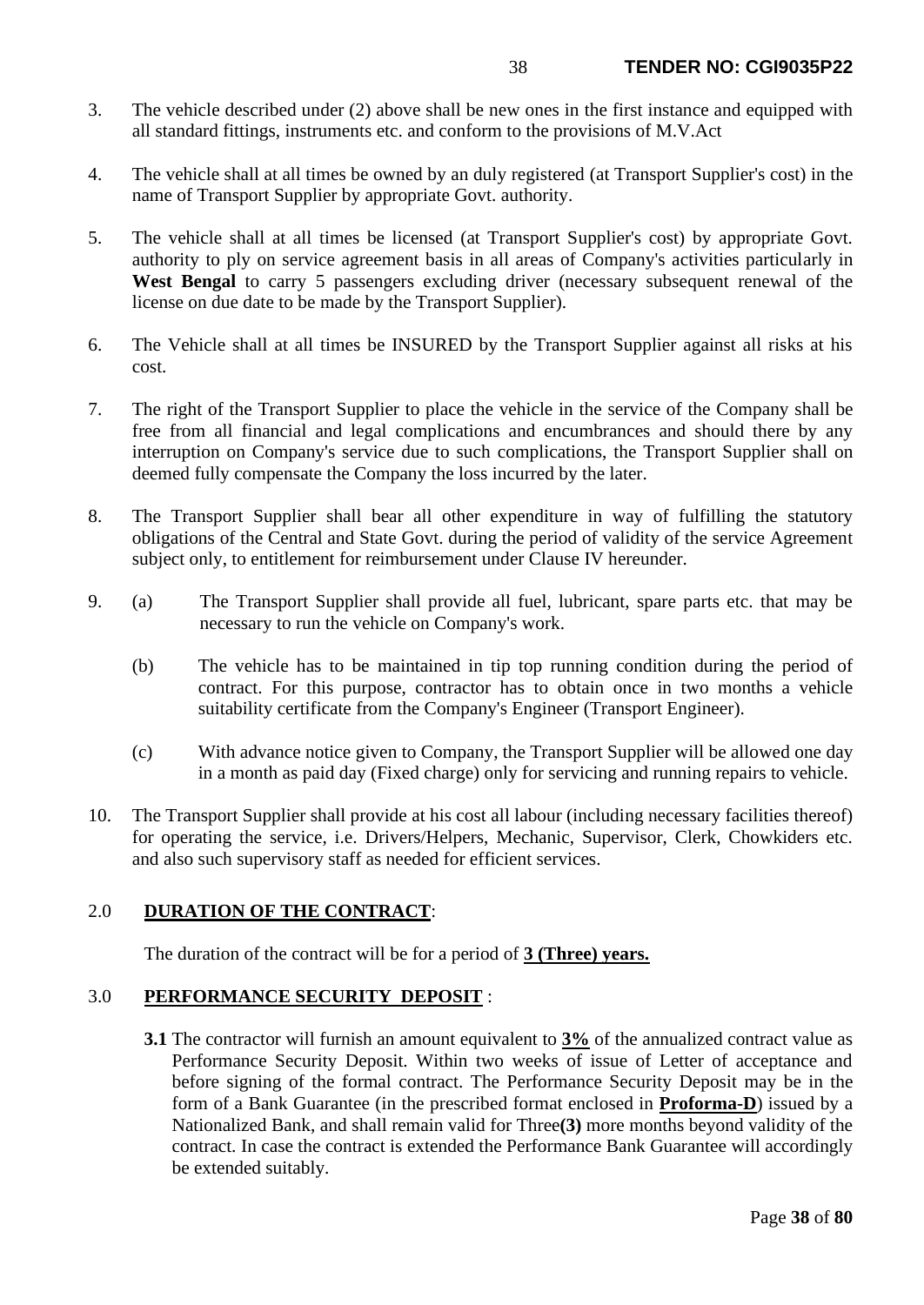- (b) A Bank Guarantee in the prescribed format vide **Proforma-D** issued by any of the following Banks **is acceptable**:
	- ii) Any schedule Indian Bank or Any Branch of an International bank situated in India and registered with Reserve Bank of India as scheduled foreign bank in case of domestic bidder **OR**

ii) Any foreign Bank which is not a Scheduled Bank in India, provided the Bank Guarantee issued by such Bank is counter-guaranteed by any Branch situated in India of any Scheduled Bank incorporated in India.

(b)**Bank Guarantee issued by a scheduled Bank in India at the request of some other Non-Scheduled Bank of India shall not be acceptable**

*Bank Guarantees issued by Banks in India should be on non-judicial stamp paper of requisite value, as per Indian Stamp Act, purchased in the name of the Banker.*

*The bank guarantee issued by the bank must be routed through SFMS platform as per the following details:*

*a. (i) "MT760/ MT760 COV for issuance of bank guarantee" (ii) "MT767/ MT767 COV for issuance of bank guarantee"*

*The above message/ intimation shall be sent through SFMS by the BG issuing bank branch to Axis Bank, Guwahati Branch, IFS Code- UTIB0000140, Branch Address – Axis Bank Ltd, Guwahati Branch, chibber House , G S Road, dispur,Assam , PIN-781005."*

*b)The vendor shall submit to OIL the copy of SFMS message as sent by the issuing bank branch along with the original bank guarantee*

- 3.2 The Bank Guarantee will be discharged after successful completion of the contract and subsequent extensions if any. In the event of default in the execution of the contract by the contractor as per the terms and conditions of the contract the Bank Guarantee will be invoked either in part or in full.
- 3.3 The proceeds of the Performance security shall be payable to Oil India Limited as compensation for any loss resulting from the contractors failure to complete his obligations under the contract.
- 3.4 The Performance Security will not accrue any interest.

## 4.0 **TERMINATION**:

## 4.1 **TERMINATION ON EXPIRY OF THE TERMS (DURATION):**

The contract shall be deemed to have been automatically terminated on the expiry of duration of the Contract or extension, if any, thereof.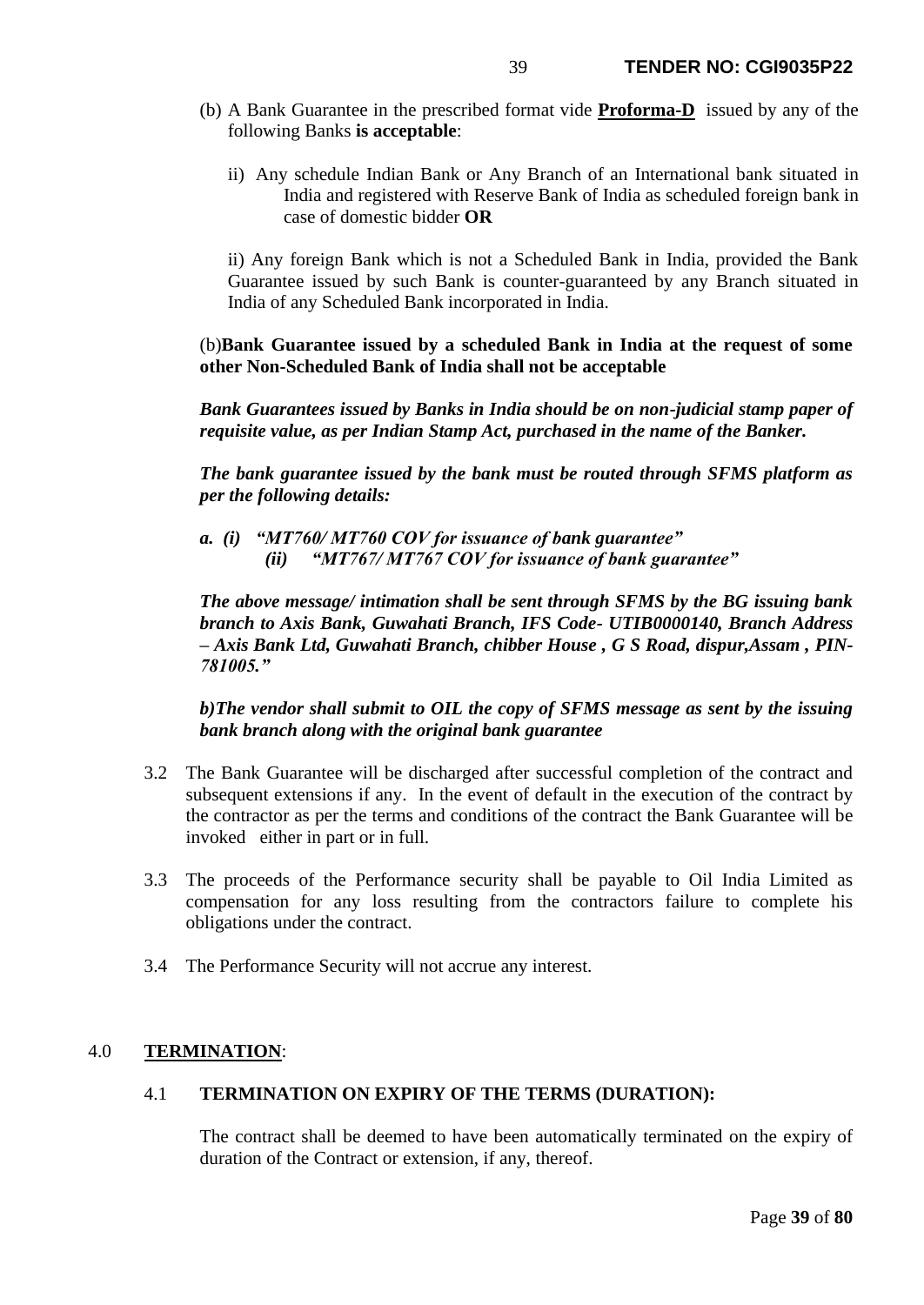## 4.2 **TERMINATION ON ACCOUNT OF FORCE MAJEURE:**

Either party shall have the right to terminate the Contract on account of Force Majeure as set forth in clause 22.0 above.

### 4.3 **TERMINATION ON ACCOUNT OF INSOLVENCY:**

In the event that the Contractor at any time during the term of the Contract, becomes insolvent or makes a voluntary assignment of its assets for the benefit of creditors or is adjudged bankrupt, then the Company shall, by a notice in writing have the right to terminate the Contract and all the Contractor's rights and privileges hereunder, shall stand terminated forthwith.

## 4.4 **TERMINATION FOR UNSATISFACTORY PERFORMANCE:**

If the Company considers that, the performance of the Contractor is unsatisfactory, or not upto the expected standard, the Company shall notify the Contractor in writing and specify in details the cause of the dissatisfaction. The Company shall have the option to terminate the Contract by giving 15 days notice in writing to the Contractor, if Contractor fails to comply with the requisitions contained in the said written notice issued by the Company,

### 4.5 **TERMINATION DUE TO CHANGE OF OWNERSHIP & ASSIGNMENT:**

In case the Contractor's rights and / or obligations under the Contract and/or the Contractor's rights, title and interest to the equipment/material, are transferred or assigned without the Company's consent, the Company may at its absolute discretion, terminate the Contract.

- 4.6 If at any time during the term of the Contract, breakdown of Contractor's equipment results in Contractor being unable to perform their obligations hereunder for a period of 15 successive days, Company at its option may terminate this Contract in its entirely without any further right or obligation on the part of the Company except for the payment of money then due. No notice shall be served by the Company under the condition stated above.
- 4.7 Notwithstanding any provisions herein to the contrary, the Contract may be terminated at any time by the company on giving 30 (thirty) days written notice to the Contractor due to any other reason not covered under the above clause from **4.1 to 4.6** and in the event of such termination the Company shall not be liable to pay any cost or damage to the Contractor except for payment for services as per the Contract upto the date of termination.

## 4.8 **CONSEQUENCES OF TERMINATION:**

In all cases of termination herein set forth, the obligation of the Company to pay for Services as per the Contract shall be limited to the period upto the date of termination. Notwithstanding the termination of the Contract, the parties shall continue to be bound by the provisions of the Contract that reasonably require some action or forbearance after such termination.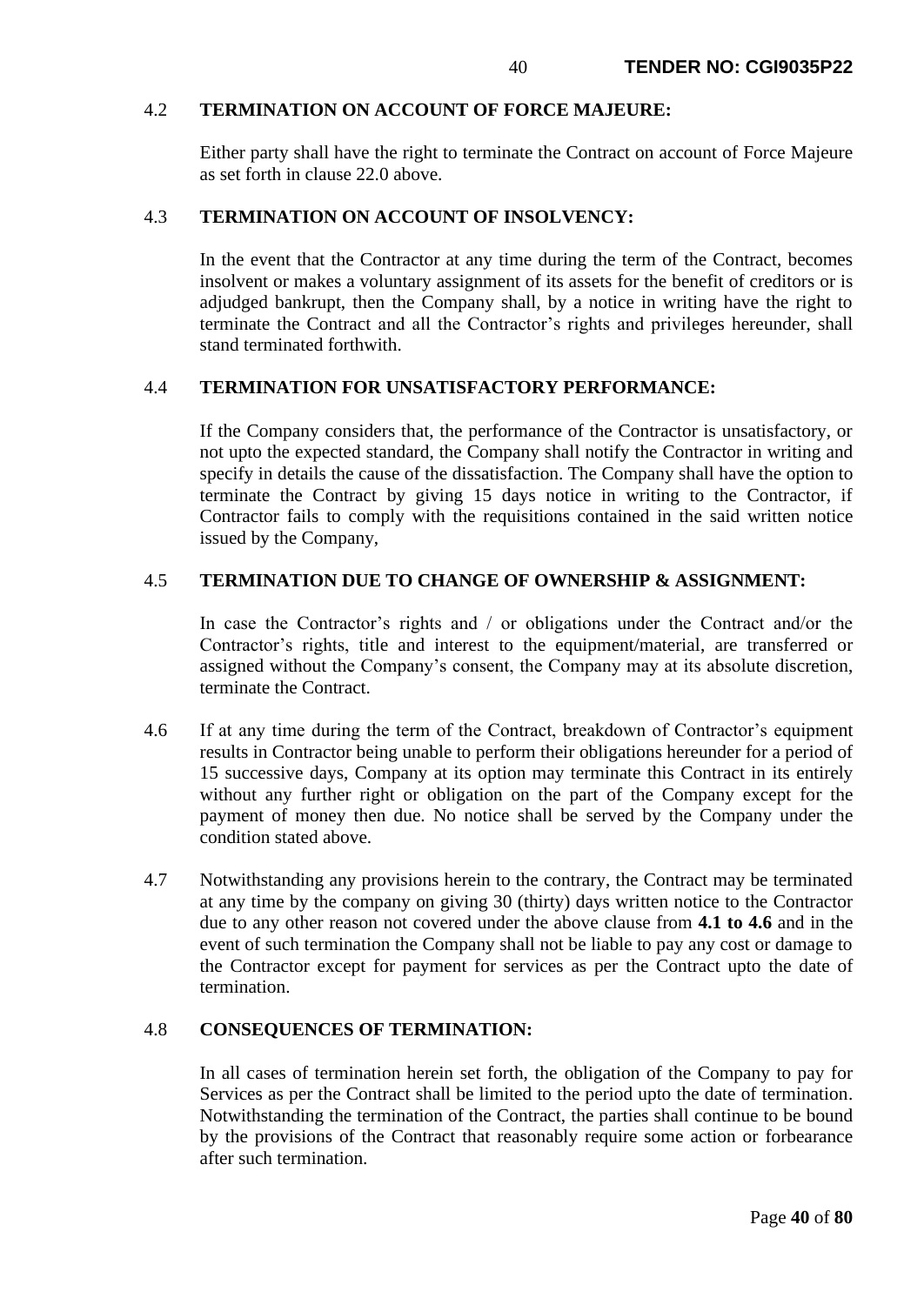- 4.8.1 Upon termination of the Contract, Contractor shall return to Company all of Company's items, which are at the time in Contractor's possession.
- 4.8.2 In the event of termination of contract, Company will issue Notice of termination of the contract with date or event after which the contract will be terminated. The contract shall then stand terminated and the Contractor shall demobilize their personnel & materials.

# 5.0 **LIQUIDATED DAMAGE(LD)**:

.

- 5.1 "LIQUIDATED DAMAGES" in case of default shall be levied for the period of unscheduled shutdown period on the basis of 0.5 (Zero Point Five) times the monthly fixed rate subject to maximum of 12 (Twelve) hours in a month arrived at on a cumulative basis. In case of continuing default beyond 12(Twelve) cumulative hours in a month, it would be treated, as breach of Contract and penalty as per **clause No.5.3** herein below will only be applicable.
- 5.2 "SPECIAL LIQUIDATED DAMAGES" means the amount payable by the Transport Supplier in case of default arising out of Non-availability of vehicle(s)/crew when the Company's operations are normal and also Non-availability of services due to unauthorized / lightening strike by Transport Supplier or his/her crew for any reason whatsoever. The period of non-availability of services will be treated as shutdown and shall attract Special Liquidated damage at the rate of **twice the pro- rata** fixed charge per day. Special L.D. shall be levied irrespective of whether such default resulted in a shutdown for the whole day or part thereof.
- 5.3 "PENALTY" means the amount payable by the Transport Supplier in the event of breach of contract as stated in **clause 1.25** which shall be at a rate of the pro-rata fixed charge per day. Penalty shall be levied irrespective of whether such breach resulted in a shut down or otherwise.

## 6.0 **PAYMENT TERMS**:

- 6.1 Payment will be made on monthly basis within 30-days from the date of receipt of undisputed bill duly certified by OIL's authorized representatives. The bills to be submitted by the Transport supplier positively by  $4<sup>th</sup>$  day of the subsequent month. For purpose of payment for the services rendered, the Transport supplier shall (a) accept as final the Log Sheets/Statements maintained by the Company (by Company's authorized representative) for day to day running of the vehicle and shall submit information and bills in such a manner as prescribed by the authorized representative of the company from time to time (b) exclude from his monthly bills such Kilometerage are involved on their own account such as garage, service etc.
- 6.2 In addition to above, contractor has to submit the documentary evidences in regards to payment make to driver and helper (if any) as per clause *3 & 4 of Section -II.*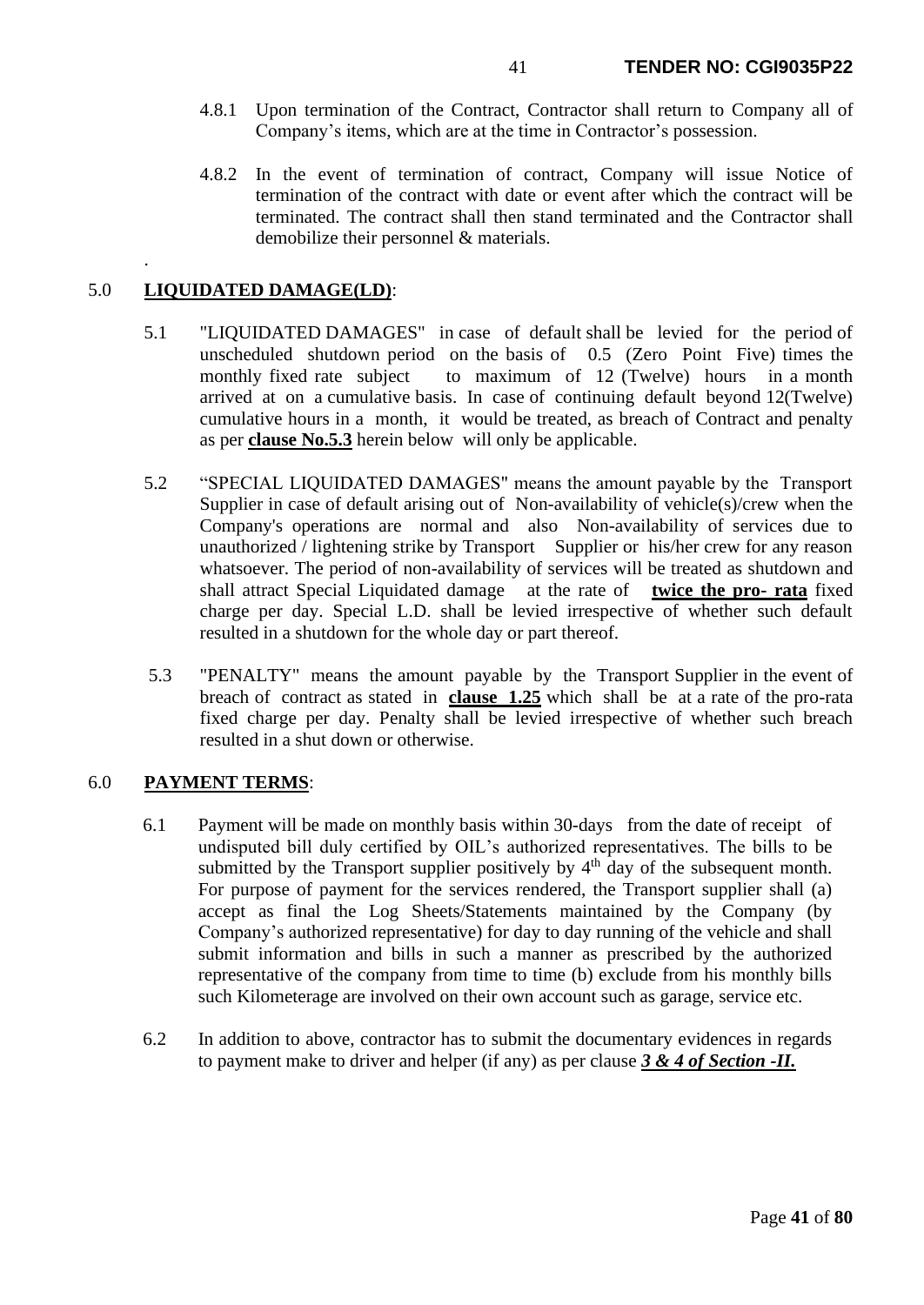# 7.0 **OBLIGATION OF THE CONTRACTOR**

Contractor shall, in accordance with and subject to the terms and conditions of the contract

- 7.1 Perform the work of providing the services described in the Scope of Work in a most economic and efficient manner.
- 7.2 The Contractor shall ensure that all men engaged by him are provided with appropriate protective clothing and safety wear in accordance with appropriate Governmental regulations and as per the terms of the contract. The Company's representative shall not allow / accept those men who are not provided with safety gears as applicable.
- 7.3 In order to promote, safeguard and facilitate the general, operational economic interest of the Company, during the continuance of this agreement the contractor hereby agrees and under takes not to take any direct or indirect interest and/or support, assist maintain or help any person or persons engaged in antisocial activities, demonstrations, riots, or in any agitation prejudicial to the Company's interest and any such event taking shape or form at any place of the Company's work and its neighborhood.
- 7.4 The Contractor and his workmen are to strictly observe the safety rules as per relevant Govt. Acts / Rules while executing the work.
- 7.5 In case of any doubt or dispute as to the interpretation of any Clause herein contained the decision of the Company's Engineer/authorized representative shall be final and binding on the Contractor.
- 7.6 The Transport Supplier shall have to ensure full compliance with Motor Vehicles Act 1988 and Motor Transport Workers Act 1961 and the Rules framed there under all other applicable statutory acts as may be in force from time to time governing the engagement of staff, their conditions of service which must include minimum wages as per the aforesaid Acts, Statutory/weekly offs, holiday, overtime, annual leave, uniforms etc. No other separate charges on such accounts will be payable by the Company at any point of time during the tenure of the Contract and same, if any, shall have to be borne entirely by the Transport Supplier. The Fixed Charges payable under this Agreement shall be deemed to be inclusive of all payments to be borne by the Transport Supplier on all such accounts. Any increase in the wages of the crew or any further benefits and perquisites accruing or arising to the crew subsequent to the date of this agreement due to revision in the minimum wages an applicable shall be borne solely by the contractor and deemed to be included in the fixed charge per month. Fixed charge also includes the cost of consumables as may be required for stipulated normal hours of duty.
- 7.7 Allow the vehicle for periodic inspection as and when required by the Company's authorized representative/engineer
- 7.8 In the event of the vehicle for regular operation being out of order or otherwise not available, a suitable relief vehicle with sound mechanical and physical condition shall be place in service immediately as substitute.
- 7.9 The driver of the vehicle must be in possession of a valid Driving License issued by the competent authority authorizing to drive the type of vehicle under the contract agreement.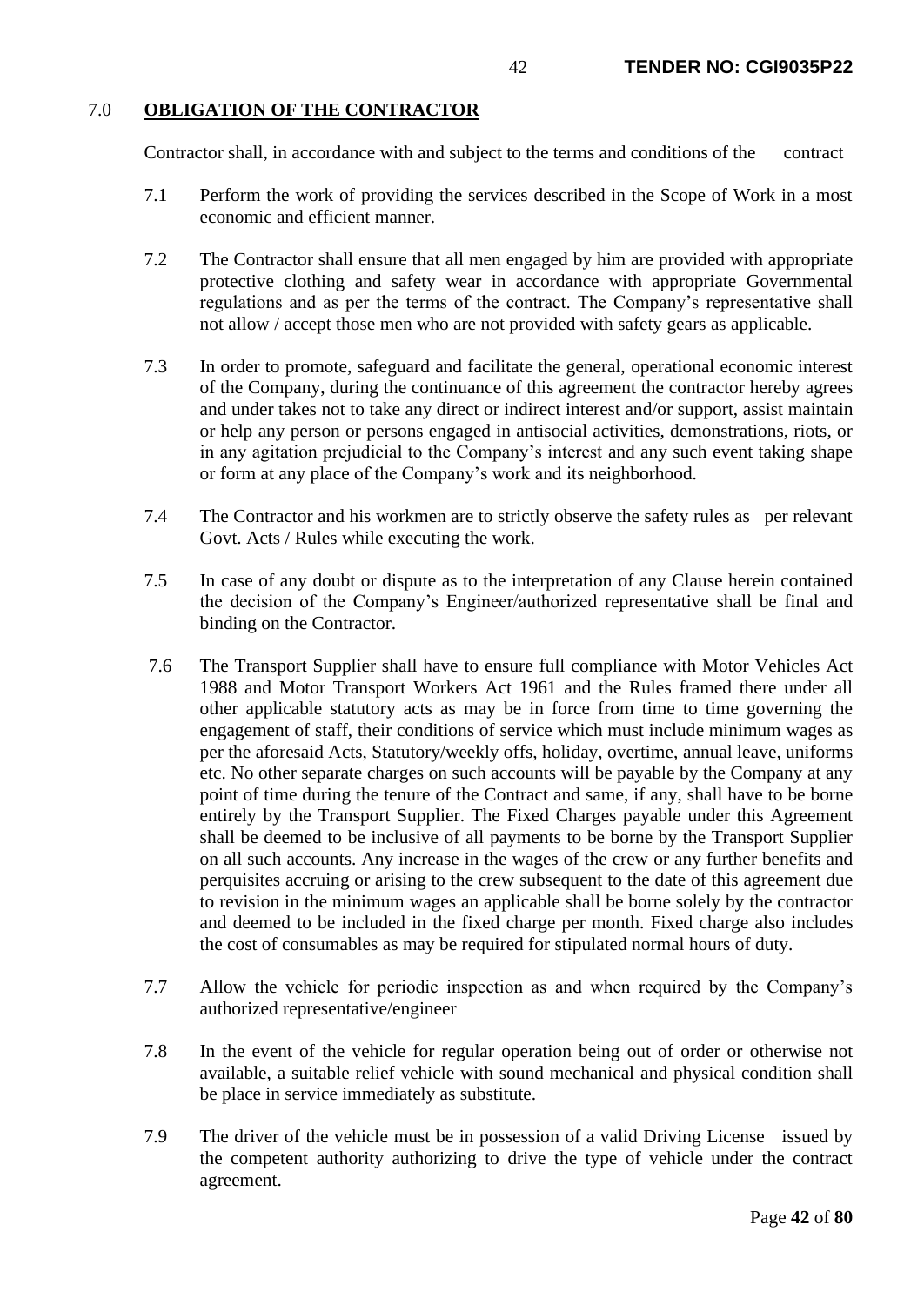- 7.10 Details of the driver, like name, address and police verification report shall be submitted to the authorized representative/engineer of the company. The same is applicable for relief drivers also.
- 7.11 The Transport Supplier will not withdraw the contracted vehicle from services for any reason, not ply the vehicle for private purpose without the prior consent of the Company's authorized representative/engineer.
- 7.12 Contractor shall have office or shall open an office in an around **PS-7, Madarihut (WB)** for day today communication and operation. This office shall be fully functional and operating condition for the entire duration of the contract.

## 8.0 **GENERAL OBLIGATION OF THE COMPANY:**

Company shall, in accordance with and subject to the terms and conditions of this contract pay the contractor for the actual service rendered at the rates specified and/or amended /modified rates as applicable.

8.1 Allow the Transport Supplier 48 hours (cumulative) in a month as paid period (fixed Charge only) for servicing and running repair. However, the Transport supplier shall notify the same well in advance.

# 9.0 **AUTHORITY / POWER OF THE COMPANY'S AUTHORIZED REPRESENTATIVES:**

The authorized representative of the company shall have powers amongst others to:

- 9.1 Order the Transport supplier to remove immediately any cause of unsatisfactory performance of the vehicle and of the service
- 9.2 Order the Transport Supplier to remove /replace by more suitable hands and persons / drivers/ helpers /mechanic or any person if found unsuitable.
- 9.3 Advice the Transport Supplier from time to time such further instructions as felt necessary for the purpose providing proper and smooth/hassle free service as deemed necessary by the Company.
- 9.4 Release of the vehicle for monthly maintenance.
- 9.5 Certification of daily Log sheets
- 9.6 Authentication of monthly kilometerage statement cum bill
- 9.7 Determination of undisputed instances of shutdown or standby, Liquidated damage and penalties for default on breach of Contract.

## 8.0 **FORCE MAJUERE:**

8.1 In the event of either party being rendered unable by `Force Majeure' to perform any obligation required to be performed by them under the contract, the relative obligation of the party affected by such `Force Majeure' will stand suspended as provided herein. The word `Force Majeure' as employed herein shall mean acts of God, war, revolt, agitation, strikes, riot, fire, flood, sabotage, civil commotion, road barricade (but not due to interference of employment problem of the Contractor) and any other cause,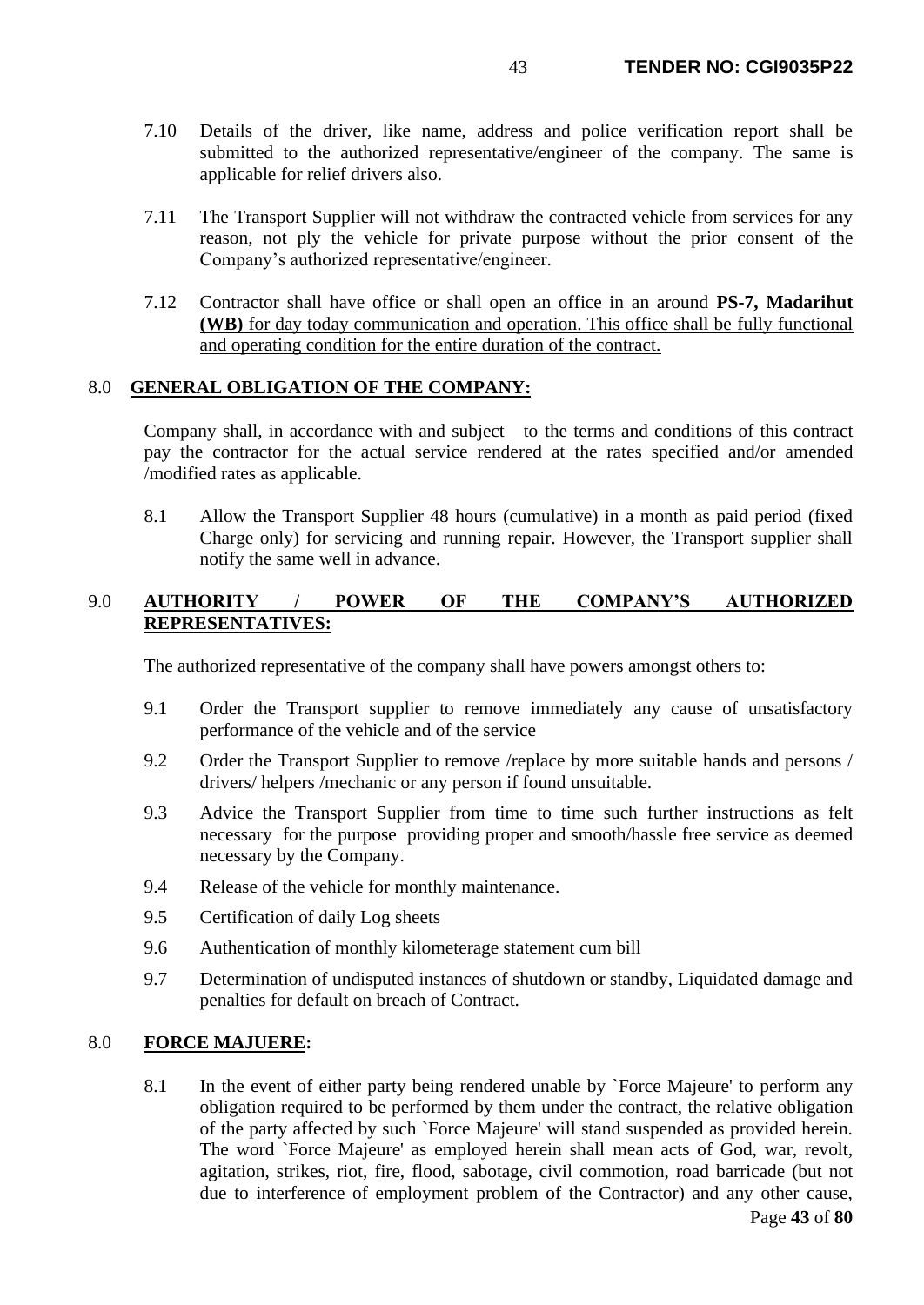whether of kind herein enumerated or otherwise which are not within the control of the party to the contract and which renders performance of the contract by the said party impossible.

- 8.2 Upon occurrence of such cause and upon its termination, the party alleging that it has been rendered unable as aforesaid thereby, shall notify the other party in writing within Seventy Two (72) hours of the alleged beginning and ending thereof, giving full particulars and satisfactory evidence in support of its claim.
- 8.3 Should `force majeure' condition as stated above occurs and should the same be notified within seventy two (72) hours after its occurrence the `force majeure' rate shall apply for a maximum cumulative period of fifteen days. Either party will have the right to terminate the Contract if such `force majeure' condition continues beyond fifteen (15) days with prior written notice. Should either party decide not to terminate the Contract even under such condition, no payment would apply after expiry of fifteen (15) days force majeure period unless otherwise agreed to.

## 9.0 **SETTLEMENT OF DISPUTES:**

## 9.1Arbitration (Applicable for Suppliers/Contractors other than PSU) :

Except as otherwise provided elsewhere in the contract, if any dispute, difference, question or disagreement arises between the parties hereto or their respective representatives or assignees, in connection with construction, meaning, operation, effect, interpretation of the contract or breach thereof which parties are unable to settle mutually, the same shall be referred to Arbitration as provided hereunder :

a. A party wishing to commence arbitration proceeding shall invoke Arbitration Clause by giving 30 day's notice to the other party. The notice invoking arbitration shall specify all the points of dispute with details of the amount claimed to be referred to arbitration at the time of invocation of arbitration and not thereafter. If the claim is in foreign currency, the claimant shall indicate its value in Indian Rupee for the purpose of constitution of the arbitral tribunal.

| Claim amount (excluding<br>claim for interest and<br>counter claim, if any) | Number of<br>Arbitrator  | <b>Appointing Authority</b>                                                                                                 |  |  |  |  |
|-----------------------------------------------------------------------------|--------------------------|-----------------------------------------------------------------------------------------------------------------------------|--|--|--|--|
| UptoRs. 5 Crore                                                             | Sole<br>Arbitrator       | OIL.                                                                                                                        |  |  |  |  |
| Above Rs. 5 Crore                                                           | 3 (Three)<br>Arbitrators | One Arbitrator by each party and the<br>$3rd$ Arbitrator, who shall be the presiding<br>Arbitrator, by the two Arbitrators. |  |  |  |  |

b. The number of arbitrators and the appointing authority will be as under: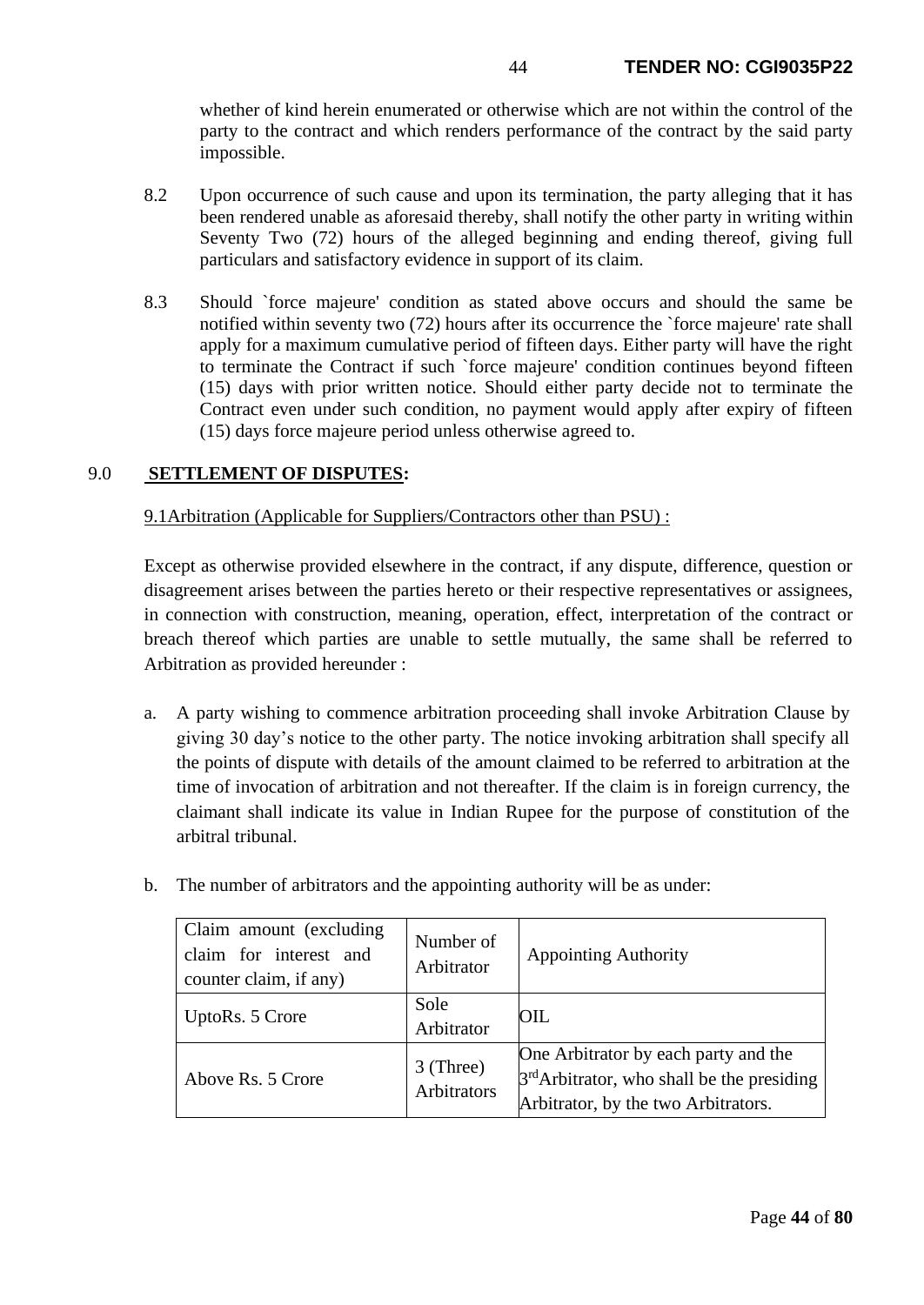- c. The parties agree that they shall appoint only those persons as arbitrators who accept the conditions of the arbitration clause. No person shall be appointed as Arbitrator or Presiding Arbitrator who does not accept the conditions of the arbitration clause.
- d. Parties agree that there will be no objection if the Arbitrator appointed holds equity shares of OIL and/or is a retired officer of OIL/any PSU. However, neither party shall appoint its serving employees as arbitrator.
- e. If any of the Arbitrators so appointed dies, resigns, becomes incapacitated or withdraws for any reason from the proceedings, it shall be lawful for the concerned party/arbitrators to appoint another person in his place in the same manner as aforesaid. Such person shall proceed with the reference from the stage where his predecessor had left if both parties consent for the same; otherwise, he shall proceed de novo.
- f. Parties agree that neither shall be entitled for any pre-reference or pendente-lite interest on its claims. Parties agree that any claim for such interest made by any party shall be void.
- g. The arbitral tribunal shall make and publish the award within time stipulated as under :

| Amount of Claims and counter claims<br>(excluding interest) | Period for making and publishing of the<br>award (counted from the date of first<br>meeting of the Arbitrators) |
|-------------------------------------------------------------|-----------------------------------------------------------------------------------------------------------------|
| Upto Rs. 5 Crore                                            | Within 8 months                                                                                                 |
| Above Rs. 5 Crore                                           | Within 12 months                                                                                                |

The above time limit can be extended by Arbitrator, for reasons to be recorded in writing, with the consent of the other parties.

- h. If after commencement of the arbitration proceedings, the parties agree to settle the dispute mutually or refer the dispute to conciliation, the arbitrators shall put the proceedings in abeyance until such period as requested by the parties.
- i. Each party shall be responsible to make arrangements for the travel and stay etc. of the arbitrator pointed by it. Claimant shall also be responsible for making arrangements for travel/stay arrangements of the Presiding Arbitrator and the expenses incurred shall be shared equally by the parties.
- j. In case of sole arbitrator, OIL shall make all necessary arrangements for his travel, stay and the expenses incurred shall be shared equally by the parties.
- k. The Arbitration shall be held at the place from where the contract has been awarded. However, parties to the contract can agree for a different place for the convenience of all concerned.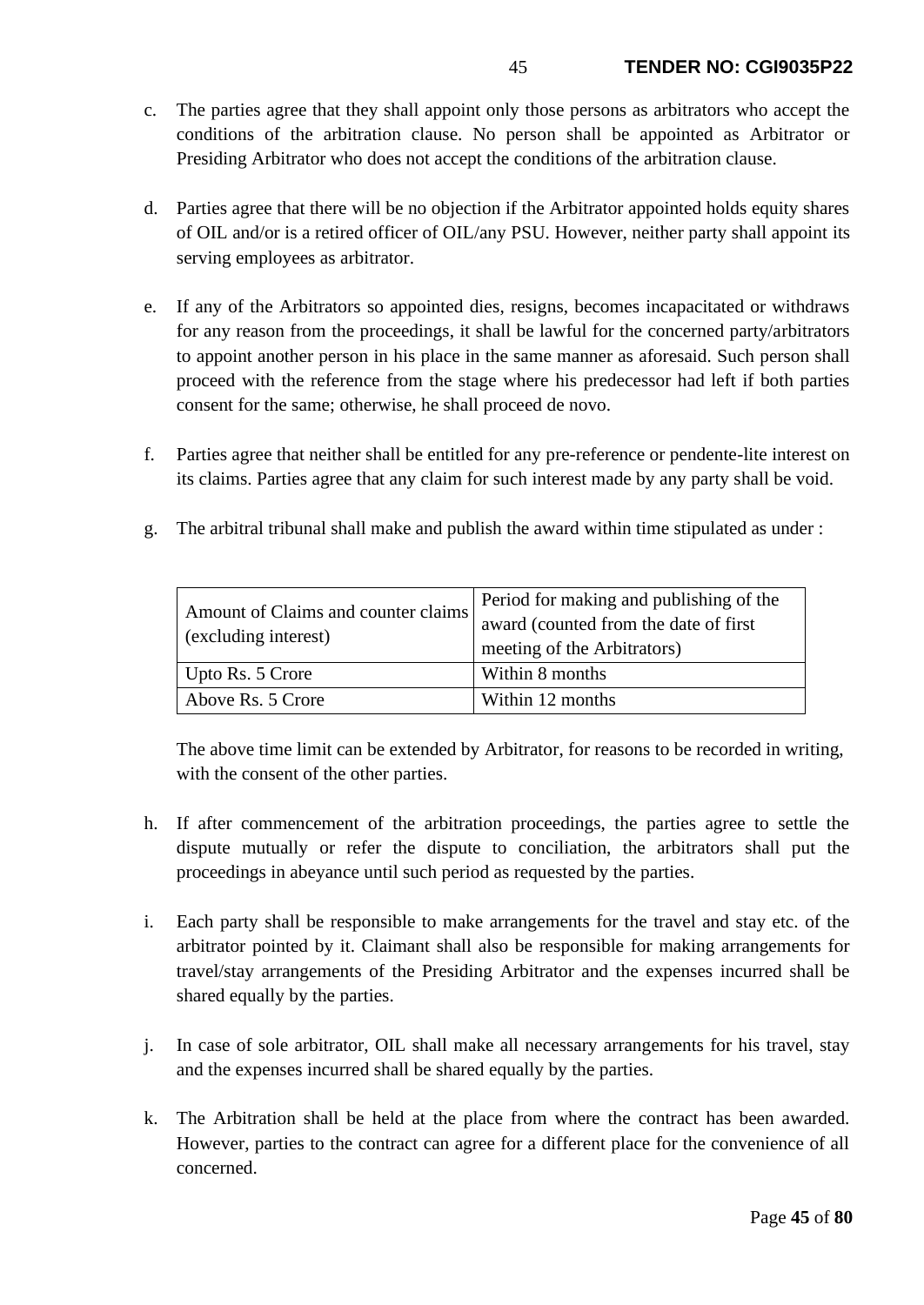- l. The Arbitrator(s) shall give reasoned and speaking award and it shall be final and binding on the parties.
- m. Subject to aforesaid, provisions of the Arbitration and Conciliation Act, 1996 and any statutory modifications or re-enactment thereof shall apply to the arbitration proceedings under this clause.

### 9.2 Arbitration (applicable in case of Contract awarded on Public Sector Enterprise):

In the event of any dispute or difference relating to, arising from or connected with the Contract, such dispute or difference shall be referred by either party to the arbitration of one of the Arbitrators in the Department of Public Enterprises, to be nominated by the Secretary to the Government of India, In-Charge of the Bureau of Public Enterprises. The Arbitration and Conciliation Act 1996 shall not be applicable to the Arbitration under this clause. The award of the Arbitrator shall be binding upon the parties to the dispute, provided however; any party aggrieved by such award may make a further reference for setting aside or revision of the award to the Law Secretary, Department of Legal Affairs, Ministry of Law and Justice, Government of India. Upon such reference, the dispute shall be decided by the Law Secretary or the Special Secretary/Additional Secretary, whose decision shall bind the parties finally and conclusively. The parties in the dispute will share equally the cost of the arbitration as intimated by the Arbitrator.

The venue of all arbitrations under both **9.1 & 9.2** will be **Guwahati, Assam**. The award made in pursuance thereof shall be binding on the parties.

## 10.0 **AMENDMENTS :**

Amendments to any terms and conditions of this agreement, if any, can be carried out only through an "Amendment to Agreement" duly signed by authorized representative of the company and contractor.

## 11.0 **OTHER CONDITIONS**

- 11.1 All statutory taxes/levies by the Central, State Government or any other competent authority from time to time will be borne by the Transport supplier and the amount specified in the contract is inclusive of all tax liabilities. In case of any doubt or dispute as to the interpretation of any clause herein contained the decision of the Company shall be final and binding on you.
- 11.2 The vehicle shall at all times be owned and registered in the name of the Transport supplier by the appropriate authority.
- 11.3 The vehicles shall at all times be licensed by appropriate authority to ply on service agreement basis in all areas of Company's areas of operation in.
- 11.4 The vehicle shall at all times be insured against all risks.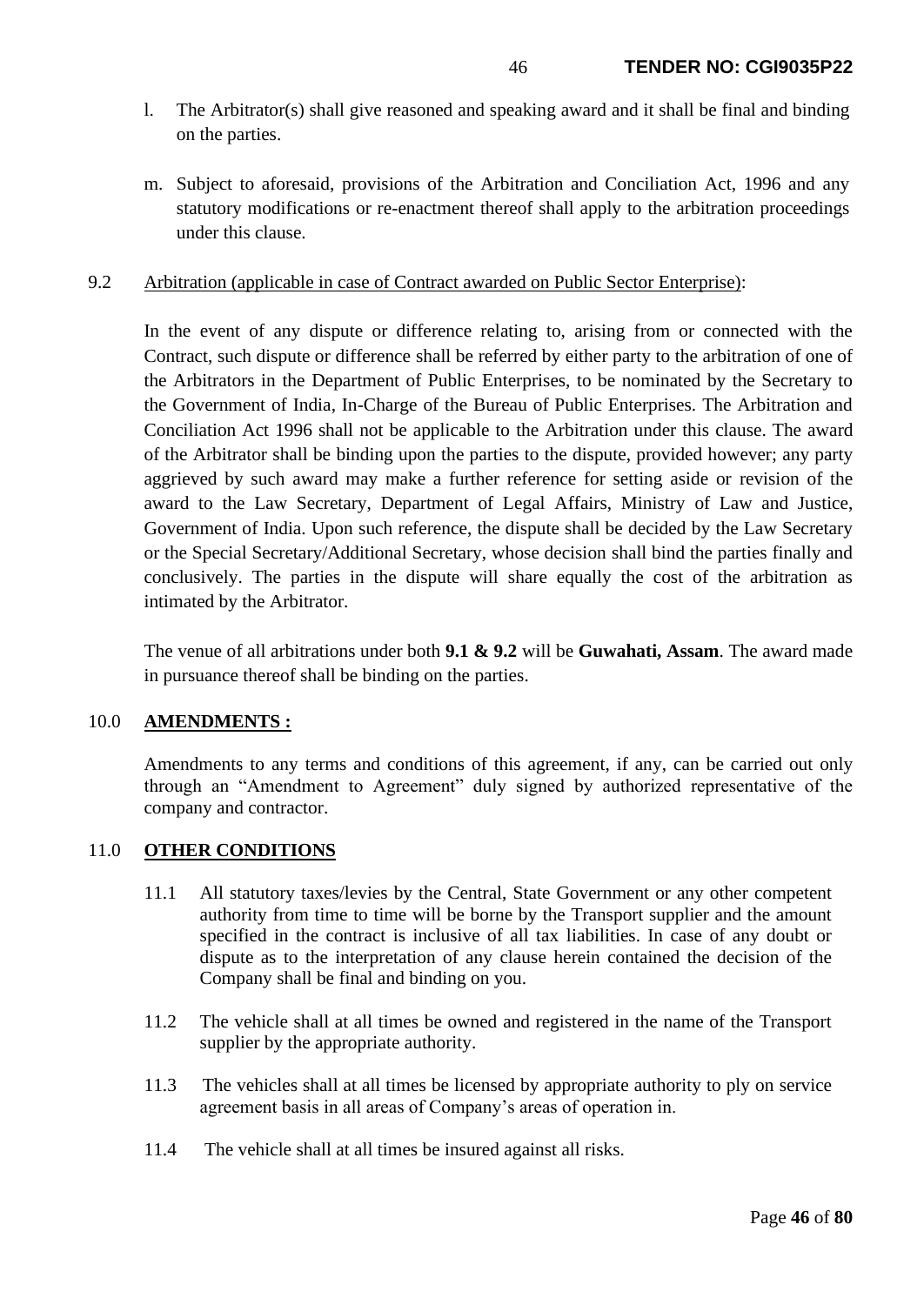- 11.5 The Transport supplier shall ensure that the vehicle provided shall be free from all financial and legal complications and encumbrance.
- 11.6 The vehicle has to be maintained in tip top running conditions during the entire contractual period. For this purpose, contractor shall obtain vehicle suitability certificate once in two months from Company's authorized representative.
- 11.7 With advance notice given to Company the contractor will be allowed 48 hours (cumulative) one day in a month as paid day (fixed charge) only for servicing and running repairs of the vehicle.
- 11.8 The speedometer and Kilometer record must be maintained at a very high standard of accuracy.
- 11.9 Terms and conditions of the contract shall include but not limited to the following:
- I) Vehicle should have a valid commercial all **West Bengal** Road permit throughout the contract period. The documents shall be produced to the engineer in charge at the time of placement.
- II) Vehicle shall be equipped with all the standard fittings, instruments etc, including portable fire extinguisher, Fog light, First Aid box with updated list of medicines, Seat cover, Floor mats, front guard, charging unit for charging of mobile phones, spark arrestor with fittings, Back gear with beeping sound, Outside Rear view mirrors on both sides of the vehicle.
- III) The Contractor has to arrange, without any extra cost to Company, the entry pass for personnel and vehicle engaged to Oil operational area (including Industrial area at PS7). Any cost regarding completing of formalities for entry pass shall have to be borne by the Contractor).
- IV) All Statutory taxes & levies (Valid Commercial Tax, permit, registration, fitness, pollution, insurance of the vehicle etc.) shall be borne by the contractor. The documents shall be produced to the engineer in charge at the time of placement of the vehicle.
- V) Driver of the vehicle should have a valid driving license and possess good mental and physical health condition and shall submit a medical fitness certificate in this regard. The documents shall be produced to the engineer in charge at the time of placement of the vehicle.
- VI) Contractor shall provide a suitable replacement of the vehicle in case of unavailability of the regular vehicle due to breakdown or for any other reason.
- XII) The vehicle has to be maintained in good running condition during the period of contract. All lubricants, spare parts and maintenance which may be necessary shall be provided by the contractor.
- XIII) OIL Logo and Bilingual company name with glow sign reflectors to be imprinted on the vehicle body at the time of placement of vehicle.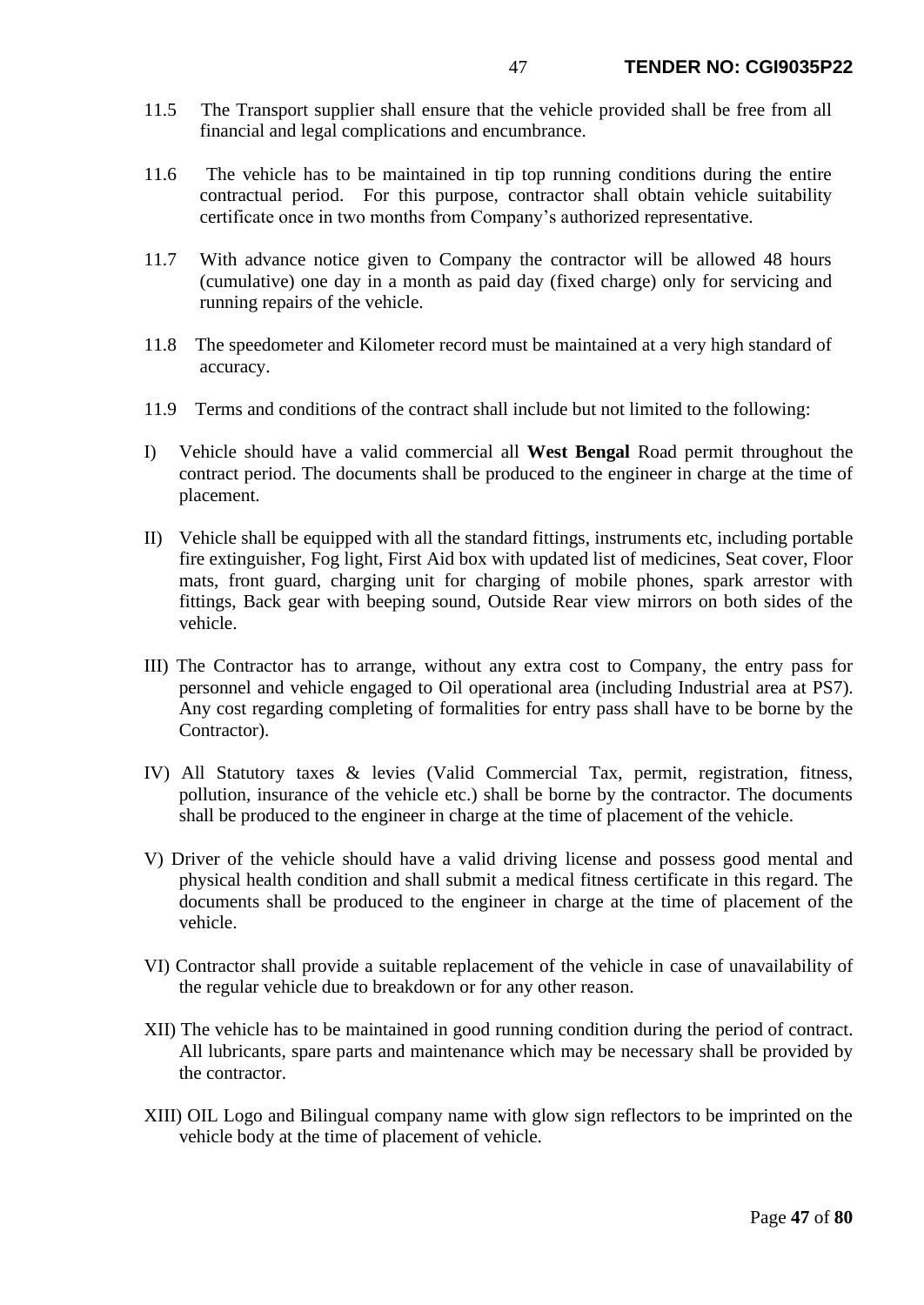- XIV) Contractor is responsible for deposition of PF, EPF of the driver with the PF authorities and shall produce the deposit receipt for reimbursement from the company.
- XV) Contractor is responsible for insuring the LMV/HMV Drivers under Group Personal Accident Policy (GAP) and shall be renewed every year. The documents shall be produced to the engineer in charge at the time of placement of the vehicle.
- XVI) Any compensation arising out of the job carried out by the Contractor whether related to pollution, Safety or Health will be paid by the Contractor only.

### **12.0 GOODS AND SERVICES TAX**

### **12.1 GENERAL REMARKS ON TAXES & DUTIES:**

In view of **GST** Implementation from 1st July 2017, all taxes and duties including Excise Duty, CST/VAT, Service tax, Entry Tax and other indirect taxes and duties have been submerged in **GST**. **Accordingly reference of Excise Duty, Service Tax, VAT, Sales Tax, Entry Tax or any other form of indirect tax except of GST mentioned in the bidding document shall be ignored.** 

## **12.2 Bidders are required to submit copy of the GST Registration Certificate while submitting the bids wherever GST (CGST & SGST/UTGST or IGST) is applicable.**

**12.3** "**GST**" shall mean Goods and Services Tax charged on the supply of material(s) and services. The term "**GST**" shall be construed to include the Integrated Goods and Services Tax (hereinafter referred to as "IGST") or Central Goods and Services Tax (hereinafter referred to as "CGST") or State Goods and Services Tax (hereinafter referred to as "SGST") or Union Territory Goods and Services Tax (hereinafter referred to as "UTGST") depending upon the import / interstate or intrastate supplies, as the case may be. It shall also mean GST compensation Cess, if applicable.

**12.4** Quoted price/rate(s) should be inclusive of all taxes and duties, except **GST(i.e. IGST or CGST and SGST/UTGST applicable in case of interstate supply or intra state supply respectively and cess on GST if applicable) on the final service**. However, GST rate (including cess) to be provided in the respective places in the Price Bid. Please note that the responsibility of payment of GST (CGST & SGST or IGST or UTGST) lies with the Supplier of Goods /Services (Service Provider) only. Supplier of Goods / Services (Service Provider) providing taxable service shall issue an Invoice/ Bill, as the case may be as per rules/ regulation of **GST**. Further, returns and details required to be filled under GST laws & rules should be timely filed by Supplier of Goods / Services (Service Provider) with requisite details.

**12.4.1** Bidder should also mention the **Harmonised System of Nomenclature** (HSN) and **Service Accounting Codes (SAC)** at the designated place in **SOR.**

#### **12.5 Where the OIL is entitled to avail the input tax credit of GST**:

**12.5.1** OIL will reimburse the **GST** to the Supplier of Goods / Services (Service Provider) at actuals against submission of Invoices as per format specified in rules/ regulation of GST to enable OIL to claim input tax credit of **GST** paid. In case of any variation in the executed quantities, the amount on which the **GST** is applicable shall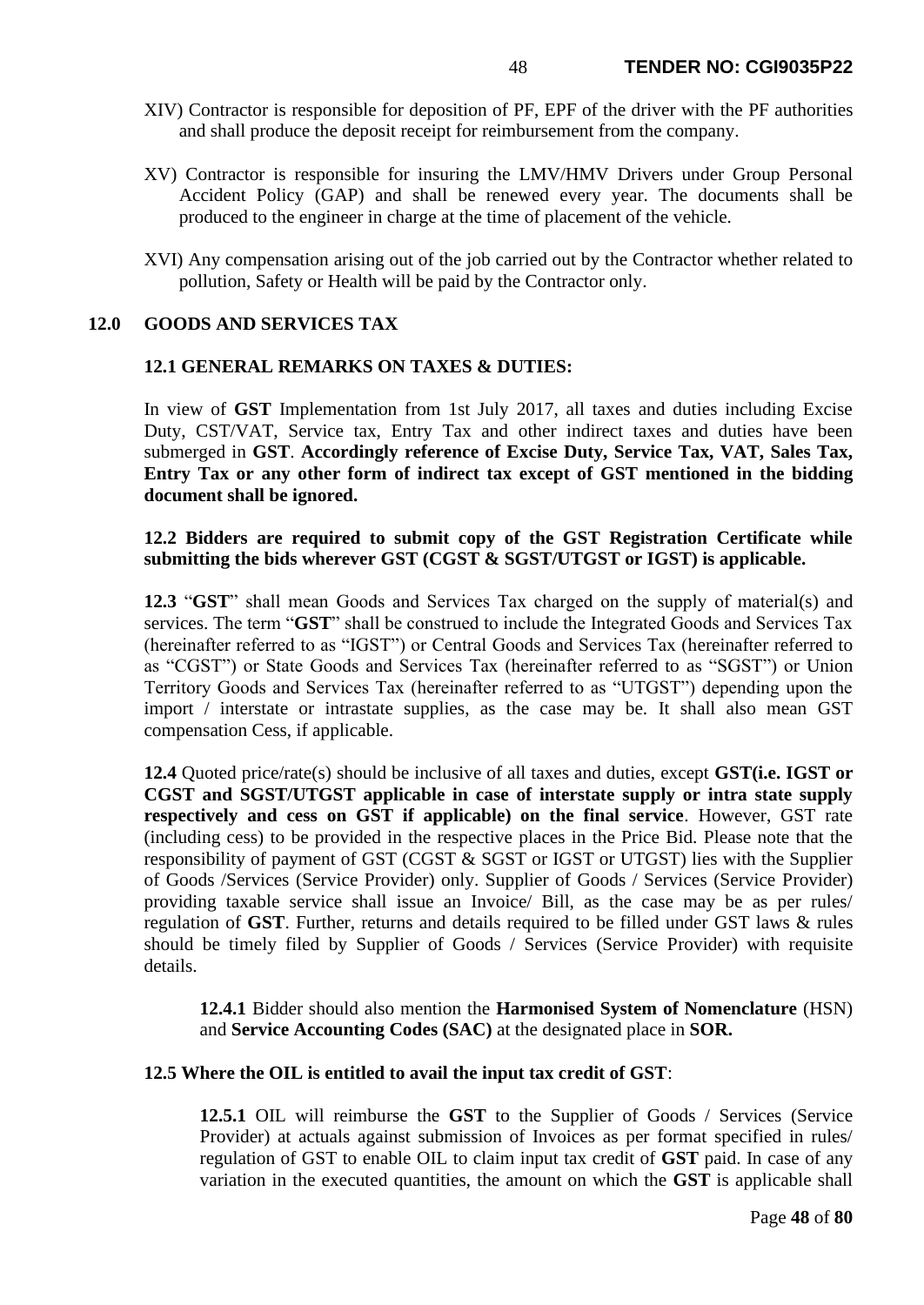be modified in same proportion. Returns and details required to be filled under GST laws & rules should be timely filed by supplier with requisite details.

**12.5.2** The input tax credit of **GST** quoted shall be considered for evaluation of bids, as per evaluation criteria of tender document.

# **12.6 Where the OIL is not entitled to avail/take the full input tax credit of GST**:

**12.6.1** OIL will reimburse **GST** to the Supplier of Goods / Services (Service Provider) at actuals against submission of Invoices as per format specified in rules/ regulation of **GST** subject to the ceiling amount of **GST** as quoted by the bidder. In case of any variation in the executed quantities (If directed and/or certified by the In-Charge) the ceiling amount on which **GST** is applicable will be modified on pro-rata basis.

**12.6.2** The bids will be evaluated based on total price including **GST**.

**12.7** Payments to Service Provider for claiming **GST** amount will be made provided the above formalities are fulfilled. Further, OIL may seek copies of challan and certificate from Chartered Accountant for deposit of **GST** collected from OIL.

**12.8 Contractor/vendor shall be required to issue tax invoice in accordance with GST Act and/or Rules so that input credit can be availed by OIL.** In the event that the contractor / vendor fails to provide the invoice in the form and manner prescribed under the **GST Act read** with GST Invoicing Rules thereunder, OIL shall not be liable to make any payment on account of **GST** against such invoice.

**12.9 GST** shall be paid against receipt of tax invoice and proof of payment of **GST** to government. In case of non-receipt of tax invoice or non-payment of **GST** by the contractor/vendor, OIL shall withhold the payment of **GST**.

# **12.10 GST payable under reverse charge mechanism for specified services or goods under GST act or rules, if any, shall not be paid to the contractor/vendor but will be directly deposited to the government by OIL.**

**12.11** Where OIL has the obligation to discharge **GST** liability under reverse charge mechanism and OIL has paid or is /liable to pay **GST** to the Government on which interest or penalties becomes payable as per GST laws for any reason which is not attributable to OIL or ITC with respect to such payments is not available to OIL for any reason which is not attributable to OIL, then OIL shall be entitled to deduct/ setoff / recover such amounts against any amounts paid or payable by OIL to Contractor / Supplier.

**12.12** Notwithstanding anything contained anywhere in the Agreement, in the event that the input tax credit of the **GST** charged by the Contractor / Vendor is denied by the tax authorities to OIL for reasons attributable to Contractor / Vendor, OIL shall be entitled to recover such amount from the Contractor / Vendor by way of adjustment from the next invoice. In addition to the amount of **GST**, OIL shall also be entitled to recover interest at the rate prescribed under GST Act and penalty, in case any penalty is imposed by the tax authorities on OIL.

**12.13** TDS under GST, if applicable, shall be deducted from contractor's/vendor's bill at applicable rate and a certificate as per rules for tax so deducted shall be provided to the contractor/vendor.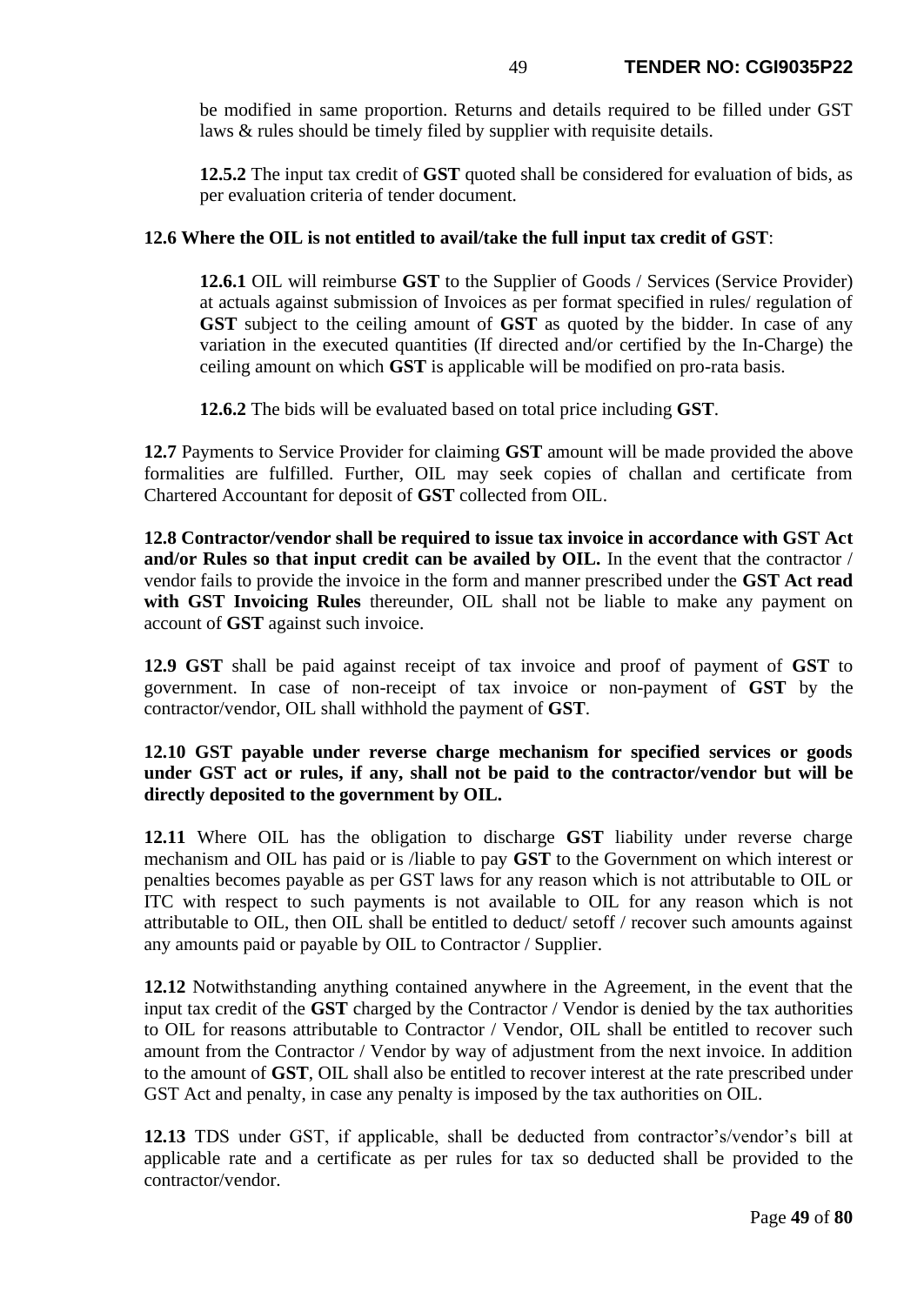**12.14 The Contractor will be under obligation for charging correct rate of tax as prescribed under the respective tax laws**. **Further the Contractor shall avail and pass on benefits of all exemptions/concessions available under tax laws. Any error of interpretation of applicability of taxes/ duties by the contractor shall be to contractor's account.**

**12.15 It is the responsibility of the bidder to quote the correct GST rate. The classification of goods/services as per GST (Goods & Service Tax) Act should be correctly done by the contractor to ensure that input tax credit on GST (Goods & Service Tax) is not lost to the OIL on account of any error on the part of the contractor.** 

**12.16** In case, the quoted information related to various taxes, duties & levies subsequently proves wrong, incorrect or misleading, OIL will have no liability to reimburse the difference in the duty/ tax, if the finally assessed amount is on the equivalent side and OIL will have to right to recover the difference and in case the rate of duty/ taxes finally assessed is on the lower side.

**12.17** Notwithstanding anything mentioned elsewhere in the Bidding Document the aggregate liability of OIL towards Payment of GST shall be limited to the volume of GST declared by the bidder in its bid & nothing shall be payable extra except for the statutory variation in GST.

**12.18** Further, it is the responsibility of the bidders to make all possible efforts to make their accounting / IT system GST compliant in order to ensure availability of Input Tax Credit (ITC) to Oil India Ltd

**12.19** GST liability, if any on account of supply of free samples against any tender shall be to bidder's account.

**12.20** In case of statutory variation in **GST,** other than due to change in turnover, payable on the contract value during contract period, the Supplier of Goods / Services (Service Provider) shall submit a copy of the 'Government Notification' to substantiate the rate as applicable on the Bid due date and on the date of revision.

Beyond the contract period, in case OIL is not entitled for input tax credit of **GST**, then any increase in the rate of **GST** beyond the contractual delivery period shall be to Service provider's account whereas any decrease in the rate **GST** shall be passed on to the OIL. Beyond the contract period, in case OIL is entitled for input tax credit of **GST**, then statutory variation in applicable **GST** on supply and on incidental services, shall be to OIL's account.

Claim for payment of **GST**/ Statutory variation, should be raised within two [02] months from the date of issue of 'Government Notification' for payment of differential (in %) **GST**, otherwise claim in respect of above shall not be entertained for payment of arrears. **The base date for the purpose of applying statutory variation shall be the Bid Opening Date.**

**12.21** The contractor will be liable to ensure to have registered with the respective tax authorities, wherever applicable and to submit self-attested copy of such registration certificate(s) and the Contractor will be responsible for procurement of material in its own registration (GSTIN) and also to issue its own Road Permit/ E-way Bill, if applicable etc.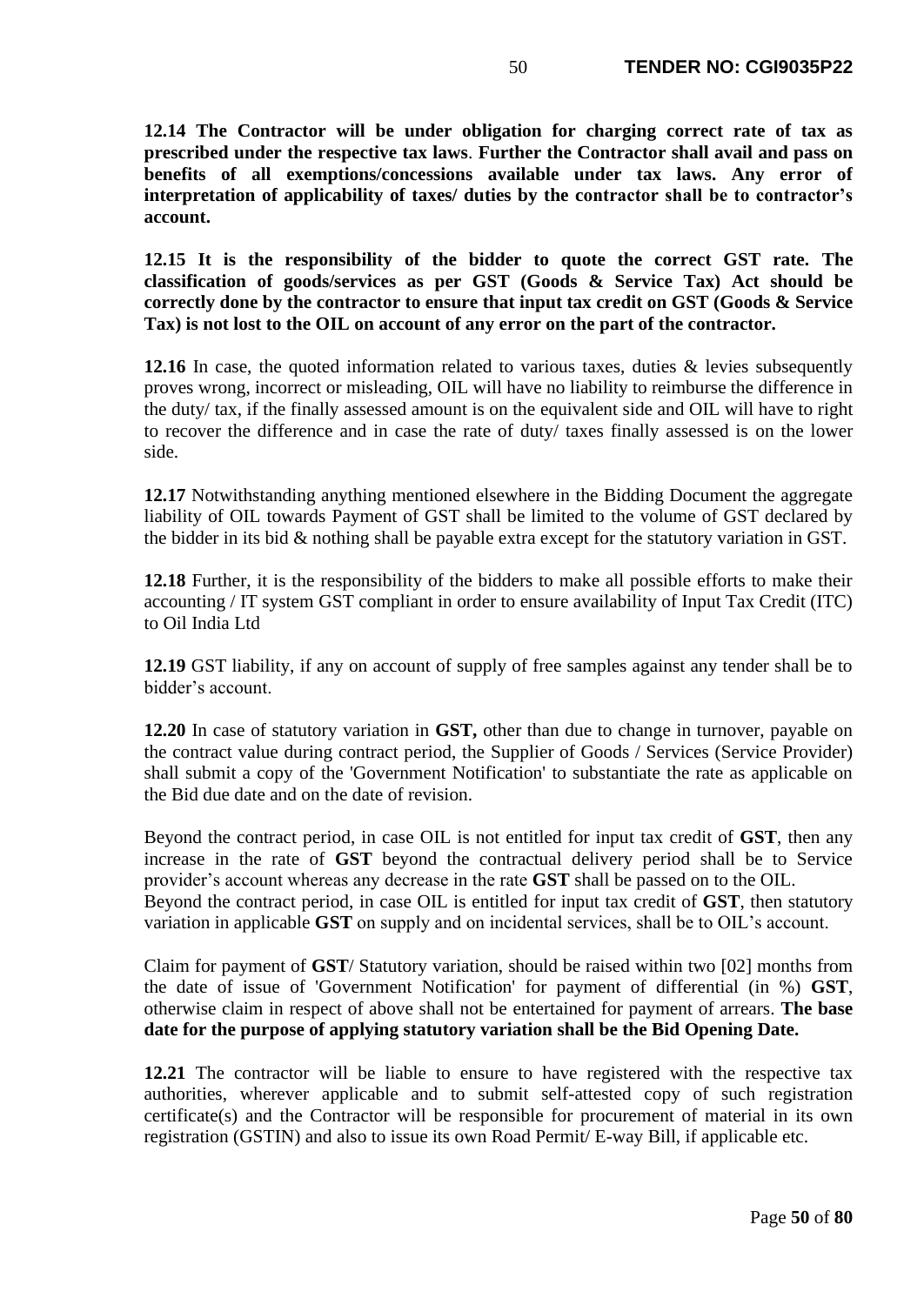**12.22 In case the bidder is covered under Composition Scheme under GST laws, then bidder should quote the price inclusive of the GST (CGST & SGST/UTGST or IGST). Further, such bidder should mention "Cover under composition system" in column for GST (CGST & SGST/UTGST or IGST) of price schedule.** 

**12.23 OIL will prefer to deal with registered supplier of goods/ services under GST. Therefore, bidders are requested to get themselves registered under GST, if not registered yet. However, in case any unregistered bidder is submitting their bid, their prices will be loaded with applicable GST while evaluation of bid. Where OIL is entitled for input credit of GST, the same will be considered for evaluation of bid as per evaluation methodology of tender document.**

**12.24** Procurement of Specific Goods: Earlier, there is no tax incidence in case of import of specified goods (i.e. the goods covered under List-34 of Customs Notification no. 12/2012-Cus dated. 17.03.2012 as amended). Customs duty is not payable as per the policy. However, under GST regime, IGST Plus GST compensation cess (if applicable) would be leyiable on such imports. Bidders should quote GST as inclusive considering IGST component for the imported Materials portion while quoting their prices on destination basis. However, GST rate to be specified in the price bid format.

# **12.25 Documentation requirement for GST**

**The vendor will be under the obligation for invoicing correct tax rate of tax/duties as prescribed under the GST law to OIL, and pass on the benefits, if any, after availing input tax credit.** 

Any invoice issued shall contain the following particulars :

- a) Name, address and GSTIN of the supplier;
- b) Serial number of the invoice;
- c) Date of issue;
- d) Name, address and GSTIN or UIN, if registered of the recipient;

e) Name and address of the recipient and the address of the delivery, along with the State and its code,

- f) HSN code of goods or **Accounting Code of services[SAC];**
- g) Description of goods or services;
- h) Quantity in case of goods and unit or Unique Quantity Code thereof;
- i) Total value of supply of goods or services or both;

j) Taxable value of supply of goods or services or both taking into discount or abatement if any;

k) Rate of tax (IGST,CGST, SGST/ UTGST, cess);

l) Amount of tax charged in respect of taxable goods or services (IGST,CGST, SGST/UTGST, cess);

m) Place of supply along with the name of State, in case of supply in the course of interstate trade or commerce;

- n) Address of the delivery where the same is different from the place of supply and
- o) Signature or digital signature of the supplier or his authorised representative.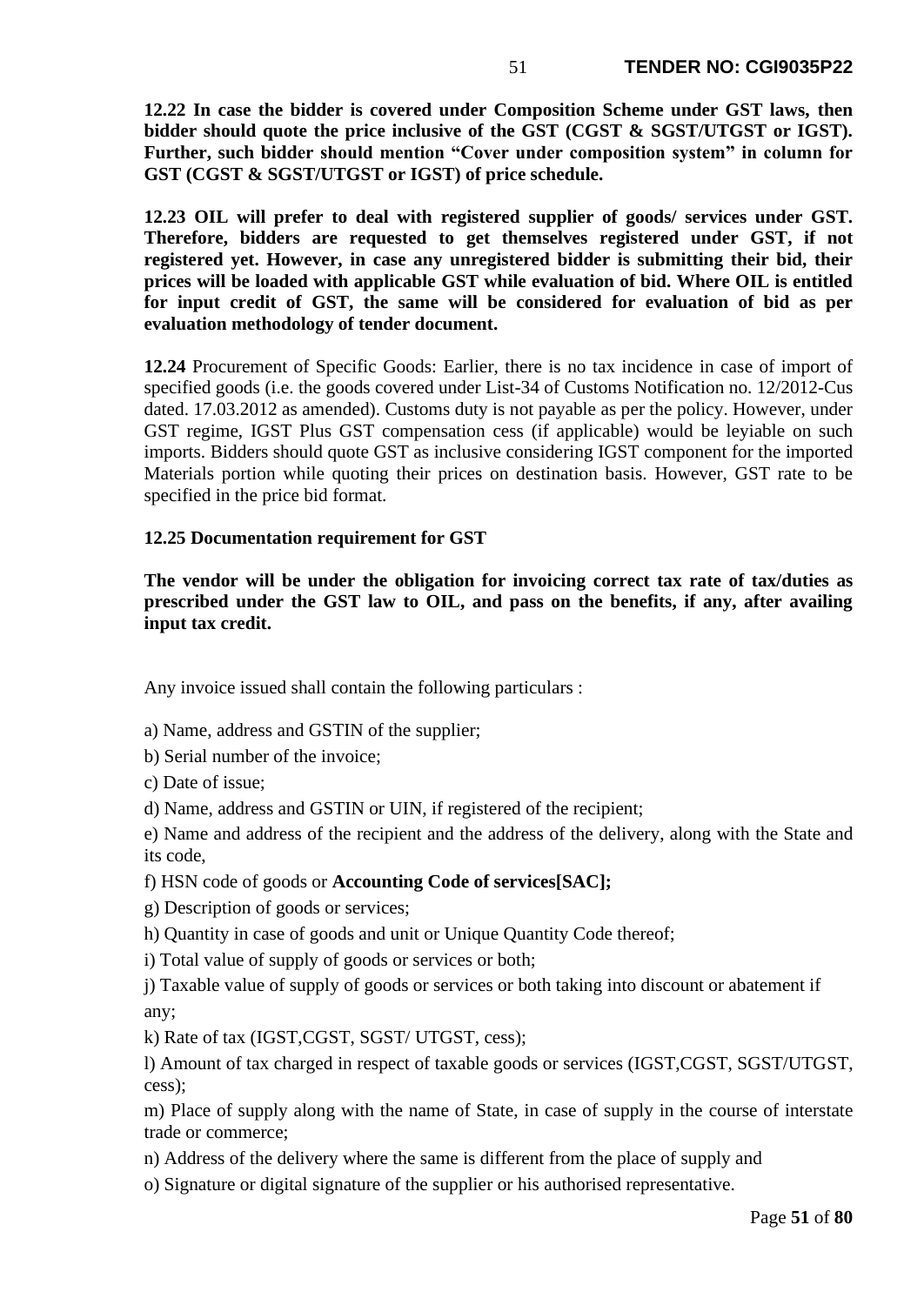GST invoice shall be prepared in triplicate, in case of supply of goods, in the following manner

- a) The original copy being marked as ORIGINAL FOR RECIPIENT;
- b) The duplicate copy being marked as DUPLICATE FOR TRANSPORTER and

c) The triplicate copy being marked as TRIPLICATE FOR SUPPLIER.

In case of any advance given against any supplies contract, the supplier of the goods shall issue Receipt Voucher containing the details of details of advance taken along with particulars as mentioned in clause no. (a), (b), (c), (d), (g), (k), (l), (m) & (o) above.

# **12.26 Anti-profiteering clause**

As per Clause 171 of GST Act it is mandatory to pass on the benefit due to reduction in rate of tax or from input tax credit to the consumer by way of commensurate reduction in prices. The Supplier of Goods / Services may note the above and quote their prices accordingly.

**12.26.1 In case the GST rating of vendor on the GST portal / Govt. official website is negative / black listed, then the bids may be rejected by OIL.** Further, in case rating of bidder is negative / black listed after award of work for supply of goods / services, then OIL shall not be obligated or liable to pay or reimburse GST to such vendor and shall also be entitled to deduct / recover such GST along with all penalties / interest, if any, incurred by OIL.

#### **\*\*\*\*\*\*\*\*\*\*\*\***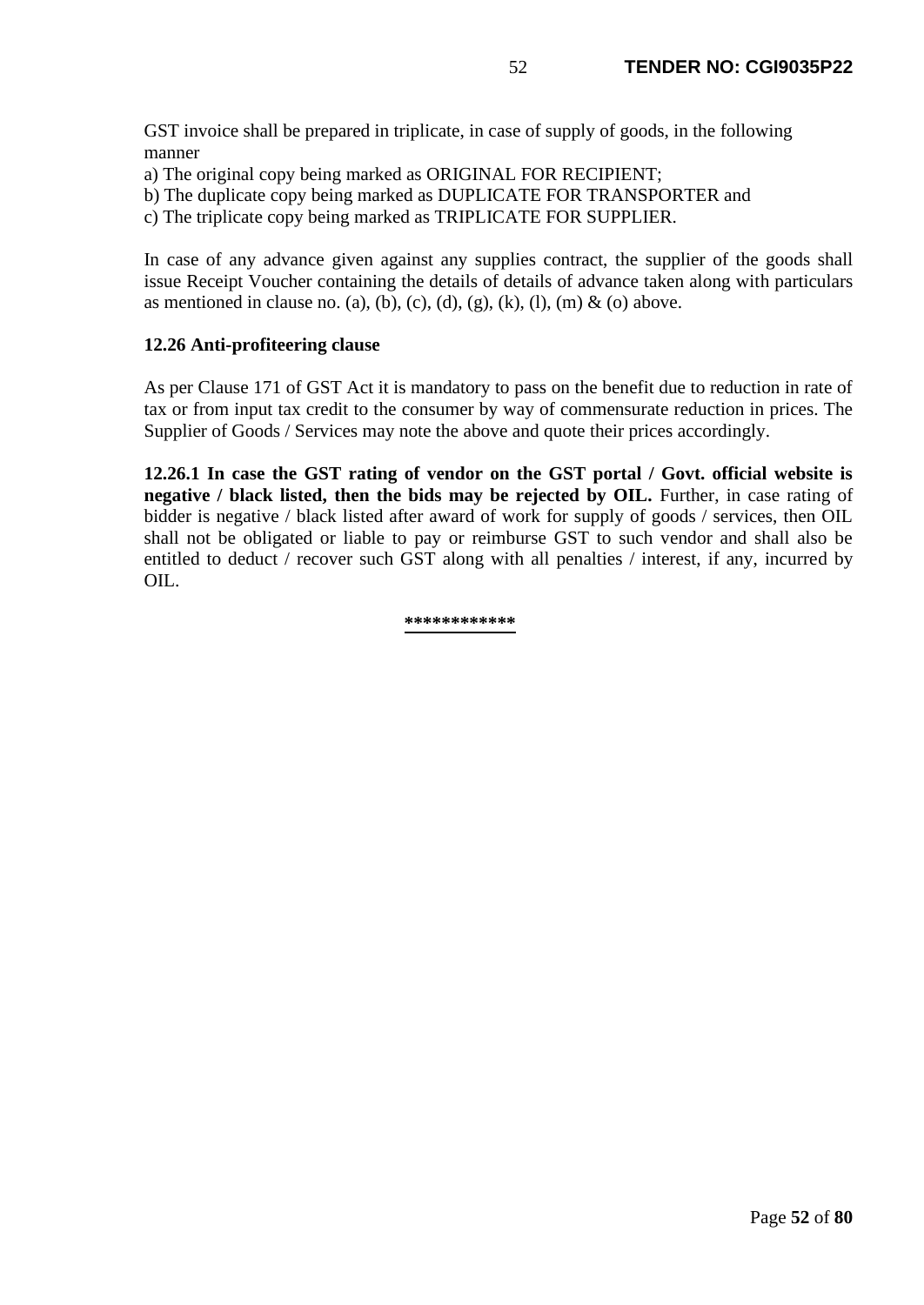### **SECTION-II PROFORMA-A**

### **SCHEDULE OF SERVICES AND RATES**

#### **DESCRIPTION OF SERVICES**

## 1.**0 Hiring the service of Sumo Gold (or its equivalent diesel driven vehicle like Mahindra Bolero/ Scorpio etc.) of vintage not more than 4 years old on as and when required basis for OFC Maintenance under Telecom Section PS-7 (Madarihat) for a period of 3 (Three) years.**

2.0 For the services rendered the Transport supplier is entitled for payment at the following rates,

| Sl. no.        | Description<br><sub>of</sub><br>duty                                                                                                                                                                                                                                                                                                                                                                | Unit       | Quantity $(A)$                                                         |                                                   | Unit Rate $(Rs)$ $(B)$                                    | Amount        |
|----------------|-----------------------------------------------------------------------------------------------------------------------------------------------------------------------------------------------------------------------------------------------------------------------------------------------------------------------------------------------------------------------------------------------------|------------|------------------------------------------------------------------------|---------------------------------------------------|-----------------------------------------------------------|---------------|
|                | hours/service                                                                                                                                                                                                                                                                                                                                                                                       |            |                                                                        | Figs                                              | Words                                                     | (Rs)<br>(AXB) |
| $\mathbf{1}$   | <b>Fixed Charge Daily:</b><br>Providing<br>the<br>services of vehicle<br>12 hrs per day basis.<br>The vehicle<br>must<br>be<br>able to ply in<br>WEST<br>BENGAL. The services<br>be<br>used<br>for<br>is to<br>$\mathop{\sf OFC}\nolimits$<br>of<br>maintenance<br>, OFC<br>communication<br>ROW<br>system ,<br>patrolling<br>visits, etc. Charges<br>include Driver's wags<br>and other allowances | <b>DAY</b> | 720                                                                    |                                                   |                                                           |               |
| $\overline{2}$ | as per RLC norms.<br><b>Running Charge:</b><br>shall<br>The<br>rate<br>be<br>inclusive of cost<br>of<br>fuel, lube oil and all<br>other consumables                                                                                                                                                                                                                                                 | KM         | 108000                                                                 |                                                   |                                                           |               |
| $\overline{3}$ | <b>FUEL PRICE VARIATION</b>                                                                                                                                                                                                                                                                                                                                                                         |            | <b>BIDDERS NOT</b><br>TO QUOTE.                                        |                                                   |                                                           |               |
| $\overline{4}$ | PARKING FEE &<br><b>TOLL</b><br>TAXES.                                                                                                                                                                                                                                                                                                                                                              |            | <b>BIDDERS NOT</b><br>TO QUOTE.<br><b>WILL BE</b><br><b>REIMBURSED</b> |                                                   |                                                           |               |
| 5.             | <b>TOTAL</b><br><b>GRAND</b><br>(EXCLUSIVE OF GST)                                                                                                                                                                                                                                                                                                                                                  |            |                                                                        |                                                   |                                                           |               |
| 5              | GST@5%                                                                                                                                                                                                                                                                                                                                                                                              | <b>LSM</b> | $\mathbf{1}$                                                           | <b>RATE</b><br>OF<br><b>GST</b><br>$(\%)$<br>Figs | <b>AMOUNT</b><br>OF<br><b>GST</b><br>(Rs.)<br>(B)<br>Figs | Words         |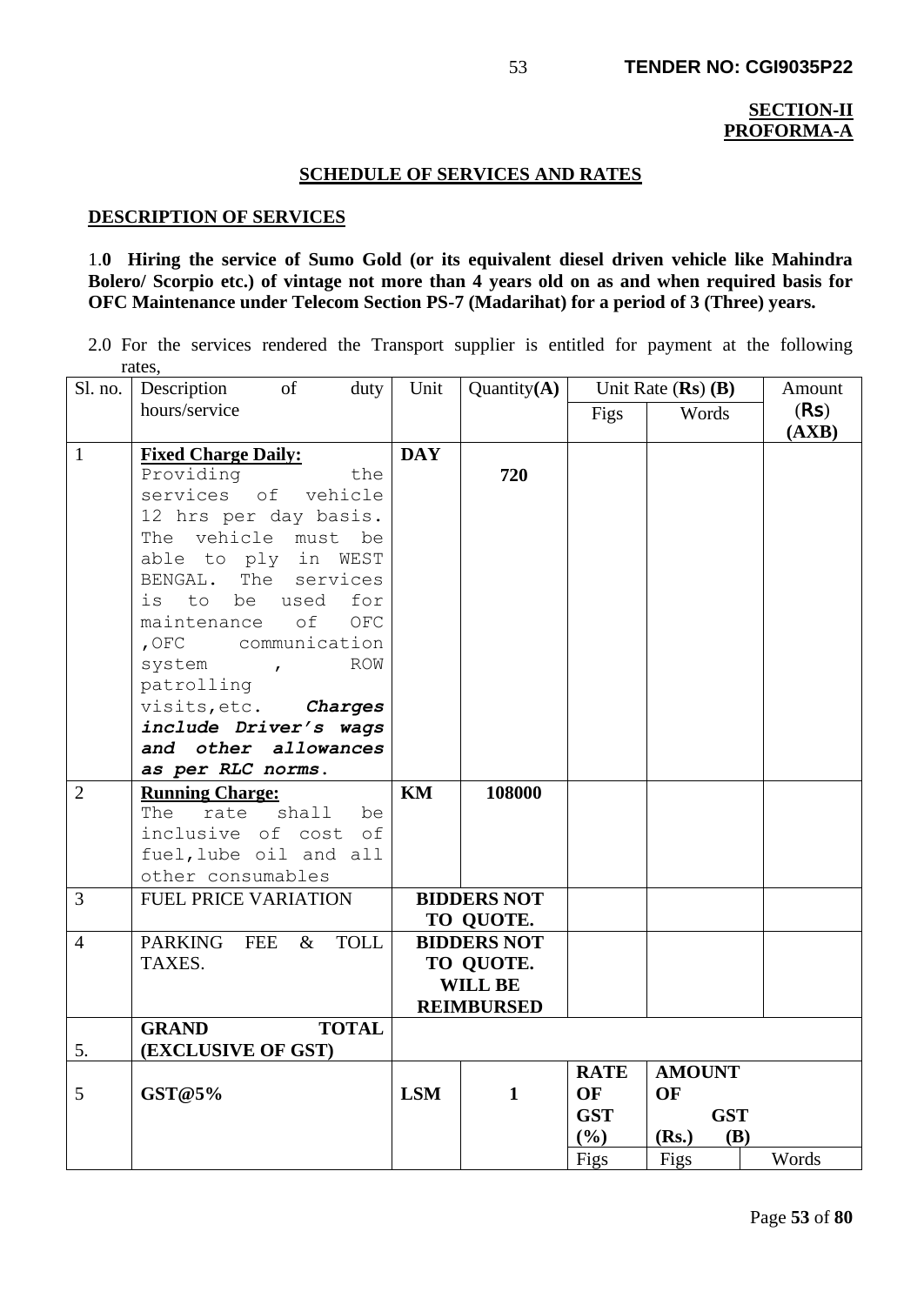## **NOTES:**

- **(i)** Bidders are requested to quote for all the items mentioned above. Bids will be evaluated considering the entire requirement as above. **The Rates/amounts should be quoted by the Bidders inclusive of all applicable taxes and duties, however, GST payable to be shown separately.**
- (ii) Bidders are also requested to refer the Taxes and Duties clause during GST regime attached vide **Annexure-A** for compliance.
- *(iii) The price bid should be properly signed & sealed by the Authorized signatory of the Firm.*
- (iv) The above rates to be quoted by the bidders are inclusive of all operating /running expenses, **wages. of driver** through out the tenure of the contract. Which will remain firm.
- (v) The rates are inclusive of all Taxes (VAT etc) and duties as applicable but **excluding GST**.
- (vi) The rates are inclusive of all liabilities including statutory liabilities.
- (vii) The running charge will be applicable for the actual kilometerage used by the User. The to  $\&$ fro mileage from Garage to the place of reporting at OIL, will not be applicable under running Kilometer charge. The bidder(s) has to include to  $\&$  fro charges in Fixed charge rate.

\*\*\*\*\*\*\*\*\*\*\*\*\*

**\_\_\_\_\_\_\_\_\_\_\_\_\_\_\_\_\_\_\_\_\_\_\_\_\_\_\_\_\_\_\_\_\_\_\_\_\_\_\_\_\_\_\_\_\_\_\_\_\_\_\_\_\_\_\_\_\_\_\_\_\_\_\_\_\_\_\_\_\_\_\_\_\_\_\_\_\_\_\_\_\_**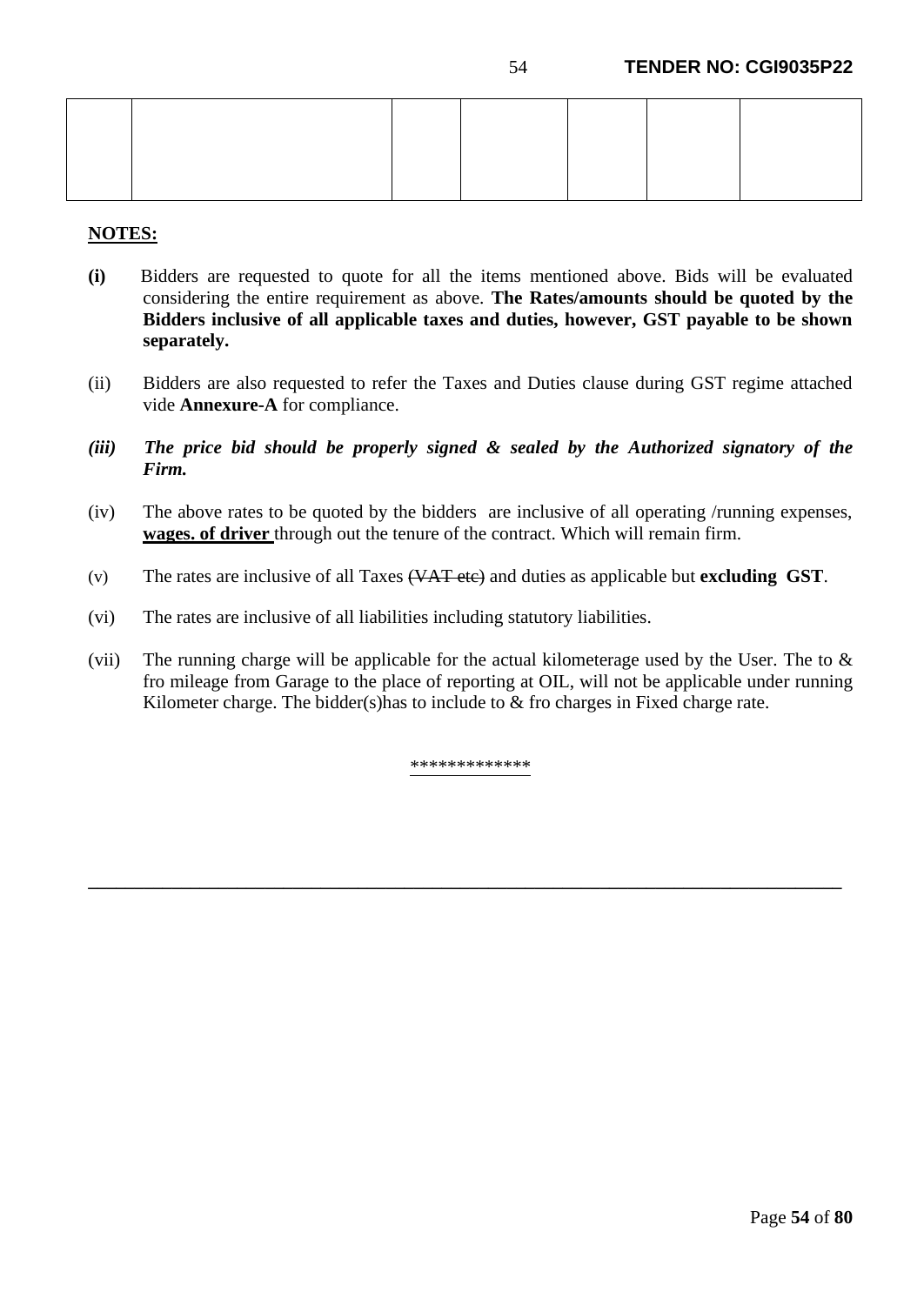#### **Annexure –A**

# **TAXES AND DUTIES CLAUSE - FOR VENDOR/SUPPLIER/CONTRACTOR (For Supplies/ Services during GST Regime i.e., New Tender)**

#### **INDIRECT TAXES/ GST**

- 1. For the purposes of levy and imposition of GST, the expressions shall have the following meanings:
	- (a) GST means any tax imposed on the supply of goods and/or services under GST Law.
	- (b) Cess means any applicable cess, existing or future on the supply of Goods and Services as per Goods and Services Tax (Compensation to States) Act, 2017.
	- (c) GST Law means IGST Act 2017, CGST Act 2017, UTGST Act, 2017 and SGST Act, 2017and all related ancillary Rules and Notifications issued in this regard from time to time.
- 2. The rates quoted by the bidders shall be inclusive of all taxes, duties and levies. However, bidders are required to provide separately the rate and amount of all types of taxes, duties and levies. In case, the quoted information related to various taxes, duties & levies subsequently proves wrong, incorrect or misleading, OIL will have no liability to reimburse the difference in the duty/ tax, if the finally assessed amount is on the higher side and OIL will have to right to recover the difference in case the rate of duty/ taxes finally assessed is on the lower side. Further, for the purpose of this contract, it is agreed between the parties that if Goods and Services Tax introduced during the tenure of this contract/agreement then the bidders have to clearly show the amount of GST separately in the Tax Invoices. Further, it is the responsibility of the bidders to make all possible efforts to make their accounting / IT system GST compliant in order to ensure availability of Input Tax Credit (ITC) to Oil India Ltd.
- 3. Offers without giving any of the details of the taxes (Including rates and amounts) as specified above will be considered as inclusive of all taxes including GST. When a bidder mentions taxes as extra without specifying the rates &amount, the offer will be loaded with maximum value towards taxes received against the tender for comparison purposes. If the bidder emerges as lowest bidder after such loading, in the event of order on that bidder, taxes mentioned by OIL on the Purchase Order/ Contracts will be binding on the bidder.
- 4. Bidders are required to pass on the benefit arising out of introduction of GST, including seamless flow of Input Tax Credit, reduction in Tax Rate on inputs as well as final goods by way of reduction of price as contemplated in the provision relating to Anti-Profiteering Measure vide Section 171 of the CGST Act, 2017. Accordingly, for supplies made under GST, the bidders should confirm that benefit of lower costs has been passed on to OIL by way of lower prices/taxes and also provide details of the same as applicable. OIL reserves the right to examine such details about costs of inputs/input services of the bidders to ensure that the intended benefits of GST have been passed on to OIL.
- 5. Oil India Ltd. shall declare the value of free issue of materials and services, if any, involved in the execution of the contract. The Contractor should consider the same while working out the GST liability, if any. Further in cases where GST is leviable on any facilities provided by OIL and used by bidders and the consideration for which is recovered by OIL in the form of reduction in the invoice raised by bidders then OIL will raise GST invoices on such transactions and the same will be reimbursed by bidders.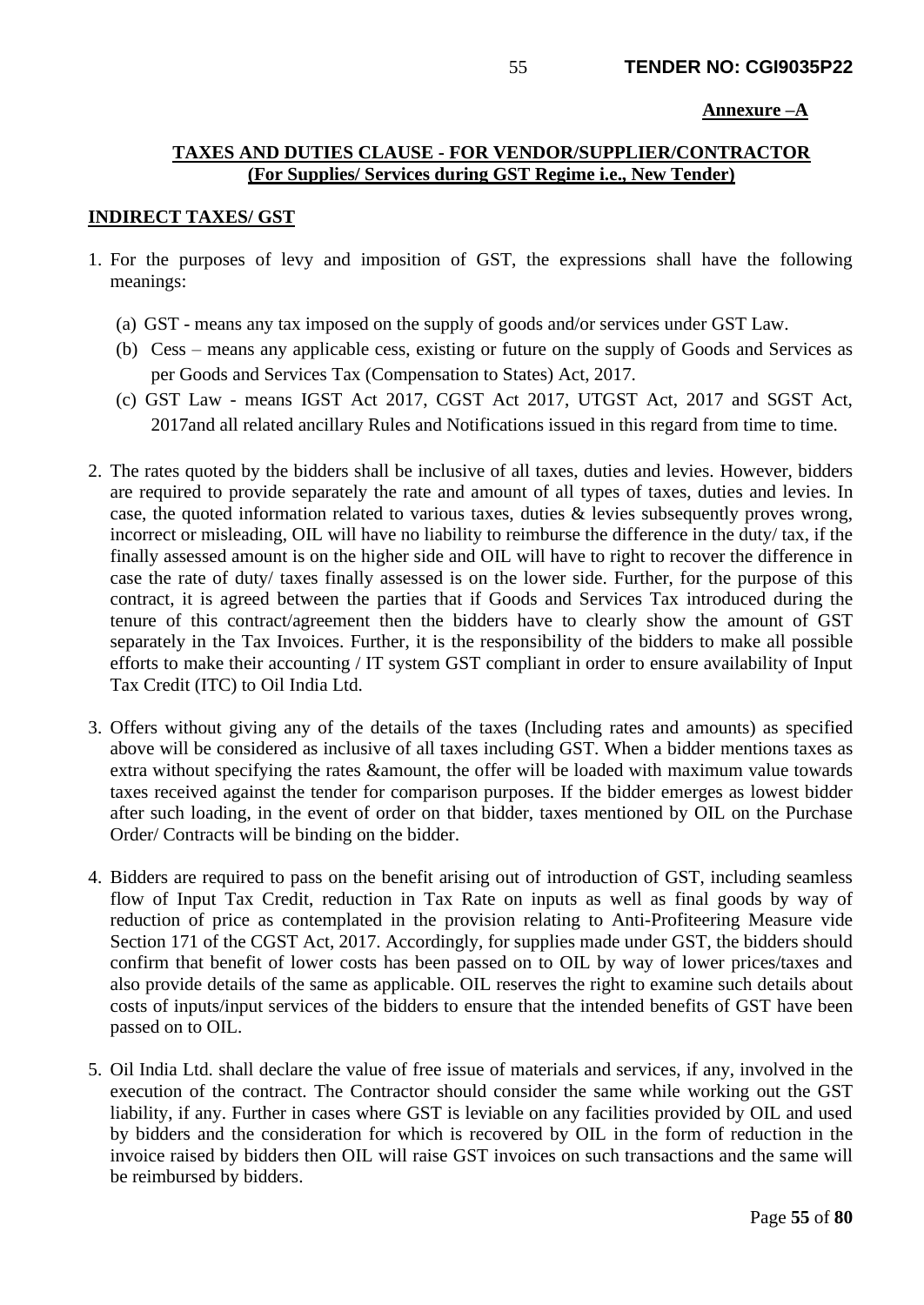**6. When Input tax credit is available for Set Off as per the end use certification given by User Department at the time of raising Purchase Requisition (P.R.)**

Evaluation of L-1 prices shall be done based on Quoted price after deduction of Input Tax Credit (ITC) of GST, if available to OIL.OIL shall evaluate the offers on the basis of the quoted rates only and any claim subsequently by the bidders for additional payment/liability shall not be admitted and has to be borne by the bidders

# **When Input tax credit is NOT available for Set Off**

Evaluation of L-1 prices shall be done based on Quoted price only.OIL shall evaluate the offers on the basis of the quoted rates only and any claim subsequently by the bidders for additional payment/liability shall not be admitted and has to be borne by the bidders

- 7. In a situation where Purchase Orders (POs)/ Contracts have been placed prior to GST Regime and supplies are effected during GST Regime, it is made clear that any statutory variation (increase/decrease) due to introduction of GST, as the case may be, but within the contractual delivery/completion period will be to the account of OIL subject to documentary evidence. However, any increase in statutory levy after the expiry of the scheduled date of delivery shall be to the supplier's account.
- 8. Bidders agree to do all things not limited to providing GST compliant Tax Invoices or other documentation as per GST law relating to the supply of goods and/or services covered in the instant contract like raising of and /or acceptance or rejection of credit notes / debit notes as the case may be, payment of taxes, timely filing of valid statutory Returns for the tax period on the Goods and Service Tax Network (GSTN), submission of general information as and when called for by OIL in the customized format shared by OIL in order to enable OIL to update its database etc. that may be necessary to match the invoices on GSTN common portal and enable OIL to claim input tax credit in relation to any GST payable under this Contract or in respect of any supply under this Contract.
- 9. In case Input Tax Credit of GST is denied or demand is recovered from OIL by the Central / State Authorities on account of any non-compliance by bidders, including non-payment of GST charged and recovered, the Vendor/Supplier/Contractor shall indemnify OIL in respect of all claims of tax, penalty and/or interest, loss, damages, costs, expenses and liability that may arise due to such noncompliance. OIL, at its discretion, may also withhold/recover such disputed amount from the pending payments of the bidders.

\_\_\_\_\_\_\_\_\_\_\_\_\_\_\_\_\_\_\_\_\_\_\_\_\_\_\_\_\_\_\_\_\_\_\_\_\_\_\_\_\_\_\_\_\_\_\_\_\_\_\_\_\_\_\_\_\_\_\_\_\_\_\_\_\_\_\_\_\_\_\_\_\_\_\_\_\_\_\_\_\_\_

10. GST liability, if any on account of supply of free samples against any tender shall be to Bidder's account.

## **C) Special Terms and Conditions :**

## **a) Working Hours :**

The duty hours of drivers /helpers at Pipeline Department be considered for 8 hours in a day though the vehicle contracts are for 12 hours. The normal duty hours will be from 7am to 3.30pm (inclusive of break) .

 b)1. The Drivers will not be engaged by the concerned contractors on the following grounds: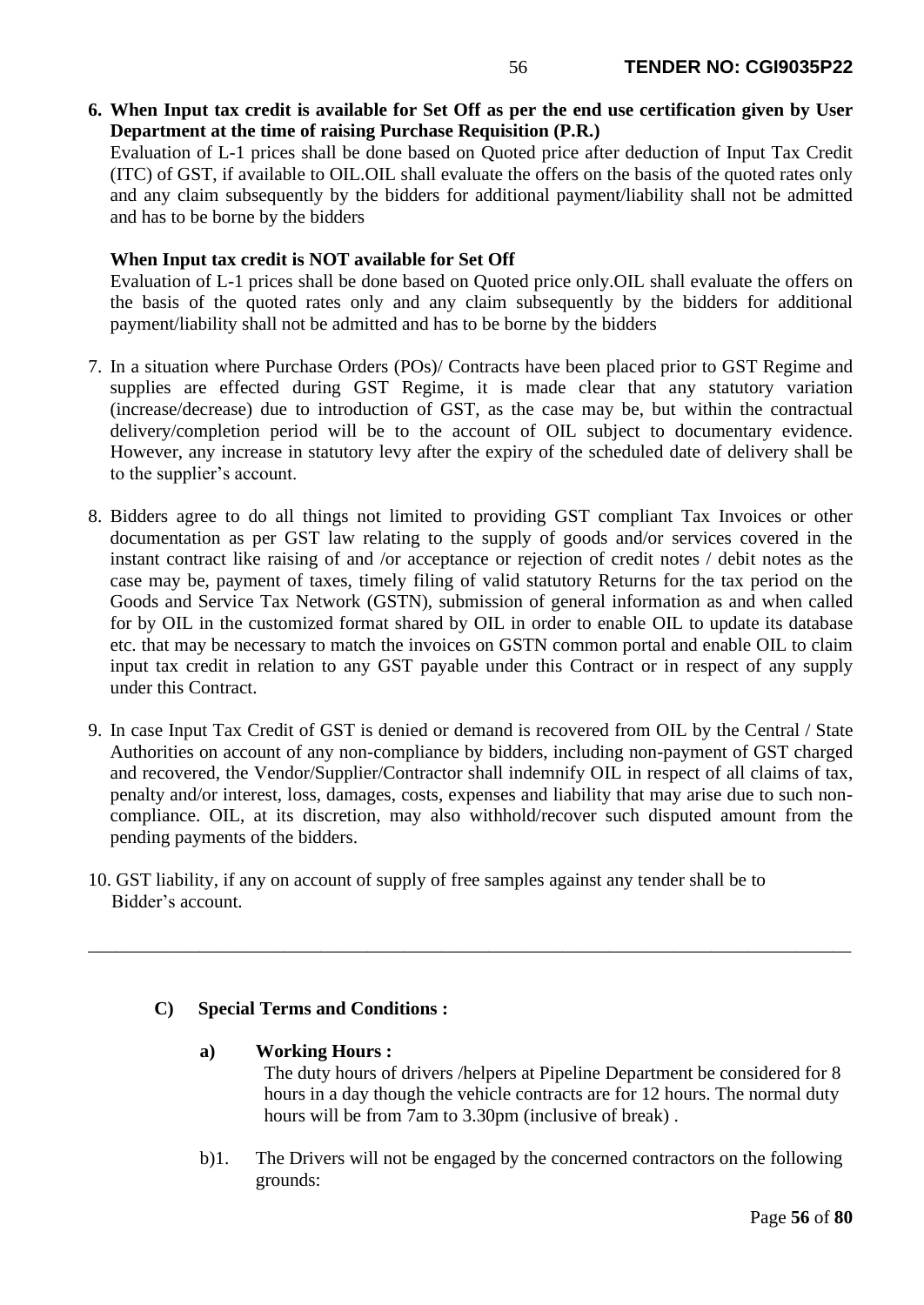- (a) On attaining the age of 60 years.
- (b) The person is found medically unfit (\*)
- (c) For any riotous behaviour and indiscipline.
- (d) Any person with adverse records.
	- (\*) the contractors would submit a medical fitness certificate every two years in respect of the helpers / drivers engaged by them.

## b) 2. **Valid Driving Licence of Driver:**

## *Contractor shall ensure that the person engaged as driver shall have valid driving licence.*

**-------------------------------------------------------------------------------------------------**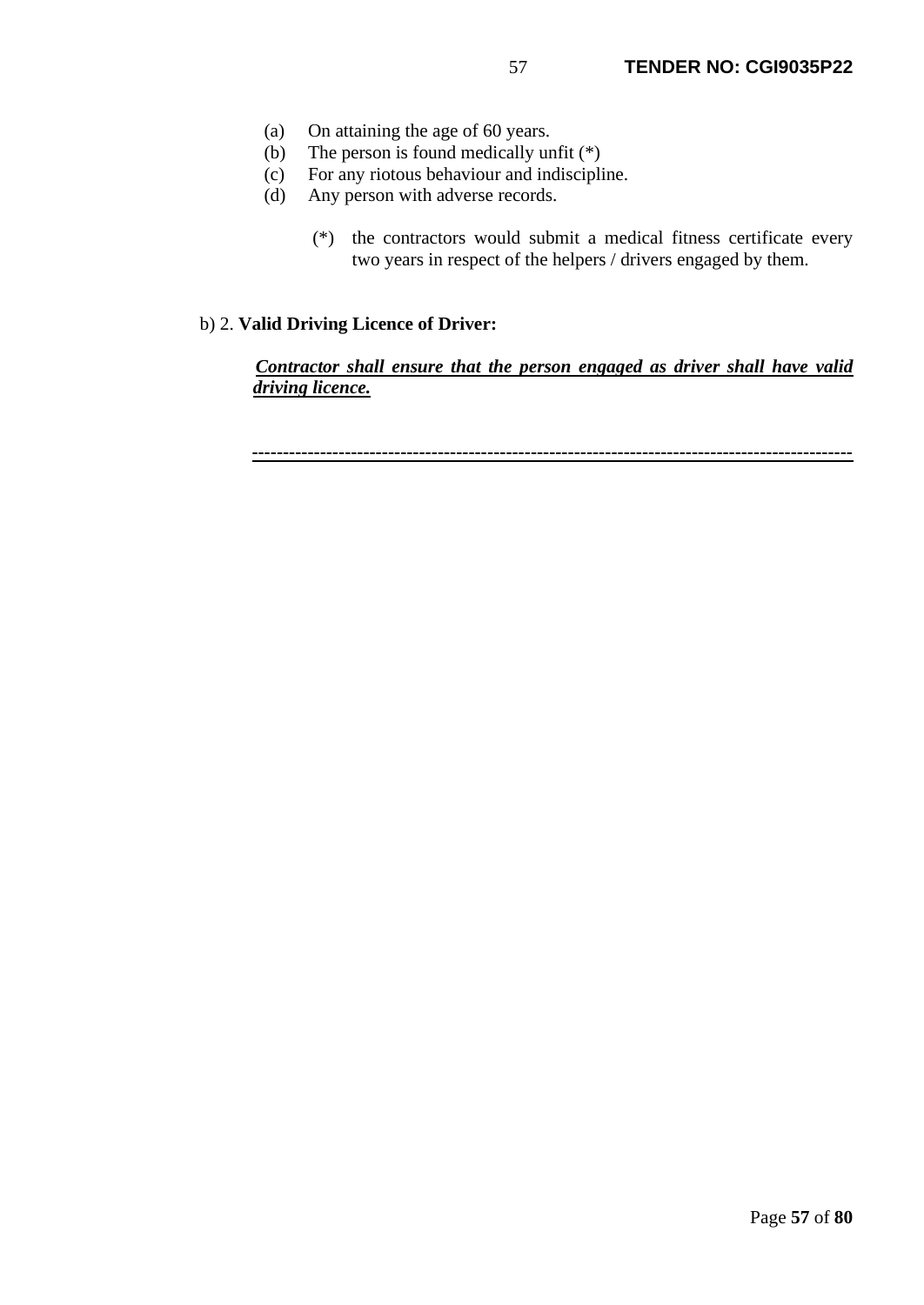#### **SECTION-III**

#### **SPECIAL TERMS AND CONDITIONS**

#### **Scope of works:**

 **Hiring the service of Sumo Gold (or its equivalent diesel driven vehicle like Mahindra Bolero/ Scorpio etc.) of vintage not more than 4 years old on as and when required basis for OFC Maintenance under Telecom Section PS-7 (Madarihat) for a period of 3 (Three) years.** with standard fittings purchased after the issuance of LOI, to be stationed at OIL's Pump Station No. 7, Madarihut (WB) and to visit any place of OIL's operational areas in West Bengal for a period of 3 (THREE) years, compliance of statutory requirements of Govt. regulatory agencies and satisfactory performance & services by the bidder as well as Driver engaged.

Terms and conditions of the contract shall include but not limited to the following:

1.0 Vehicle should have a valid commercial Road Permit for plying in the districts of Alipurduar, Jalpaiguri, Kalimpong and Darjeeling in the state of West Bengal throughout the contract period.

2.0 Details of job under contractor –

 Hiring Vehicle service on as and when required basis for **Pump Station-7, Telecom Section** (**Madarihat)** for a maximum of 20 (Twenty) days in a month and will be required to run about 3000 KM on a monthly basis for the entire period of the contract.

3.0 Time of Completion –

Time of completion shall be 3 years from commencement.

4.0 Driver of the vehicle should have a valid driving license and should be in good mental and physical health condition.

5.0 The contractor must pay the minimum RLC rate to the driver/operator.

6.0 The vintage vehicle provided for this service should not be more than 4(Four) years old.

7.0 The vehicle provided should be Tata Sumo Gold or its equivalent diesel driven vehicle like Mahindra Bolero/Scorpio etc. with good boot space.

8.0 Driver/operator deployed by the contractor has to abide by the OIL's HSE (Health, Safety and Environment) norms.

9.0 The contractor shall provide PERSONAL PROTECTIVE EQUIPMENTS [PPEs] to the person deployed by him at contractor's cost.

10.0 Driver/operator deployed by the contractor should carry identity cards issued by contractor stating the name of the contractor and work and its validity period.

11.0 All statutory taxes (viz. Commercial tax, Permit, Registration, Fitness, Valid Insurance of the vehicle etc.) and all other vehicle maintenance expenses shall be borne by the contractor.

35) In case of any contradiction between GCC and SCC, SCC will prevail.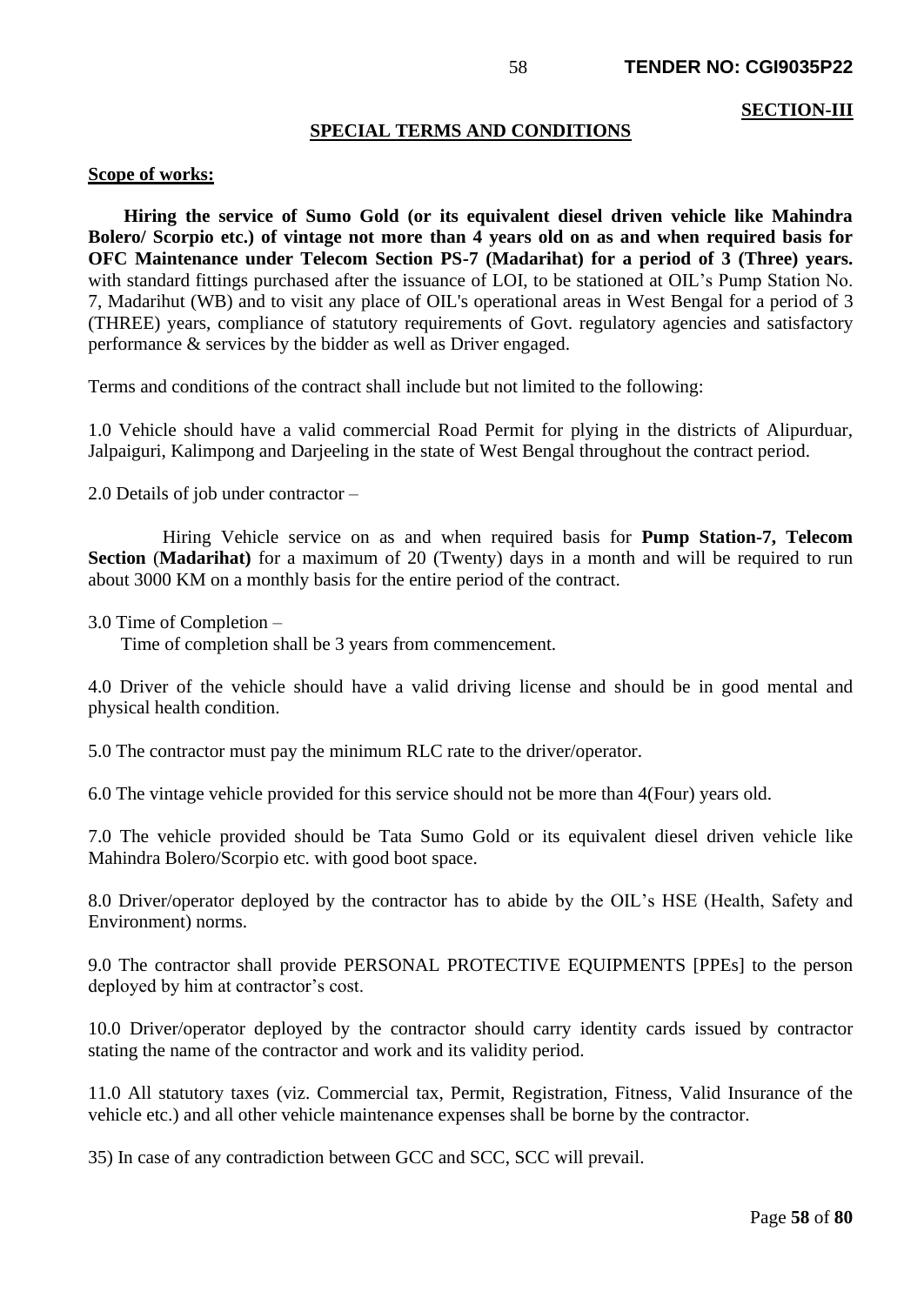NOTE:

\* A SUITABLE FIRE EXTINGUISHER WILL HAVE TO BE INSTALLED IN THE VEHICLE .

\*\* FIRST AID BOX WITH VALID/UP TO DATE ITEMS SHOULD BE AVAILABLE AT THE VEHICLE ALL TIMES.

\*\*\*\*\*\*\*\*\*\*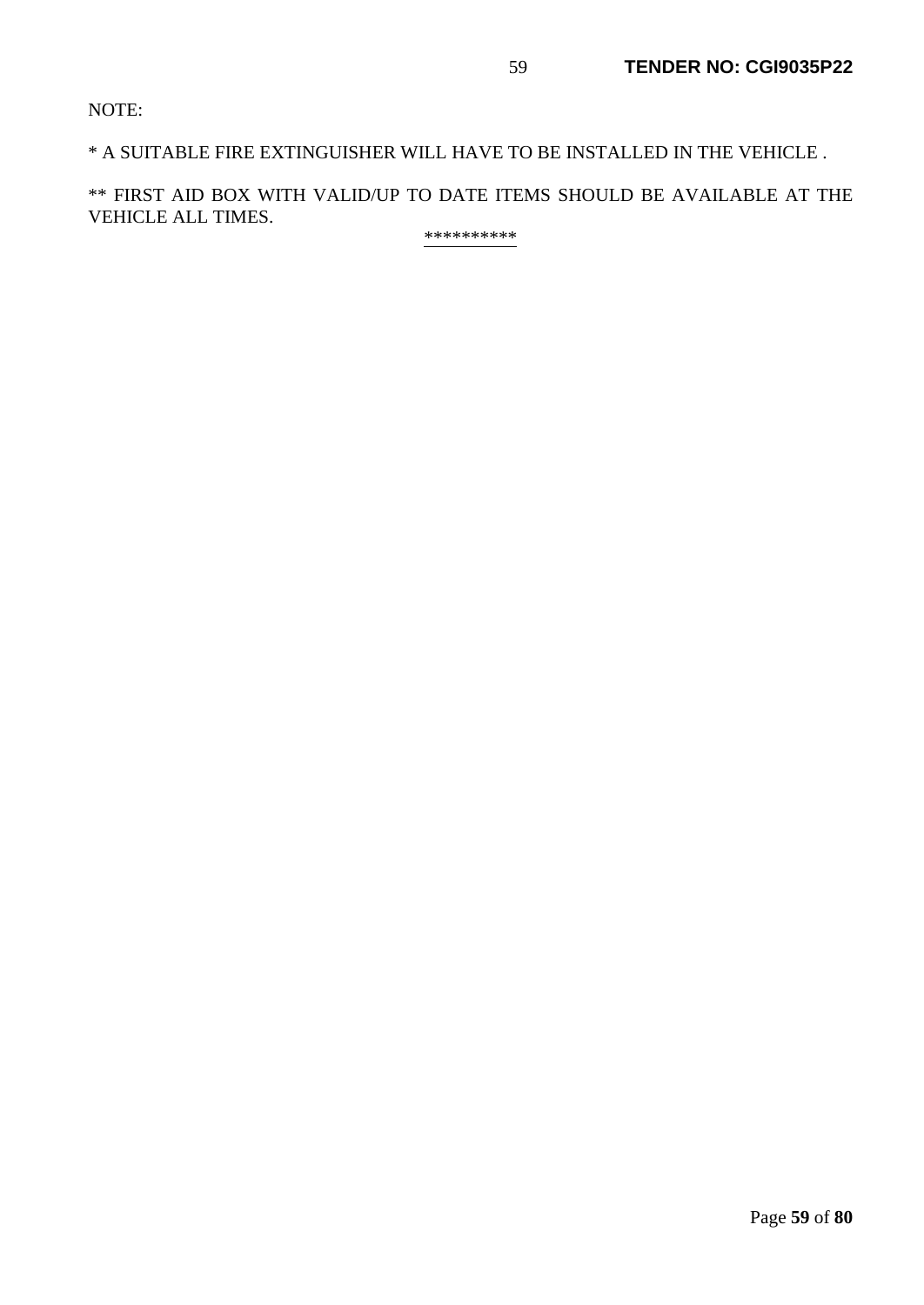#### **SECTION –IV**

### **SAFETY MEASURES & COMPLIANCE FORMAT**

# To GENERAL MANAGER (CONTRACTS) OIL INDIA LIMITED GUWAHATI

### **SUB: SAFETY MEASURES Tender No: CGI9035P21**

**SUBJECT: Hiring the service of Sumo Gold (or its equivalent diesel driven vehicle like Mahindra Bolero/ Scorpio etc.) of vintage not more than 4 years old on as and when required basis for OFC Maintenance under Telecom Section PS-7 (Madarihat) for a period of 3 (Three) years.**

We hereby confirm that we have fully understood the safety measures to be adopted during execution of the above contract and that the same have been explained to us by the concerned authorities. We also give the following assurances.

- a) Only experienced and competent persons shall be engaged by us for carrying out work under the said contract.
- b) The names of the authorized persons who would be supervising the jobs on day to day basis from our end are the following
	- i) \_\_\_\_\_\_\_\_\_\_\_\_\_\_\_\_\_\_\_\_\_\_\_\_\_\_\_\_\_\_\_\_
	- ii) \_\_\_\_\_\_\_\_\_\_\_\_\_\_\_\_\_\_\_\_\_\_\_\_\_\_\_\_\_\_\_\_ iii) \_\_\_\_\_\_\_\_\_\_\_\_\_\_\_\_\_\_\_\_\_\_\_\_\_\_\_\_\_\_\_\_
	- The above personnel are fully familiar with the nature of jobs assigned and safety precautions required.
- c) Due notice would be given for any change of personnel under item(b) above.
- d) We hereby accept the responsibility for the safety of all the personnel engaged by us and for the safety of the Company's person and property involved during the course of our working under this contract. We would ensure that all the provisions under the Factory Act,1948 and other safety rules related to execution of our work would be strictly followed by our personnel. Any violation pointed out by the Company's Engineers would be rectified forthwith or the work suspended till such time the rectification is completed by us and all expenditure towards this would be on our account.
- e) We confirm that all persons engaged by us would be provided with the necessary Safety Gears at our cost.
- f) All losses caused due to inadequate safety measures or lack of supervision on our part would be fully compensated by us and the Company will not be responsible for any lapses on our part in this regard.

(Seal) Yours Faithfully

 $M/s$ 

Dated **Example 2** For & On Behalf Of Contractor

**\*\*\*\*\*\*\*\*\*\*\*\***

Page **60** of **80**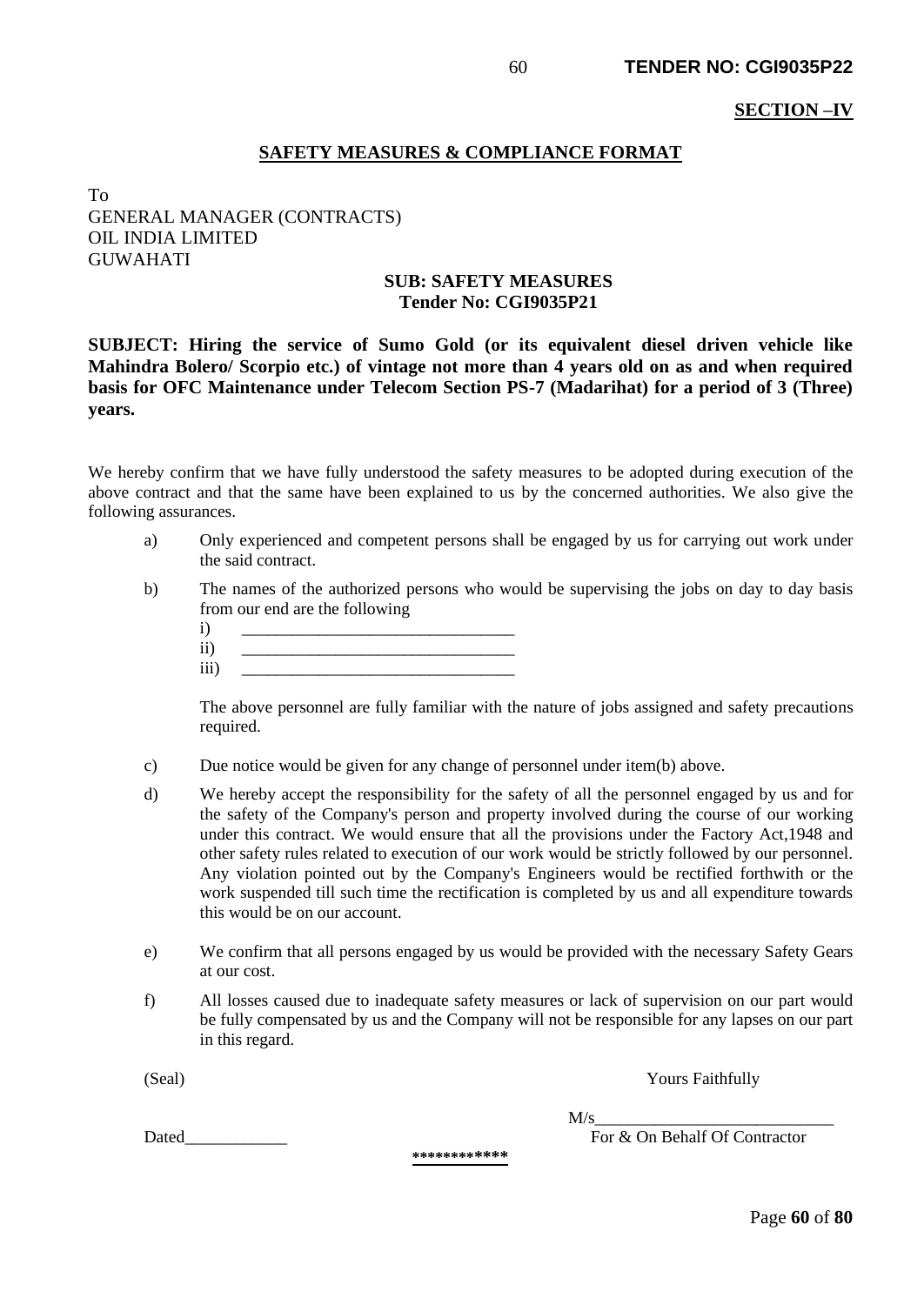#### **SECTION-V**

### **INTEGRITY PACT(N/A)**

#### Between

Oil India Limited (OIL) hereinafter referred to as "The Principal"

And

(Name of the bidder)......................................................hereinafter referred to as "The Bidder/Contractor"

### **Preamble**:

The Principal intends to award, under laid down organizational procedures, contract/s for **…………………………………** The Principal values full compliance with all relevant laws and regulations, and the principles of economic use of resources, and of fairness and transparency in its relations with its Bidder/s and Contractor/s.

In order to achieve these goals, the Principal cooperates with the renowned international Non-Governmental Organization "Transparency International" (TI). Following TI's national and international experience, the Principal will appoint an external independent Monitor who will monitor the tender process and the execution of the contract for compliance with the principles mentioned above.

#### **Section: 1 -Commitments of the Principal**

**(1)** The Principal commits itself to take all measures necessary to prevent corruption and to observe the following principles:

1. No employee of the Principal, personally or through family members, will in connection with the tender for, or the execution of a contract, demand, take a promise for or accept, for him/herself or third person, any material or immaterial benefit which he/she is not legally entitled to.

2. The Principal will, during the tender process treat all Bidders with equity and reason. The Principal will in particular, before and during the tender process, provide to all Bidders the same information and will not provide to any Bidder confidential/additional information through which the Bidder could obtain an advantage in relation to the tender process or the contract execution.

3. The Principal will exclude from the process all known prejudiced persons.

**(2)** If the Principal obtains information on the conduct of any of its employees which is a criminal offence under the relevant Anti-Corruption Laws of India, or if there be a Page 2 of 6 substantive suspicions in this regard, the Principal will inform its Vigilance Office and in addition can initiate disciplinary actions.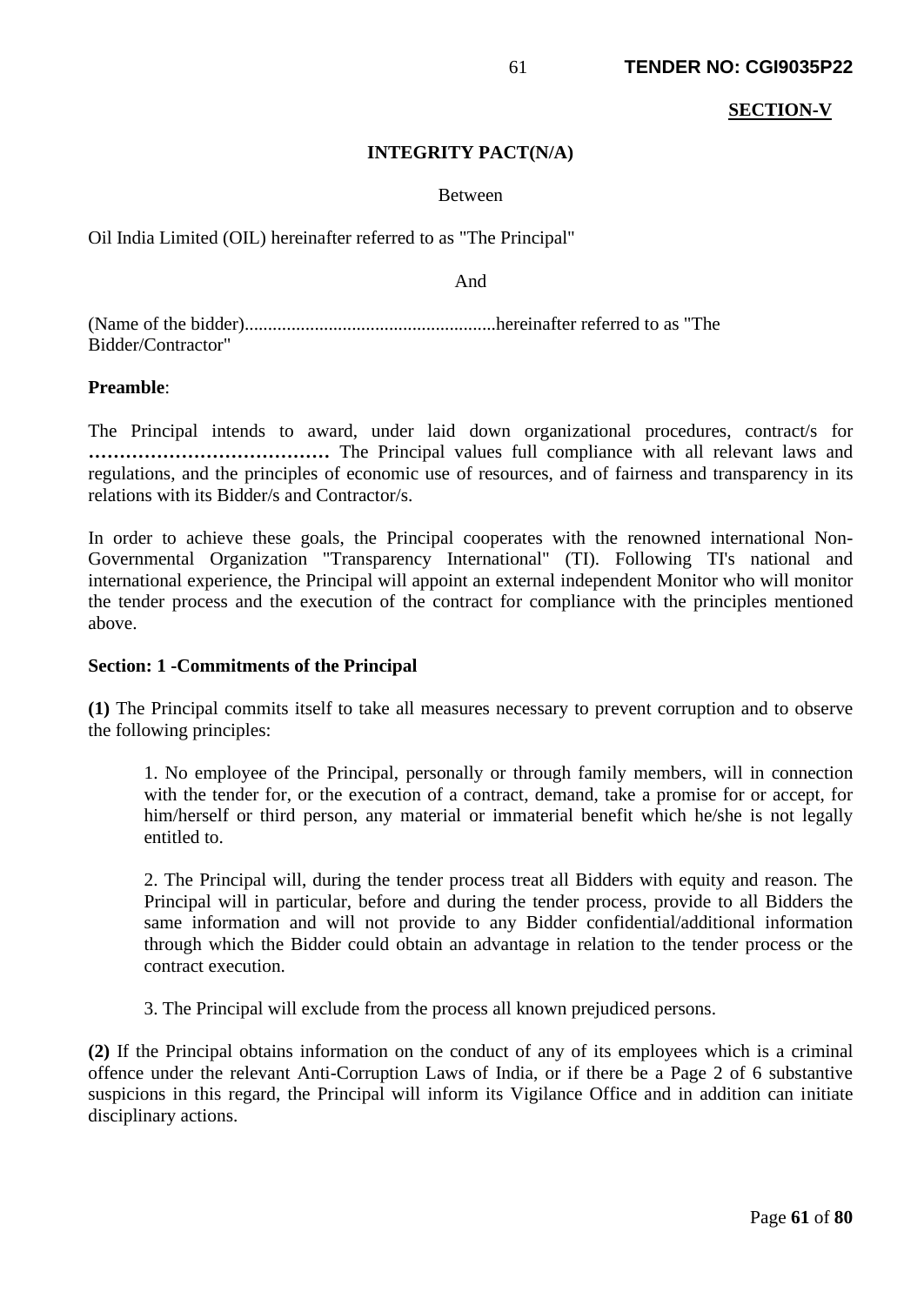## **Section: 2 -Commitments of the Bidder/Contractor**

**(1)** The Bidder/Contractor commits itself to take all measures necessary to prevent corruption. He commits himself to observe the following principles during his participation in the tender process and during the contract execution.

1. The Bidder/Contractor will not, directly or through any other person or firm, offer, promise or give to any of the Principal's employees involved in the tender process or the execution of the contract or to any third person any material or immaterial benefit which h e/she is not legally entitled to, in order to obtain in exchange any advantage of any kind whatsoever during the tender process or during the execution of the contract.

2. The Bidder/Contractor will not enter with other Bidders into any undisclosed agreement or understanding, whether formal or informal. This applies in particular to prices, specifications, certifications, Subsidiary contracts, submission or non-submission of bids or any other actions to restrict competitiveness or to introduce cartelization in the bidding process.

3. The Bidder/Contractor will not commit any offence under the relevant Anticorruption Laws of India; further the Bidder/Contractor will not use improperly, for purposes of competition or personal gain, or pass on to others, any information or document provided by the Principal as part of the business relationship, regarding plans, technical proposals and business details, including information contained or transmitted electronically.

4. The Bidder/Contractor will, when presenting his bid, disclose any and all payments he has made, is committed to or intends to make to agents, brokers or any other intermediaries in connection with the award of the contract.

**(2)** The Bidder/Contractor will not instigate third persons to commit offences outlined above or be an accessory to such offences.

**(3)** The Bidder/Contractor signing Integrity Pact shall not approach the Courts while representing the matters to IEMs and he/she will await their decision in the matter.

## **Section 3 -Disqualification from tender process and exclusion from future Contracts**

If the Bidder, before contract award has committed a transgression through a violation of Section 2 or in any other form such as to put his reliability or risibility as Bidder into question, the Principal is entitled to disqualify the Bidder from the tender process or to terminate the contract, if already signed, for such reason.

1. If the Bidder/Contractor has committed a transgression through a violation of Section 2 such as to put his reliability or credibility into question, the Principal is entitled also to exclude the Bidder/Contractor from future contract award processes. The imposition and duration of the exclusion will be determined by the severity of the transgression. The severity will be determined by the circumstances of the case, in particular the number of transgressions, the position of the transgressions within the company hierarchy of the Bidder and the amount of the damage. The exclusion will be imposed for a minimum of 6 months and maximum of 3 years.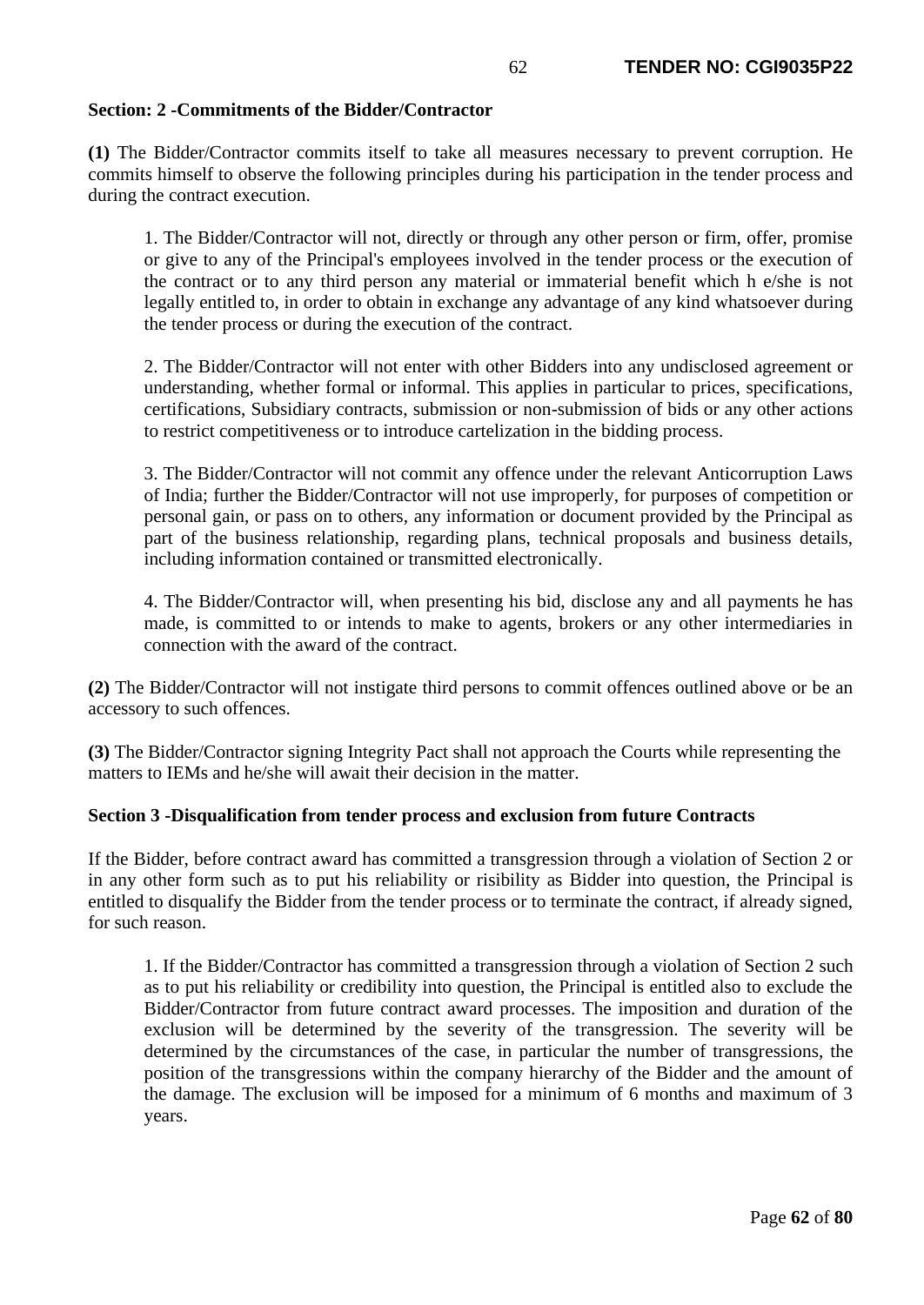2. The Bidder accepts and undertakes to respect and uphold the Principal's Absolute right to resort to and impose such exclusion and further accepts and undertakes not to challenge or question such exclusion on any ground, including the lack of any hearing before the decision to resort to such exclusion is taken. This undertaking is given freely and after obtaining independent legal advice.

3. If the Bidder/Contractor can prove that he has restored/recouped the Damage caused by him and has installed a suitable corruption prevention system, the Principal may revoke the exclusion prematurely.

4. A transgression is considered to have occurred if in light of available evidence no reasonable doubt is possible.

5. Integrity Pact, in respect of a particular contract, shall be operative from the date Integrity Pact is signed by both the parties till the final completion of the contract **or as mentioned in Section 9- Pact Duration whichever is later**. Any violation of the same would entail disqualification of the bidders and exclusion from future business dealings. Any issue relating to execution of contract, if specifically raised before the IEMs shall be looked into by IEMs

## **Section 4 -Compensation for Damages**

1. If the Principal has disqualified the Bidder from the tender process prior to the award according to Section 3, the Principal is entitled to demand and recover from the Bidder liquidated damages equivalent to Earnest Money Deposit / Bid Security.

2. If the Principal has terminated the contract according to Section 3, or if the Principal is entitled to terminate the contract according to Section 3, the principal shall be entitled to demand and recover from the Contractor liquidated damages equivalent to Security Deposit / Performance Bank Guarantee.

3. The bidder agrees and undertakes to pay the said amounts without protest or demur subject only to condition that if the Bidder/Contractor can prove and establish that the exclusion of the Bidder from the tender process or the termination of the contract after the contract award has caused no damage or less damage than the amount or the liquidated damages, the Bidder/Contractor shall compensate the Principal only to the extent of the damage in the amount proved.

#### **Section 5 -Previous transgression**

1. The Bidder declares that no previous transgression occurred in the last 3 years with any other Company in any country conforming to the TI approach or with any other Public Sector Enterprise in India that could justify his exclusion from the tender process.

2. If the Bidder makes incorrect statement on this subject, he can be

disqualified from the tender process or the contract, if already awarded, can be terminated for such reason.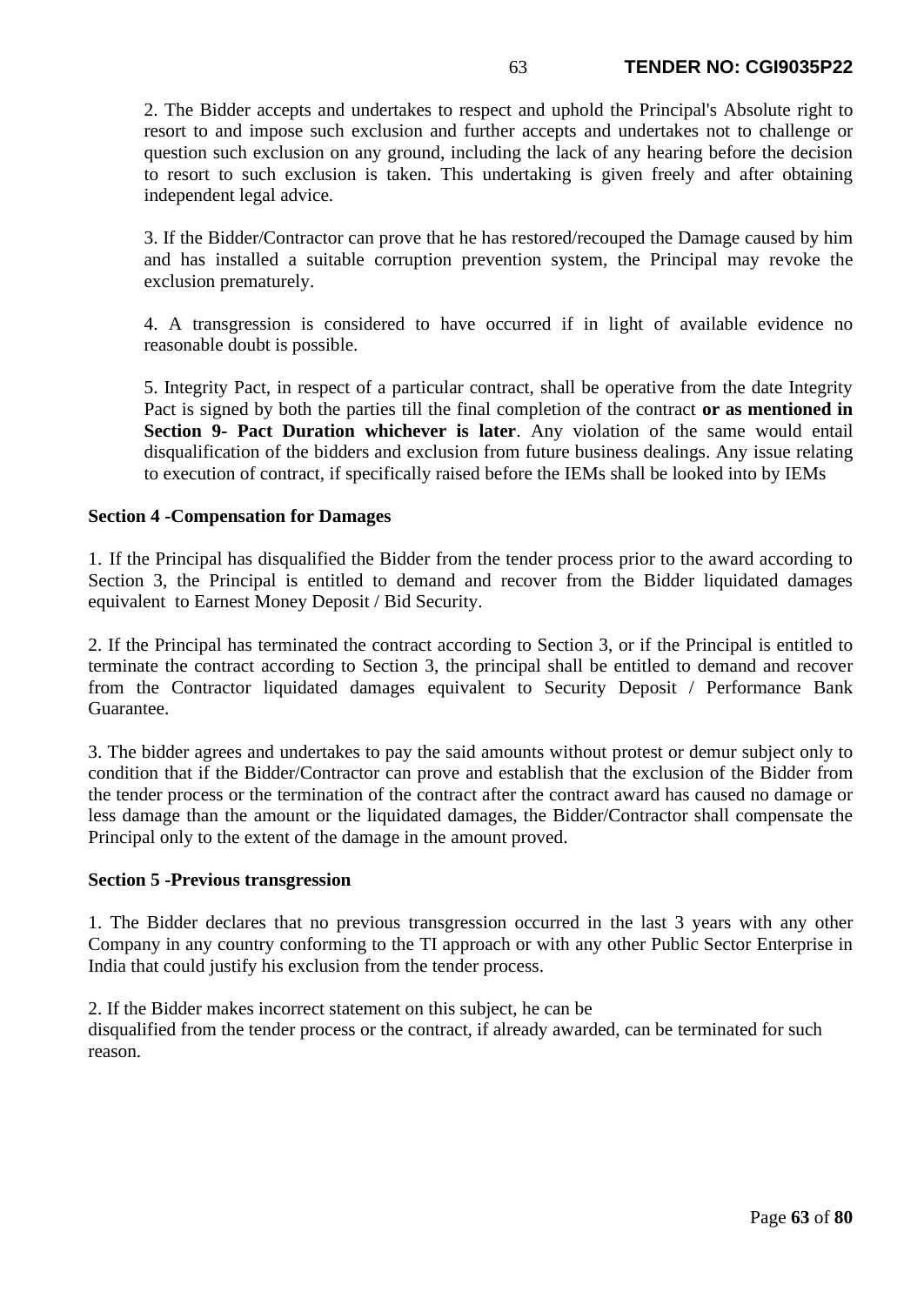## **Section: 6 -Equal treatment of all Bidders/Contractor/Subcontractors**

1. The Principal will enter into Pacts on identical terms with all bidders and contractors.

2. The Bidder / Contractor undertake(s) to procure from all subcontractors a commitment in conformity with this Integrity Pact. The Bidder/Contractor shall be responsible for any violation(s) of the provisions laid down in this agreement/Pact by any of its sub-contractors/sub-vendors.

3. The Principal will disqualify from the tender process all bidders who do not sign this Pact or violate its provisions.

### **Section: 7 -Criminal charges against violating Bidders/Contractors/ Subcontractors**

If the Principal obtains knowledge of conduct of a Bidder, Contractor or Subcontractor, or of an employee or a representative or an associate of a Bidder, Contractor or Subcontractor, which constitutes corruption, or if the Principal has substantive suspicion in this regard, the Principal will inform the Vigilance Office.

### **Section: 8 -External Independent Monitor/Monitors**

1. The Principal appoints competent and credible external independent Monitor for this Pact. The task of the Monitor is to review independently and objectively, whether and to what extent the parties comply with the obligations under this agreement.

2. The Monitor is not subject to instructions by the representatives of the parties and performs his functions neutrally and independently. He reports to the Chairperson of the Board of the Principal.

3. The Contractor accepts that the Monitor has the right to access without restriction to all Project documentation of the Principal including that provided by the Contractor. The Contractor will also grant the Monitor, upon his request and demonstration of a valid interest, unrestricted and unconditional access to his project documentation. The same is applicable to Subcontractors. The Monitor is under contractual obligation to treat the information and documents of the Bidder/Contractor/Subcontractor with confidentiality.

4. The Principal will provide to the Monitor sufficient information about all meetings among the parties related to the Project provided such meetings could have an impact on the contractual relations between the Principal and the Contractor. The parties offer to the Monitor the option to participate in such meetings.

5. As soon as the Monitor notices, or believes to notice, a violation of this agreement, he will so inform the Management of the Principal and request the Management to discontinue or heal the violation, or to take other relevant action. The monitor can in this regard submit non-binding recommendations. Beyond this, the Monitor has no right to demand from the parties that they act in a specific manner, refrain from action or tolerate action. However, the Independent External Monitor shall give an opportunity to the bidder / contractor to present its case before making its recommendations to the Principal.

6. The Monitor will submit a written report to the Chairperson of the Board of the Principal within 8 to 10 weeks from the date of reference or intimation to him by the 'Principal' and, should the occasion arise, submit proposals for correcting problematic situations.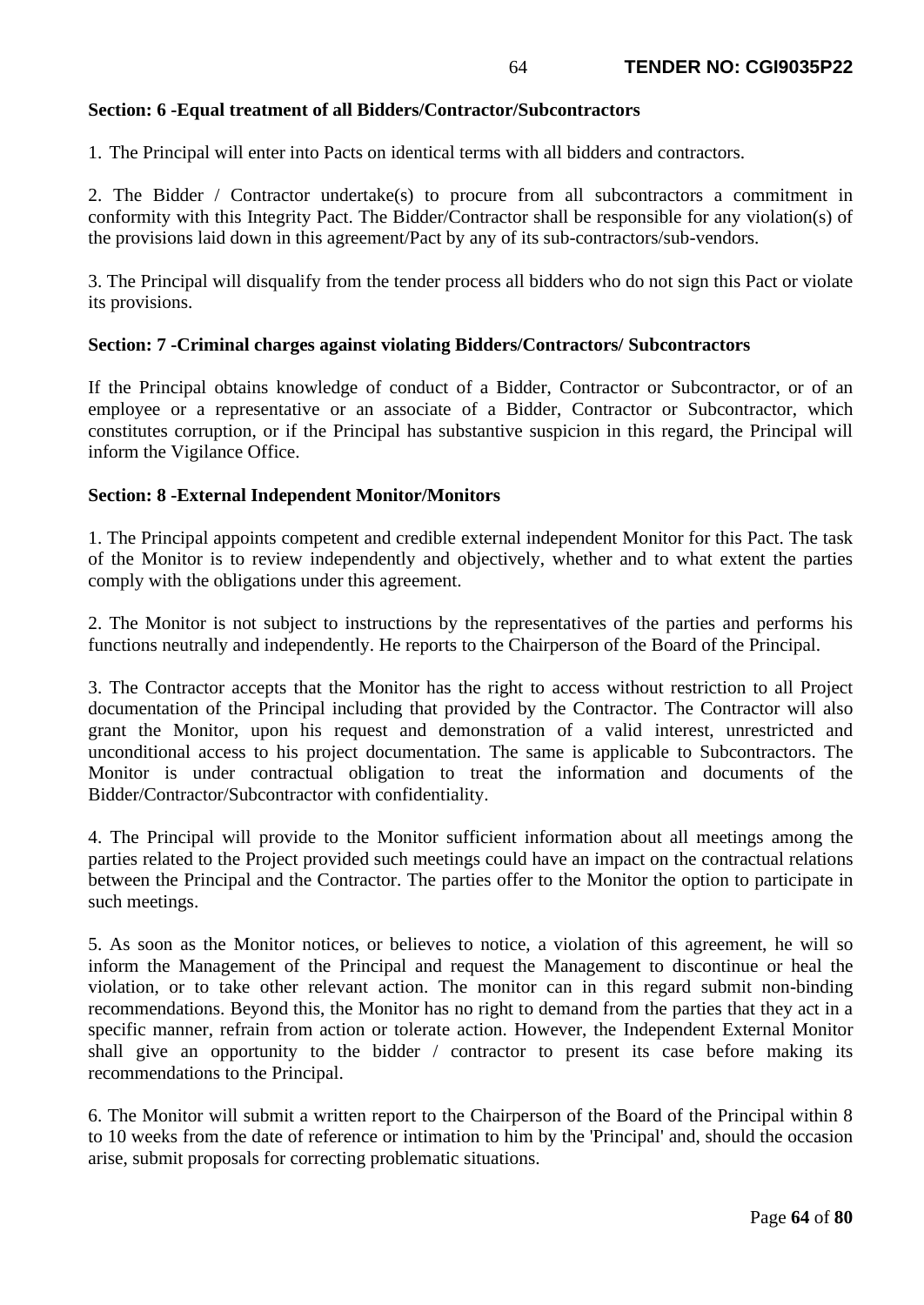7. If the Monitor has reported to the Chairperson of the Board a Substantiated suspicion of an offence under relevant Anti-Corruption Laws of India, and the Chairperson has not, within reasonable time, taken visible action to proceed against such offence or reported it to the Vigilance Office, the Monitor may also transmit this information directly to the Central Vigilance Commissioner, Government of India.

8. The word 'Monitor' would include both singular and plural.

## **Section:9 -Pact Duration**

This Pact begins when both parties have legally signed it. It expires for the Contractor 12 months after the last payment under the respective contract, and for all other Bidders 6 months after the contract has been awarded.

If any claim is made/ lodged during this time, the same shall be binding and continue to be valid despite the lapse of this pact as specified above, unless it is discharged/determined by Chairperson of the Principal.

## **Section:10 -Other provisions**

1. This agreement is subject to Indian Law. Place of performance and jurisdiction is the Registered Office of the Principal, i.e. New Delhi. The Arbitration clause provided in the main tender document / contract shall not be applicable for any issue / dispute arising under Integrity Pact.

2. Changes and supplements as well as termination notices need to be made in writing. Side agreements have not been made.

3. If the Contractor is a partnership or a consortium, this agreement must be, signed by all partners or consortium members.

4. Should one or several provisions of this agreement turn out to be invalid, the remainder of this agreement remains valid. In this case, the parties will strive to come to an agreement to their original intensions.

**………………………………….. …………………………………... For the Principal** 

| <b>For the Bidder/Contractor</b> |  |  |  |  |  |  |  |  |  |  |  |  |  |  |  |  |  |  |  |  |  |  |  |
|----------------------------------|--|--|--|--|--|--|--|--|--|--|--|--|--|--|--|--|--|--|--|--|--|--|--|

Witness 1: .............................

Witness 2: .............................

Place. Date .

\*\*\*\*\*\*\*\*\*\*\*\*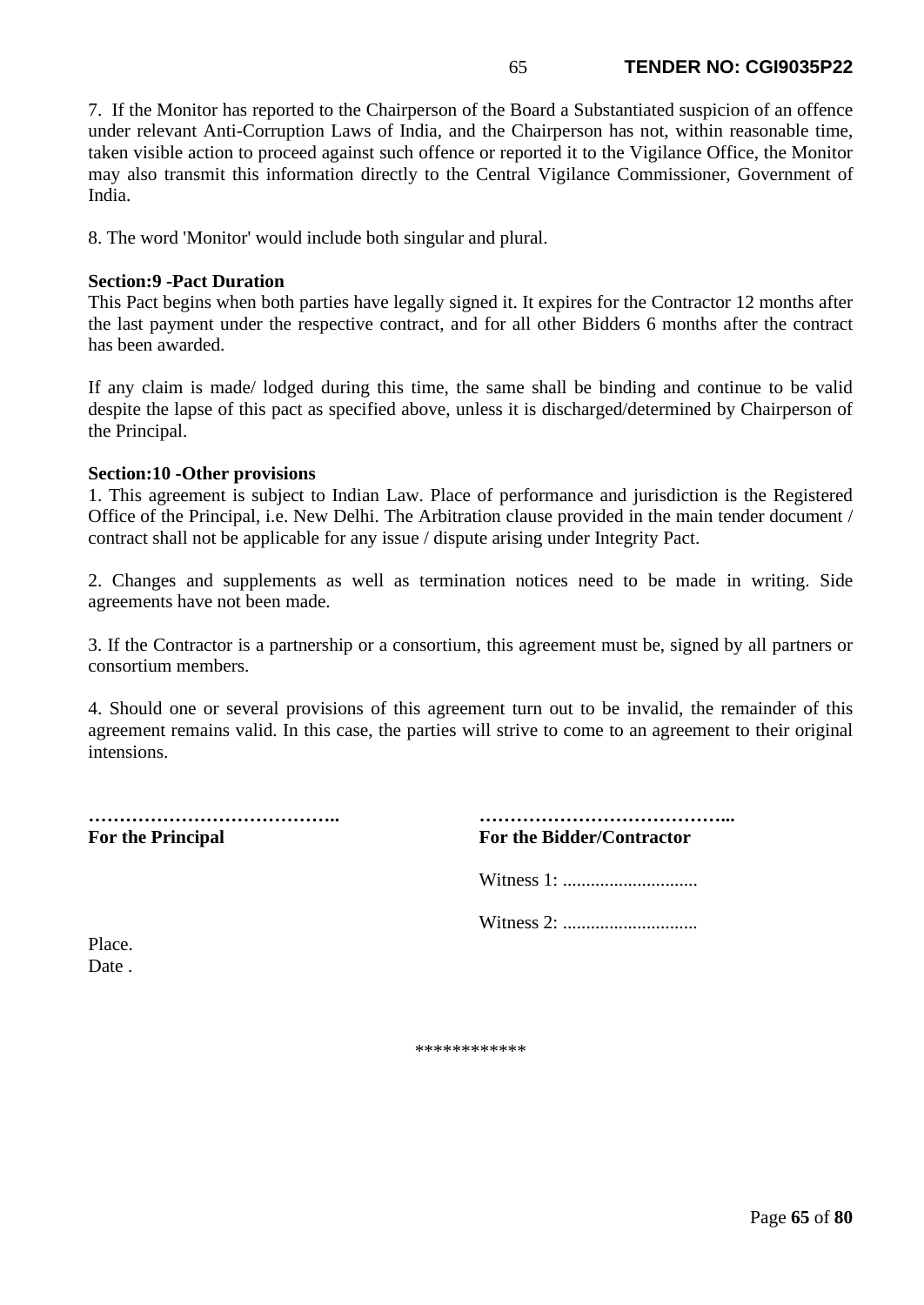## **PROFORMA-A**

# **PRICE BID**

# **TENDER NO. CGI9035P22**

 **As per Section –II of the tender document and shall be quoted online Format.** 

**\*\*\*\*\*\*\*\*\*\*\***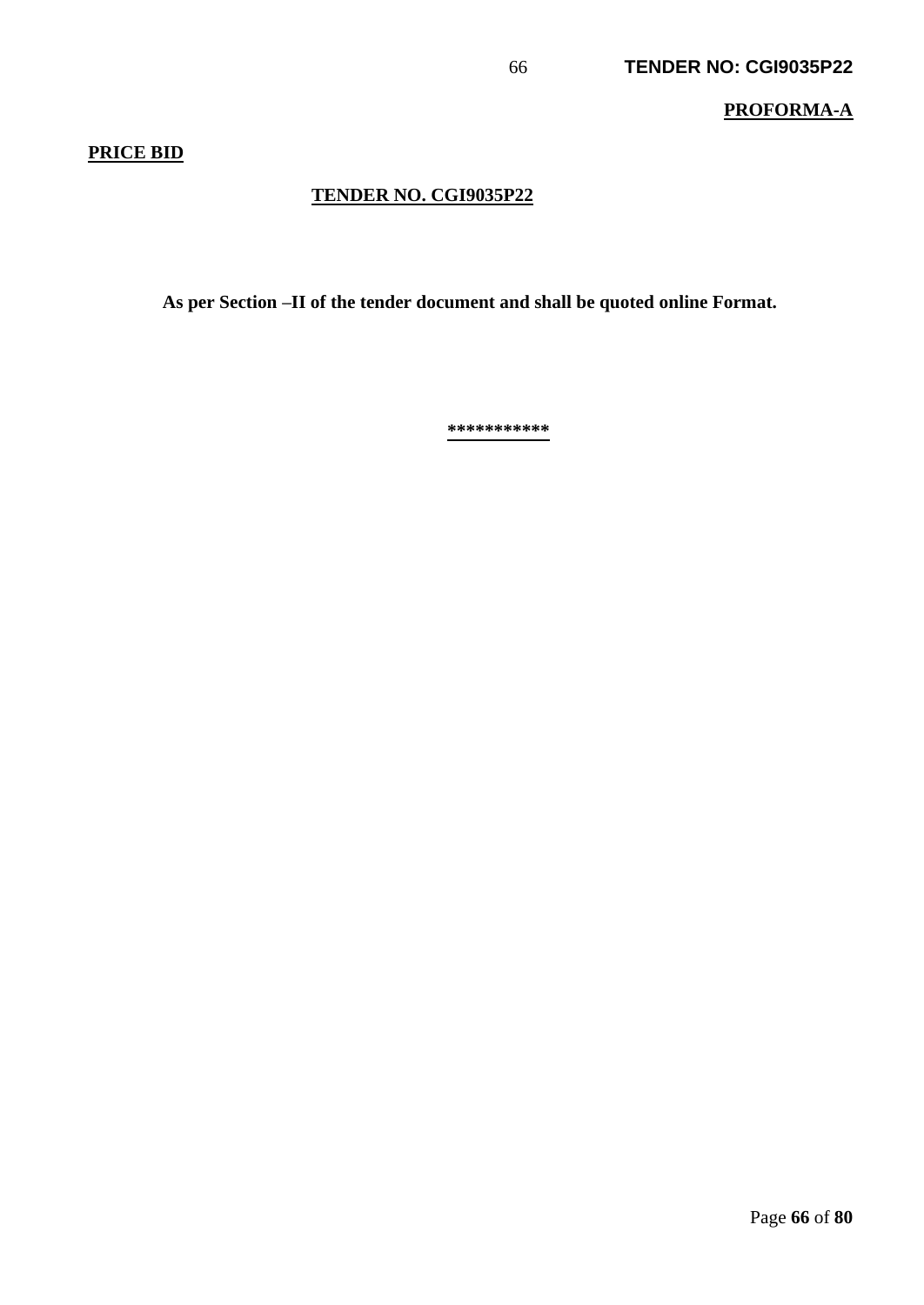#### **PROFORMA-B**

#### **BID FORM**

To M/S. OIL INDIA LIMITED, PIPELINE HEAD QUARTER

 $Sub:$  Tender No. :

Dear Sir,

Having examined the General and Special Conditions of Contract and the Terms of Reference including all attachments thereto, the receipt of which is hereby duly acknowledged, we the undersigned offer to perform the services in conformity with the said conditions of Contract and Terms of Reference for the sum of \_\_\_\_\_\_\_\_\_\_\_(Total Bid Amount in words and figures) or such other sums as may be ascertained in accordance with the Schedule of Prices attached herewith and made part of this Bid.

We undertake, if our Bid is accepted, to commence the work within ( ) days calculated from the date both parties have signed the Contract.

 If our Bid is accepted, we will obtain the guarantee of a bank in a sum not exceeding \_\_\_\_\_\_\_\_\_\_\_\_\_\_\_\_\_\_\_\_\_\_\_ for the due performance of the Contract.

 We agree to abide by this Bid for a period of **90 days** from the date fixed for Bid opening and it shall remain binding upon us and may be accepted at any time before the expiration of that period.

 Until a formal Contract is prepared and executed, this Bid, together with your written acceptance thereof in your notification of award shall constitute a binding Contract between us.

We understand that you are not bound to accept the lowest or any Bid you may receive.

Dated this \_\_\_\_\_\_\_\_\_\_\_\_ day of \_\_\_\_\_\_\_\_\_\_\_\_\_\_\_\_\_\_ 2022.

 ------------------- Signature

 $\frac{1}{\sqrt{2}}$  ,  $\frac{1}{\sqrt{2}}$  ,  $\frac{1}{\sqrt{2}}$  ,  $\frac{1}{\sqrt{2}}$  ,  $\frac{1}{\sqrt{2}}$  ,  $\frac{1}{\sqrt{2}}$  ,  $\frac{1}{\sqrt{2}}$  ,  $\frac{1}{\sqrt{2}}$  ,  $\frac{1}{\sqrt{2}}$  ,  $\frac{1}{\sqrt{2}}$  ,  $\frac{1}{\sqrt{2}}$  ,  $\frac{1}{\sqrt{2}}$  ,  $\frac{1}{\sqrt{2}}$  ,  $\frac{1}{\sqrt{2}}$  ,  $\frac{1}{\sqrt{2}}$ (In the capacity of)

> ----------------- \*\*\*\*\*\*\*\*\*\*\*\*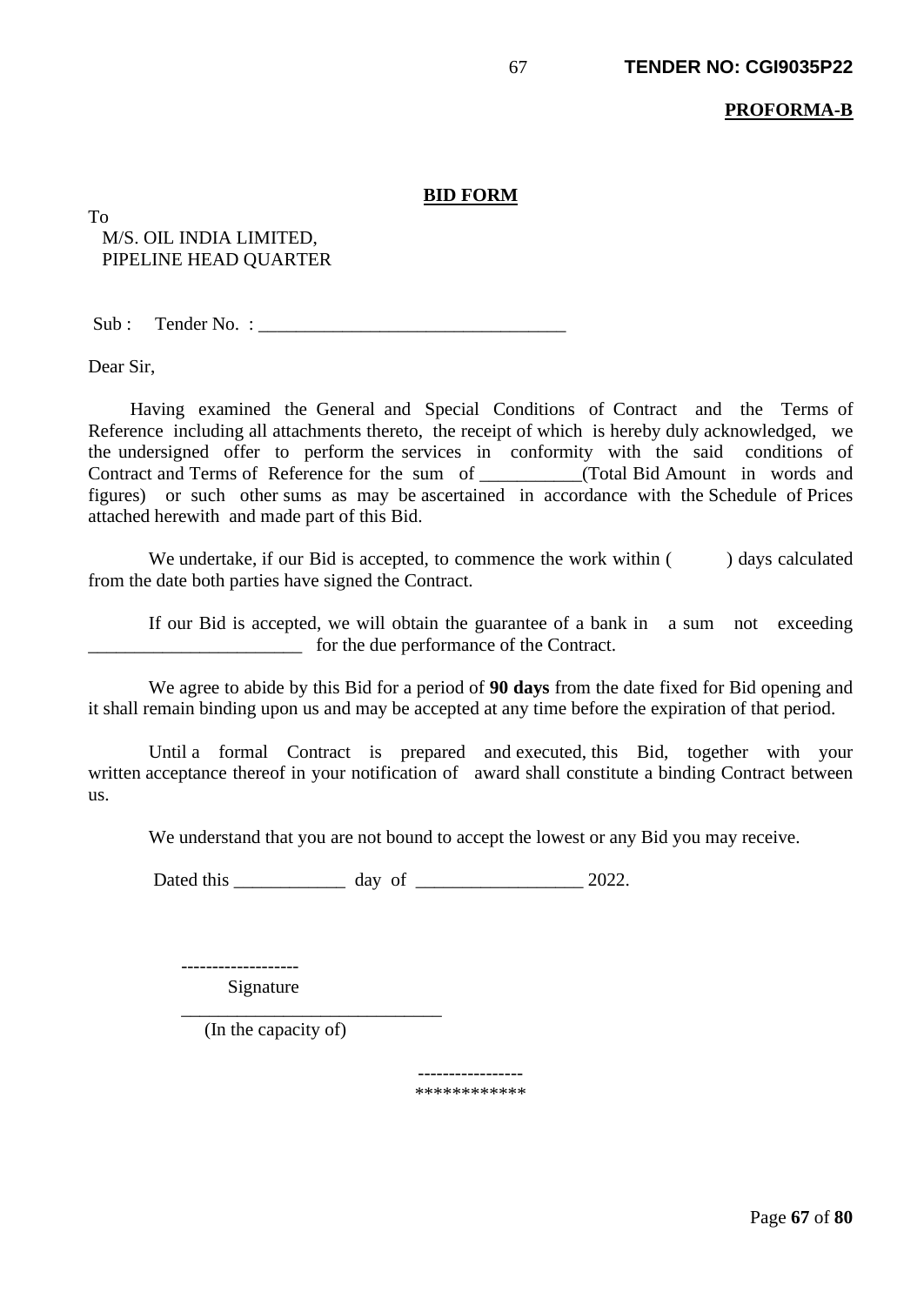**PROFORMA-C**

# **DECLARATION FOR BID SECURITY**

| M/s. Oil India Limited |
|------------------------|
|                        |
|                        |
|                        |
|                        |

Dear Madam/Sir,

After examining / reviewing provisions of above referred tender documents (including all corrigendum/ Addenda), we M/s. …………… (Name of Bidder) have submitted our offer / bid no…………

We, M/s. ………………….(Name of Bidder) hereby understand that, according to your conditions, we are submitting this Declaration for Bid Security.

We understand that we will be put on watch list/holiday/banning list (as per policies of OIL INDIA in this regard), if we are in breach of our obligation(s) as per following:

- (a) have withdrawn/modified/amended, impairs or derogates from the tender, my/our Bid during the period of bid validity specified in the form of Bid; or
- (b) having been notified of the acceptance of our Bid by the OIL INDIA LIMITED during the period of bid validity:
	- (i) fail or refuse to execute the Contract, if required, or
	- (ii) fail or refuse to furnish the Contract Performance Security, in accordance provisions of tender document.
	- (iii) Fail or refuse to accept 'arithmetical corrections' as per provision of tender document.
- (c) having indulged in corrupt/fraudulent/collusive/coercive practice as per procedure.

| Place: | [Signature of Authorized Signatory of Bidder] |
|--------|-----------------------------------------------|
| Date:  | Name:                                         |
|        | Designation:                                  |
| Seal:  |                                               |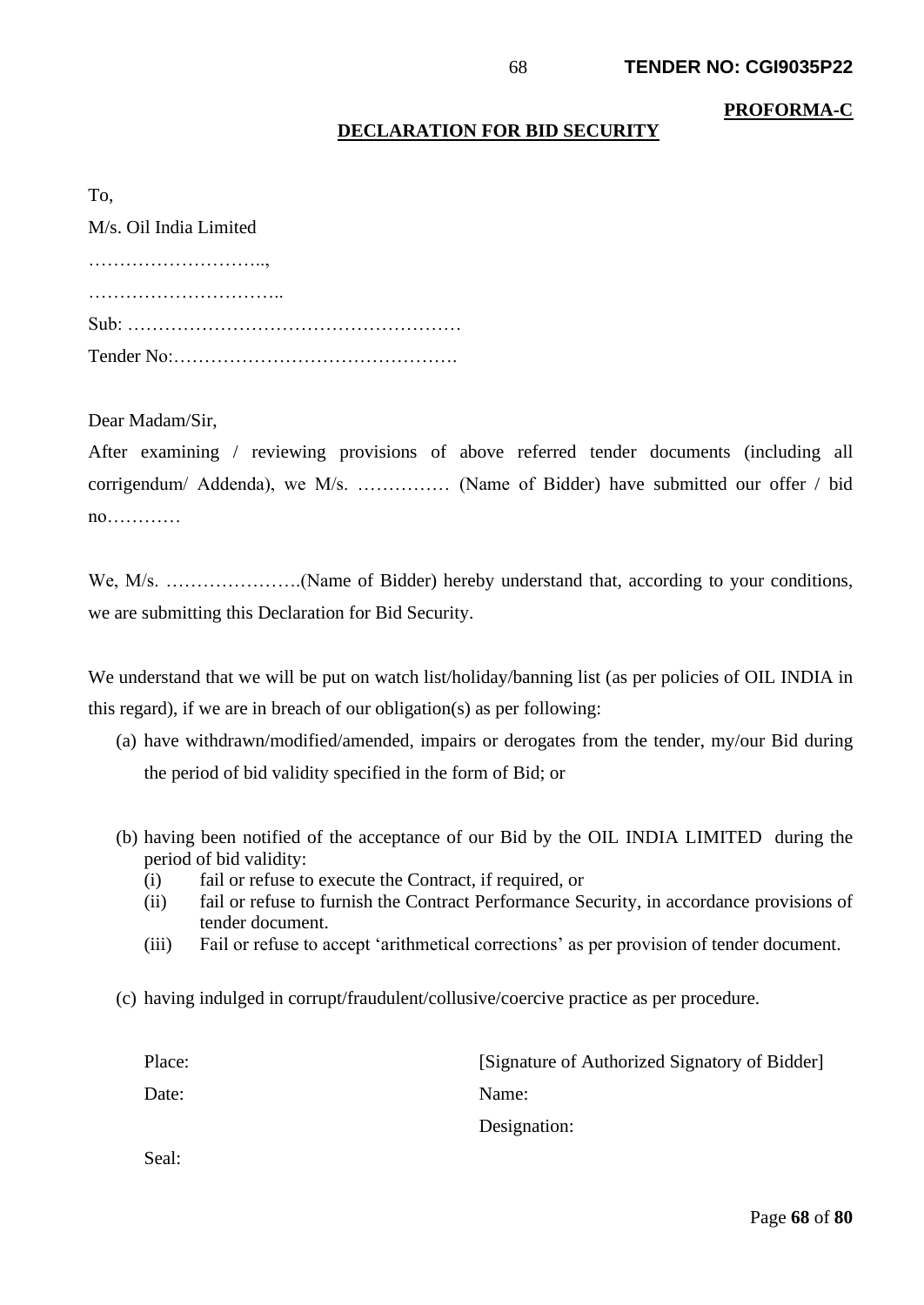#### **PROFORMA-D**

#### **FORM OF PERFORMANCE BANK GUARANTEE**

To: M/s. OIL INDIA LIMITED, ( **GENERAL MANAGER -CONTRACTS**)

Guwahati, Assam, India, Pin – 781171

WHEREAS **EXECUTE:** WHEREAS **EXECUTE:** (Name and address of Contractor) (hereinafter called "Contractor") had undertaken, in pursuance of Contract No. to execute (Name of Contract and Brief Description of the Work) \_\_\_\_\_\_\_\_\_\_\_\_\_\_\_\_\_\_\_ (hereinafter called "the Contract").

AND WHEREAS it has been stipulated by you in the said Contract that the Contractor shall furnish you with a Bank Guarantee as security for compliance with Contractor's obligations in accordance with the Contract.

AND WHEREAS we have agreed to give the Contractor such a Bank Guarantee; NOW THEREFORE we hereby affirm that we are Guarantors on behalf of the Contractor, up to a total of (Amount of Guarantee in figures)  $\qquad \qquad$  (in words  $\qquad$ ), such amount being payable in the types and proportions of currencies in which the Contract price is payable, and we undertake to pay you, upon your first written demand and without cavil or argument, any sum or sums within the limits of guarantee sum as aforesaid without your needing to prove or to show grounds or reasons for your demand for the sum specified therein. We hereby waive the necessity of your demanding the said debt from the Contractor before presenting us with the demand.

We further agree that no change or addition to or other modification of the terms of the Contract or the work to be performed thereunder or of any of the Contract documents which may be made between you and the Contractor shall in any way cease us from any liability under this guarantee, and we hereby waive notice of such change, addition or modification.

This guarantee is valid until the date (calculated at **3 months** after Contract completion date).

SIGNATURE AND SEAL OF THE GUARANTORS \_\_\_\_\_\_\_\_\_\_\_\_\_\_\_\_\_\_\_\_\_ Designation

| DUSIGNON     |                                            |  |
|--------------|--------------------------------------------|--|
| Name of Bank | <u> 1989 - Johann Stein, mars et al. (</u> |  |
| Address      |                                            |  |
| Witness      |                                            |  |
| Address      |                                            |  |
| Date         |                                            |  |
| Place        |                                            |  |

**\*\*\*\*\*\*\*\*\*\*\*\***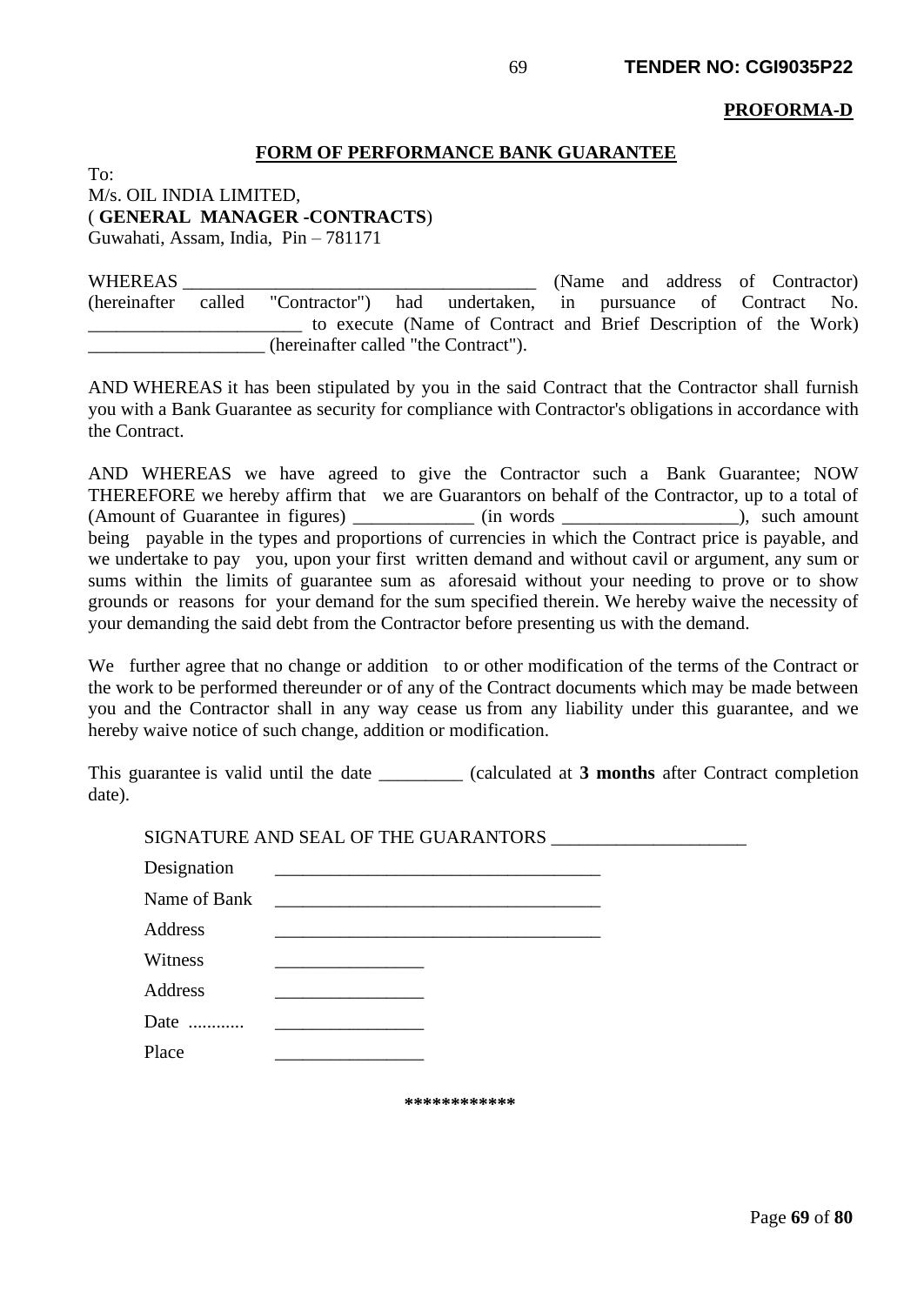#### **PROFORMA - E**

### **DRAFT AGREEMENT COPY (To be executed by the successful Bidder)**

This AGREEMENT is made on the ..... day of .......

#### **BETWEEN**

OIL INDIA LIMITED, a Government of India Enterprise, incorporated under the Companies Act 1956, having its registered office at Duliajan in the state of Assam, hereinafter called the **"COMPANY"** which expression unless repugnant to the context shall include executors, administrators and assignees on one part

### **AND**

M/s. ………….., having its address ………… hereinafter called the "**CONTRACTOR**" or **"Transport Supplier:** "which term shall unless excluded by or repugnant to the subject or context include its successors and permitted assignees, on the other part,

#### **WHEREAS**

- A. OIL INDIA LIMITED being desirous of awarding a comprehensive contract for " hiring the services of a brand new vehicle of type …………………….., and has issued an enquiry under reference No…………….. dated ………., containing the Schedule of Works, Terms and Conditions,
- B. M/s. ............, have examined the nature and magnitude of the service to be provided and have satisfied themselves by careful examination before quoting their rates as to the nature and magnitude of the services to be provided , local conditions, the availability of manpower and resources necessary for rendering the service and have made local and independent enquiries and obtained complete information and have examined and considered all other issues, conditions and things and probable and possible contingencies, and generally all matters incidental thereto and auxiliary thereof affecting the services and have included them while making their offer.

**WHEREAS,** Company, (OIL INDIA LIMITED) having accepted the offer of the Contractor and (subsequent letter dated\_\_\_\_\_\_\_\_), issued the "Letter of Award" under reference  $dataed$ 

Whereas, the Contractor has accepted Company's Letter of Award vide their letter \_\_\_\_\_\_\_\_\_\_\_\_\_\_\_\_\_\_\_\_\_\_\_\_\_\_\_\_\_\_

NOW IN CONSIDERATION OF THE MUTUAL COVENANTS AND AGREEMENTS HEREINAFTER CONTAINED IT IS HEREBY AGREED AS FOLLOWS:

- i) In this Agreement words and expressions shall have the same meanings as are respectively assigned to them in the General Conditions of Contract referred to.
- ii) The following documents shall be deemed to form and be read and construed as part of this agreement viz: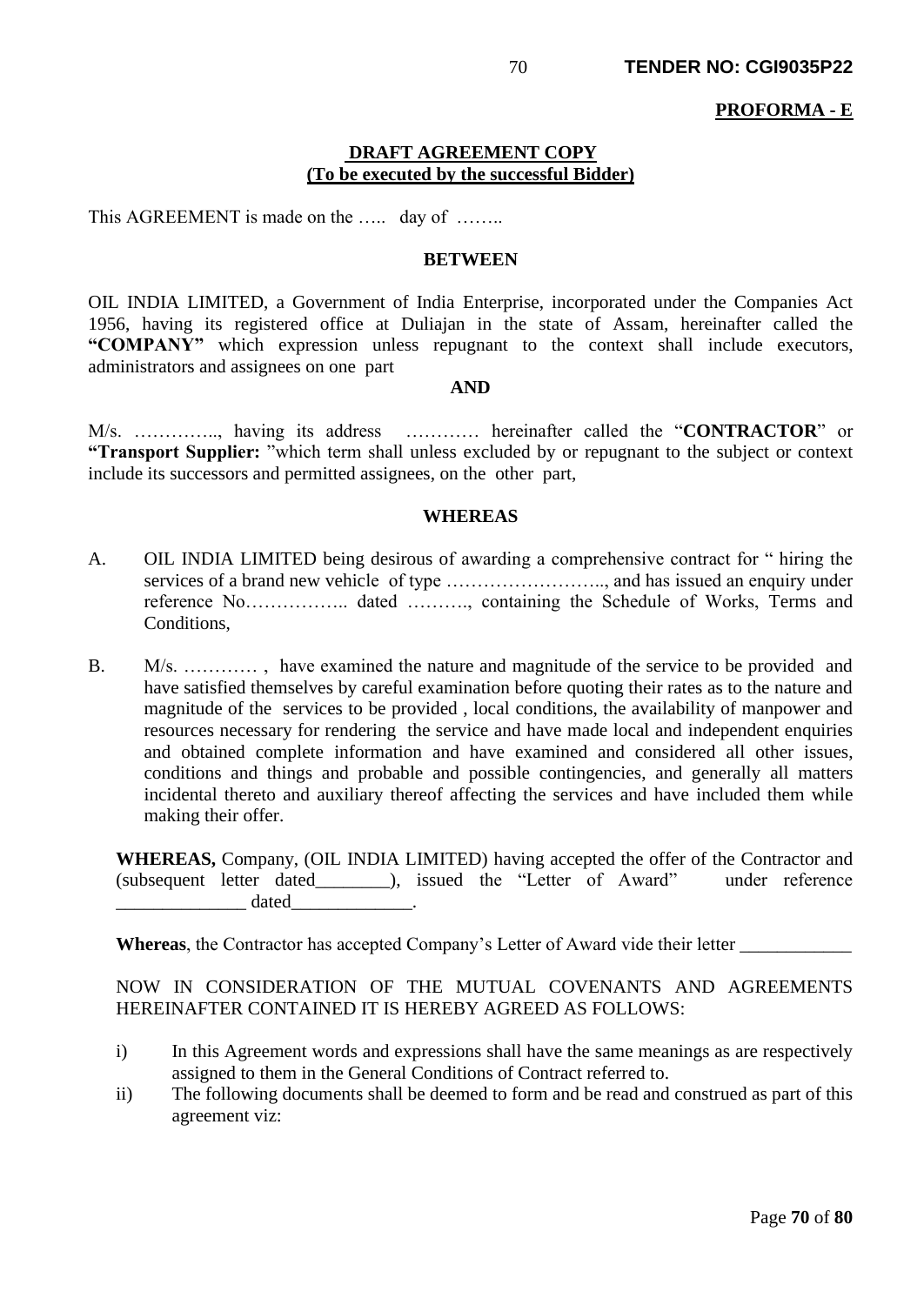- (a) The Tender Document No…………………dated ………, inter-alia providing the Instruction to the bidder ,General Conditions of Contract, Scope of Work / terms of reference /Technical specifications etc., Special conditions of contract.
- (b) The Bid submitted by the Contractor in response to the Tender enquiry,
- (c) The contractors letter dated ………. ( after price negotiation) if any .
- (d) The Company's Notification of Award vide Letter of Award No. dated \_\_\_\_\_\_\_\_\_\_\_\_.
- (e) Section-I, II, III & IV hereto.
- (f) Annexure –I hereto
- iii) The rates payable for the job will be as indicated in **Part-III**
- iv) In consideration of the payment to be made by the Company to the Contractor for carrying out the assigned service , the Contractor hereby covenants with the Company that the Contractor shall and will carry out the assigned service and complete the said

service and shall do and perform all other acts and things mentioned in the Agreement or described or which are to be implied there from or may be reasonably necessary for the execution of the said assignment in the desired manner and time and subject to the terms and conditions or stipulations mentioned in the Agreement.

v) The Company hereby covenants to pay the Contractor in consideration of the due provision, execution and completion of the services and the remedying of defects therein , the contract price or such other sum as may become payable under the provisions of this contract at times and in manner prescribed in this contract.

IN WITNESS thereof, the parties have executed this contract on the day and the year first above mentioned at the office of the General Manager, Pipelines, Pipeline Head Quarter, Narengi, Guwahati, Assam.

Signed and Delivered for and Signed and Delivered for and On behalf of Company on behalf of Contractor (Oil India Limited) ( ) IN PRESENCE OF TWO WITNESSES : IN PRESENCE OF TWO WITNESSES 1. 1. 2.  $\hspace{1.5cm}$  2.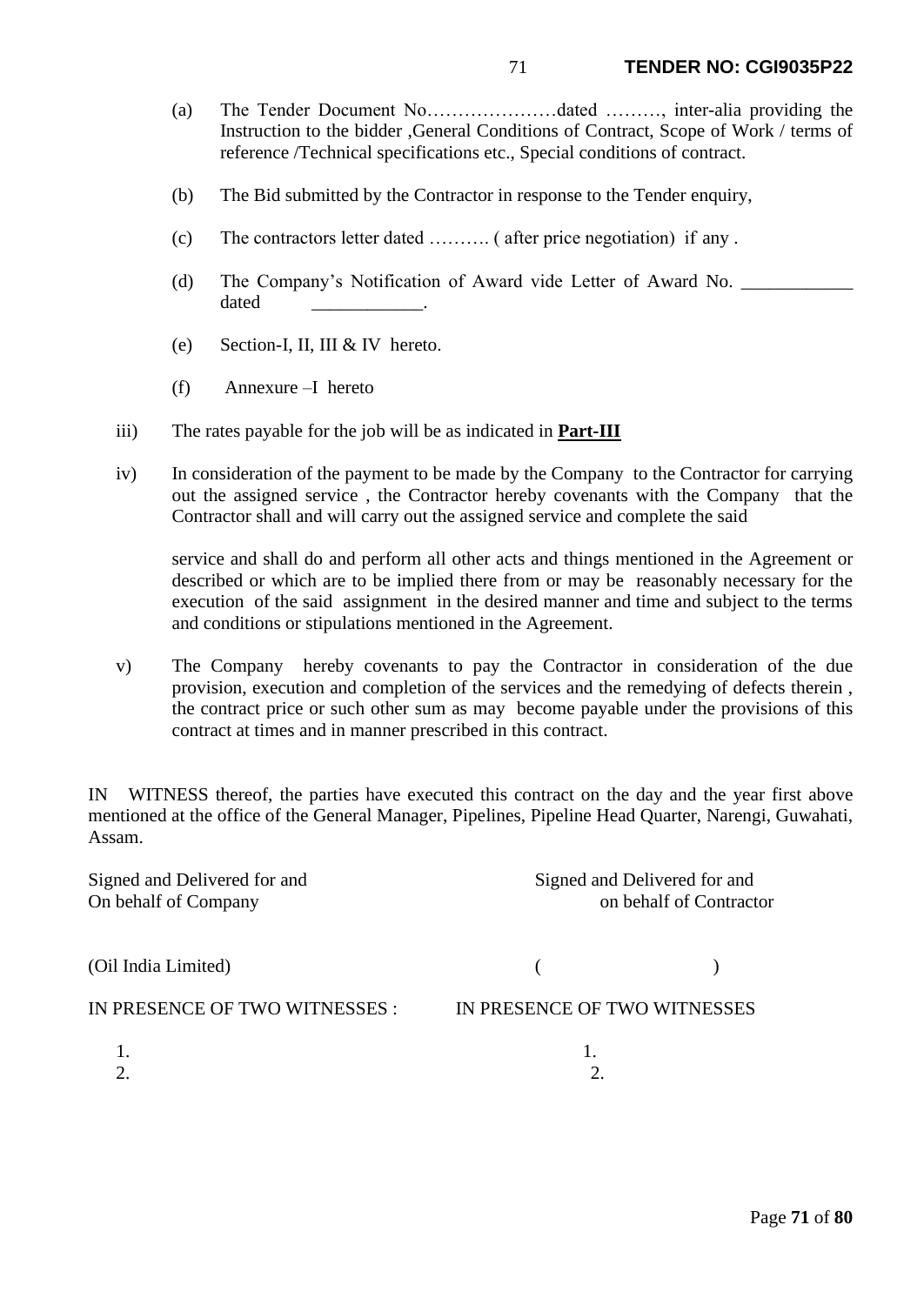### **PROFORMA-F**

### **STATEMENT OF COMPLIANCE/NON-COMPLIANCE**

OIL expects the bidders to fully accept the terms and conditions of the bidding documents. However, should the bidder experience some exception and deviations to the terms of the bidding documents, the same should be indicated here and put in un-priced bid. In order to be considered responsive, Bidder's offer must specifically include the following statement:

(a) We certify that our offer complies with all IFB requirements and specifications without any deviations.

#### Or

(b) We certify that our offer complies with all NIT requirements and specifications with the following deviations:

| SL. | SECTION/          | <b>BRIEF STATEMENT</b> | COMPLIANCE/              | <b>DEVIATION</b> |
|-----|-------------------|------------------------|--------------------------|------------------|
| NO. | <b>CLAUSE NO.</b> |                        | NON-COMPLIANCE STATEMENT |                  |
|     |                   |                        |                          |                  |
|     |                   |                        |                          |                  |
|     |                   |                        |                          |                  |
|     |                   |                        |                          |                  |
|     |                   |                        |                          |                  |
|     |                   |                        |                          |                  |
|     |                   |                        |                          |                  |
|     |                   |                        |                          |                  |
|     |                   |                        |                          |                  |
|     |                   |                        |                          |                  |

We undertake that excepting above deviations all the terms and conditions in the tender document shall be fully complied with. Company will not recognize any deviations/exception(s) which is not listed in this Annexure.

Signature of the Bidder

Name of Bidder: \_\_\_\_\_\_\_\_\_\_\_\_\_\_\_\_\_\_\_\_

\_\_\_\_\_\_\_\_\_\_\_\_\_\_\_\_\_\_\_\_\_\_\_\_\_\_\_\_\_\_\_\_\_\_

Seal of the Company:

----------------- \*\*\*\*\*\*\*\*\*\*\*\*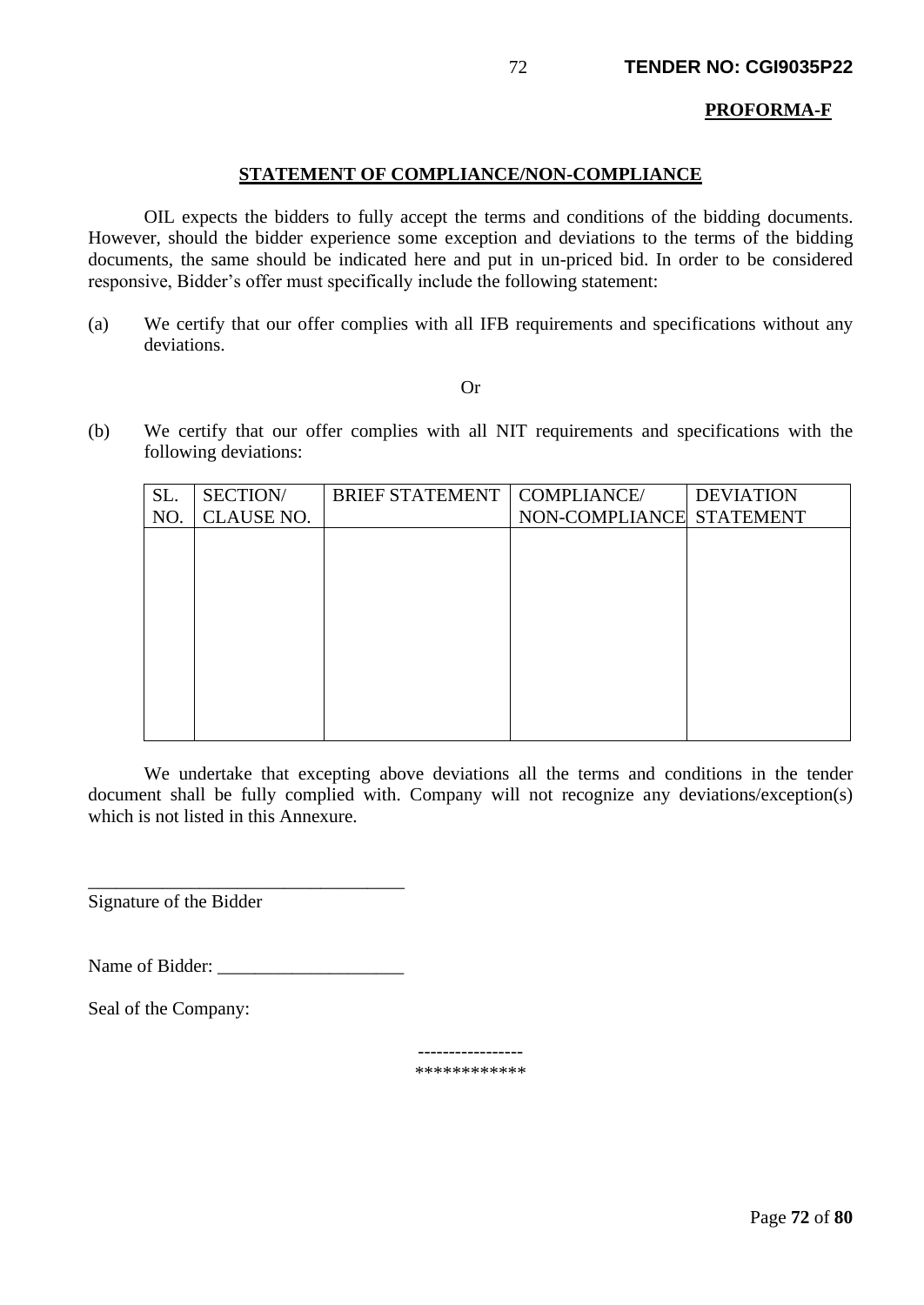#### **PERFORMA – G**

#### **FORMAT FOR COURT AFFIDAVIT**

|  | I, Sri/Smt  |  |                                                                                                                                                                                                                                | S/O/D/O/W/O |  |                    |
|--|-------------|--|--------------------------------------------------------------------------------------------------------------------------------------------------------------------------------------------------------------------------------|-------------|--|--------------------|
|  |             |  |                                                                                                                                                                                                                                |             |  | $\equiv$ years, by |
|  | occupation_ |  | resident of                                                                                                                                                                                                                    |             |  |                    |
|  | P.S.        |  | Dist and the District of the Second Second Second Second Second Second Second Second Second Second Second Second Second Second Second Second Second Second Second Second Second Second Second Second Second Second Second Seco | State       |  | to hereby solemnly |
|  |             |  |                                                                                                                                                                                                                                |             |  |                    |

affirm and declare an oath as follows:-

- 01. That the deponent is permanently residing at the above address with the family members.
- 02. That the deponent is not an OIL employee in service or dependant of OIL employee in service.
- 03. The deponent has not submitted any other application as a Proprietor or Partner of any other firm or against the name of deponent against the Tender Notice No…**………….. dated ……….**
- 04. The deponent is not employed in any Government/Quasi Government/Public Sector Undertaking.
- 05. That the deponent is sole proprietor of  $M/s$  \_\_\_\_\_\_\_\_\_\_\_\_\_\_\_\_\_\_\_\_\_\_\_\_ of \_\_\_\_\_\_\_\_\_\_\_\_\_\_\_\_\_\_ (if applicable) participating in the **T. Notice No**\_\_\_\_\_\_\_\_\_\_**dated** \_\_\_\_\_\_\_.
- 06. That the deponent has own Bank account No \_\_\_\_\_\_\_\_\_\_\_\_\_\_\_\_ at \_\_\_\_\_\_\_\_\_\_\_\_\_\_\_ Branch
- 07. That the deponent desires to submit a bid for supply of 1 (ONE**) NUMBER Sumo Gold (or its equivalent diesel driven vehicle like Mahindra Bolero/ Scorpio etc.) of vintage not more than 4 years old on as and when required basis for OFC Maintenance under Telecom Section PS-7 (Madarihat) for a period of 3 (Three) years.\_\_\_\_\_\_\_\_\_\_\_\_\_\_\_\_\_\_\_\_\_\_\_\_\_\_\_\_\_\_\_\_**(PURCHASED AFTER ISSUANCE OF L.O.I. BY OIL) TO BE STATIONED AT ANY PLACE OF \_\_\_\_\_\_\_\_\_\_\_.
- 08. That the deponent's communication address is not the same with any OIL's quarters/settlement area/premises etc.
- 09. That the deponent will abide by the rules and conditions of the said contract basis of **Oil India Limited, Pipeline Headquarters, Narengi, Guwahati-781171, District-Kamrup, Assam.**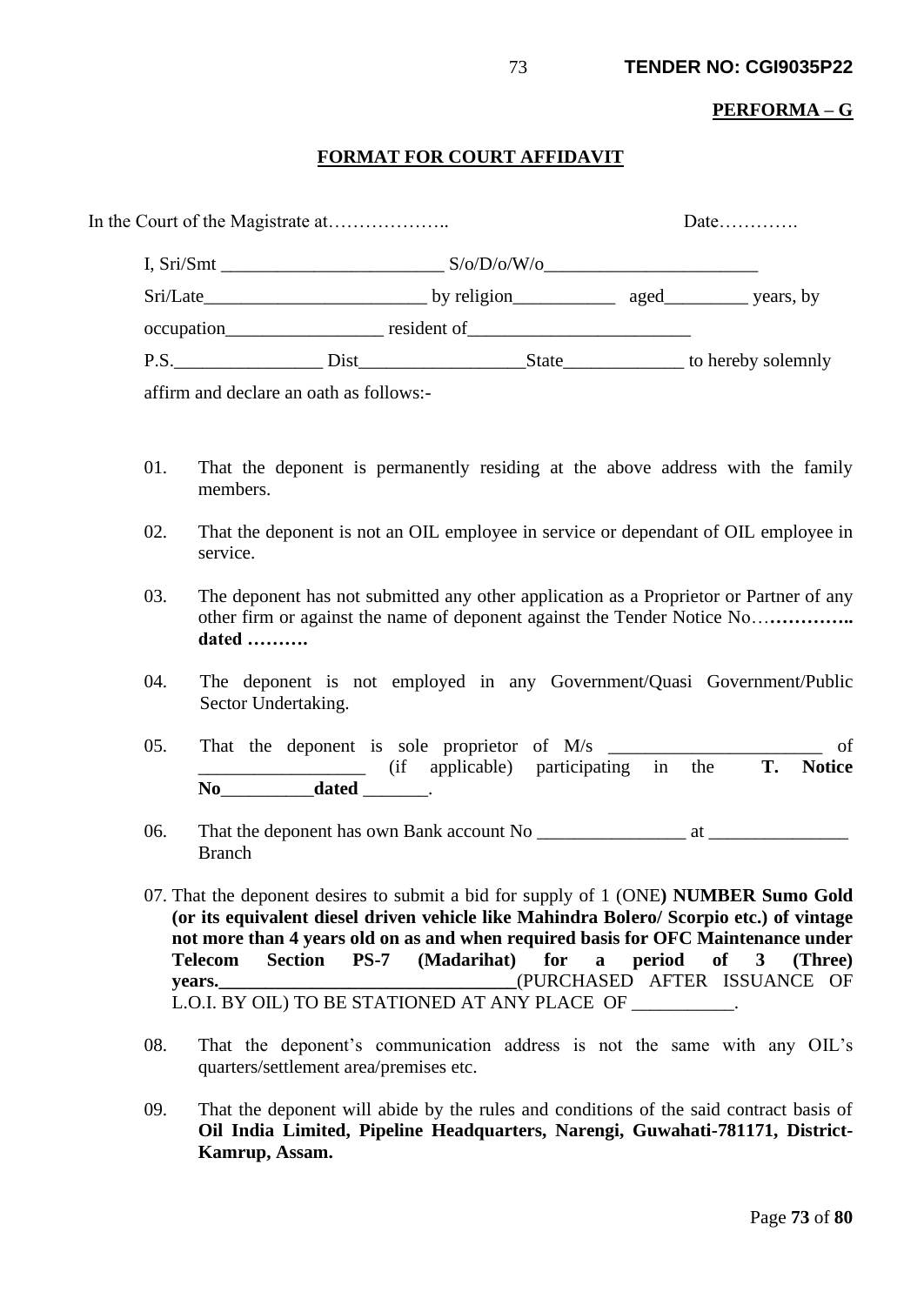10. That the deponent has fully understood & accepted the rates, terms and conditions of the above tender and is also fully convergent with the general terms and conditions of Transport Service contracts and agrees to abide by the same throughout the entire contractual period (including any extension to the contract being granted by OIL).

The above statements from Para 1 to 10 are true to the best of my knowledge, belief and information.

In case the above statement of mine is found to be false/incorrect the award of contract if selected shall be cancelled and Company is at liberty to initiate necessary action as deemed fit against me.

| The deponent Sri/Smti |  | sign as |
|-----------------------|--|---------|
|-----------------------|--|---------|

Passport size photograph

Passport size photo affixed herewith

Introduced by:

Advocate,……………………. Deponent

Signed and sworn before me by the above named deponent on being identified by Sri\_\_\_\_\_\_\_\_\_\_\_\_\_\_\_\_\_\_\_\_ Advocate \_\_\_\_\_\_\_\_\_\_\_\_\_\_\_\_\_\_\_\_ on\_\_\_\_\_\_\_\_\_\_\_\_.

*NOTARY*

**\*\*\*\*\*\*\*\*\*\*\***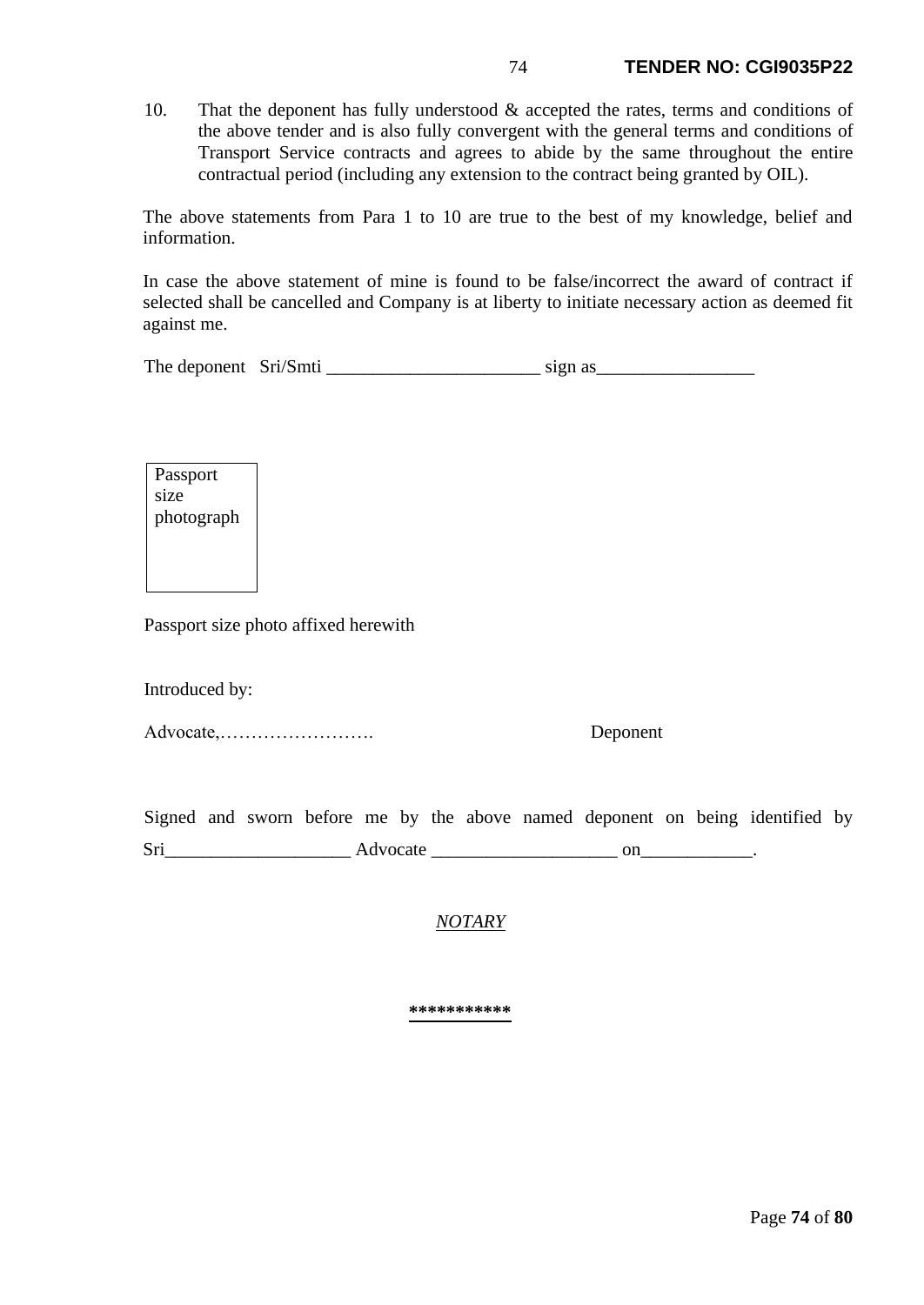### **PROFORMA –H**

### **CERTIFICATE OF ANNUAL TURNOVER & NET WORTH**

### **(**TO BE ISSUED BY **PRACTISING CHARTERED ACCOUNTANTS' FIRM** ON THEIR LETTER HEAD **)**

### **TO WHOM IT MAY CONCERN**

This is to certify that the following financial positions extracted from the audited financial statements of M/s.......................................... (Name of the Bidder) for the last three (3) completed accounting years up to ……………..**(as the case may be)** are correct.

| <b>YEAR</b> | <b>TURN OVER</b><br>In $INR(Rs.)$ | <b>NET WORTH</b><br>In $INR(Rs.)$ |
|-------------|-----------------------------------|-----------------------------------|
|             |                                   |                                   |
|             |                                   |                                   |
|             |                                   |                                   |

*Place: Date: Seal: Membership Code & Registration No. : UDIN: Signature*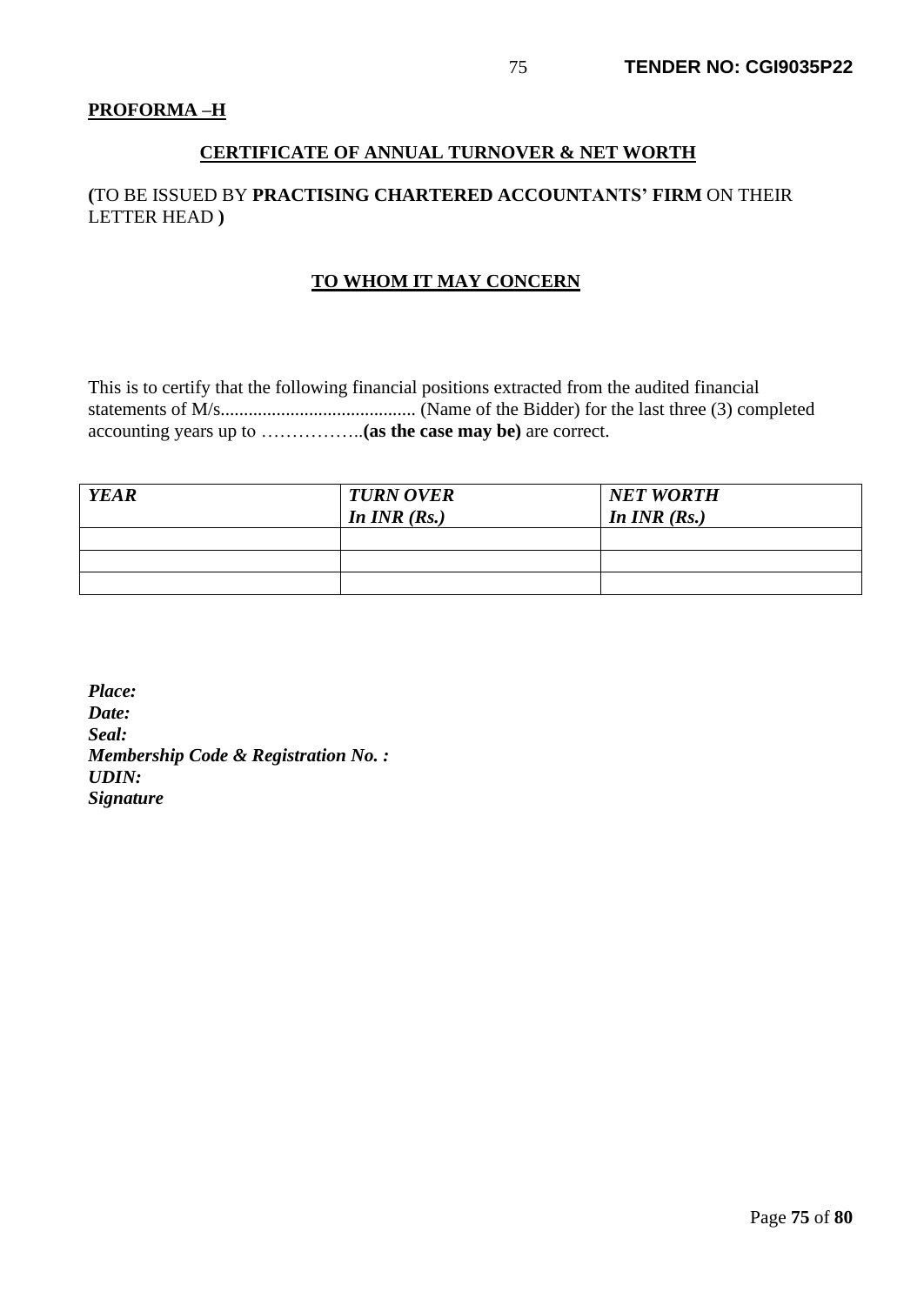### **PROFORMA -I**

To, General Manager (F&A) PL Oil India Limited Pipeline HQ, Narangi , Guwahati ,Assam-781171

Dear Sir,

Sub: E–Payments vide RTGS/NEFT

I/We request and hereby authorise you to execute E-Payment vide RTGS/NEFT modes to My /Our Bank account as per the details given below:

#### (A) BANK DETAILS

- 1. Bank A/c No. ( Must Enclose Cancelled Cheque)
- 2. Account Type Saving Bank/ Current Account
- 3. Bank Branch
- 4. Bank Address
- 5. IFSC Code
- 6. MICR No.

#### (B) VENDOR DETAILS :

- 1. Vendor Code ( See the vendor code given in the PO/Contract)
- 2. Name
- 3. PAN No. (Must enclosed self-attested photo copy of PAN Card )
- 4. Address with Mobile/Telephone No.
- 5. GST Regn. No.
- 6. Email ID

I/We hereby declare that the particulars given above are correct and complete. I/We confirm that I/we shall bear the charges, if any levied by my/our bank for the credit in our above account through NEFT. If the transaction is delayed or lost because of incomplete or incorrect information, we would not hold the company responsible.

Thanking you,

Date: Authorised Signatory & Stamp

Bank Certificate

……………………………………………………………………………………………………………

We confirm that the details given above are correct as per our records.

Date: **Official** 

Place: Signature, Code & Stamp of Authorised Bank

 $\frac{1}{\sqrt{2}}$  ,  $\frac{1}{\sqrt{2}}$  ,  $\frac{1}{\sqrt{2}}$  ,  $\frac{1}{\sqrt{2}}$  ,  $\frac{1}{\sqrt{2}}$  ,  $\frac{1}{\sqrt{2}}$  ,  $\frac{1}{\sqrt{2}}$  ,  $\frac{1}{\sqrt{2}}$  ,  $\frac{1}{\sqrt{2}}$  ,  $\frac{1}{\sqrt{2}}$  ,  $\frac{1}{\sqrt{2}}$  ,  $\frac{1}{\sqrt{2}}$  ,  $\frac{1}{\sqrt{2}}$  ,  $\frac{1}{\sqrt{2}}$  ,  $\frac{1}{\sqrt{2}}$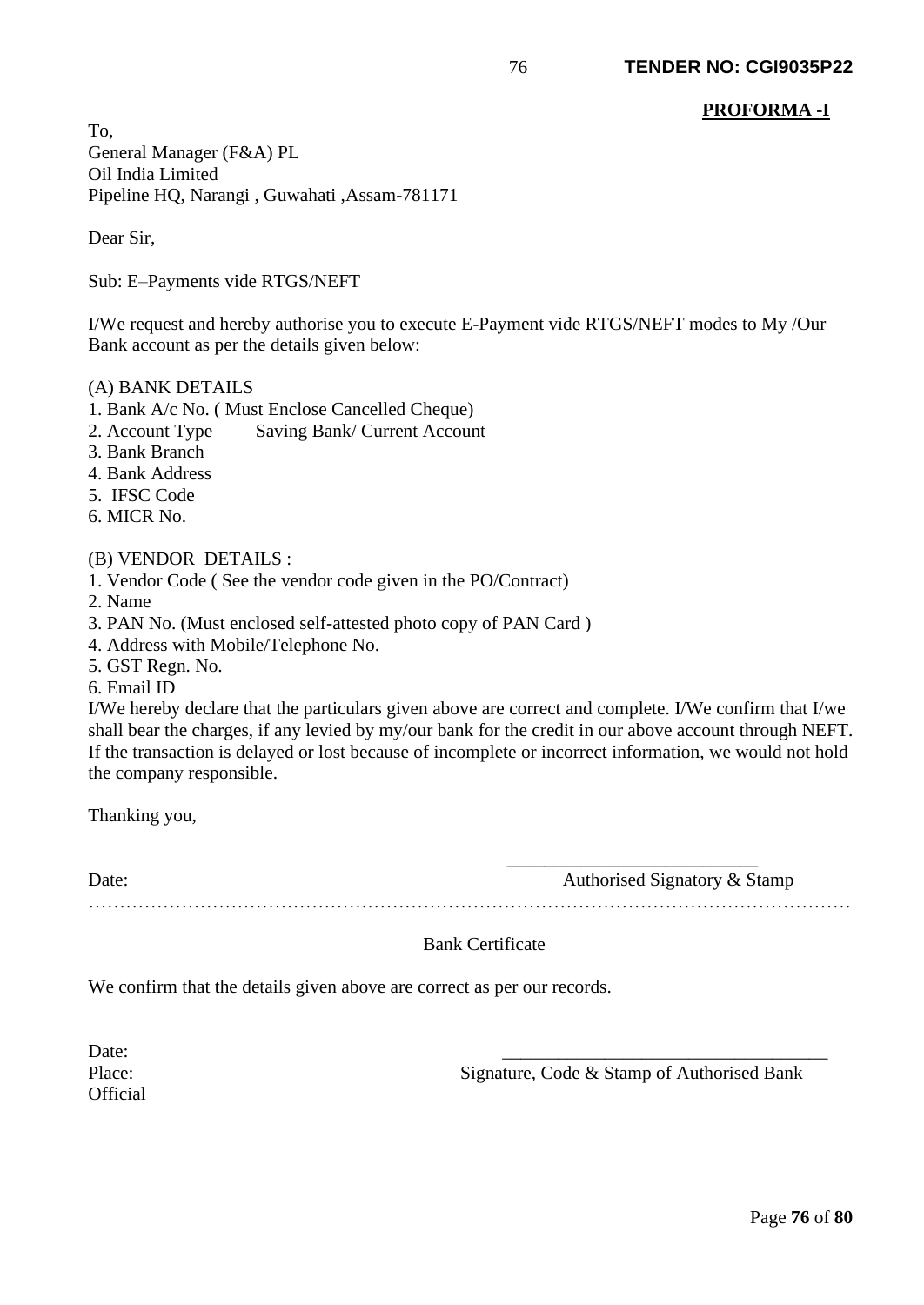### **PROFORMA-J**

### **Format of Undertaking by Bidders towards submission of authentic information/ documents** *(To be typed on the letter head of the bidder)*

To, **General Manager (Contracts)-PL** Oil India Limited Pipeline HQ, Narangi , Guwahati ,Assam-781171

Subject: Undertaking of Authenticity of Information/documents submitted

Refer : Tender No…………………..Dated…………………

Sir/Madam

With reference to our quotation against your above-referred tender, we hereby undertake that no fraudulent information/documents have been submitted by us.

We take full responsibility for the submission of authentic information/documents against the above cited bid.

We also agree that, during any stage of the tender/contract agreement, in case any of the information/documents submitted by us are found to be false/forged/fraudulent , OIL has right to reject our bid at any stage including forfeiture of our EMD and/or PBG and/or cancel the award of contract and/or carry out other penal action on us, as deemed fit.

Yours faithfully,

For (type name of the firm here)

Signature of Authorised Signatory

Name:

Designation:

Phone No:

Place:

Date:

(Affix seal of the Organization here, if applicable)

\*\*\*\*\*\*\*\*\*\*\*\*\*\*\*\*\*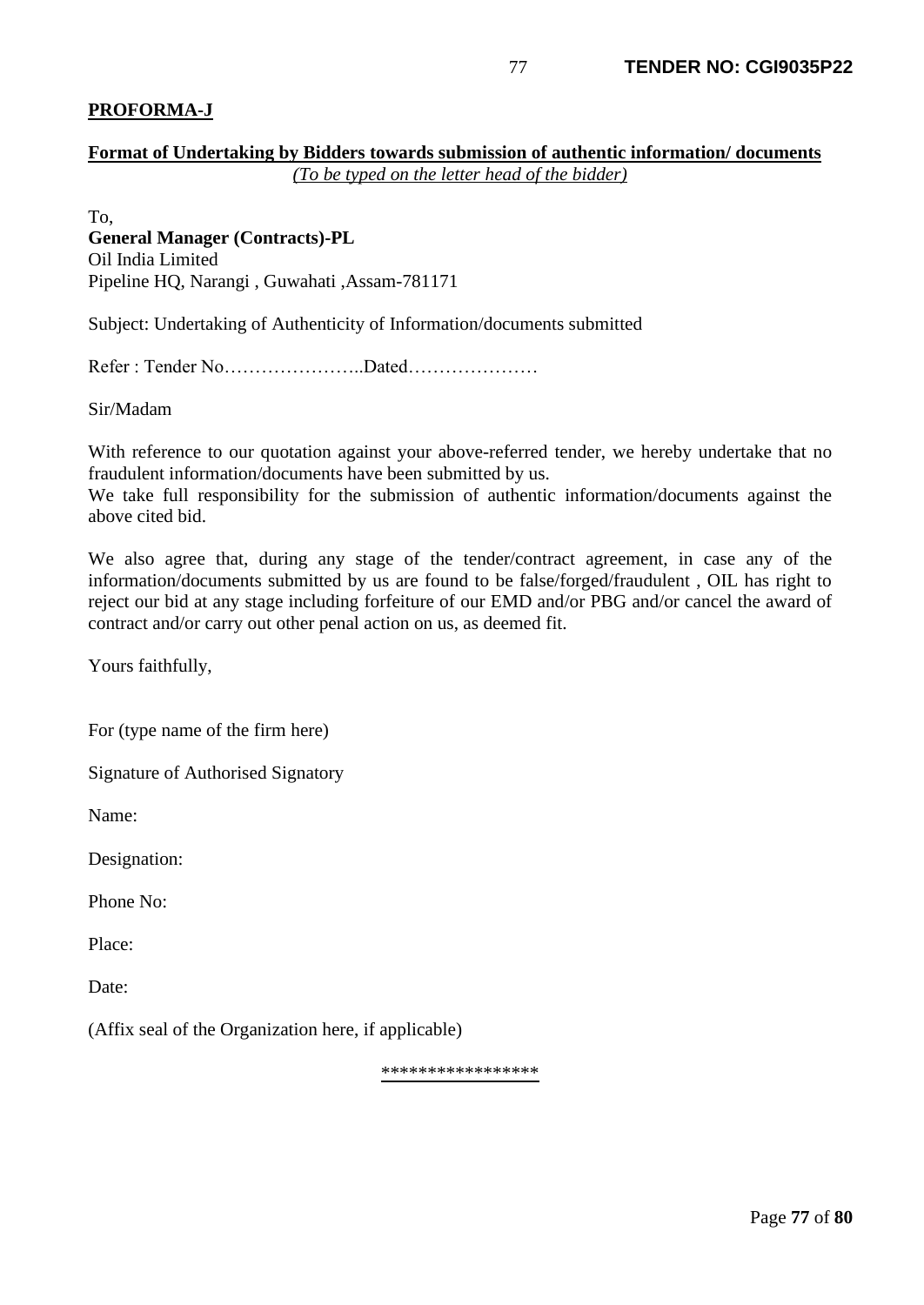#### **PROFORMA–K**

#### **PROFORMA LETTER OF AUTHORITY**

To **General Manager (Contracts)P/L** Oil India Ltd., P.O. Udayan Vihar - 781171 Assam, India

Sir,

Sub: **OIL's Tender No:** 

\_\_\_\_\_\_\_\_\_\_\_\_\_\_\_\_\_\_\_\_\_\_\_.

We \_\_\_\_\_\_\_\_\_\_\_\_\_\_\_\_\_\_\_\_\_\_\_\_\_\_\_\_ confirm that Mr. \_\_\_\_\_\_\_\_\_ (Name and address) as authorized to represent us to Bid, negotiate and conclude the agreement on our behalf with you against Tender Invitation No. \_\_\_\_\_\_\_\_\_\_\_\_\_\_\_\_\_\_\_\_\_\_\_\_ for hiring of services for

We confirm that we shall be bound by all and whatsoever our said representative shall commit.

Yours Faithfully,

Authorised Person's Signature: \_\_\_\_\_\_\_\_\_\_\_\_\_\_\_\_\_

Name: \_\_\_\_\_\_\_\_\_\_\_\_\_\_\_\_\_\_\_\_\_\_\_\_\_\_\_\_\_\_\_ Designation: \_\_\_\_\_\_\_\_\_\_\_\_\_\_\_\_\_\_\_\_\_\_\_\_\_

Seal of the Bidder:

Note: This letter of authority shall be on printed letter head of the Bidder and shall be signed by a person competent and having the power of attorney (power of attorney shall be annexed) to bind such Bidder. If signed by a consortium, it shall be signed by members of the consortium.

\*\*\*\*\*\*\*\*\*\*\*\*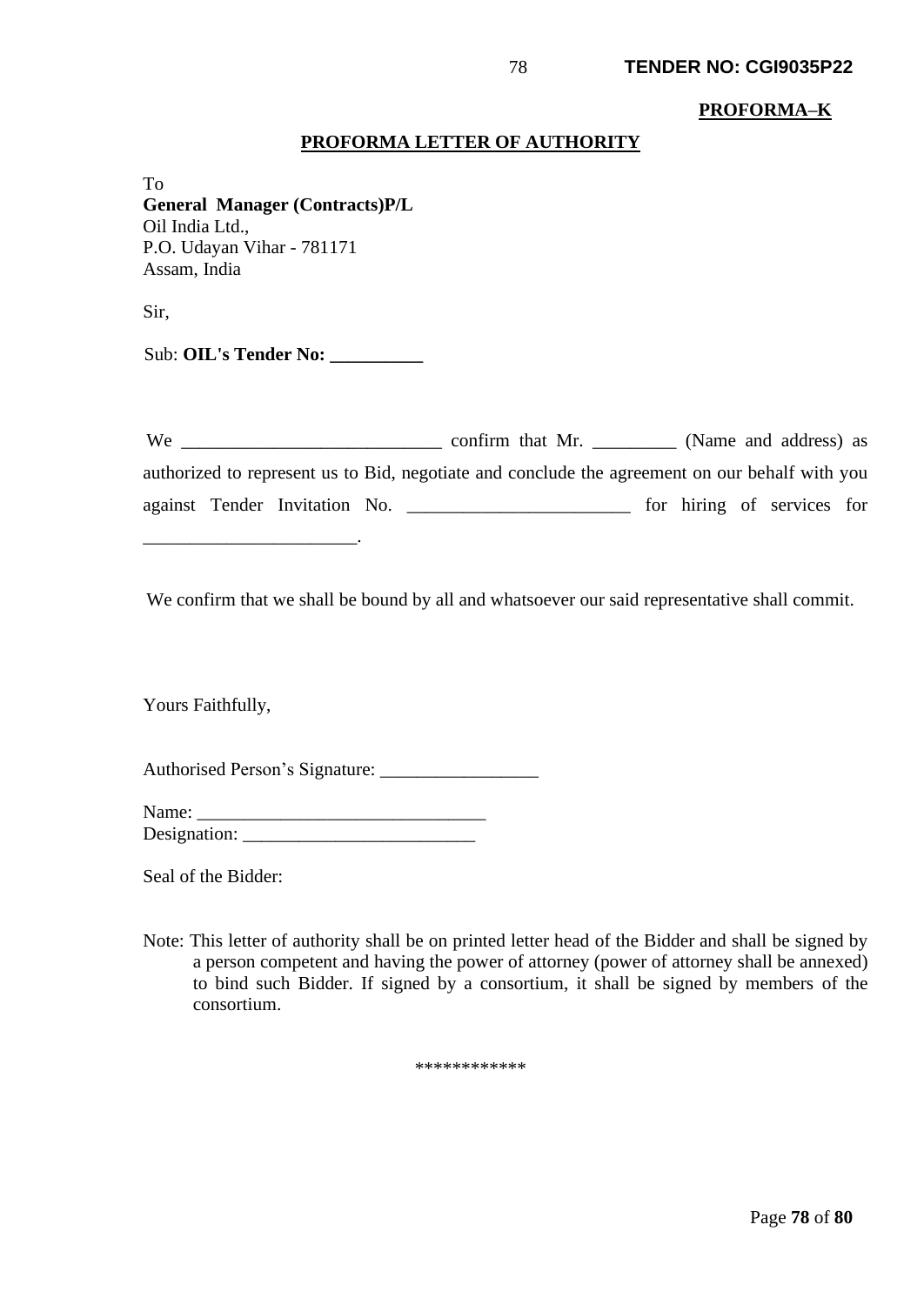#### **PROFORMA-L**

## **UNDERTAKING BY VENDOR ON SUBMISSION OF PERFORMANCE BANK GUARANTEE**

| To,                                                                                                        |    |        |    |                    |
|------------------------------------------------------------------------------------------------------------|----|--------|----|--------------------|
| The Oil India Limited                                                                                      |    |        |    |                    |
| Materials/Contracts Department                                                                             |    |        |    |                    |
| Duliajan $-786602$                                                                                         |    |        |    |                    |
| Assam                                                                                                      |    |        |    |                    |
|                                                                                                            |    |        |    |                    |
| We<br>M/s                                                                                                  |    |        |    | are                |
| submitting the performance security in favour of Oil India Limited, Duliajan in the form of bank guarantee |    |        |    |                    |
| bearing reference                                                                                          |    |        |    |                    |
| $\eta$ $\eta$ $\eta$ $\eta$ $\eta$ $\eta$ $\eta$ $\eta$                                                    | an | amount | of | <b>INR/USD/EUR</b> |
|                                                                                                            |    |        |    |                    |
|                                                                                                            |    |        |    |                    |
| PBG issuing bank details:-                                                                                 |    |        |    |                    |
| Bank                                                                                                       |    |        |    |                    |
| <b>Branch</b>                                                                                              |    |        |    |                    |
| <b>IFS Code</b>                                                                                            |    |        |    |                    |
| <b>Contact Details</b>                                                                                     |    |        |    |                    |
| E-mail Addresses Mobile                                                                                    |    |        |    |                    |
| Telephone                                                                                                  |    |        |    |                    |
| Fax                                                                                                        |    |        |    |                    |
| <b>Correspondence Address</b>                                                                              |    |        |    |                    |
| H No/Street/City                                                                                           |    |        |    |                    |
| <b>State</b>                                                                                               |    |        |    |                    |
| Country                                                                                                    |    |        |    |                    |
| Pin Code                                                                                                   |    |        |    |                    |
| Declaration:-                                                                                              |    |        |    |                    |
| We have arranged to send the confirmation of issuance of the performance bank guarantee via SFMS portal    |    |        |    |                    |
| through our bank using the details mentioned in the contract/purchase order and hereby confirming the      |    |        |    |                    |
| correctness                                                                                                |    |        |    |                    |
| of the details mentioned.                                                                                  |    |        |    |                    |
|                                                                                                            |    |        |    |                    |
|                                                                                                            |    |        |    |                    |
|                                                                                                            |    |        |    |                    |
|                                                                                                            |    |        |    |                    |
|                                                                                                            |    |        |    |                    |
| Encl: Original performance bank guarantee                                                                  |    |        |    |                    |
|                                                                                                            |    |        |    |                    |

Mobile No \_ Encl: Original performance bank guarantee